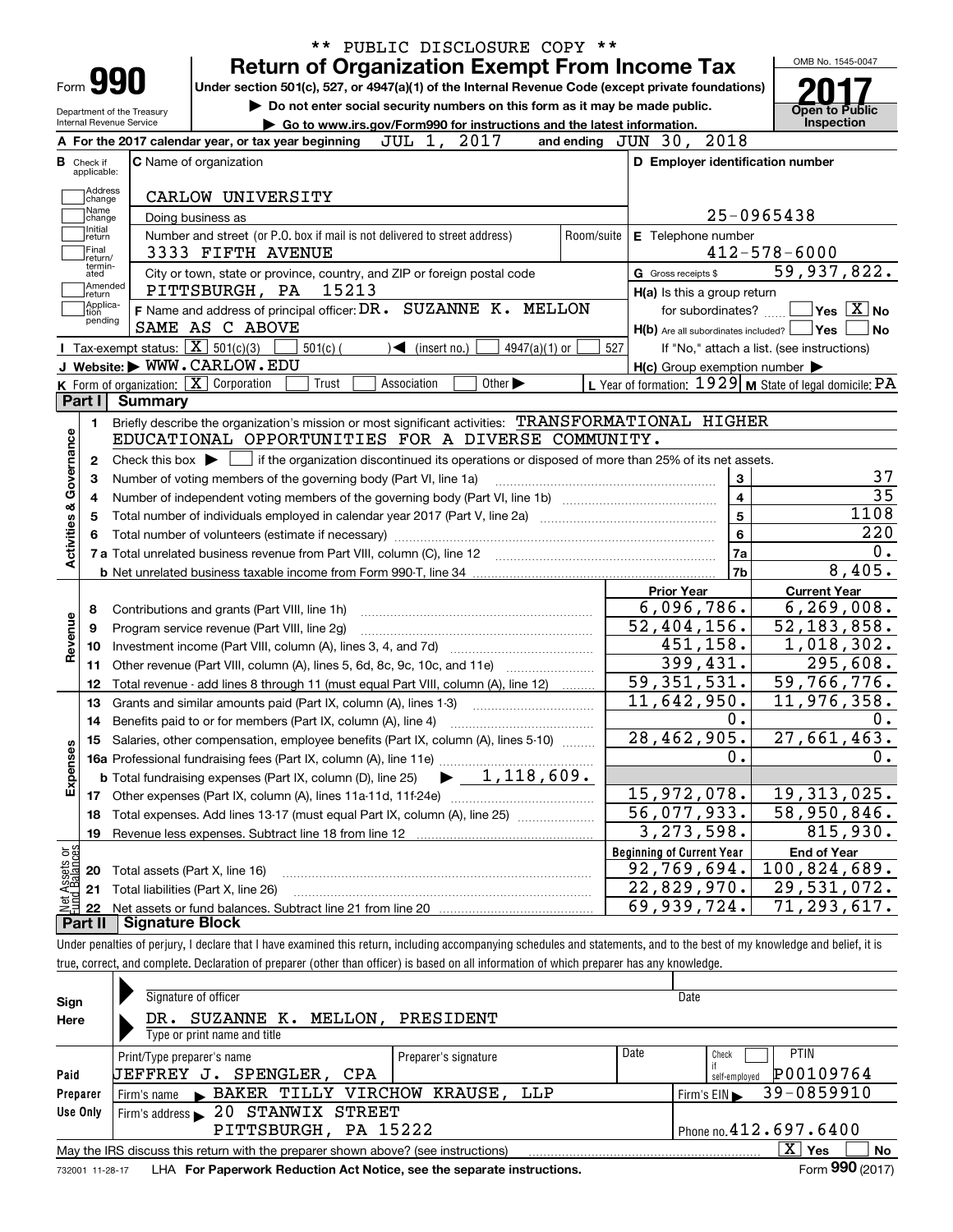|              | CARLOW UNIVERSITY<br>Form 990 (2017)                            |                                                                                                                                                                          | 25-0965438<br>Page 2                   |
|--------------|-----------------------------------------------------------------|--------------------------------------------------------------------------------------------------------------------------------------------------------------------------|----------------------------------------|
|              | <b>Statement of Program Service Accomplishments</b><br>Part III |                                                                                                                                                                          |                                        |
|              |                                                                 | Check if Schedule O contains a response or note to any line in this Part III [11] [12] [12] Check if Schedule O contains a response or note to any line in this Part III | $\overline{\mathbf{x}}$                |
| 1            | Briefly describe the organization's mission:                    | CARLOW UNIVERSITY, ROOTED IN ITS CATHOLIC IDENTITY AND EMBODYING THE                                                                                                     |                                        |
|              |                                                                 | HERITAGE AND VALUES OF THE SISTERS OF MERCY, OFFERS TRANSFORMATIONAL                                                                                                     |                                        |
|              |                                                                 | EDUCATIONAL OPPORTUNITIES FOR A DIVERSE COMMUNITY OF LEARNERS AND                                                                                                        |                                        |
|              |                                                                 | EMPOWERS THEM TO EXCEL IN THEIR CHOSEN WORK AS COMPASSIONATE,                                                                                                            |                                        |
| $\mathbf{2}$ | prior Form 990 or 990-EZ?                                       | Did the organization undertake any significant program services during the year which were not listed on the                                                             | $Yes \ \boxed{X}$ No                   |
|              | If "Yes," describe these new services on Schedule O.            |                                                                                                                                                                          | $\sqrt{}$ Yes $\sqrt{}$ X $\sqrt{}$ No |
| 3            | If "Yes," describe these changes on Schedule O.                 | Did the organization cease conducting, or make significant changes in how it conducts, any program services?                                                             |                                        |
| 4            |                                                                 | Describe the organization's program service accomplishments for each of its three largest program services, as measured by expenses.                                     |                                        |
|              |                                                                 | Section 501(c)(3) and 501(c)(4) organizations are required to report the amount of grants and allocations to others, the total expenses, and                             |                                        |
|              | revenue, if any, for each program service reported.             |                                                                                                                                                                          |                                        |
|              | 4a (Code:<br>(Expenses \$                                       | 47,939,940. including grants of \$11,976,358. ) (Revenue \$52,183,858. )                                                                                                 |                                        |
|              |                                                                 | CARLOW IS A PRIVATE, CO-EDUCATIONAL, CATHOLIC UNIVERSITY LOCATED IN THE                                                                                                  |                                        |
|              |                                                                 | HEART OF PITTSBURGH'S "TECH, EDS, AND MEDS" DISTRICT. FOUNDED BY THE                                                                                                     |                                        |
|              |                                                                 | SISTERS OF MERCY, CARLOW'S GRADUATES, CURRICULUM, AND PARTNERSHIPS                                                                                                       |                                        |
|              |                                                                 | REFLECT ITS STRONG COMMITMENT TO SOCIAL JUSTICE; ETHICAL,                                                                                                                |                                        |
|              |                                                                 | FORWARD-THINKING AND RESPONSIBLE LEADERSHIP; AND SERVICE TO THE                                                                                                          |                                        |
|              |                                                                 | COMMUNITY THAT HAS A MEANINGFUL IMPACT. UNDERGRADUATE AND GRADUATE                                                                                                       |                                        |
|              |                                                                 | DEGREES ARE OFFERED IN THREE MAJOR AREAS: HEALTH AND WELLNESS,                                                                                                           |                                        |
|              |                                                                 | LEADERSHIP AND SOCIAL CHANGE, AND INNOVATION AND LEARNING. CARLOW                                                                                                        |                                        |
|              |                                                                 | GRADUATES ARE IN DEMAND FOR THEIR PROFESSIONAL EXPERTISE, IN FIELDS                                                                                                      |                                        |
|              |                                                                 | RANGING FROM NURSING AND THE SCIENCES TO COUNSELING, EDUCATION, AND                                                                                                      |                                        |
|              |                                                                 | PROJECT MANAGEMENT; THEIR ENTREPRENEURIAL SPIRIT AND CREATIVE MINDSET;                                                                                                   |                                        |
|              | AND THEIR ABILITY TO MANAGE CHANGE.                             | OUR STUDENT-ATHLETES COMPETE ON                                                                                                                                          |                                        |
| 4b           | (Code:                                                          | (Expenses \$                                                                                                                                                             |                                        |
|              |                                                                 |                                                                                                                                                                          |                                        |
|              |                                                                 |                                                                                                                                                                          |                                        |
|              |                                                                 |                                                                                                                                                                          |                                        |
|              |                                                                 |                                                                                                                                                                          |                                        |
|              |                                                                 |                                                                                                                                                                          |                                        |
|              |                                                                 |                                                                                                                                                                          |                                        |
|              |                                                                 |                                                                                                                                                                          |                                        |
|              |                                                                 |                                                                                                                                                                          |                                        |
|              |                                                                 |                                                                                                                                                                          |                                        |
|              |                                                                 |                                                                                                                                                                          |                                        |
|              |                                                                 |                                                                                                                                                                          |                                        |
|              |                                                                 |                                                                                                                                                                          |                                        |
| 4с           |                                                                 |                                                                                                                                                                          |                                        |
|              |                                                                 |                                                                                                                                                                          |                                        |
|              |                                                                 |                                                                                                                                                                          |                                        |
|              |                                                                 |                                                                                                                                                                          |                                        |
|              |                                                                 |                                                                                                                                                                          |                                        |
|              |                                                                 |                                                                                                                                                                          |                                        |
|              |                                                                 |                                                                                                                                                                          |                                        |
|              |                                                                 |                                                                                                                                                                          |                                        |
|              |                                                                 |                                                                                                                                                                          |                                        |
|              |                                                                 |                                                                                                                                                                          |                                        |
|              |                                                                 |                                                                                                                                                                          |                                        |
|              |                                                                 |                                                                                                                                                                          |                                        |
|              |                                                                 |                                                                                                                                                                          |                                        |
| 4d           | Other program services (Describe in Schedule O.)                |                                                                                                                                                                          |                                        |
|              | (Expenses \$                                                    | (Revenue \$<br>including grants of \$                                                                                                                                    |                                        |
| 4е           | Total program service expenses                                  | 47,939,940.                                                                                                                                                              |                                        |
|              |                                                                 |                                                                                                                                                                          | Form 990 (2017)                        |
|              | 732002 11-28-17                                                 | SEE SCHEDULE O FOR CONTINUATION(S)                                                                                                                                       |                                        |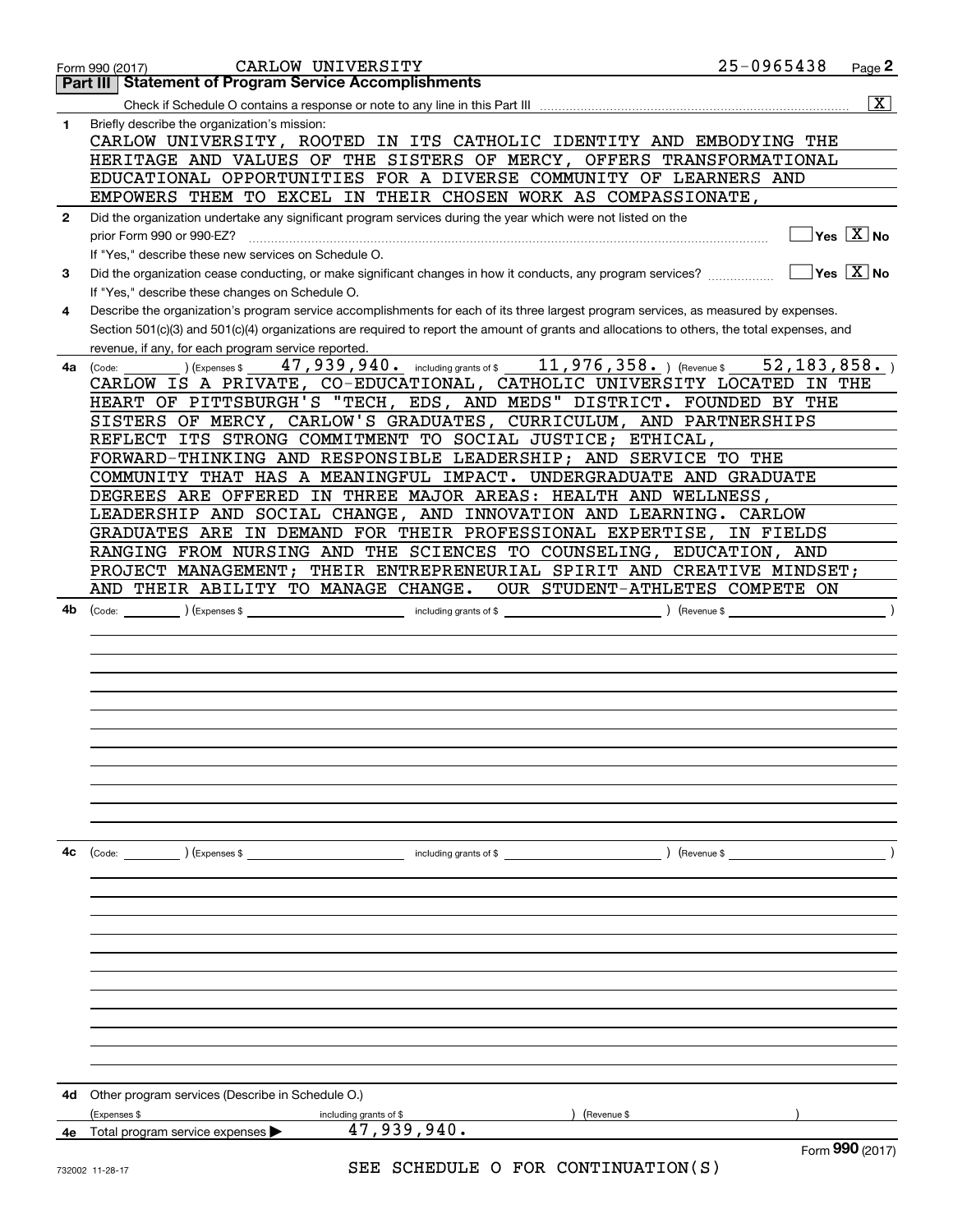| Form 990 (2017) |  |  |
|-----------------|--|--|

|     |                                                                                                                                                                                                                                |                | Yes                     | No |
|-----|--------------------------------------------------------------------------------------------------------------------------------------------------------------------------------------------------------------------------------|----------------|-------------------------|----|
| 1.  | Is the organization described in section $501(c)(3)$ or $4947(a)(1)$ (other than a private foundation)?                                                                                                                        |                |                         |    |
|     | If "Yes," complete Schedule A measure and a control of the state of the state of the state of the state of the state of the state of the state of the state of the state of the state of the state of the state of the state o | 1              | х                       |    |
| 2   |                                                                                                                                                                                                                                | $\overline{2}$ | $\overline{\mathbf{x}}$ |    |
| 3   | Did the organization engage in direct or indirect political campaign activities on behalf of or in opposition to candidates for                                                                                                |                |                         |    |
|     |                                                                                                                                                                                                                                | з              |                         | x  |
| 4   | Section 501(c)(3) organizations. Did the organization engage in lobbying activities, or have a section 501(h) election in effect                                                                                               |                |                         |    |
|     |                                                                                                                                                                                                                                | 4              |                         | х  |
|     |                                                                                                                                                                                                                                |                |                         |    |
| 5   | Is the organization a section 501(c)(4), 501(c)(5), or 501(c)(6) organization that receives membership dues, assessments, or                                                                                                   |                |                         | x  |
|     |                                                                                                                                                                                                                                | 5              |                         |    |
| 6   | Did the organization maintain any donor advised funds or any similar funds or accounts for which donors have the right to                                                                                                      |                |                         |    |
|     | provide advice on the distribution or investment of amounts in such funds or accounts? If "Yes," complete Schedule D, Part I                                                                                                   | 6              |                         | x  |
| 7   | Did the organization receive or hold a conservation easement, including easements to preserve open space,                                                                                                                      |                |                         |    |
|     |                                                                                                                                                                                                                                | $\overline{7}$ |                         | x  |
| 8   | Did the organization maintain collections of works of art, historical treasures, or other similar assets? If "Yes," complete                                                                                                   |                |                         |    |
|     |                                                                                                                                                                                                                                | 8              |                         | x  |
| 9   | Did the organization report an amount in Part X, line 21, for escrow or custodial account liability, serve as a custodian for                                                                                                  |                |                         |    |
|     | amounts not listed in Part X; or provide credit counseling, debt management, credit repair, or debt negotiation services?                                                                                                      |                |                         |    |
|     | If "Yes," complete Schedule D, Part IV                                                                                                                                                                                         | 9              |                         | x  |
| 10  | Did the organization, directly or through a related organization, hold assets in temporarily restricted endowments, permanent                                                                                                  |                |                         |    |
|     |                                                                                                                                                                                                                                | 10             | X                       |    |
| 11  | If the organization's answer to any of the following questions is "Yes," then complete Schedule D, Parts VI, VII, VIII, IX, or X                                                                                               |                |                         |    |
|     | as applicable.                                                                                                                                                                                                                 |                |                         |    |
|     | a Did the organization report an amount for land, buildings, and equipment in Part X, line 10? If "Yes," complete Schedule D,                                                                                                  |                |                         |    |
|     |                                                                                                                                                                                                                                | 11a            | X                       |    |
|     | <b>b</b> Did the organization report an amount for investments - other securities in Part X, line 12 that is 5% or more of its total                                                                                           |                |                         |    |
|     |                                                                                                                                                                                                                                | 11b            |                         | х  |
|     |                                                                                                                                                                                                                                |                |                         |    |
|     | c Did the organization report an amount for investments - program related in Part X, line 13 that is 5% or more of its total                                                                                                   |                |                         | x  |
|     |                                                                                                                                                                                                                                | 11c            |                         |    |
|     | d Did the organization report an amount for other assets in Part X, line 15 that is 5% or more of its total assets reported in                                                                                                 |                |                         |    |
|     |                                                                                                                                                                                                                                | 11d            |                         | x  |
|     | e Did the organization report an amount for other liabilities in Part X, line 25? If "Yes," complete Schedule D, Part X                                                                                                        | 11e            | X                       |    |
| f   | Did the organization's separate or consolidated financial statements for the tax year include a footnote that addresses                                                                                                        |                |                         |    |
|     | the organization's liability for uncertain tax positions under FIN 48 (ASC 740)? If "Yes," complete Schedule D, Part X                                                                                                         | 11f            | X                       |    |
|     | 12a Did the organization obtain separate, independent audited financial statements for the tax year? If "Yes," complete                                                                                                        |                |                         |    |
|     | Schedule D, Parts XI and XII                                                                                                                                                                                                   | 12a            | х                       |    |
|     | <b>b</b> Was the organization included in consolidated, independent audited financial statements for the tax year?                                                                                                             |                |                         |    |
|     | If "Yes," and if the organization answered "No" to line 12a, then completing Schedule D, Parts XI and XII is optional                                                                                                          | 12b            |                         | ▵  |
| 13  | Is the organization a school described in section 170(b)(1)(A)(ii)? If "Yes," complete Schedule E                                                                                                                              | 13             | X                       |    |
| 14a | Did the organization maintain an office, employees, or agents outside of the United States?                                                                                                                                    | 14a            |                         | X  |
|     | <b>b</b> Did the organization have aggregate revenues or expenses of more than \$10,000 from grantmaking, fundraising, business,                                                                                               |                |                         |    |
|     | investment, and program service activities outside the United States, or aggregate foreign investments valued at \$100,000                                                                                                     |                |                         |    |
|     |                                                                                                                                                                                                                                | 14b            | х                       |    |
| 15  | Did the organization report on Part IX, column (A), line 3, more than \$5,000 of grants or other assistance to or for any                                                                                                      |                |                         |    |
|     |                                                                                                                                                                                                                                | 15             |                         | x  |
| 16  | Did the organization report on Part IX, column (A), line 3, more than \$5,000 of aggregate grants or other assistance to                                                                                                       |                |                         |    |
|     |                                                                                                                                                                                                                                | 16             |                         | x  |
| 17  | Did the organization report a total of more than \$15,000 of expenses for professional fundraising services on Part IX,                                                                                                        |                |                         |    |
|     |                                                                                                                                                                                                                                | 17             |                         | x  |
|     | Did the organization report more than \$15,000 total of fundraising event gross income and contributions on Part VIII, lines                                                                                                   |                |                         |    |
| 18  |                                                                                                                                                                                                                                |                | x                       |    |
|     |                                                                                                                                                                                                                                | 18             |                         |    |
| 19  | Did the organization report more than \$15,000 of gross income from gaming activities on Part VIII, line 9a? If "Yes."                                                                                                         |                |                         |    |
|     |                                                                                                                                                                                                                                | 19             |                         | x  |

Form (2017) **990**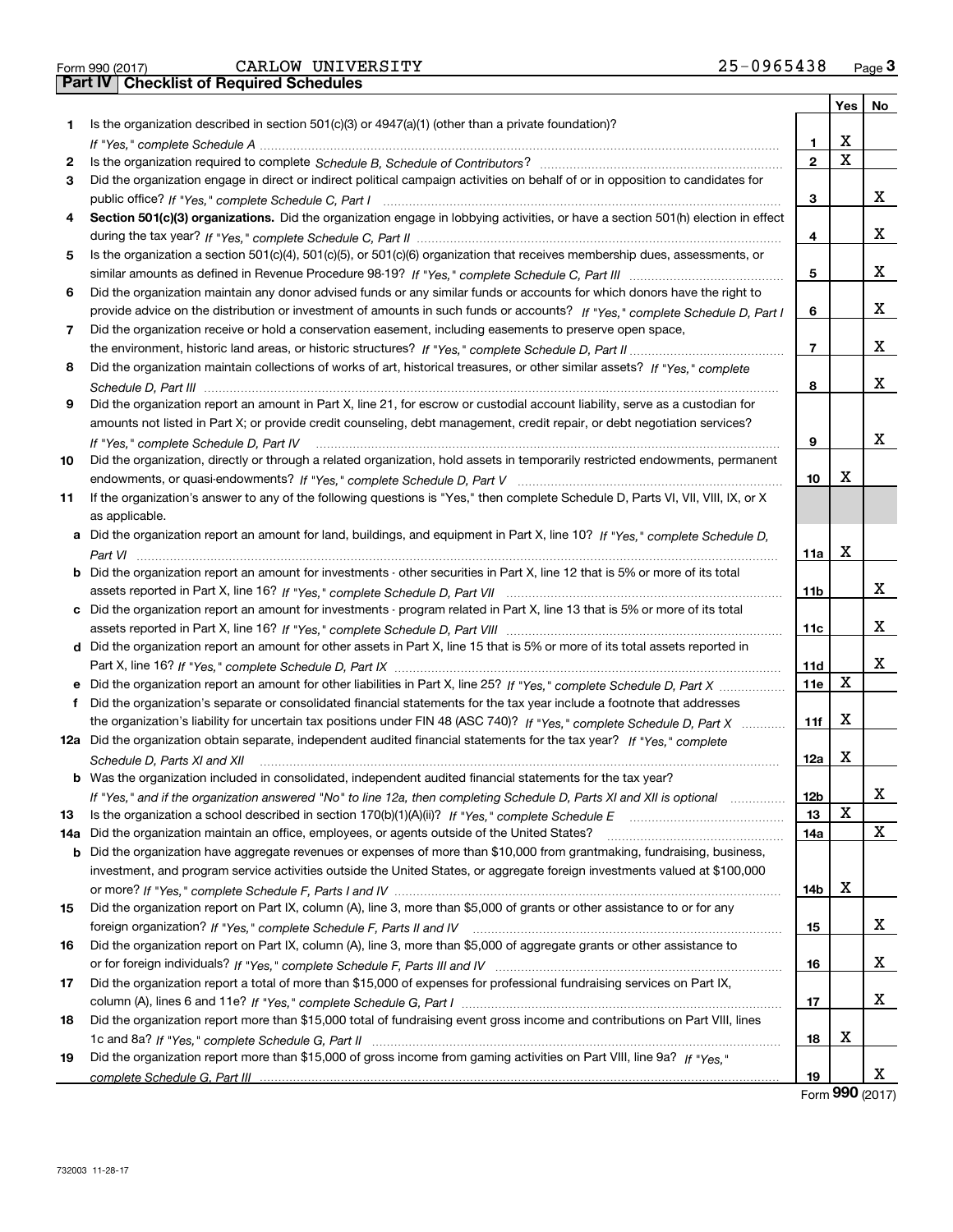|  | Form 990 (2017) |  |
|--|-----------------|--|

*(continued)*

|    |                                                                                                                                   |                 | Yes | No           |
|----|-----------------------------------------------------------------------------------------------------------------------------------|-----------------|-----|--------------|
|    | 20a Did the organization operate one or more hospital facilities? If "Yes," complete Schedule H                                   | <b>20a</b>      |     | х            |
|    | <b>b</b> If "Yes" to line 20a, did the organization attach a copy of its audited financial statements to this return?             | 20 <sub>b</sub> |     |              |
| 21 | Did the organization report more than \$5,000 of grants or other assistance to any domestic organization or                       |                 |     |              |
|    |                                                                                                                                   | 21              |     | х            |
| 22 | Did the organization report more than \$5,000 of grants or other assistance to or for domestic individuals on                     |                 |     |              |
|    |                                                                                                                                   | 22              | х   |              |
| 23 | Did the organization answer "Yes" to Part VII, Section A, line 3, 4, or 5 about compensation of the organization's current        |                 |     |              |
|    | and former officers, directors, trustees, key employees, and highest compensated employees? If "Yes," complete                    |                 |     |              |
|    |                                                                                                                                   | 23              | X   |              |
|    | 24a Did the organization have a tax-exempt bond issue with an outstanding principal amount of more than \$100,000 as of the       |                 |     |              |
|    | last day of the year, that was issued after December 31, 2002? If "Yes," answer lines 24b through 24d and complete                |                 |     |              |
|    | Schedule K. If "No", go to line 25a                                                                                               | 24a             | X   |              |
| b  |                                                                                                                                   | 24b             |     | X            |
|    | c Did the organization maintain an escrow account other than a refunding escrow at any time during the year to defease            |                 |     |              |
|    |                                                                                                                                   | 24c             |     | х            |
|    |                                                                                                                                   | 24d             |     | X            |
|    | 25a Section 501(c)(3), 501(c)(4), and 501(c)(29) organizations. Did the organization engage in an excess benefit                  |                 |     |              |
|    |                                                                                                                                   | 25a             |     | x            |
|    | b Is the organization aware that it engaged in an excess benefit transaction with a disqualified person in a prior year, and      |                 |     |              |
|    | that the transaction has not been reported on any of the organization's prior Forms 990 or 990-EZ? If "Yes," complete             |                 |     |              |
|    | Schedule L, Part I                                                                                                                | 25 <sub>b</sub> |     | x            |
| 26 | Did the organization report any amount on Part X, line 5, 6, or 22 for receivables from or payables to any current or             |                 |     |              |
|    | former officers, directors, trustees, key employees, highest compensated employees, or disqualified persons? If "Yes."            |                 |     |              |
|    | complete Schedule L, Part II                                                                                                      | 26              |     | x            |
| 27 | Did the organization provide a grant or other assistance to an officer, director, trustee, key employee, substantial              |                 |     |              |
|    | contributor or employee thereof, a grant selection committee member, or to a 35% controlled entity or family member               |                 |     |              |
|    |                                                                                                                                   | 27              |     | х            |
| 28 | Was the organization a party to a business transaction with one of the following parties (see Schedule L, Part IV                 |                 |     |              |
|    | instructions for applicable filing thresholds, conditions, and exceptions):                                                       |                 |     |              |
| а  | A current or former officer, director, trustee, or key employee? If "Yes," complete Schedule L, Part IV                           | 28a             |     | х            |
| b  | A family member of a current or former officer, director, trustee, or key employee? If "Yes," complete Schedule L, Part IV        | 28 <sub>b</sub> |     | $\mathbf{X}$ |
|    | c An entity of which a current or former officer, director, trustee, or key employee (or a family member thereof) was an officer, |                 |     |              |
|    |                                                                                                                                   | 28c             |     | х            |
| 29 |                                                                                                                                   | 29              | х   |              |
| 30 | Did the organization receive contributions of art, historical treasures, or other similar assets, or qualified conservation       |                 |     |              |
|    |                                                                                                                                   | 30              |     | x            |
| 31 | Did the organization liquidate, terminate, or dissolve and cease operations?                                                      |                 |     |              |
|    | If "Yes," complete Schedule N, Part I measured and contained and all all of the set of the set of the set of t                    | 31              |     | x            |
| 32 | Did the organization sell, exchange, dispose of, or transfer more than 25% of its net assets? If "Yes," complete                  |                 |     |              |
|    |                                                                                                                                   | 32              |     | x            |
| 33 | Did the organization own 100% of an entity disregarded as separate from the organization under Regulations                        |                 |     |              |
|    |                                                                                                                                   | 33              |     | x            |
| 34 | Was the organization related to any tax-exempt or taxable entity? If "Yes," complete Schedule R, Part II, III, or IV, and         |                 |     |              |
|    |                                                                                                                                   | 34              |     | х            |
|    |                                                                                                                                   | 35a             |     | х            |
|    | b If "Yes" to line 35a, did the organization receive any payment from or engage in any transaction with a controlled entity       |                 |     |              |
|    |                                                                                                                                   | 35b             |     |              |
| 36 | Section 501(c)(3) organizations. Did the organization make any transfers to an exempt non-charitable related organization?        |                 |     |              |
|    |                                                                                                                                   | 36              |     | x            |
| 37 | Did the organization conduct more than 5% of its activities through an entity that is not a related organization                  |                 |     |              |
|    |                                                                                                                                   | 37              |     | x            |
| 38 | Did the organization complete Schedule O and provide explanations in Schedule O for Part VI, lines 11b and 19?                    |                 |     |              |
|    |                                                                                                                                   | 38              | х   |              |

Form (2017) **990**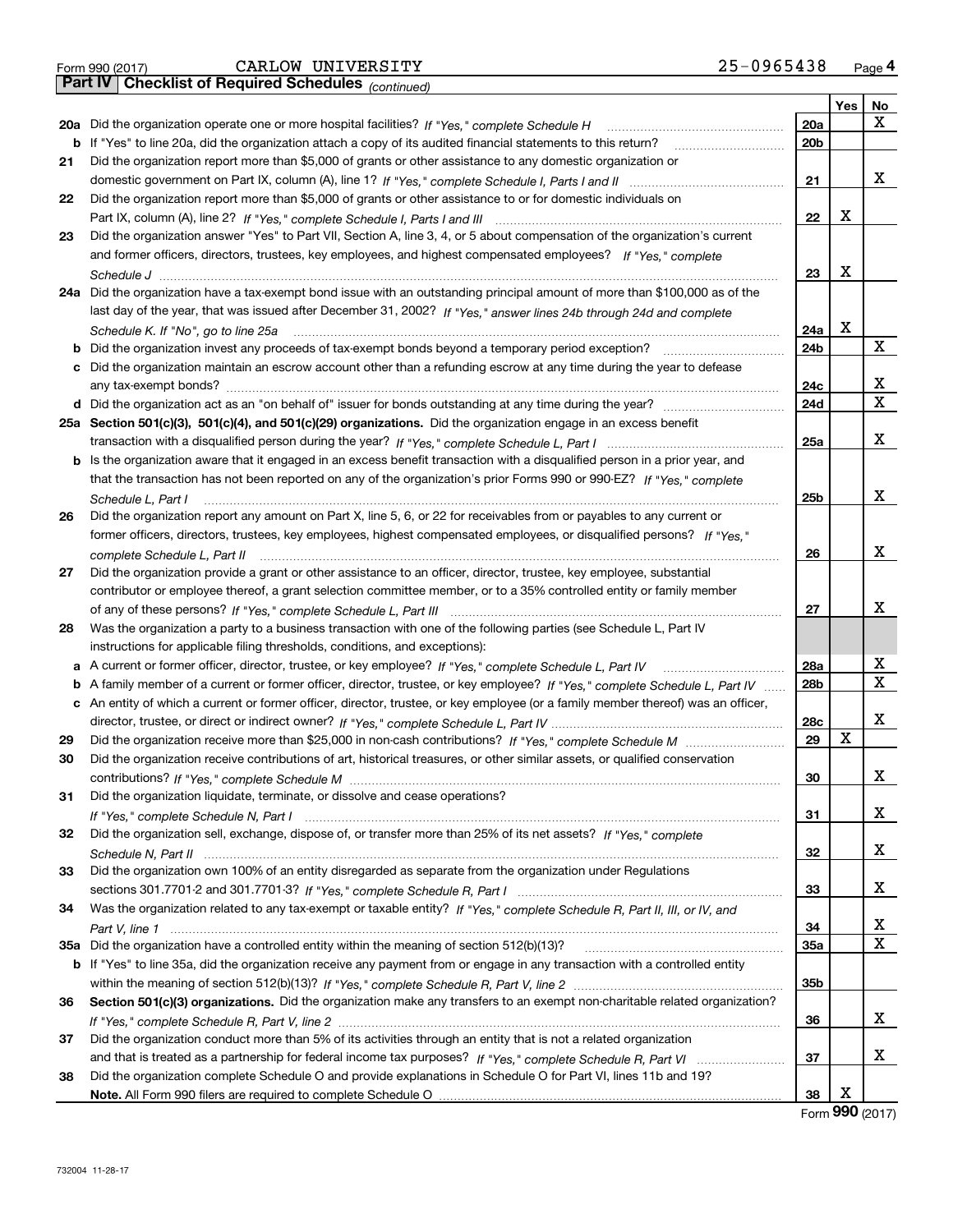|         | CARLOW UNIVERSITY<br>Form 990 (2017)                                                                                                            |                 | 25-0965438 |                |     | <u>Page</u> 5 |  |  |  |
|---------|-------------------------------------------------------------------------------------------------------------------------------------------------|-----------------|------------|----------------|-----|---------------|--|--|--|
| Part V  | <b>Statements Regarding Other IRS Filings and Tax Compliance</b>                                                                                |                 |            |                |     |               |  |  |  |
|         | Check if Schedule O contains a response or note to any line in this Part V                                                                      |                 |            |                |     |               |  |  |  |
|         |                                                                                                                                                 |                 |            |                | Yes | No            |  |  |  |
|         |                                                                                                                                                 | 1a              | 4200       |                |     |               |  |  |  |
| b       | Enter the number of Forms W-2G included in line 1a. Enter -0- if not applicable                                                                 | 1b              | 0          |                |     |               |  |  |  |
| c       | Did the organization comply with backup withholding rules for reportable payments to vendors and reportable gaming                              |                 |            |                |     |               |  |  |  |
|         |                                                                                                                                                 |                 |            | 1c             | х   |               |  |  |  |
|         | 2a Enter the number of employees reported on Form W-3, Transmittal of Wage and Tax Statements,                                                  |                 |            |                |     |               |  |  |  |
|         | filed for the calendar year ending with or within the year covered by this return                                                               | 2a              | 1108       |                |     |               |  |  |  |
|         |                                                                                                                                                 |                 |            |                |     |               |  |  |  |
|         | <b>Note.</b> If the sum of lines 1a and 2a is greater than 250, you may be required to $e$ - <i>file</i> (see instructions)                     |                 |            |                |     |               |  |  |  |
|         | 3a Did the organization have unrelated business gross income of \$1,000 or more during the year?                                                |                 |            | 3a             | X   |               |  |  |  |
|         | b If "Yes," has it filed a Form 990-T for this year? If "No," to line 3b, provide an explanation in Schedule O                                  |                 |            | 3 <sub>b</sub> | X   |               |  |  |  |
|         | 4a At any time during the calendar year, did the organization have an interest in, or a signature or other authority over, a                    |                 |            |                |     |               |  |  |  |
|         | financial account in a foreign country (such as a bank account, securities account, or other financial account)?                                |                 |            | 4a             |     | х             |  |  |  |
|         | <b>b</b> If "Yes," enter the name of the foreign country: $\blacktriangleright$                                                                 |                 |            |                |     |               |  |  |  |
|         | See instructions for filing requirements for FinCEN Form 114, Report of Foreign Bank and Financial Accounts (FBAR).                             |                 |            |                |     |               |  |  |  |
|         | 5a Was the organization a party to a prohibited tax shelter transaction at any time during the tax year?                                        |                 |            | 5а             |     | х             |  |  |  |
| b       | Did any taxable party notify the organization that it was or is a party to a prohibited tax shelter transaction?                                |                 |            | 5 <sub>b</sub> |     | $\mathbf X$   |  |  |  |
|         | If "Yes," to line 5a or 5b, did the organization file Form 8886-T?                                                                              |                 |            | 5 <sub>c</sub> |     |               |  |  |  |
|         | 6a Does the organization have annual gross receipts that are normally greater than \$100,000, and did the organization solicit                  |                 |            |                |     |               |  |  |  |
|         | any contributions that were not tax deductible as charitable contributions?                                                                     |                 |            | 6a             |     | X             |  |  |  |
|         | <b>b</b> If "Yes," did the organization include with every solicitation an express statement that such contributions or gifts                   |                 |            |                |     |               |  |  |  |
|         | were not tax deductible?                                                                                                                        |                 |            | 6b             |     |               |  |  |  |
| 7       | Organizations that may receive deductible contributions under section 170(c).                                                                   |                 |            |                | х   |               |  |  |  |
| а       | Did the organization receive a payment in excess of \$75 made partly as a contribution and partly for goods and services provided to the payor? |                 |            |                |     |               |  |  |  |
| b       | If "Yes," did the organization notify the donor of the value of the goods or services provided?                                                 |                 |            |                |     |               |  |  |  |
|         | c Did the organization sell, exchange, or otherwise dispose of tangible personal property for which it was required                             |                 |            |                |     |               |  |  |  |
|         | to file Form 8282?                                                                                                                              |                 |            | 7c             |     | х             |  |  |  |
|         |                                                                                                                                                 | 7d              |            |                |     |               |  |  |  |
| е       | Did the organization receive any funds, directly or indirectly, to pay premiums on a personal benefit contract?                                 |                 |            | 7e             |     | X             |  |  |  |
| Ť.      | Did the organization, during the year, pay premiums, directly or indirectly, on a personal benefit contract?                                    |                 |            | 7f             |     | X             |  |  |  |
| g       | If the organization received a contribution of qualified intellectual property, did the organization file Form 8899 as required?                |                 |            | 7g             |     |               |  |  |  |
|         | h If the organization received a contribution of cars, boats, airplanes, or other vehicles, did the organization file a Form 1098-C?            |                 |            | 7h             |     |               |  |  |  |
| 8       | Sponsoring organizations maintaining donor advised funds. Did a donor advised fund maintained by the                                            |                 |            |                |     |               |  |  |  |
|         | sponsoring organization have excess business holdings at any time during the year?                                                              |                 |            | 8              |     |               |  |  |  |
| 9       | Sponsoring organizations maintaining donor advised funds.                                                                                       |                 |            |                |     |               |  |  |  |
| а       | Did the sponsoring organization make any taxable distributions under section 4966?                                                              |                 |            | 9а             |     |               |  |  |  |
| b       | Did the sponsoring organization make a distribution to a donor, donor advisor, or related person?                                               |                 |            | 9b             |     |               |  |  |  |
| 10      | Section 501(c)(7) organizations. Enter:                                                                                                         |                 |            |                |     |               |  |  |  |
| а       |                                                                                                                                                 | 10a<br>10b      |            |                |     |               |  |  |  |
| b<br>11 | Gross receipts, included on Form 990, Part VIII, line 12, for public use of club facilities<br>Section 501(c)(12) organizations. Enter:         |                 |            |                |     |               |  |  |  |
| а       |                                                                                                                                                 | 11a             |            |                |     |               |  |  |  |
| b       | Gross income from other sources (Do not net amounts due or paid to other sources against                                                        |                 |            |                |     |               |  |  |  |
|         | amounts due or received from them.)                                                                                                             | 11b             |            |                |     |               |  |  |  |
|         | 12a Section 4947(a)(1) non-exempt charitable trusts. Is the organization filing Form 990 in lieu of Form 1041?                                  |                 |            | 12a            |     |               |  |  |  |
| b       | If "Yes," enter the amount of tax-exempt interest received or accrued during the year                                                           | 12b             |            |                |     |               |  |  |  |
| 13      | Section 501(c)(29) qualified nonprofit health insurance issuers.                                                                                |                 |            |                |     |               |  |  |  |
| а       |                                                                                                                                                 |                 |            | 13а            |     |               |  |  |  |
|         | Note. See the instructions for additional information the organization must report on Schedule O.                                               |                 |            |                |     |               |  |  |  |
|         | <b>b</b> Enter the amount of reserves the organization is required to maintain by the states in which the                                       |                 |            |                |     |               |  |  |  |
|         |                                                                                                                                                 | 13 <sub>b</sub> |            |                |     |               |  |  |  |
|         |                                                                                                                                                 | 13с             |            |                |     |               |  |  |  |
| 14a     | Did the organization receive any payments for indoor tanning services during the tax year?                                                      |                 |            | 14a            |     | х             |  |  |  |
|         |                                                                                                                                                 |                 |            | 14b            |     |               |  |  |  |
|         |                                                                                                                                                 |                 |            |                |     |               |  |  |  |

| Form 990 (2017) |  |  |
|-----------------|--|--|
|-----------------|--|--|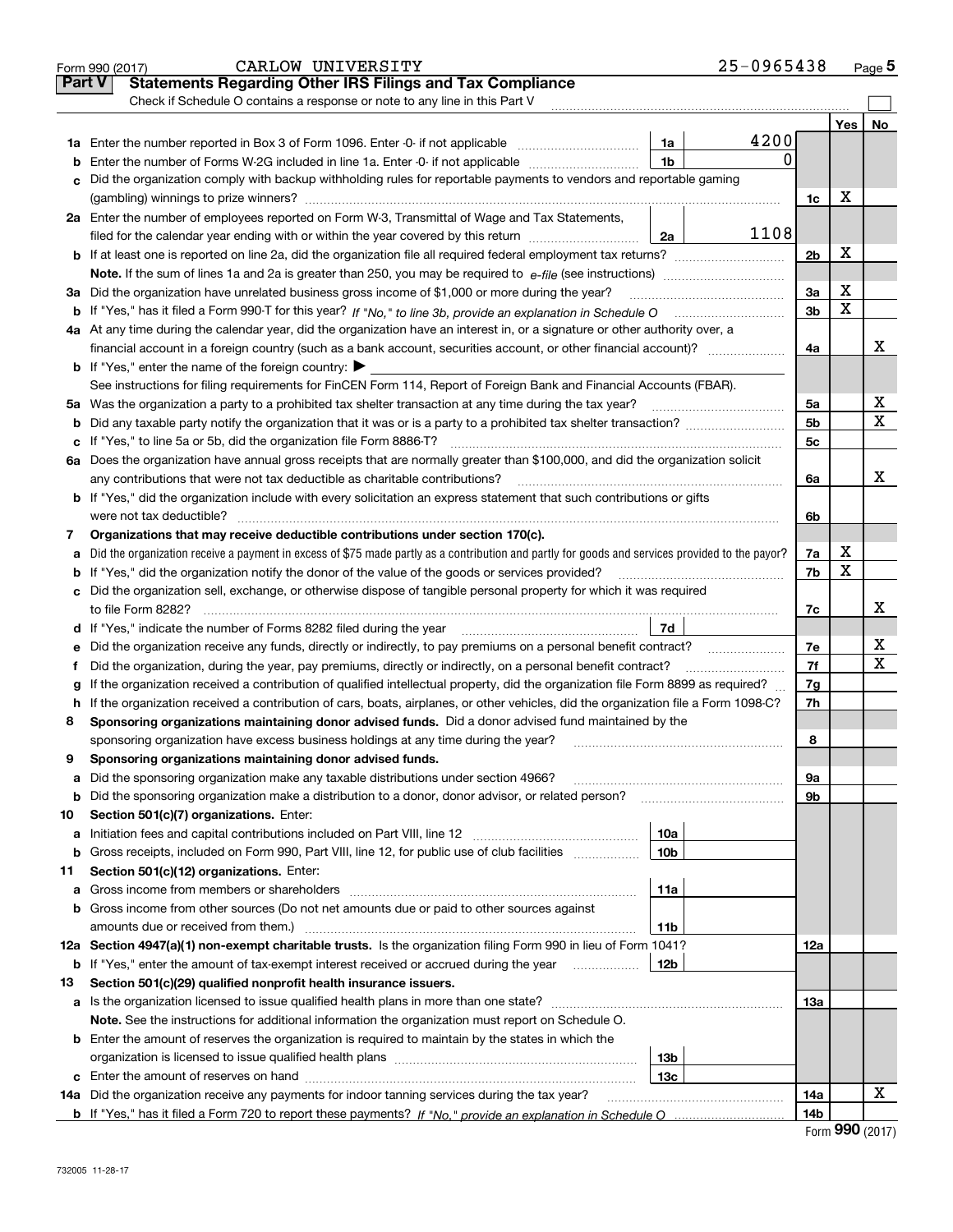|     | <b>1a</b> Enter the number of voting members of the governing body at the end of the tax year                                                                                                                                  | 1a | 37 |                        |                  |                   |  |  |  |
|-----|--------------------------------------------------------------------------------------------------------------------------------------------------------------------------------------------------------------------------------|----|----|------------------------|------------------|-------------------|--|--|--|
|     | If there are material differences in voting rights among members of the governing body, or if the governing                                                                                                                    |    |    |                        |                  |                   |  |  |  |
|     | body delegated broad authority to an executive committee or similar committee, explain in Schedule O.                                                                                                                          |    |    |                        |                  |                   |  |  |  |
| b   | Enter the number of voting members included in line 1a, above, who are independent                                                                                                                                             | 1b | 35 |                        |                  |                   |  |  |  |
| 2   | Did any officer, director, trustee, or key employee have a family relationship or a business relationship with any other                                                                                                       |    |    |                        |                  |                   |  |  |  |
|     | officer, director, trustee, or key employee?                                                                                                                                                                                   |    |    | $\mathbf{2}$           |                  | X                 |  |  |  |
| 3   | Did the organization delegate control over management duties customarily performed by or under the direct supervision                                                                                                          |    |    |                        |                  |                   |  |  |  |
|     |                                                                                                                                                                                                                                |    |    | 3                      |                  | х                 |  |  |  |
| 4   | Did the organization make any significant changes to its governing documents since the prior Form 990 was filed?                                                                                                               |    |    | 4                      |                  | $\mathbf X$       |  |  |  |
| 5   | Did the organization become aware during the year of a significant diversion of the organization's assets?                                                                                                                     |    |    | 5                      |                  | $\mathbf X$       |  |  |  |
| 6   | Did the organization have members or stockholders?                                                                                                                                                                             |    |    | 6                      | X                |                   |  |  |  |
| 7a  | Did the organization have members, stockholders, or other persons who had the power to elect or appoint one or                                                                                                                 |    |    |                        |                  |                   |  |  |  |
|     | more members of the governing body?                                                                                                                                                                                            |    |    | 7a                     | X                |                   |  |  |  |
|     | <b>b</b> Are any governance decisions of the organization reserved to (or subject to approval by) members, stockholders, or                                                                                                    |    |    |                        |                  |                   |  |  |  |
|     | persons other than the governing body?                                                                                                                                                                                         |    |    |                        |                  |                   |  |  |  |
| 8   | Did the organization contemporaneously document the meetings held or written actions undertaken during the year by the following:                                                                                              |    |    |                        |                  |                   |  |  |  |
| a   |                                                                                                                                                                                                                                |    |    | 8а                     | X                |                   |  |  |  |
|     |                                                                                                                                                                                                                                |    |    | 8b                     | $\mathbf X$      |                   |  |  |  |
| b   |                                                                                                                                                                                                                                |    |    |                        |                  |                   |  |  |  |
| 9   | Is there any officer, director, trustee, or key employee listed in Part VII, Section A, who cannot be reached at the                                                                                                           |    |    | 9                      |                  | x                 |  |  |  |
|     |                                                                                                                                                                                                                                |    |    |                        |                  |                   |  |  |  |
|     | Section B. Policies (This Section B requests information about policies not required by the Internal Revenue Code.)                                                                                                            |    |    |                        | <b>Yes</b>       |                   |  |  |  |
|     |                                                                                                                                                                                                                                |    |    |                        |                  | No<br>$\mathbf X$ |  |  |  |
|     |                                                                                                                                                                                                                                |    |    | 10a                    |                  |                   |  |  |  |
|     | <b>b</b> If "Yes," did the organization have written policies and procedures governing the activities of such chapters, affiliates,                                                                                            |    |    |                        |                  |                   |  |  |  |
|     | and branches to ensure their operations are consistent with the organization's exempt purposes?                                                                                                                                |    |    | 10 <sub>b</sub><br>11a | $\mathbf X$      |                   |  |  |  |
|     | 11a Has the organization provided a complete copy of this Form 990 to all members of its governing body before filing the form?                                                                                                |    |    |                        |                  |                   |  |  |  |
|     | Describe in Schedule O the process, if any, used by the organization to review this Form 990.<br>b                                                                                                                             |    |    |                        |                  |                   |  |  |  |
| 12a |                                                                                                                                                                                                                                |    |    | 12a                    | х<br>$\mathbf X$ |                   |  |  |  |
| b   |                                                                                                                                                                                                                                |    |    | 12 <sub>b</sub>        |                  |                   |  |  |  |
| c   | Did the organization regularly and consistently monitor and enforce compliance with the policy? If "Yes," describe                                                                                                             |    |    |                        | X                |                   |  |  |  |
|     |                                                                                                                                                                                                                                |    |    | 12c                    | X                |                   |  |  |  |
| 13  | Did the organization have a written whistleblower policy?                                                                                                                                                                      |    |    | 13                     | $\mathbf X$      |                   |  |  |  |
| 14  |                                                                                                                                                                                                                                |    |    | 14                     |                  |                   |  |  |  |
| 15  | Did the process for determining compensation of the following persons include a review and approval by independent                                                                                                             |    |    |                        |                  |                   |  |  |  |
|     | persons, comparability data, and contemporaneous substantiation of the deliberation and decision?                                                                                                                              |    |    |                        |                  |                   |  |  |  |
|     | The organization's CEO, Executive Director, or top management official manufactured contains and contained and the organization's CEO, and the Director, or top management official manufactured and the organization's CEO, E |    |    | 15a                    | х<br>$\mathbf X$ |                   |  |  |  |
|     |                                                                                                                                                                                                                                |    |    | 15b                    |                  |                   |  |  |  |
|     | If "Yes" to line 15a or 15b, describe the process in Schedule O (see instructions).                                                                                                                                            |    |    |                        |                  |                   |  |  |  |
|     | 16a Did the organization invest in, contribute assets to, or participate in a joint venture or similar arrangement with a                                                                                                      |    |    |                        |                  |                   |  |  |  |
|     | taxable entity during the year?                                                                                                                                                                                                |    |    | 16a                    |                  | х                 |  |  |  |
|     | <b>b</b> If "Yes," did the organization follow a written policy or procedure requiring the organization to evaluate its participation                                                                                          |    |    |                        |                  |                   |  |  |  |
|     | in joint venture arrangements under applicable federal tax law, and take steps to safeguard the organization's                                                                                                                 |    |    |                        |                  |                   |  |  |  |
|     | exempt status with respect to such arrangements?<br><b>Section C. Disclosure</b>                                                                                                                                               |    |    | 16b                    |                  |                   |  |  |  |
|     |                                                                                                                                                                                                                                |    |    |                        |                  |                   |  |  |  |
| 17  | List the states with which a copy of this Form 990 is required to be filed ▶AK, CO, MA, MD, MI, NH, PA, SC                                                                                                                     |    |    |                        |                  |                   |  |  |  |
| 18  | Section 6104 requires an organization to make its Forms 1023 (or 1024 if applicable), 990, and 990-T (Section 501(c)(3)s only) available                                                                                       |    |    |                        |                  |                   |  |  |  |
|     | for public inspection. Indicate how you made these available. Check all that apply.                                                                                                                                            |    |    |                        |                  |                   |  |  |  |
|     | $\boxed{\textbf{X}}$ Upon request<br>$X$ Own website<br>Another's website<br>Other (explain in Schedule O)                                                                                                                     |    |    |                        |                  |                   |  |  |  |
| 19  | Describe in Schedule O whether (and if so, how) the organization made its governing documents, conflict of interest policy, and financial                                                                                      |    |    |                        |                  |                   |  |  |  |
|     | statements available to the public during the tax year.                                                                                                                                                                        |    |    |                        |                  |                   |  |  |  |
| 20  | State the name, address, and telephone number of the person who possesses the organization's books and records:<br>1. MEADOWS VP FINANCE & ADMIN. - 412-578-8842                                                               |    |    |                        |                  |                   |  |  |  |

|  |  | DAVID J. MEADOWS, VP FINANCE & ADMIN. - 412-578-8842 |  |  |  |
|--|--|------------------------------------------------------|--|--|--|
|  |  | 3333 FIFTH AVENUE, PITTSBURGH, PA 15213              |  |  |  |

**Yes**

**No**

 $\boxed{\text{X}}$ 

**Section A. Governing Body and Management**

Check if Schedule O contains a response or note to any line in this Part VI

*For each "Yes" response to lines 2 through 7b below, and for a "No" response to line 8a, 8b, or 10b below, describe the circumstances, processes, or changes in Schedule O. See instructions.* Form 990 (2017) **CARLOW UNIVERSITY**<br>**Part VI Governance, Management, and Disclosure** For each "Yes" response to lines 2 through 7b below, and for a "No" response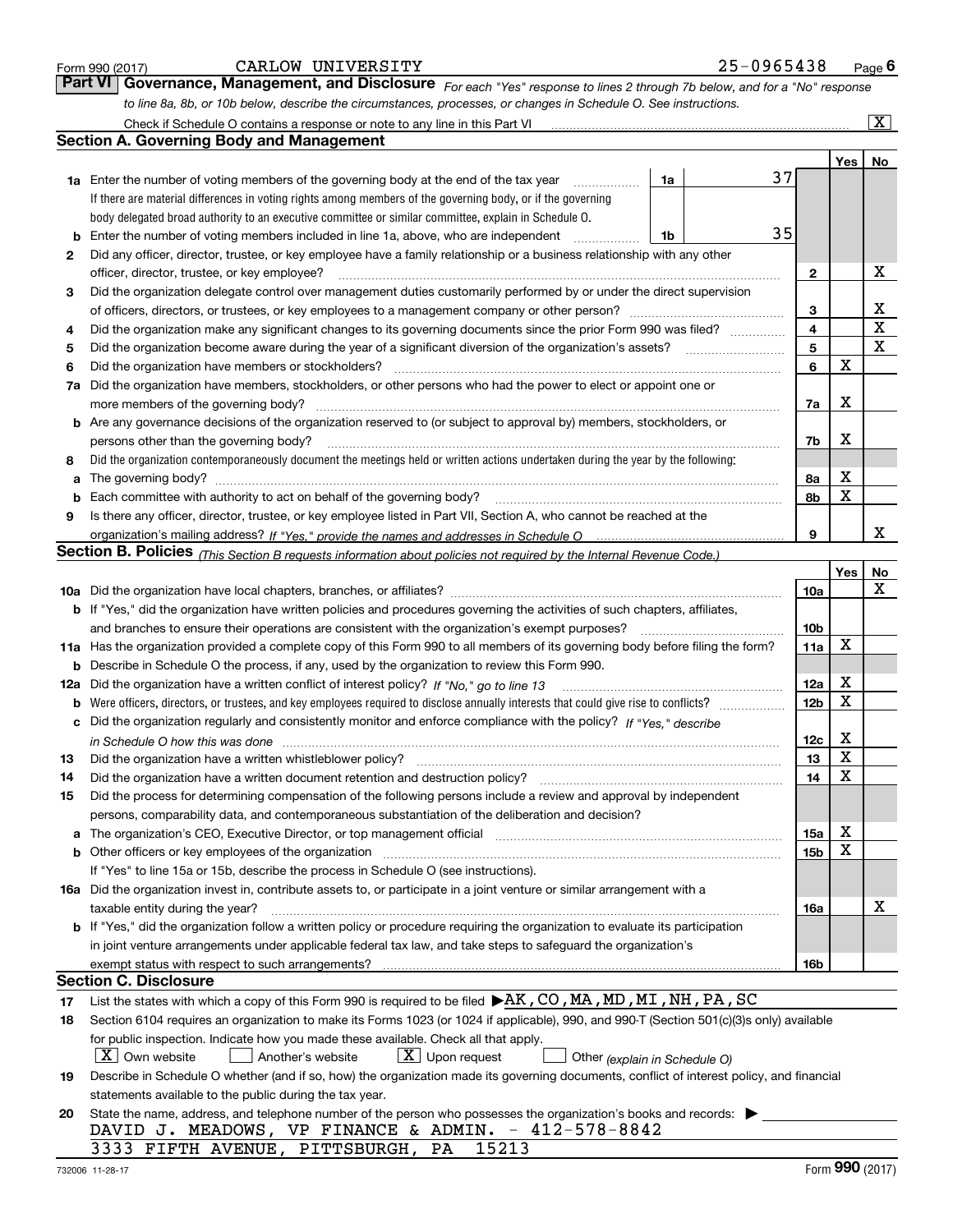$\mathcal{L}^{\text{max}}$ 

# **7Part VII Compensation of Officers, Directors, Trustees, Key Employees, Highest Compensated Employees, and Independent Contractors**

Check if Schedule O contains a response or note to any line in this Part VII

**Section A. Officers, Directors, Trustees, Key Employees, and Highest Compensated Employees**

**1a**  Complete this table for all persons required to be listed. Report compensation for the calendar year ending with or within the organization's tax year.

**•** List all of the organization's current officers, directors, trustees (whether individuals or organizations), regardless of amount of compensation. Enter -0- in columns  $(D)$ ,  $(E)$ , and  $(F)$  if no compensation was paid.

● List all of the organization's **current** key employees, if any. See instructions for definition of "key employee."

**•** List the organization's five current highest compensated employees (other than an officer, director, trustee, or key employee) who received reportable compensation (Box 5 of Form W-2 and/or Box 7 of Form 1099-MISC) of more than \$100,000 from the organization and any related organizations.

 $\bullet$  List all of the organization's **former** officers, key employees, and highest compensated employees who received more than \$100,000 of reportable compensation from the organization and any related organizations.

**•** List all of the organization's former directors or trustees that received, in the capacity as a former director or trustee of the organization, more than \$10,000 of reportable compensation from the organization and any related organizations.

List persons in the following order: individual trustees or directors; institutional trustees; officers; key employees; highest compensated employees; and former such persons.

Check this box if neither the organization nor any related organization compensated any current officer, director, or trustee.  $\mathcal{L}^{\text{max}}$ 

| (A)                                          | (B)                                                                  |                                |                                                                                                 |                         | (C)          |                                   |        | (D)                                    | (E)                                        | (F)                                                                      |
|----------------------------------------------|----------------------------------------------------------------------|--------------------------------|-------------------------------------------------------------------------------------------------|-------------------------|--------------|-----------------------------------|--------|----------------------------------------|--------------------------------------------|--------------------------------------------------------------------------|
| Name and Title                               | Average<br>hours per<br>week                                         |                                | (do not check more than one<br>box, unless person is both an<br>officer and a director/trustee) | Position                |              |                                   |        | Reportable<br>compensation<br>from     | Reportable<br>compensation<br>from related | Estimated<br>amount of<br>other                                          |
|                                              | (list any<br>hours for<br>related<br>organizations<br>below<br>line) | Individual trustee or director | In stitutional trustee                                                                          | Officer                 | Key employee | Highest compensated<br>  employee | Former | the<br>organization<br>(W-2/1099-MISC) | organizations<br>(W-2/1099-MISC)           | compensation<br>from the<br>organization<br>and related<br>organizations |
| (1) LARRY KARNOFF, JD                        | 2.00                                                                 |                                |                                                                                                 |                         |              |                                   |        |                                        |                                            |                                                                          |
| BOARD MEMBER                                 |                                                                      | $\mathbf X$                    |                                                                                                 |                         |              |                                   |        | 0.                                     | $\mathbf 0$ .                              | $0$ .                                                                    |
| (2) DOROTHY DAVIS, JD                        | 2.00                                                                 |                                |                                                                                                 |                         |              |                                   |        |                                        |                                            |                                                                          |
| CHAIR                                        |                                                                      | $\mathbf X$                    |                                                                                                 | $\mathbf X$             |              |                                   |        | $\mathbf 0$ .                          | $\mathbf 0$ .                              | 0.                                                                       |
| SUZANNE K. MELLON, PH.D.<br>(3)<br>PRESIDENT | 50.00                                                                | $\mathbf X$                    |                                                                                                 | $\mathbf X$             |              |                                   |        | 333,662.                               | 0.                                         | 6,743.                                                                   |
| <b>MARGARET ARMEN</b><br>(4)                 | 2.00                                                                 |                                |                                                                                                 |                         |              |                                   |        |                                        |                                            |                                                                          |
| <b>BOARD MEMBER</b>                          |                                                                      | $\mathbf X$                    |                                                                                                 |                         |              |                                   |        | 0.                                     | $\mathbf 0$ .                              | $\mathbf 0$ .                                                            |
| SISTER HELEN MARIE BURNS, RSM,<br>(5)        | 2.00                                                                 |                                |                                                                                                 |                         |              |                                   |        |                                        |                                            |                                                                          |
| VICE CHAIR                                   |                                                                      | $\mathbf X$                    |                                                                                                 | $\mathbf X$             |              |                                   |        | 0.                                     | $\mathbf 0$ .                              | 0.                                                                       |
| (6)<br>STEPHEN CASEY                         | 2.00                                                                 |                                |                                                                                                 |                         |              |                                   |        |                                        |                                            |                                                                          |
| <b>BOARD MEMBER</b>                          |                                                                      | $\mathbf X$                    |                                                                                                 |                         |              |                                   |        | 0.                                     | $\mathbf 0$ .                              | $\mathbf 0$ .                                                            |
| (7) SISTER JOANNE COURNEEN, RSM              | 2.00                                                                 |                                |                                                                                                 |                         |              |                                   |        |                                        |                                            |                                                                          |
| <b>BOARD MEMBER</b>                          |                                                                      | $\mathbf x$                    |                                                                                                 |                         |              |                                   |        | 0.                                     | $\mathbf 0$ .                              | $\mathbf 0$ .                                                            |
| (8) BRIAN DILUCENTE                          | 2.00                                                                 |                                |                                                                                                 |                         |              |                                   |        |                                        |                                            |                                                                          |
| TREASURER                                    |                                                                      | $\mathbf X$                    |                                                                                                 | $\overline{\textbf{X}}$ |              |                                   |        | 0.                                     | 0.                                         | $\mathbf 0$ .                                                            |
| (9) WILLIAM J. GATTI                         | 2.00                                                                 |                                |                                                                                                 |                         |              |                                   |        |                                        |                                            |                                                                          |
| BOARD MEMBER                                 |                                                                      | $\mathbf x$                    |                                                                                                 |                         |              |                                   |        | 0.                                     | $\mathbf 0$ .                              | $\mathbf 0$ .                                                            |
| (10) JOHN K. GISLESON, JD                    | 2.00                                                                 |                                |                                                                                                 |                         |              |                                   |        |                                        |                                            |                                                                          |
| BOARD MEMBER                                 |                                                                      | $\overline{\textbf{X}}$        |                                                                                                 |                         |              |                                   |        | $\mathbf 0$ .                          | $\mathbf 0$ .                              | $\mathbf 0$ .                                                            |
| (11) DEBORAH F. GRAVER                       | 2.00                                                                 |                                |                                                                                                 |                         |              |                                   |        |                                        |                                            |                                                                          |
| BOARD MEMBER                                 |                                                                      | $\mathbf x$                    |                                                                                                 |                         |              |                                   |        | 0.                                     | $\mathbf 0$ .                              | 0.                                                                       |
| (12) DEBORAH RICE JOHNSON                    | 2.00                                                                 |                                |                                                                                                 |                         |              |                                   |        |                                        |                                            |                                                                          |
| BOARD MEMBER                                 |                                                                      | $\mathbf X$                    |                                                                                                 |                         |              |                                   |        | 0.                                     | $\mathbf 0$ .                              | $\mathbf 0$ .                                                            |
| (13) MARCIA MARTIN                           | 2.00                                                                 |                                |                                                                                                 |                         |              |                                   |        |                                        |                                            |                                                                          |
| <b>BOARD MEMBER</b>                          |                                                                      | $\mathbf x$                    |                                                                                                 |                         |              |                                   |        | 0.                                     | $\mathbf 0$ .                              | $0_{.}$                                                                  |
| (14) MARY C. MCGINLEY, ESQ                   | 2.00                                                                 |                                |                                                                                                 |                         |              |                                   |        |                                        |                                            |                                                                          |
| <b>SECRETARY</b>                             |                                                                      | $\mathbf X$                    |                                                                                                 | $\overline{\textbf{X}}$ |              |                                   |        | 0.                                     | $\mathbf 0$ .                              | $0\cdot$                                                                 |
| (15) ANA MARIA MIELES                        | 2.00                                                                 |                                |                                                                                                 |                         |              |                                   |        |                                        |                                            |                                                                          |
| <b>BOARD MEMBER</b>                          |                                                                      | $\mathbf X$                    |                                                                                                 |                         |              |                                   |        | 0.                                     | $\mathbf 0$ .                              | $0\cdot$                                                                 |
| (16) ARLENE MORRIS                           | 2.00                                                                 |                                |                                                                                                 |                         |              |                                   |        |                                        |                                            |                                                                          |
| BOARD MEMBER                                 |                                                                      | X                              |                                                                                                 |                         |              |                                   |        | 0.                                     | $\mathbf 0$ .                              | $0\,.$                                                                   |
| (17) THOMAS NIST                             | $\overline{2.00}$                                                    |                                |                                                                                                 |                         |              |                                   |        |                                        |                                            |                                                                          |
| <b>BOARD MEMBER</b>                          |                                                                      | $\mathbf x$                    |                                                                                                 |                         |              |                                   |        | $\mathbf 0$ .                          | 0.                                         | $\mathbf 0$ .                                                            |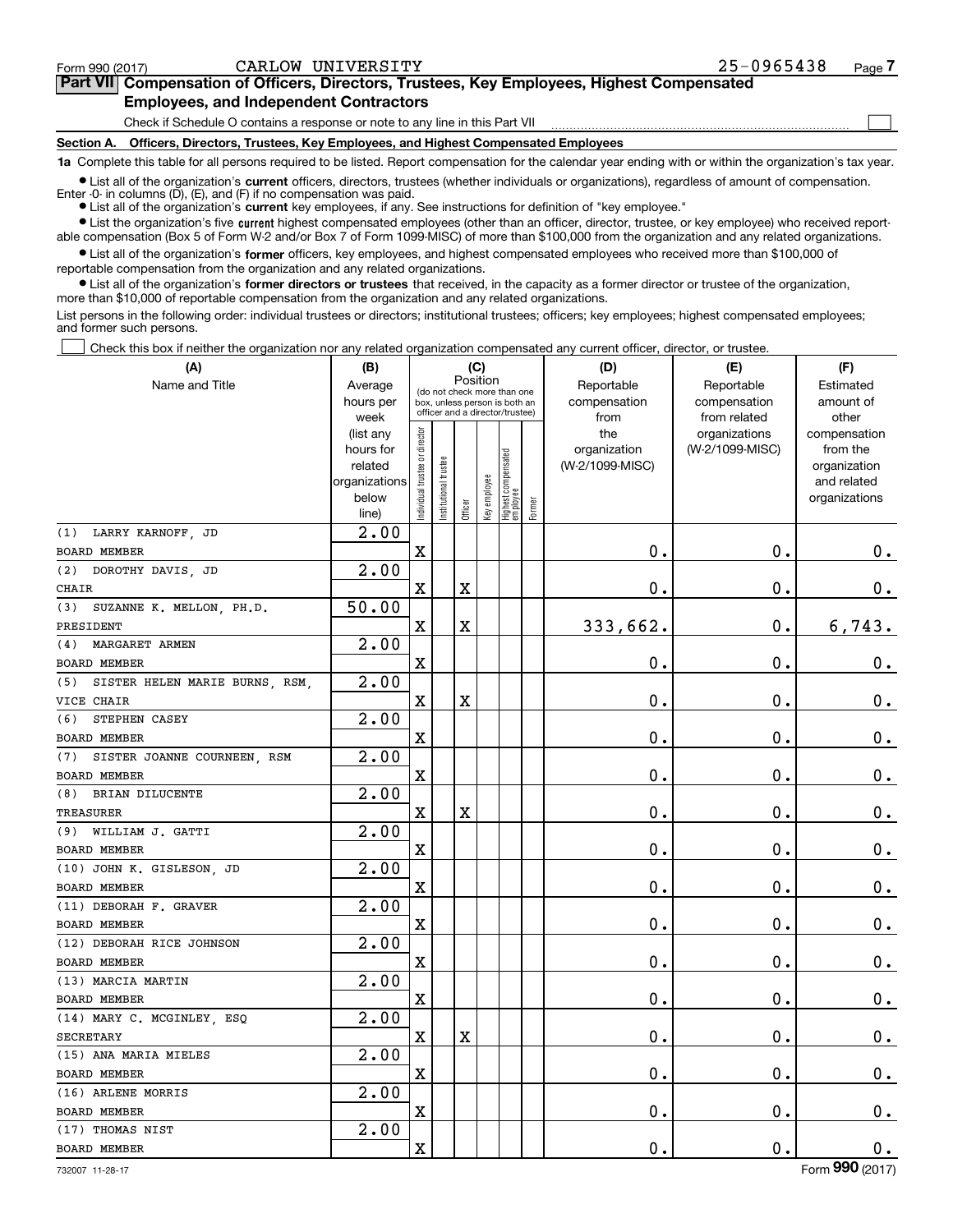| Form 990 (2017 |  |  |
|----------------|--|--|

| CARLOW UNIVERSITY<br>Form 990 (2017)                                                                                                             |               |                                |                      |          |     |                                                              |                         | 25-0965438      |                  |     |               | Page 8 |
|--------------------------------------------------------------------------------------------------------------------------------------------------|---------------|--------------------------------|----------------------|----------|-----|--------------------------------------------------------------|-------------------------|-----------------|------------------|-----|---------------|--------|
| <b>Part VII</b><br>Section A. Officers, Directors, Trustees, Key Employees, and Highest Compensated Employees (continued)                        |               |                                |                      |          |     |                                                              |                         |                 |                  |     |               |        |
| (A)                                                                                                                                              | (B)           |                                |                      |          | (C) |                                                              | (D)                     | (E)             |                  |     | (F)           |        |
| Name and title                                                                                                                                   | Average       |                                |                      | Position |     |                                                              | Reportable              | Reportable      |                  |     | Estimated     |        |
|                                                                                                                                                  | hours per     |                                |                      |          |     | (do not check more than one<br>box, unless person is both an | compensation            | compensation    |                  |     | amount of     |        |
|                                                                                                                                                  | week          |                                |                      |          |     | officer and a director/trustee)                              | from                    | from related    |                  |     | other         |        |
|                                                                                                                                                  | (list any     |                                |                      |          |     |                                                              | the                     | organizations   |                  |     | compensation  |        |
|                                                                                                                                                  | hours for     |                                |                      |          |     |                                                              | organization            | (W-2/1099-MISC) |                  |     | from the      |        |
|                                                                                                                                                  | related       |                                |                      |          |     |                                                              | (W-2/1099-MISC)         |                 |                  |     | organization  |        |
|                                                                                                                                                  | organizations |                                |                      |          |     |                                                              |                         |                 |                  |     | and related   |        |
|                                                                                                                                                  | below         | Individual trustee or director | nstitutional trustee |          |     |                                                              |                         |                 |                  |     | organizations |        |
|                                                                                                                                                  | line)         |                                |                      | Officer  |     | key employee<br>Highest compensated<br>employee<br>Former    |                         |                 |                  |     |               |        |
| (18) WILLIAM SCHENCK, III                                                                                                                        | 2.00          |                                |                      |          |     |                                                              |                         |                 |                  |     |               |        |
| VICE CHAIR                                                                                                                                       |               | $\mathbf X$                    |                      | Χ        |     |                                                              | $\mathbf 0$ .           |                 | 0.               |     |               | $0$ .  |
| (19) JANET SIMON, PH.D.                                                                                                                          | 2.00          |                                |                      |          |     |                                                              |                         |                 |                  |     |               |        |
| <b>BOARD MEMBER</b>                                                                                                                              |               | X                              |                      |          |     |                                                              | 0.                      |                 | 0.               |     |               | 0.     |
| (20) MORTON STANFIELD                                                                                                                            | 2.00          |                                |                      |          |     |                                                              |                         |                 |                  |     |               |        |
| <b>BOARD MEMBER</b>                                                                                                                              |               | X                              |                      |          |     |                                                              | 0.                      |                 | 0.               |     |               | 0.     |
| (21) NANCY STUEVER, ED.D.                                                                                                                        | 2.00          |                                |                      |          |     |                                                              |                         |                 |                  |     |               |        |
| BOARD MEMBER                                                                                                                                     |               | X                              |                      |          |     |                                                              | 0.                      |                 | 0.               |     |               | 0.     |
| (22) ANNA TORRANCE                                                                                                                               | 2.00          |                                |                      |          |     |                                                              |                         |                 |                  |     |               |        |
| <b>BOARD MEMBER</b>                                                                                                                              |               | X                              |                      |          |     |                                                              | 0.                      |                 | 0.               |     |               | 0.     |
| (23) SISTER JULIA UPTON, RSM, PH.D.                                                                                                              | 2.00          |                                |                      |          |     |                                                              |                         |                 |                  |     |               |        |
| BOARD MEMBER                                                                                                                                     |               | X                              |                      |          |     |                                                              | 0.                      |                 | 0.               |     |               | 0.     |
| (24) SUSAN WELSH                                                                                                                                 | 2.00          |                                |                      |          |     |                                                              |                         |                 |                  |     |               |        |
| BOARD MEMBER                                                                                                                                     |               | X                              |                      |          |     |                                                              | 0.                      |                 | 0.               |     |               | 0.     |
| (25) GEORGE R. WHITMER                                                                                                                           | 2.00          |                                |                      |          |     |                                                              |                         |                 |                  |     |               |        |
| BOARD MEMBER                                                                                                                                     |               | X                              |                      |          |     |                                                              | $\mathbf 0$ .           |                 | 0.               |     |               | 0.     |
| (26) ROSARIO CAGGIANO                                                                                                                            | 2.00          |                                |                      |          |     |                                                              |                         |                 |                  |     |               |        |
| <b>BOARD MEMBER</b>                                                                                                                              |               | $\mathbf{x}$                   |                      |          |     |                                                              | Ο.                      |                 | 0.               |     |               |        |
|                                                                                                                                                  |               |                                |                      |          |     |                                                              | 333,662.                |                 | 0.               |     | 6,743.        | $0$ .  |
| 1b Sub-total                                                                                                                                     |               |                                |                      |          |     |                                                              |                         |                 |                  |     |               |        |
| c Total from continuation sheets to Part VII, Section A <b>manual</b> Total Total Section A                                                      |               |                                |                      |          |     |                                                              | 1,010,615.              |                 | 0.               |     | 110,500.      |        |
|                                                                                                                                                  |               |                                |                      |          |     |                                                              | 1,344,277.              |                 | $\overline{0}$ . |     | 117, 243.     |        |
| Total number of individuals (including but not limited to those listed above) who received more than \$100,000 of reportable<br>$\mathbf{2}$     |               |                                |                      |          |     |                                                              |                         |                 |                  |     |               |        |
| compensation from the organization $\blacktriangleright$                                                                                         |               |                                |                      |          |     |                                                              |                         |                 |                  |     |               | 17     |
|                                                                                                                                                  |               |                                |                      |          |     |                                                              |                         |                 |                  |     | <b>Yes</b>    | No     |
| 3<br>Did the organization list any former officer, director, or trustee, key employee, or highest compensated employee on                        |               |                                |                      |          |     |                                                              |                         |                 |                  |     |               |        |
| line 1a? If "Yes," complete Schedule J for such individual manumanamental contents and the 1a? If "Yes," complete Schedule J for such individual |               |                                |                      |          |     |                                                              |                         |                 |                  | 3   |               | x      |
| For any individual listed on line 1a, is the sum of reportable compensation and other compensation from the organization                         |               |                                |                      |          |     |                                                              |                         |                 |                  |     |               |        |
|                                                                                                                                                  |               |                                |                      |          |     |                                                              |                         |                 |                  | 4   | х             |        |
| Did any person listed on line 1a receive or accrue compensation from any unrelated organization or individual for services<br>5                  |               |                                |                      |          |     |                                                              |                         |                 |                  |     |               |        |
|                                                                                                                                                  |               |                                |                      |          |     |                                                              |                         |                 |                  | 5   |               | X      |
| <b>Section B. Independent Contractors</b>                                                                                                        |               |                                |                      |          |     |                                                              |                         |                 |                  |     |               |        |
| Complete this table for your five highest compensated independent contractors that received more than \$100,000 of compensation from<br>1.       |               |                                |                      |          |     |                                                              |                         |                 |                  |     |               |        |
| the organization. Report compensation for the calendar year ending with or within the organization's tax year.                                   |               |                                |                      |          |     |                                                              |                         |                 |                  |     |               |        |
| (A)                                                                                                                                              |               |                                |                      |          |     |                                                              | (B)                     |                 |                  | (C) |               |        |
| Name and business address                                                                                                                        |               |                                |                      |          |     |                                                              | Description of services |                 |                  |     | Compensation  |        |
| ALADDIN FOOD MANAGEMENT SERVICES, 16567                                                                                                          |               |                                |                      |          |     |                                                              |                         |                 |                  |     |               |        |
| COLLECTIONS CENTER DRIVE, CHICAGO, IL                                                                                                            |               |                                |                      |          |     |                                                              | FOOD                    |                 |                  |     | 2,481,707.    |        |
| ELLUCIAN COMPANY L.P, 62578 COLLECTIONS                                                                                                          |               |                                |                      |          |     |                                                              |                         |                 |                  |     |               |        |

| 200 THE BANK TOWER, PITTSBURGH, PA 15222                                                                                         | CONSTRUCTION        | 449,259. |
|----------------------------------------------------------------------------------------------------------------------------------|---------------------|----------|
| UPMC SCHOOL OF PERFUSION, 532 S. AIKEN                                                                                           |                     |          |
| AVENUE, SUITE 214, PITTSBURGH, PA 15232                                                                                          | ACADEMIC OPERATIONS | 295,452. |
| GOLON INC                                                                                                                        |                     |          |
| 1334 STREETS RUN RD, PITTSBURGH, PA 15236                                                                                        | CONSTRUCTION        | 280,999. |
| Total number of independent contractors (including but not limited to those listed above) who received more than<br>$\mathbf{2}$ |                     |          |
| 23<br>$$100,000$ of compensation from the organization $\blacktriangleright$                                                     |                     |          |

TECHNOLOGY

CENTER DRIVE, CHICAGO, IL 60693

MACLACHLAN, CORNELIUS & FILONI

684,786.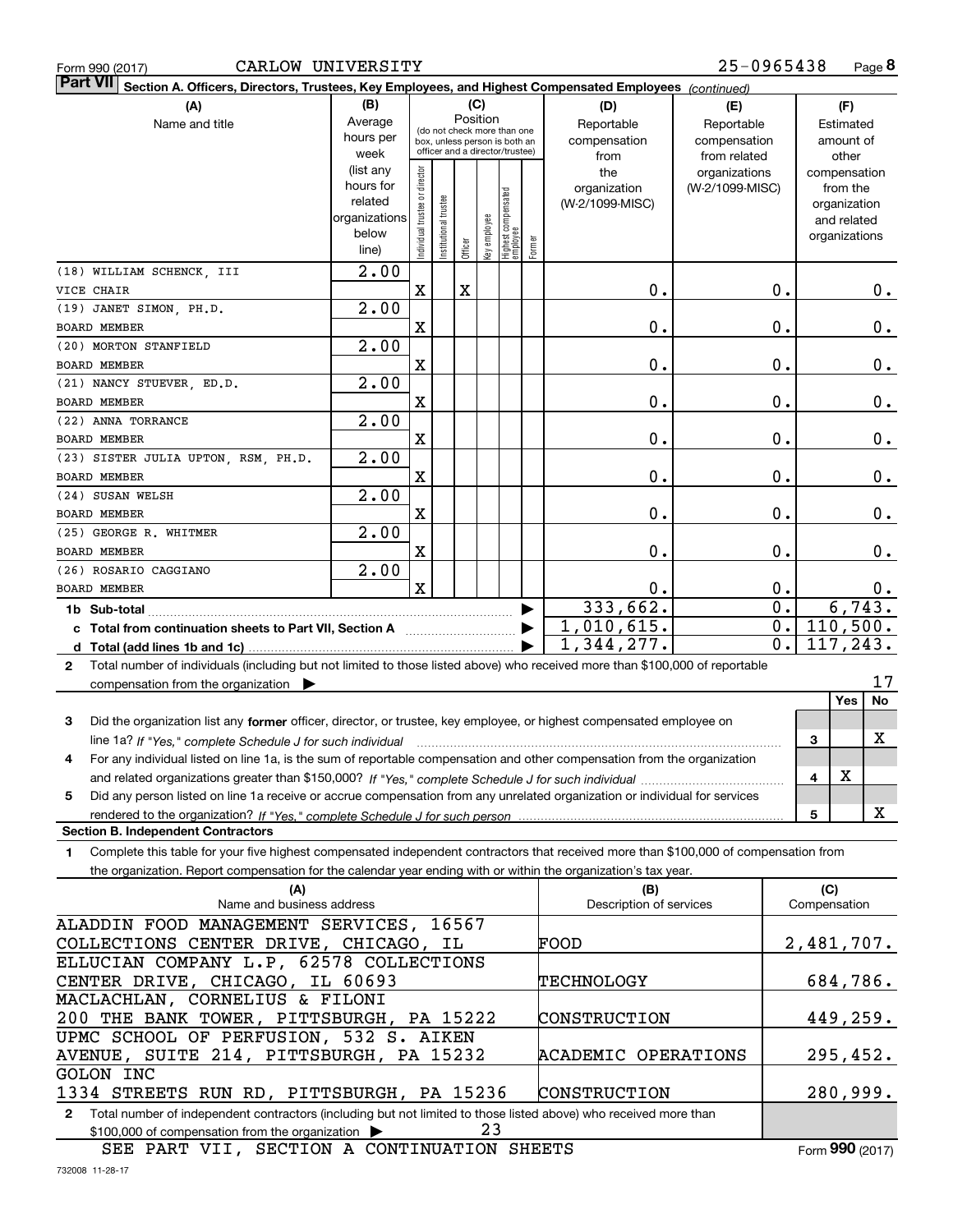| Form 990 |  |
|----------|--|
|          |  |

| <b>Part VII</b> Section A. Officers, Directors, Trustees, Key Employees, and Highest Compensated Employees (continued) |                |                                |                        |          |              |                              |        |                 |                               |                       |
|------------------------------------------------------------------------------------------------------------------------|----------------|--------------------------------|------------------------|----------|--------------|------------------------------|--------|-----------------|-------------------------------|-----------------------|
| (A)                                                                                                                    | (B)            |                                |                        |          | (C)          |                              |        | (D)             | (E)                           | (F)                   |
| Name and title                                                                                                         | Average        |                                |                        | Position |              |                              |        | Reportable      | Reportable                    | Estimated             |
|                                                                                                                        | hours          |                                | (check all that apply) |          |              |                              |        | compensation    | compensation                  | amount of             |
|                                                                                                                        | per<br>week    |                                |                        |          |              |                              |        | from<br>the     | from related<br>organizations | other<br>compensation |
|                                                                                                                        | (list any      |                                |                        |          |              |                              |        | organization    | (W-2/1099-MISC)               | from the              |
|                                                                                                                        | hours for      |                                |                        |          |              |                              |        | (W-2/1099-MISC) |                               | organization          |
|                                                                                                                        | related        |                                |                        |          |              |                              |        |                 |                               | and related           |
|                                                                                                                        | organizations  |                                |                        |          |              |                              |        |                 |                               | organizations         |
|                                                                                                                        | below<br>line) | Individual trustee or director | nstitutional trustee   | Officer  | Key employee | Highest compensated employee | Former |                 |                               |                       |
| (27) JEANNE GLEASON                                                                                                    | 2.00           |                                |                        |          |              |                              |        |                 |                               |                       |
| <b>BOARD MEMBER</b>                                                                                                    |                | $\mathbf X$                    |                        |          |              |                              |        | 0.              | 0.                            | 0.                    |
| (28) HOLLY LORENZ, RN, MSN                                                                                             | 2.00           |                                |                        |          |              |                              |        |                 |                               |                       |
| BOARD MEMBER                                                                                                           |                | $\mathbf X$                    |                        |          |              |                              |        | 0.              | 0.                            | $0$ .                 |
| (29) JAMES MCTIERNAN                                                                                                   | 2.00           |                                |                        |          |              |                              |        |                 |                               |                       |
| BOARD MEMBER                                                                                                           |                | $\mathbf X$                    |                        |          |              |                              |        | 0.              | 0.                            | $\mathbf 0$ .         |
| (30) REPRESENTATIVE JAKE WHEATLEY, J                                                                                   | 2.00           |                                |                        |          |              |                              |        |                 |                               |                       |
| <b>BOARD MEMBER</b>                                                                                                    |                | X                              |                        |          |              |                              |        | 0.              | 0.                            | $0$ .                 |
| (31) CAITLIN MCLAUGHLIN                                                                                                | 2.00           |                                |                        |          |              |                              |        |                 |                               |                       |
| <b>BOARD MEMBER</b>                                                                                                    |                | X                              |                        |          |              |                              |        | 0.              | 0.                            | $0$ .                 |
| (32) SENATOR MICHELE BROOKS                                                                                            | 2.00           |                                |                        |          |              |                              |        |                 |                               |                       |
| BOARD MEMBER                                                                                                           |                | $\mathbf X$                    |                        |          |              |                              |        | 0.              | 0.                            | 0.                    |
| (33) BART GABLER, ESQ                                                                                                  | 2.00           |                                |                        |          |              |                              |        |                 |                               |                       |
| <b>BOARD MEMBER</b>                                                                                                    |                | $\mathbf X$                    |                        |          |              |                              |        | 0.              | 0.                            | $0$ .                 |
| (34) SUZANNE PAONE                                                                                                     | 2.00           |                                |                        |          |              |                              |        |                 |                               |                       |
| BOARD MEMBER                                                                                                           |                | X                              |                        |          |              |                              |        | 0.              | 0.                            | $\mathbf 0$ .         |
| (35) GUHAN VENKATU                                                                                                     | 2.00           |                                |                        |          |              |                              |        |                 |                               |                       |
| <b>BOARD MEMBER</b>                                                                                                    |                | X                              |                        |          |              |                              |        | 0.              | 0.                            | $\mathbf 0$ .         |
| (36) LINDA WERTHMAN                                                                                                    | 2.00           |                                |                        |          |              |                              |        |                 |                               |                       |
| BOARD MEMBER                                                                                                           |                | $\mathbf X$                    |                        |          |              |                              |        | 0.              | 0.                            | $0$ .                 |
| (37) LOIS WHOLEY, ESQ                                                                                                  | 2.00           |                                |                        |          |              |                              |        |                 |                               |                       |
| BOARD MEMBER                                                                                                           |                | $\mathbf X$                    |                        |          |              |                              |        | 0.              | 0.                            | 0.                    |
| (38) DAVID MEADOWS                                                                                                     | 50.00          |                                |                        |          |              |                              |        |                 |                               |                       |
| VP FINANCE & ADMINSTRATION                                                                                             |                |                                |                        | X        |              |                              |        | $152,500$ .     | $\mathbf 0$ .                 | 5,925.                |
| (39) DEANNE D'EMILIO, JD                                                                                               | 40.00          |                                |                        |          |              |                              |        |                 |                               |                       |
| PROVOST/VP ACADEMIC AFFAIR<br>(40) KIMBERLY HAMMER                                                                     |                |                                |                        | X        |              |                              |        | 108,743.        | $\mathbf 0$ .                 | 9,996.                |
| VP ADVANCEMENT                                                                                                         | 40.00          |                                |                        |          | X            |                              |        | 150,000.        | 0.                            |                       |
| (41) CAROL DESCAK                                                                                                      | 40.00          |                                |                        |          |              |                              |        |                 |                               | 7,500.                |
| VP FOR ENROLLMENT MANAGEME                                                                                             |                |                                |                        |          |              | X                            |        | 115,927.        | $\mathbf 0$ .                 | 9,934.                |
| (42) LYNN GEORGE-SCHRINER                                                                                              | 40.00          |                                |                        |          |              |                              |        |                 |                               |                       |
| DEAN                                                                                                                   |                |                                |                        |          |              | $\mathbf X$                  |        | 146,450.        | $\mathbf 0$ .                 | <u>22,313.</u>        |
| (43) ALLYSON LOWE                                                                                                      | 40.00          |                                |                        |          |              |                              |        |                 |                               |                       |
| DEAN                                                                                                                   |                |                                |                        |          |              | $\mathbf X$                  |        | 111,100.        | $\mathbf 0$ .                 | 13,464.               |
| (44) RACHEL AFOLABI                                                                                                    | 40.00          |                                |                        |          |              |                              |        |                 |                               |                       |
| DEAN                                                                                                                   |                |                                |                        |          |              | X                            |        | 112,977.        | $\mathbf 0$ .                 | <u>17,502.</u>        |
| (45) JEFFREY DEVLIN                                                                                                    | 40.00          |                                |                        |          |              |                              |        |                 |                               |                       |
| CIO                                                                                                                    |                |                                |                        |          |              | X                            |        | 112,918.        | 0.                            | 23,866.               |
|                                                                                                                        |                |                                |                        |          |              |                              |        |                 |                               |                       |
|                                                                                                                        |                |                                |                        |          |              |                              |        |                 |                               |                       |
|                                                                                                                        |                |                                |                        |          |              |                              |        |                 |                               |                       |
| Total to Part VII, Section A, line 1c                                                                                  |                |                                |                        |          |              |                              |        | 1,010,615.      |                               | 110,500.              |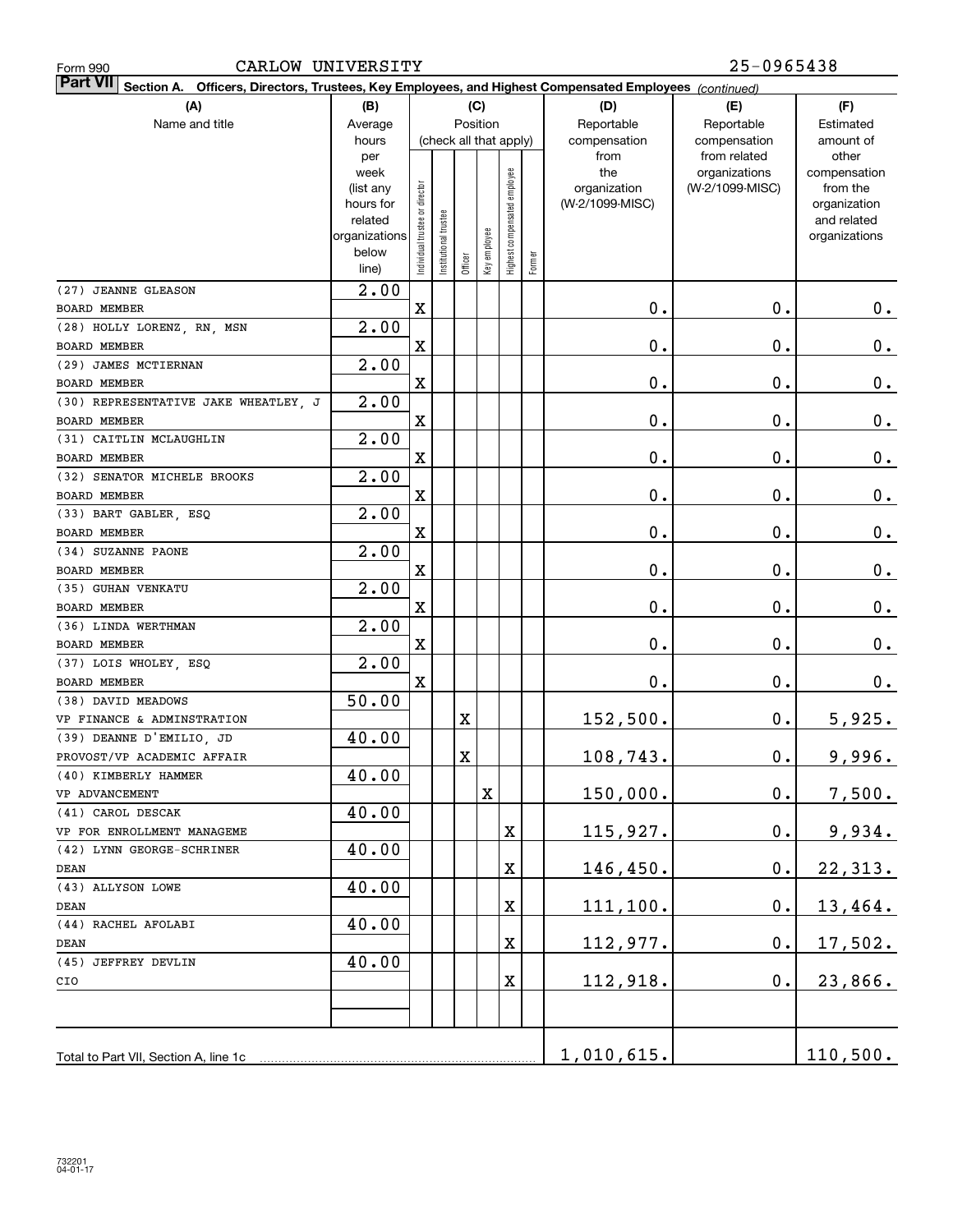|                                                           | <b>Part VIII</b> | <b>Statement of Revenue</b>                                                   |                            |                      |                      |                                                 |                                                    |                                                                      |
|-----------------------------------------------------------|------------------|-------------------------------------------------------------------------------|----------------------------|----------------------|----------------------|-------------------------------------------------|----------------------------------------------------|----------------------------------------------------------------------|
|                                                           |                  | Check if Schedule O contains a response or note to any line in this Part VIII |                            |                      |                      |                                                 |                                                    |                                                                      |
|                                                           |                  |                                                                               |                            |                      | (A)<br>Total revenue | (B)<br>Related or<br>exempt function<br>revenue | $\overline{C}$<br>Unrelated<br>business<br>revenue | (D)<br>Revenuè excluded<br>from tax under<br>sections<br>$512 - 514$ |
|                                                           |                  | 1 a Federated campaigns                                                       | 1a                         |                      |                      |                                                 |                                                    |                                                                      |
| Contributions, Gifts, Grants<br>and Other Similar Amounts | b                | Membership dues                                                               | 1 <sub>b</sub>             |                      |                      |                                                 |                                                    |                                                                      |
|                                                           |                  | c Fundraising events                                                          | 1 <sub>c</sub>             | 166,595.             |                      |                                                 |                                                    |                                                                      |
|                                                           |                  | d Related organizations                                                       | 1 <sub>d</sub>             |                      |                      |                                                 |                                                    |                                                                      |
|                                                           |                  | e Government grants (contributions)                                           | 1e                         | 870,610.             |                      |                                                 |                                                    |                                                                      |
|                                                           |                  | f All other contributions, gifts, grants, and                                 |                            |                      |                      |                                                 |                                                    |                                                                      |
|                                                           |                  | similar amounts not included above                                            | 1f                         | 5, 231, 803.         |                      |                                                 |                                                    |                                                                      |
|                                                           |                  | Noncash contributions included in lines 1a-1f: \$                             |                            | 219,986.             |                      |                                                 |                                                    |                                                                      |
|                                                           | h.               |                                                                               |                            |                      | 6, 269, 008.         |                                                 |                                                    |                                                                      |
|                                                           |                  |                                                                               |                            | <b>Business Code</b> |                      |                                                 |                                                    |                                                                      |
|                                                           | 2 a              | TUITION AND FEES                                                              |                            | 611600               | 43,190,070.          | 43,190,070.                                     |                                                    |                                                                      |
|                                                           | b                | RESIDENCE HALLS & BOARD                                                       |                            | 611600               | 4,705,831.           | 4,705,831.                                      |                                                    |                                                                      |
| Program Service<br>Revenue                                |                  | CARLOW CAMPUS SCHOOL                                                          |                            | 721310               | 3,612,584.           | 3,612,584.                                      |                                                    |                                                                      |
|                                                           | d                | EARLY LEARNING CENTER                                                         |                            | 624410               | 375,510.             | 375,510.                                        |                                                    |                                                                      |
|                                                           |                  | <b>AUXILIARY PROGRAMS</b>                                                     |                            | 900099               | 299,863.             | 299,863.                                        |                                                    |                                                                      |
|                                                           |                  | f All other program service revenue                                           |                            |                      |                      |                                                 |                                                    |                                                                      |
|                                                           | a                |                                                                               |                            |                      | 52, 183, 858.        |                                                 |                                                    |                                                                      |
|                                                           | З                | Investment income (including dividends, interest, and                         |                            |                      |                      |                                                 |                                                    |                                                                      |
|                                                           |                  |                                                                               |                            |                      | 580,220.             |                                                 |                                                    | 580,220.                                                             |
|                                                           | 4                | Income from investment of tax-exempt bond proceeds                            |                            |                      |                      |                                                 |                                                    |                                                                      |
|                                                           | 5                |                                                                               |                            |                      |                      |                                                 |                                                    |                                                                      |
|                                                           |                  |                                                                               | (i) Real                   | (ii) Personal        |                      |                                                 |                                                    |                                                                      |
|                                                           | 6а               | Gross rents                                                                   | 27,023.<br>3,485.          |                      |                      |                                                 |                                                    |                                                                      |
|                                                           | b                | Less: rental expenses                                                         | 23,538.                    |                      |                      |                                                 |                                                    |                                                                      |
|                                                           | c                | Rental income or (loss)                                                       |                            |                      | 23,538.              |                                                 |                                                    | 23,538.                                                              |
|                                                           | d                | Net rental income or (loss)                                                   | . <u>.</u> .               |                      |                      |                                                 |                                                    |                                                                      |
|                                                           |                  | 7 a Gross amount from sales of<br>assets other than inventory                 | (i) Securities<br>497,258. | (ii) Other           |                      |                                                 |                                                    |                                                                      |
|                                                           |                  |                                                                               |                            |                      |                      |                                                 |                                                    |                                                                      |
|                                                           |                  | <b>b</b> Less: cost or other basis                                            | 0.                         | 59,176.              |                      |                                                 |                                                    |                                                                      |
|                                                           |                  | and sales expenses                                                            | 497,258.                   | $-59, 176.$          |                      |                                                 |                                                    |                                                                      |
|                                                           |                  |                                                                               |                            |                      | 438,082.             |                                                 |                                                    | 438,082.                                                             |
|                                                           |                  | 8 a Gross income from fundraising events (not                                 |                            |                      |                      |                                                 |                                                    |                                                                      |
|                                                           |                  | $166,595$ . of<br>including \$                                                |                            |                      |                      |                                                 |                                                    |                                                                      |
|                                                           |                  | contributions reported on line 1c). See                                       |                            |                      |                      |                                                 |                                                    |                                                                      |
|                                                           |                  |                                                                               | a                          | 22,720.              |                      |                                                 |                                                    |                                                                      |
| <b>Other Revenue</b>                                      |                  |                                                                               | b                          | 108,385.             |                      |                                                 |                                                    |                                                                      |
|                                                           |                  | c Net income or (loss) from fundraising events                                |                            | ______________ ▶     | $-85,665$ .          |                                                 |                                                    | $-85,665$ .                                                          |
|                                                           |                  | 9 a Gross income from gaming activities. See                                  |                            |                      |                      |                                                 |                                                    |                                                                      |
|                                                           |                  |                                                                               |                            |                      |                      |                                                 |                                                    |                                                                      |
|                                                           |                  |                                                                               | b                          |                      |                      |                                                 |                                                    |                                                                      |
|                                                           |                  | c Net income or (loss) from gaming activities                                 |                            |                      |                      |                                                 |                                                    |                                                                      |
|                                                           |                  | 10 a Gross sales of inventory, less returns                                   |                            |                      |                      |                                                 |                                                    |                                                                      |
|                                                           |                  |                                                                               |                            |                      |                      |                                                 |                                                    |                                                                      |
|                                                           |                  |                                                                               | b                          |                      |                      |                                                 |                                                    |                                                                      |
|                                                           |                  | c Net income or (loss) from sales of inventory                                |                            |                      |                      |                                                 |                                                    |                                                                      |
|                                                           |                  | Miscellaneous Revenue                                                         |                            | <b>Business Code</b> |                      |                                                 |                                                    |                                                                      |
|                                                           |                  | 11 a PARKING PERMIT FEES                                                      |                            | 900099               | 317, 125.            |                                                 |                                                    | 317, 125.                                                            |
|                                                           |                  | <b>b</b> BOOKSTORE COMMISSIONS                                                |                            | 900099               | 40,610.              |                                                 |                                                    | 40,610.                                                              |
|                                                           | c                |                                                                               |                            |                      |                      |                                                 |                                                    |                                                                      |
|                                                           | d                |                                                                               |                            |                      |                      |                                                 |                                                    |                                                                      |
|                                                           |                  |                                                                               |                            |                      | 357,735.             |                                                 |                                                    |                                                                      |
|                                                           | 12               |                                                                               |                            |                      | 59,766,776.          | 52, 183, 858.                                   | 0.                                                 | 1,313,910.                                                           |

Form 990 (2017) CARLOW UNIVERSITY 2 5-0 9 6 5 4 3 8 Page

CARLOW UNIVERSITY

**9**

25-0965438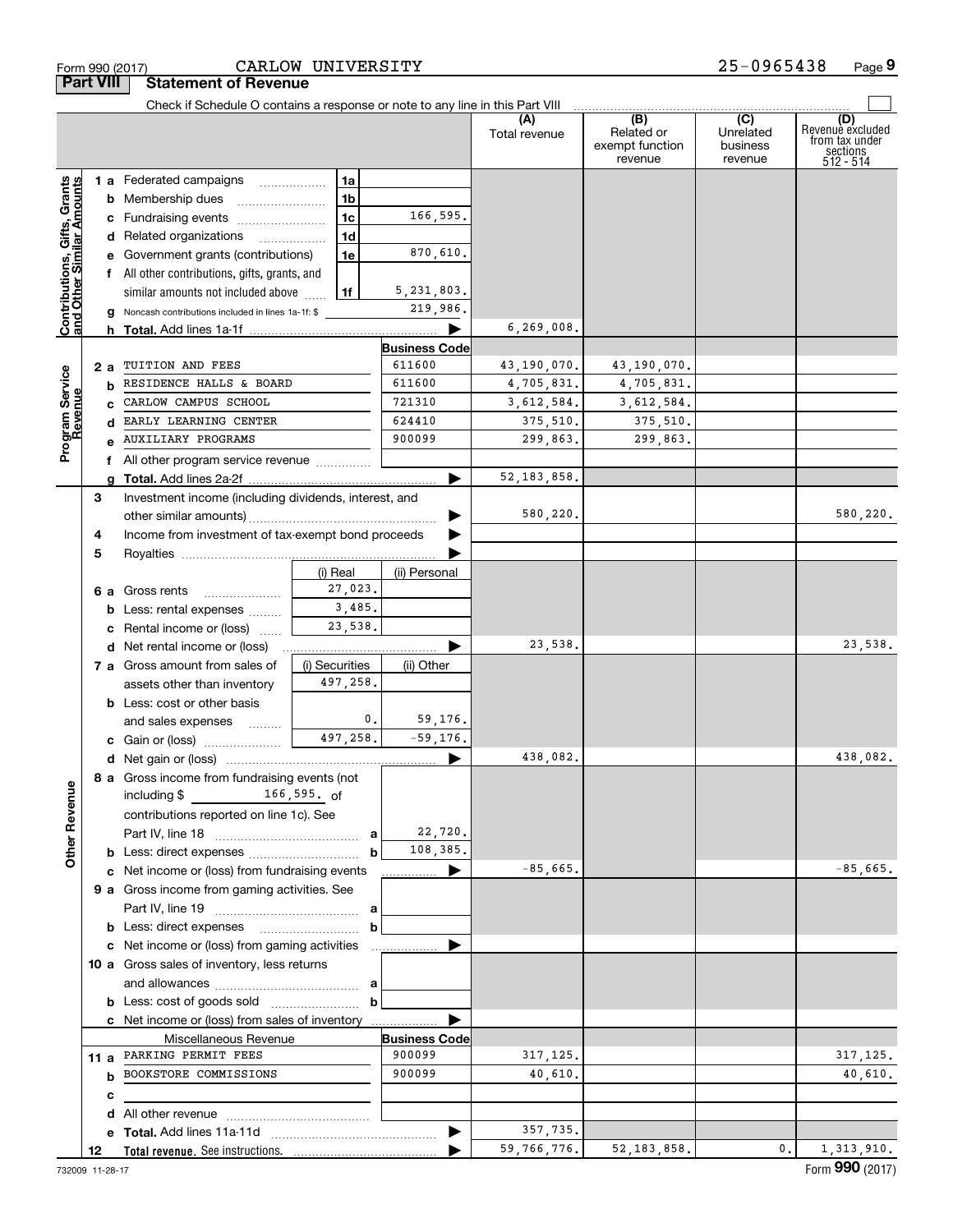Form 990 (2017) CARLOW UNIVERSITY 2 5-U9 6 5 4 3 8 Page CARLOW UNIVERSITY 25-0965438

*Section 501(c)(3) and 501(c)(4) organizations must complete all columns. All other organizations must complete column (A).*

|              | Check if Schedule O contains a response or note to any line in this Part IX                                                                                                                                 |                             |                                                 |                                           |                                |
|--------------|-------------------------------------------------------------------------------------------------------------------------------------------------------------------------------------------------------------|-----------------------------|-------------------------------------------------|-------------------------------------------|--------------------------------|
|              | Do not include amounts reported on lines 6b,<br>7b, 8b, 9b, and 10b of Part VIII.                                                                                                                           | (A)<br>Total expenses       | $\overline{(B)}$<br>Program service<br>expenses | (C)<br>Management and<br>general expenses | (D)<br>Fundraising<br>expenses |
| 1.           | Grants and other assistance to domestic organizations                                                                                                                                                       |                             |                                                 |                                           |                                |
|              | and domestic governments. See Part IV, line 21                                                                                                                                                              |                             |                                                 |                                           |                                |
| $\mathbf{2}$ | Grants and other assistance to domestic                                                                                                                                                                     |                             |                                                 |                                           |                                |
|              | individuals. See Part IV, line 22                                                                                                                                                                           | 11,976,358.                 | 11,976,358.                                     |                                           |                                |
| 3            | Grants and other assistance to foreign                                                                                                                                                                      |                             |                                                 |                                           |                                |
|              | organizations, foreign governments, and foreign                                                                                                                                                             |                             |                                                 |                                           |                                |
|              | individuals. See Part IV, lines 15 and 16                                                                                                                                                                   |                             |                                                 |                                           |                                |
| 4            | Benefits paid to or for members                                                                                                                                                                             |                             |                                                 |                                           |                                |
| 5            | Compensation of current officers, directors,                                                                                                                                                                |                             |                                                 |                                           |                                |
|              | trustees, and key employees                                                                                                                                                                                 | 730,598.                    | 562,560.                                        | 168,038.                                  |                                |
| 6            | Compensation not included above, to disqualified                                                                                                                                                            |                             |                                                 |                                           |                                |
|              | persons (as defined under section 4958(f)(1)) and                                                                                                                                                           |                             |                                                 |                                           |                                |
|              | persons described in section $4958(c)(3)(B)$                                                                                                                                                                |                             |                                                 |                                           |                                |
| 7            |                                                                                                                                                                                                             | $\overline{20, 454, 038}$ . | 17,293,578.                                     | 2,504,532.                                | $\overline{655,928}$ .         |
| 8            | Pension plan accruals and contributions (include                                                                                                                                                            |                             |                                                 |                                           |                                |
|              | section 401(k) and 403(b) employer contributions)                                                                                                                                                           | 969, 931.                   | 814, 111.                                       | 127,697.                                  | 28, 123.                       |
| 9            |                                                                                                                                                                                                             | 4,079,103.                  | 3,322,458.                                      | 670, 927.                                 | 85,718.                        |
| 10           |                                                                                                                                                                                                             | 1,427,793.                  | 1,207,798.                                      | 173,892.                                  | 46, 103.                       |
| 11           | Fees for services (non-employees):                                                                                                                                                                          |                             |                                                 |                                           |                                |
|              |                                                                                                                                                                                                             |                             |                                                 |                                           |                                |
| b            |                                                                                                                                                                                                             | 129,892.<br>70,000.         | 100,017.<br>53,900.                             | 29,875.<br>16, 100.                       |                                |
|              |                                                                                                                                                                                                             |                             |                                                 |                                           |                                |
| d            |                                                                                                                                                                                                             |                             |                                                 |                                           |                                |
| е            | Professional fundraising services. See Part IV, line 17                                                                                                                                                     | 66,546.                     | 51, 240.                                        | 15,306.                                   |                                |
| f            | Investment management fees<br>g Other. (If line 11g amount exceeds 10% of line 25,                                                                                                                          |                             |                                                 |                                           |                                |
|              | column (A) amount, list line 11g expenses on Sch 0.)                                                                                                                                                        | 1,809,365.                  | 1,444,615.                                      | 354,819.                                  | 9,931.                         |
|              |                                                                                                                                                                                                             | 613,077.                    | 473,338.                                        | 137,934.                                  | 1,805.                         |
| 12<br>13     |                                                                                                                                                                                                             | 1,537,536.                  | 1,135,008.                                      | 282,902.                                  | 119,626.                       |
| 14           |                                                                                                                                                                                                             | 1, 290, 091.                | 971,235.                                        | 278,327.                                  | 40,529.                        |
| 15           |                                                                                                                                                                                                             |                             |                                                 |                                           |                                |
| 16           |                                                                                                                                                                                                             | 2,453,080.                  | 1,888,260.                                      | 562, 126.                                 | 2,694.                         |
| 17           |                                                                                                                                                                                                             | 693,717.                    | 528,972.                                        | 138,512.                                  | 26, 233.                       |
| 18           | Payments of travel or entertainment expenses                                                                                                                                                                |                             |                                                 |                                           |                                |
|              | for any federal, state, or local public officials                                                                                                                                                           |                             |                                                 |                                           |                                |
| 19           | Conferences, conventions, and meetings                                                                                                                                                                      | 363,371.                    | 233,358.                                        | 56, 581.                                  | 73,432.                        |
| 20           | Interest                                                                                                                                                                                                    | 1,149,938.                  | 885,452.                                        | 264,486.                                  |                                |
| 21           |                                                                                                                                                                                                             |                             |                                                 |                                           |                                |
| 22           | Depreciation, depletion, and amortization                                                                                                                                                                   | 3, 102, 259.                | 2,388,739.                                      | 713,520.                                  |                                |
| 23           | Insurance                                                                                                                                                                                                   | 366,442.                    | 282,161.                                        | 84,281.                                   |                                |
| 24           | Other expenses. Itemize expenses not covered<br>above. (List miscellaneous expenses in line 24e. If line<br>24e amount exceeds 10% of line 25, column (A)<br>amount, list line 24e expenses on Schedule 0.) |                             |                                                 |                                           |                                |
|              | a LOSS ON ADVANCED REFUND                                                                                                                                                                                   | 2,592,501.                  | 0.                                              | 2,592,501.                                | 0.                             |
|              | b AUXILIARY                                                                                                                                                                                                 | 1,951,084.                  | 1,502,334.                                      | 448,750.                                  | $\overline{0}$ .               |
|              | MISCELLANEOUS                                                                                                                                                                                               | 387,671.                    | 254,027.                                        | 105, 157.                                 | 28,487.                        |
| d            | ENROLLMENT & REGISTRAR                                                                                                                                                                                      | 380,936.                    | 293,321.                                        | 87,615.                                   | 0.                             |
|              | e All other expenses                                                                                                                                                                                        | 355, 519.                   | $\overline{277,100}$ .                          | 78,419.                                   |                                |
| 25           | Total functional expenses. Add lines 1 through 24e                                                                                                                                                          | 58,950,846.                 | 47,939,940.                                     | 9,892,297.                                | 1,118,609.                     |
| 26           | Joint costs. Complete this line only if the organization                                                                                                                                                    |                             |                                                 |                                           |                                |
|              | reported in column (B) joint costs from a combined                                                                                                                                                          |                             |                                                 |                                           |                                |
|              | educational campaign and fundraising solicitation.                                                                                                                                                          |                             |                                                 |                                           |                                |
|              | Check here $\blacktriangleright$<br>if following SOP 98-2 (ASC 958-720)                                                                                                                                     |                             |                                                 |                                           |                                |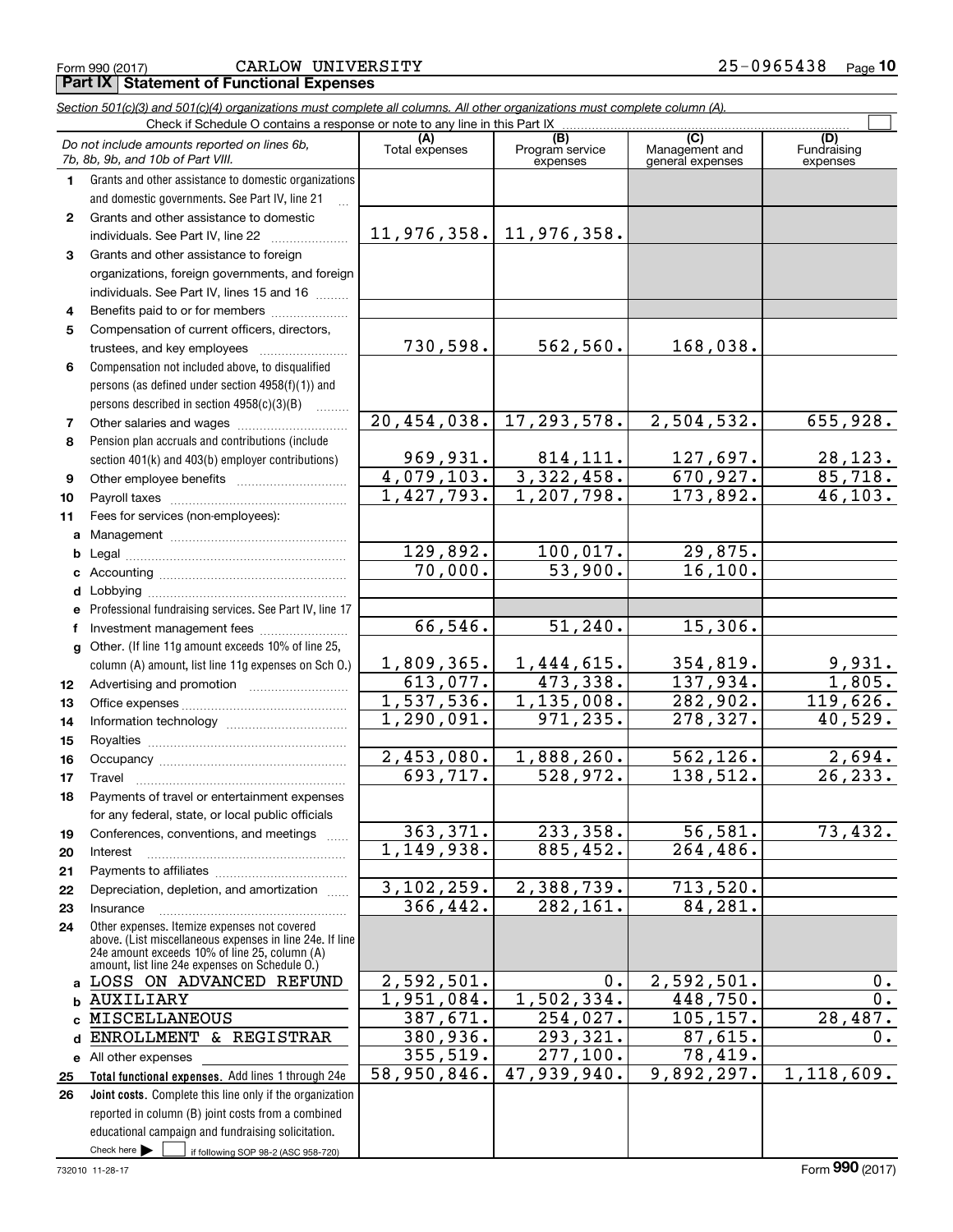|                             |          |                                                                                                          | (A)<br>Beginning of year                     |                 | (B)<br>End of year                         |
|-----------------------------|----------|----------------------------------------------------------------------------------------------------------|----------------------------------------------|-----------------|--------------------------------------------|
|                             | 1        |                                                                                                          | 5,804,957.                                   | $\mathbf{1}$    | 8, 184, 145.                               |
|                             | 2        |                                                                                                          | 599,473.                                     | $\mathbf{2}$    | 516,884.                                   |
|                             | 3        |                                                                                                          | 3,501,267.                                   | $\mathbf{3}$    | 3,289,508.                                 |
|                             | 4        |                                                                                                          | 1,700,770.                                   | $\overline{4}$  | 2,198,052.                                 |
|                             | 5        | Loans and other receivables from current and former officers, directors,                                 |                                              |                 |                                            |
|                             |          | trustees, key employees, and highest compensated employees. Complete                                     |                                              |                 |                                            |
|                             |          |                                                                                                          |                                              | 5               |                                            |
|                             | 6        | Loans and other receivables from other disqualified persons (as defined under                            |                                              |                 |                                            |
|                             |          | section 4958(f)(1)), persons described in section 4958(c)(3)(B), and contributing                        |                                              |                 |                                            |
|                             |          | employers and sponsoring organizations of section 501(c)(9) voluntary                                    |                                              |                 |                                            |
|                             |          | employees' beneficiary organizations (see instr). Complete Part II of Sch L                              |                                              | 6               |                                            |
| Assets                      | 7        |                                                                                                          | 1,807,597.                                   | $\overline{7}$  | 1,741,351.                                 |
|                             | 8        |                                                                                                          |                                              | 8               |                                            |
|                             | 9        | Prepaid expenses and deferred charges                                                                    | 593,278.                                     | 9               | 788,485.                                   |
|                             |          | 10a Land, buildings, and equipment: cost or other                                                        |                                              |                 |                                            |
|                             |          | basis. Complete Part VI of Schedule D    10a   91,461,038.                                               |                                              |                 |                                            |
|                             |          |                                                                                                          | 45, 248, 370.<br>32,022,906.                 | 10 <sub>c</sub> | 44,757,183.<br>34,820,795.                 |
|                             | 11       |                                                                                                          | 5,250.                                       | 11              | 5,250.                                     |
|                             | 12       |                                                                                                          |                                              | 12              |                                            |
|                             | 13       |                                                                                                          |                                              | 13<br>14        |                                            |
|                             | 14<br>15 |                                                                                                          | $\overline{1,485}$ , 826.                    | 15              | 4,523,036.                                 |
|                             | 16       |                                                                                                          | 92,769,694.                                  | 16              | 100,824,689.                               |
|                             | 17       |                                                                                                          | 3,032,823.                                   | 17              | 3,036,090.                                 |
|                             | 18       |                                                                                                          |                                              | 18              |                                            |
|                             | 19       |                                                                                                          | 0.                                           | 19              | 806, 102.                                  |
|                             | 20       |                                                                                                          | 17, 146, 703.                                | 20              | $\overline{23}$ , 254, 046.                |
|                             | 21       | Escrow or custodial account liability. Complete Part IV of Schedule D                                    |                                              | 21              |                                            |
|                             | 22       | Loans and other payables to current and former officers, directors, trustees,                            |                                              |                 |                                            |
| Liabilities                 |          | key employees, highest compensated employees, and disqualified persons.                                  |                                              |                 |                                            |
|                             |          |                                                                                                          |                                              | 22              |                                            |
|                             | 23       |                                                                                                          |                                              | 23              |                                            |
|                             | 24       |                                                                                                          | 168,750.                                     | 24              | 87,500.                                    |
|                             | 25       | Other liabilities (including federal income tax, payables to related third                               |                                              |                 |                                            |
|                             |          | parties, and other liabilities not included on lines 17-24). Complete Part X of                          |                                              |                 |                                            |
|                             |          | Schedule D                                                                                               | 2,481,694.                                   | 25              | 2,347,334.                                 |
|                             | 26       |                                                                                                          | $\overline{22,829,970}$ .                    | 26              | $\overline{29,531,072}$ .                  |
|                             |          | Organizations that follow SFAS 117 (ASC 958), check here $\blacktriangleright \quad \boxed{X}$ and       |                                              |                 |                                            |
|                             |          | complete lines 27 through 29, and lines 33 and 34.                                                       |                                              |                 |                                            |
|                             | 27       |                                                                                                          | 27,627,289.                                  | 27              | 25, 291, 181.<br>$\overline{21,763,267}$ . |
| Net Assets or Fund Balances | 28       |                                                                                                          | $\overline{18}$ , 834, 454.<br>23, 477, 981. | 28              | $\overline{24,239,169}$ .                  |
|                             | 29       | Permanently restricted net assets                                                                        |                                              | 29              |                                            |
|                             |          | Organizations that do not follow SFAS 117 (ASC 958), check here ▶ │<br>and complete lines 30 through 34. |                                              |                 |                                            |
|                             |          |                                                                                                          |                                              | 30              |                                            |
|                             | 30       | Paid-in or capital surplus, or land, building, or equipment fund                                         |                                              | 31              |                                            |
|                             | 31<br>32 | Retained earnings, endowment, accumulated income, or other funds                                         |                                              | 32              |                                            |
|                             | 33       | .                                                                                                        | 69,939,724.                                  | 33              | 71,293,617.                                |
|                             | 34       |                                                                                                          | 92,769,694.                                  | 34              | 100,824,689.                               |

Form (2017) **990**

| Form 990 (2017) |                               |  |
|-----------------|-------------------------------|--|
|                 | <b>Part X   Balance Sheet</b> |  |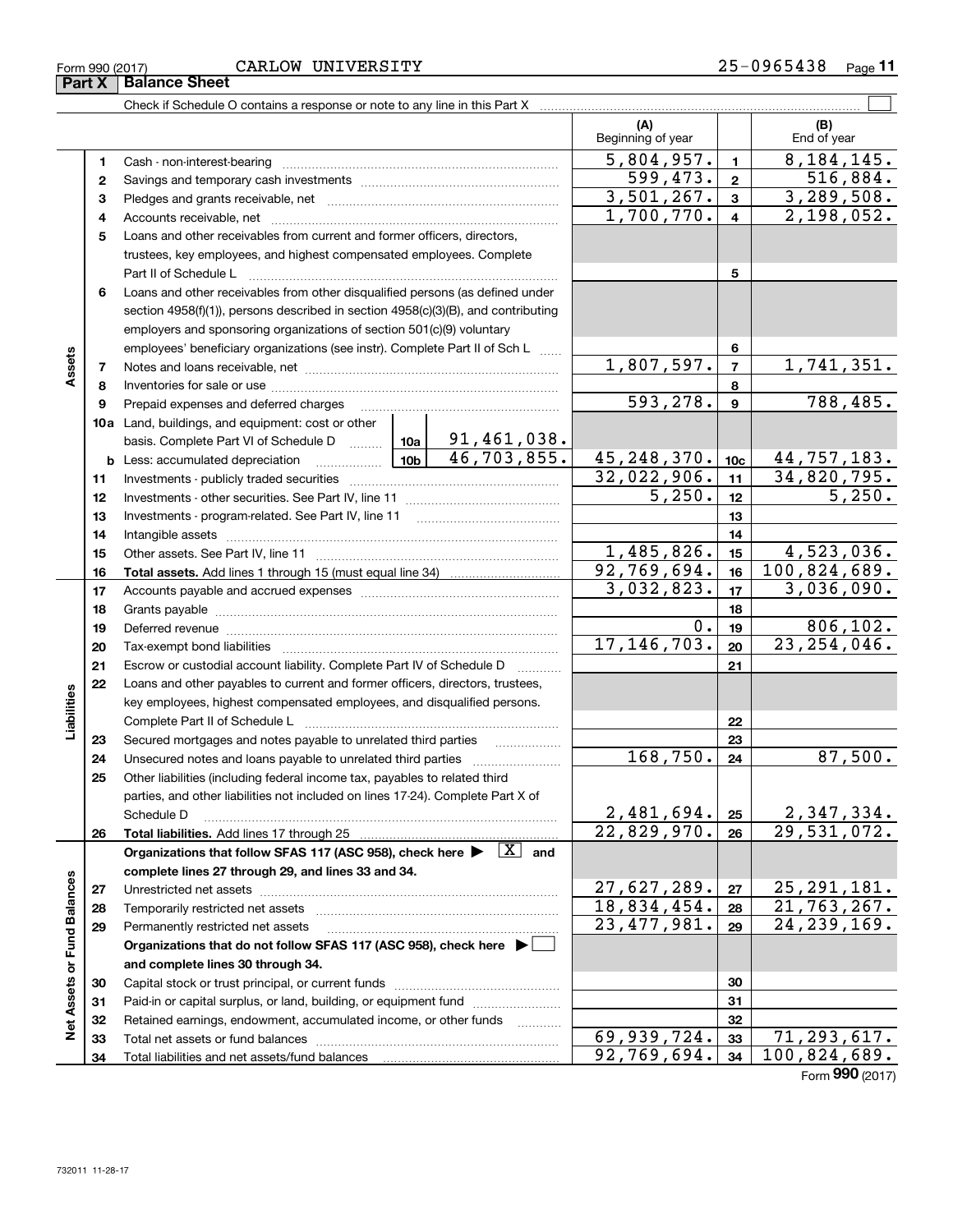|    | CARLOW UNIVERSITY<br>Form 990 (2017)                                                                                                                        |                | 25-0965438     | Page 12                 |
|----|-------------------------------------------------------------------------------------------------------------------------------------------------------------|----------------|----------------|-------------------------|
|    | <b>Reconciliation of Net Assets</b><br><b>Part XI</b>                                                                                                       |                |                |                         |
|    | Check if Schedule O contains a response or note to any line in this Part XI                                                                                 |                |                | $\overline{\mathbf{x}}$ |
|    |                                                                                                                                                             |                |                |                         |
| 1  | Total revenue (must equal Part VIII, column (A), line 12)                                                                                                   | 1.             | 59,766,776.    |                         |
| 2  | Total expenses (must equal Part IX, column (A), line 25)                                                                                                    | $\mathbf{2}$   | 58,950,846.    |                         |
| з  | Revenue less expenses. Subtract line 2 from line 1                                                                                                          | 3              |                | 815,930.                |
| 4  |                                                                                                                                                             | 4              | 69,939,724.    |                         |
| 5  | Net unrealized gains (losses) on investments                                                                                                                | 5              |                | 1,109,873.              |
| 6  | Donated services and use of facilities                                                                                                                      | 6              |                |                         |
| 7  | Investment expenses                                                                                                                                         | $\overline{7}$ |                |                         |
| 8  | Prior period adjustments                                                                                                                                    | 8              |                |                         |
| 9  | Other changes in net assets or fund balances (explain in Schedule O) [11] [12] contraction contracts in net assets or fund balances (explain in Schedule O) | 9              |                | $-571,910.$             |
| 10 | Net assets or fund balances at end of year. Combine lines 3 through 9 (must equal Part X, line 33,                                                          |                |                |                         |
|    | column (B))                                                                                                                                                 | 10             | 71, 293, 617.  |                         |
|    | Part XII Financial Statements and Reporting                                                                                                                 |                |                |                         |
|    |                                                                                                                                                             |                |                | $\overline{\mathtt{x}}$ |
|    |                                                                                                                                                             |                |                | Yes<br>No               |
| 1  | $\boxed{\mathbf{X}}$ Accrual<br>Accounting method used to prepare the Form 990: <u>June</u> Cash<br>Other                                                   |                |                |                         |
|    | If the organization changed its method of accounting from a prior year or checked "Other," explain in Schedule O.                                           |                |                |                         |
|    | 2a Were the organization's financial statements compiled or reviewed by an independent accountant?                                                          |                | 2a             | х                       |
|    | If "Yes," check a box below to indicate whether the financial statements for the year were compiled or reviewed on a                                        |                |                |                         |
|    | separate basis, consolidated basis, or both:                                                                                                                |                |                |                         |
|    | Separate basis<br>Consolidated basis<br>Both consolidated and separate basis                                                                                |                |                |                         |
|    | <b>b</b> Were the organization's financial statements audited by an independent accountant?                                                                 |                | 2 <sub>b</sub> | х                       |
|    | If "Yes," check a box below to indicate whether the financial statements for the year were audited on a separate basis,                                     |                |                |                         |
|    | consolidated basis, or both:                                                                                                                                |                |                |                         |
|    | $ \mathbf{X} $ Separate basis<br><b>Consolidated basis</b><br>Both consolidated and separate basis                                                          |                |                |                         |
|    | c If "Yes" to line 2a or 2b, does the organization have a committee that assumes responsibility for oversight of the audit,                                 |                |                |                         |
|    | review, or compilation of its financial statements and selection of an independent accountant?                                                              |                | 2c             | х                       |
|    | If the organization changed either its oversight process or selection process during the tax year, explain in Schedule O.                                   |                |                |                         |
|    | 3a As a result of a federal award, was the organization required to undergo an audit or audits as set forth in the Single Audit                             |                |                |                         |
|    |                                                                                                                                                             |                | За             | х                       |
|    | If "Yes," did the organization undergo the required audit or audits? If the organization did not undergo the required audit                                 |                |                |                         |
|    | or audits, explain why in Schedule O and describe any steps taken to undergo such audits                                                                    |                | 3b             | х<br>nnn                |

Form (2017) **990**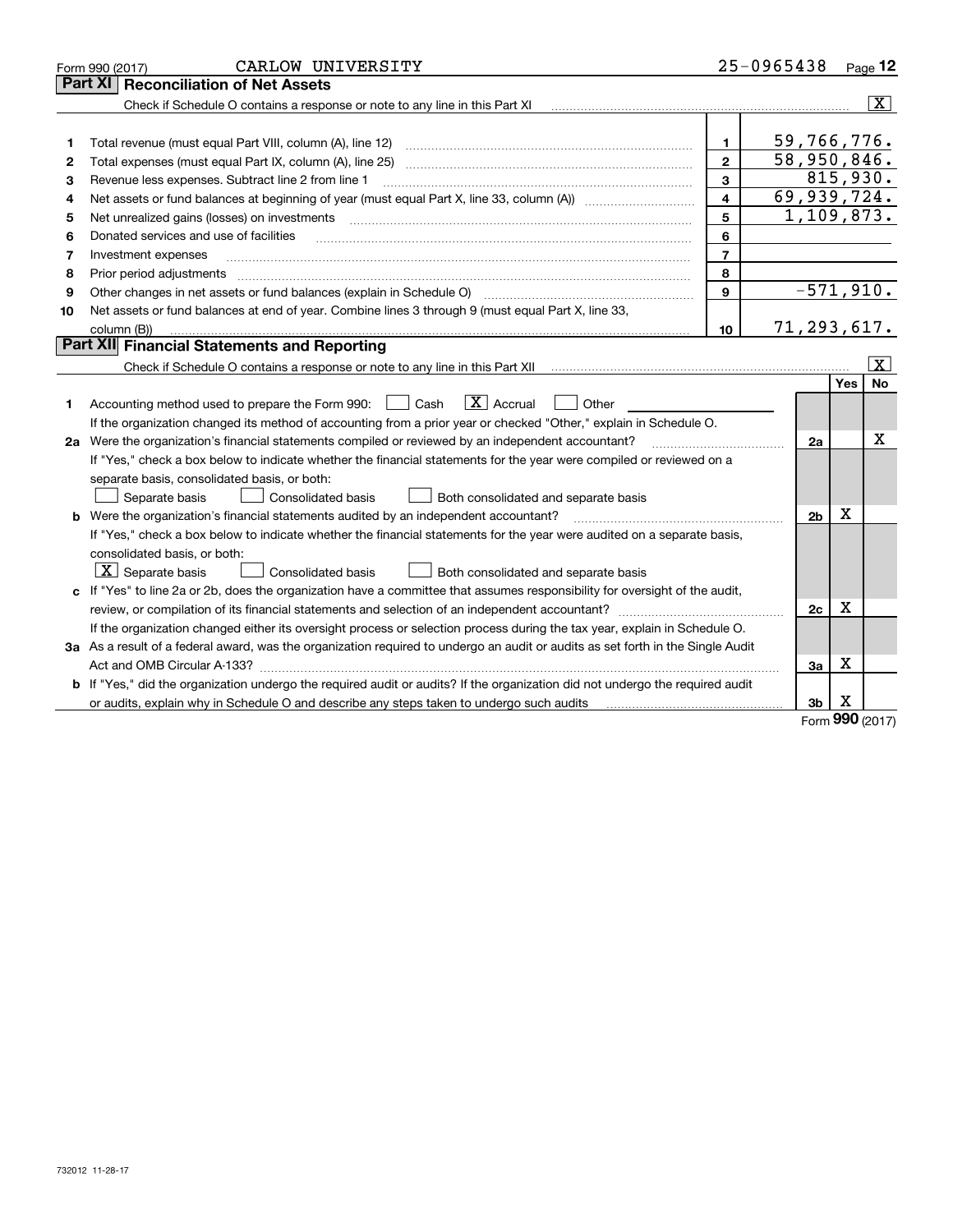Department of the Treasury Internal Revenue Service

|  |  |  | (Form 990 or 990-EZ) |
|--|--|--|----------------------|
|--|--|--|----------------------|

# **Public Charity Status and Public Support**

**Complete if the organization is a section 501(c)(3) organization or a section 4947(a)(1) nonexempt charitable trust.**

| Attach to Form 990 or Form 990-EZ. |       |  |  |  |
|------------------------------------|-------|--|--|--|
|                                    | --- - |  |  |  |

**| Go to www.irs.gov/Form990 for instructions and the latest information.**

| OMB No. 1545-0047                   |
|-------------------------------------|
|                                     |
| <b>Open to Public</b><br>Inspection |

|  | Name of the organization |
|--|--------------------------|
|--|--------------------------|

|        |                   | Name of the organization                                                                                                                      |                   |                            |                                 |    |                            | <b>Employer identification number</b> |
|--------|-------------------|-----------------------------------------------------------------------------------------------------------------------------------------------|-------------------|----------------------------|---------------------------------|----|----------------------------|---------------------------------------|
|        |                   |                                                                                                                                               | CARLOW UNIVERSITY |                            |                                 |    |                            | 25-0965438                            |
| Part I |                   | Reason for Public Charity Status (All organizations must complete this part.) See instructions.                                               |                   |                            |                                 |    |                            |                                       |
|        |                   | The organization is not a private foundation because it is: (For lines 1 through 12, check only one box.)                                     |                   |                            |                                 |    |                            |                                       |
| 1.     |                   | A church, convention of churches, or association of churches described in section 170(b)(1)(A)(i).                                            |                   |                            |                                 |    |                            |                                       |
| 2      | $\vert$ X $\vert$ | A school described in section 170(b)(1)(A)(ii). (Attach Schedule E (Form 990 or 990-EZ).)                                                     |                   |                            |                                 |    |                            |                                       |
| 3      |                   | A hospital or a cooperative hospital service organization described in section $170(b)(1)(A)(iii)$ .                                          |                   |                            |                                 |    |                            |                                       |
| 4      |                   | A medical research organization operated in conjunction with a hospital described in section 170(b)(1)(A)(iii). Enter the hospital's name,    |                   |                            |                                 |    |                            |                                       |
|        |                   | city, and state:                                                                                                                              |                   |                            |                                 |    |                            |                                       |
| 5      |                   | An organization operated for the benefit of a college or university owned or operated by a governmental unit described in                     |                   |                            |                                 |    |                            |                                       |
|        |                   | section 170(b)(1)(A)(iv). (Complete Part II.)                                                                                                 |                   |                            |                                 |    |                            |                                       |
| 6      |                   | A federal, state, or local government or governmental unit described in section 170(b)(1)(A)(v).                                              |                   |                            |                                 |    |                            |                                       |
| 7      |                   | An organization that normally receives a substantial part of its support from a governmental unit or from the general public described in     |                   |                            |                                 |    |                            |                                       |
|        |                   | section 170(b)(1)(A)(vi). (Complete Part II.)                                                                                                 |                   |                            |                                 |    |                            |                                       |
|        |                   |                                                                                                                                               |                   |                            |                                 |    |                            |                                       |
| 8      |                   | A community trust described in section 170(b)(1)(A)(vi). (Complete Part II.)                                                                  |                   |                            |                                 |    |                            |                                       |
| 9      |                   | An agricultural research organization described in section 170(b)(1)(A)(ix) operated in conjunction with a land-grant college                 |                   |                            |                                 |    |                            |                                       |
|        |                   | or university or a non-land-grant college of agriculture (see instructions). Enter the name, city, and state of the college or                |                   |                            |                                 |    |                            |                                       |
|        |                   | university:                                                                                                                                   |                   |                            |                                 |    |                            |                                       |
| 10     |                   | An organization that normally receives: (1) more than 33 1/3% of its support from contributions, membership fees, and gross receipts from     |                   |                            |                                 |    |                            |                                       |
|        |                   | activities related to its exempt functions - subject to certain exceptions, and (2) no more than 33 1/3% of its support from gross investment |                   |                            |                                 |    |                            |                                       |
|        |                   | income and unrelated business taxable income (less section 511 tax) from businesses acquired by the organization after June 30, 1975.         |                   |                            |                                 |    |                            |                                       |
|        |                   | See section 509(a)(2). (Complete Part III.)                                                                                                   |                   |                            |                                 |    |                            |                                       |
| 11     |                   | An organization organized and operated exclusively to test for public safety. See section 509(a)(4).                                          |                   |                            |                                 |    |                            |                                       |
| 12     |                   | An organization organized and operated exclusively for the benefit of, to perform the functions of, or to carry out the purposes of one or    |                   |                            |                                 |    |                            |                                       |
|        |                   | more publicly supported organizations described in section 509(a)(1) or section 509(a)(2). See section 509(a)(3). Check the box in            |                   |                            |                                 |    |                            |                                       |
|        |                   | lines 12a through 12d that describes the type of supporting organization and complete lines 12e, 12f, and 12g.                                |                   |                            |                                 |    |                            |                                       |
| а      |                   | <b>Type I.</b> A supporting organization operated, supervised, or controlled by its supported organization(s), typically by giving            |                   |                            |                                 |    |                            |                                       |
|        |                   | the supported organization(s) the power to regularly appoint or elect a majority of the directors or trustees of the supporting               |                   |                            |                                 |    |                            |                                       |
|        |                   | organization. You must complete Part IV, Sections A and B.                                                                                    |                   |                            |                                 |    |                            |                                       |
| b      |                   | Type II. A supporting organization supervised or controlled in connection with its supported organization(s), by having                       |                   |                            |                                 |    |                            |                                       |
|        |                   | control or management of the supporting organization vested in the same persons that control or manage the supported                          |                   |                            |                                 |    |                            |                                       |
|        |                   | organization(s). You must complete Part IV, Sections A and C.                                                                                 |                   |                            |                                 |    |                            |                                       |
| с      |                   | Type III functionally integrated. A supporting organization operated in connection with, and functionally integrated with,                    |                   |                            |                                 |    |                            |                                       |
|        |                   | its supported organization(s) (see instructions). You must complete Part IV, Sections A, D, and E.                                            |                   |                            |                                 |    |                            |                                       |
|        |                   | Type III non-functionally integrated. A supporting organization operated in connection with its supported organization(s)                     |                   |                            |                                 |    |                            |                                       |
| d      |                   |                                                                                                                                               |                   |                            |                                 |    |                            |                                       |
|        |                   | that is not functionally integrated. The organization generally must satisfy a distribution requirement and an attentiveness                  |                   |                            |                                 |    |                            |                                       |
|        |                   | requirement (see instructions). You must complete Part IV, Sections A and D, and Part V.                                                      |                   |                            |                                 |    |                            |                                       |
|        |                   | Check this box if the organization received a written determination from the IRS that it is a Type I, Type II, Type III                       |                   |                            |                                 |    |                            |                                       |
|        |                   | functionally integrated, or Type III non-functionally integrated supporting organization.                                                     |                   |                            |                                 |    |                            |                                       |
|        |                   | f Enter the number of supported organizations                                                                                                 |                   |                            |                                 |    |                            |                                       |
|        |                   | g Provide the following information about the supported organization(s).<br>(i) Name of supported                                             | (ii) EIN          | (iii) Type of organization | (iv) Is the organization listed |    | (v) Amount of monetary     | (vi) Amount of other                  |
|        |                   | organization                                                                                                                                  |                   | (described on lines 1-10   | in your governing document?     |    | support (see instructions) | support (see instructions)            |
|        |                   |                                                                                                                                               |                   | above (see instructions))  | Yes                             | No |                            |                                       |
|        |                   |                                                                                                                                               |                   |                            |                                 |    |                            |                                       |
|        |                   |                                                                                                                                               |                   |                            |                                 |    |                            |                                       |
|        |                   |                                                                                                                                               |                   |                            |                                 |    |                            |                                       |
|        |                   |                                                                                                                                               |                   |                            |                                 |    |                            |                                       |
|        |                   |                                                                                                                                               |                   |                            |                                 |    |                            |                                       |
|        |                   |                                                                                                                                               |                   |                            |                                 |    |                            |                                       |
|        |                   |                                                                                                                                               |                   |                            |                                 |    |                            |                                       |
|        |                   |                                                                                                                                               |                   |                            |                                 |    |                            |                                       |
|        |                   |                                                                                                                                               |                   |                            |                                 |    |                            |                                       |
|        |                   |                                                                                                                                               |                   |                            |                                 |    |                            |                                       |
| Total  |                   |                                                                                                                                               |                   |                            |                                 |    |                            |                                       |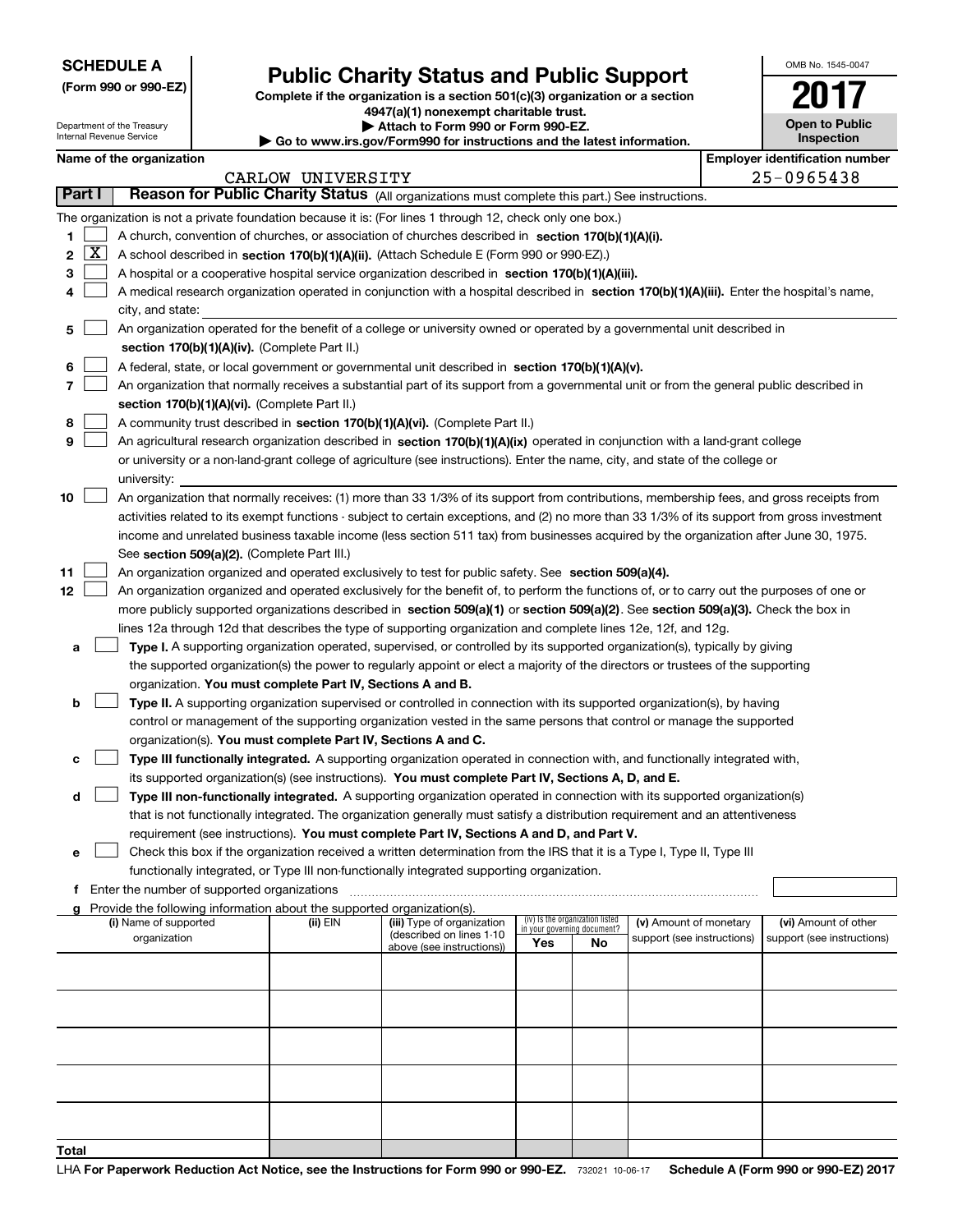|  |  |  |  | 25-0965438 Page 2 |  |
|--|--|--|--|-------------------|--|
|--|--|--|--|-------------------|--|

**Part II** | Support Schedule for Organizations Described in Sections 170(b)(1)(A)(iv) and 170(b)(1)(A)(vi)

(Complete only if you checked the box on line 5, 7, or 8 of Part I or if the organization failed to qualify under Part III. If the organization fails to qualify under the tests listed below, please complete Part III.)

|    | <b>Section A. Public Support</b>                                                                                                               |          |          |            |            |          |           |
|----|------------------------------------------------------------------------------------------------------------------------------------------------|----------|----------|------------|------------|----------|-----------|
|    | Calendar year (or fiscal year beginning in) $\blacktriangleright$                                                                              | (a) 2013 | (b) 2014 | $(c)$ 2015 | $(d)$ 2016 | (e) 2017 | (f) Total |
|    | <b>1</b> Gifts, grants, contributions, and                                                                                                     |          |          |            |            |          |           |
|    | membership fees received. (Do not                                                                                                              |          |          |            |            |          |           |
|    | include any "unusual grants.")                                                                                                                 |          |          |            |            |          |           |
|    | 2 Tax revenues levied for the organ-                                                                                                           |          |          |            |            |          |           |
|    | ization's benefit and either paid to                                                                                                           |          |          |            |            |          |           |
|    | or expended on its behalf                                                                                                                      |          |          |            |            |          |           |
|    | 3 The value of services or facilities                                                                                                          |          |          |            |            |          |           |
|    | furnished by a governmental unit to                                                                                                            |          |          |            |            |          |           |
|    | the organization without charge                                                                                                                |          |          |            |            |          |           |
|    | <b>4 Total.</b> Add lines 1 through 3                                                                                                          |          |          |            |            |          |           |
| 5. | The portion of total contributions                                                                                                             |          |          |            |            |          |           |
|    | by each person (other than a                                                                                                                   |          |          |            |            |          |           |
|    | governmental unit or publicly                                                                                                                  |          |          |            |            |          |           |
|    | supported organization) included                                                                                                               |          |          |            |            |          |           |
|    | on line 1 that exceeds 2% of the                                                                                                               |          |          |            |            |          |           |
|    | amount shown on line 11,                                                                                                                       |          |          |            |            |          |           |
|    | column (f)                                                                                                                                     |          |          |            |            |          |           |
|    | 6 Public support. Subtract line 5 from line 4.                                                                                                 |          |          |            |            |          |           |
|    | <b>Section B. Total Support</b>                                                                                                                |          |          |            |            |          |           |
|    | Calendar year (or fiscal year beginning in) $\blacktriangleright$                                                                              | (a) 2013 | (b) 2014 | $(c)$ 2015 | $(d)$ 2016 | (e) 2017 | (f) Total |
|    | 7 Amounts from line 4                                                                                                                          |          |          |            |            |          |           |
|    | 8 Gross income from interest,                                                                                                                  |          |          |            |            |          |           |
|    | dividends, payments received on                                                                                                                |          |          |            |            |          |           |
|    | securities loans, rents, royalties,                                                                                                            |          |          |            |            |          |           |
|    | and income from similar sources                                                                                                                |          |          |            |            |          |           |
| 9. | Net income from unrelated business                                                                                                             |          |          |            |            |          |           |
|    | activities, whether or not the                                                                                                                 |          |          |            |            |          |           |
|    | business is regularly carried on                                                                                                               |          |          |            |            |          |           |
|    | <b>10</b> Other income. Do not include gain                                                                                                    |          |          |            |            |          |           |
|    | or loss from the sale of capital                                                                                                               |          |          |            |            |          |           |
|    | assets (Explain in Part VI.)                                                                                                                   |          |          |            |            |          |           |
|    | <b>11 Total support.</b> Add lines 7 through 10                                                                                                |          |          |            |            |          |           |
|    | <b>12</b> Gross receipts from related activities, etc. (see instructions)                                                                      |          |          |            |            | 12       |           |
|    | 13 First five years. If the Form 990 is for the organization's first, second, third, fourth, or fifth tax year as a section 501(c)(3)          |          |          |            |            |          |           |
|    | organization, check this box and stop here                                                                                                     |          |          |            |            |          |           |
|    | Section C. Computation of Public Support Percentage                                                                                            |          |          |            |            |          |           |
|    | 14 Public support percentage for 2017 (line 6, column (f) divided by line 11, column (f) <i>mummention</i>                                     |          |          |            |            | 14       | %         |
|    |                                                                                                                                                |          |          |            |            | 15       | %         |
|    | 16a 33 1/3% support test - 2017. If the organization did not check the box on line 13, and line 14 is 33 1/3% or more, check this box and      |          |          |            |            |          |           |
|    | stop here. The organization qualifies as a publicly supported organization                                                                     |          |          |            |            |          | $\sim$    |
|    | b 33 1/3% support test - 2016. If the organization did not check a box on line 13 or 16a, and line 15 is 33 1/3% or more, check this box       |          |          |            |            |          |           |
|    | and stop here. The organization qualifies as a publicly supported organization                                                                 |          |          |            |            |          |           |
|    | 17a 10% -facts-and-circumstances test - 2017. If the organization did not check a box on line 13, 16a, or 16b, and line 14 is 10% or more,     |          |          |            |            |          |           |
|    | and if the organization meets the "facts-and-circumstances" test, check this box and stop here. Explain in Part VI how the organization        |          |          |            |            |          |           |
|    | meets the "facts-and-circumstances" test. The organization qualifies as a publicly supported organization                                      |          |          |            |            |          |           |
|    | <b>b 10% -facts-and-circumstances test - 2016.</b> If the organization did not check a box on line 13, 16a, 16b, or 17a, and line 15 is 10% or |          |          |            |            |          |           |
|    | more, and if the organization meets the "facts-and-circumstances" test, check this box and stop here. Explain in Part VI how the               |          |          |            |            |          |           |
|    | organization meets the "facts-and-circumstances" test. The organization qualifies as a publicly supported organization                         |          |          |            |            |          |           |
|    | 18 Private foundation. If the organization did not check a box on line 13, 16a, 16b, 17a, or 17b, check this box and see instructions          |          |          |            |            |          |           |

**Schedule A (Form 990 or 990-EZ) 2017**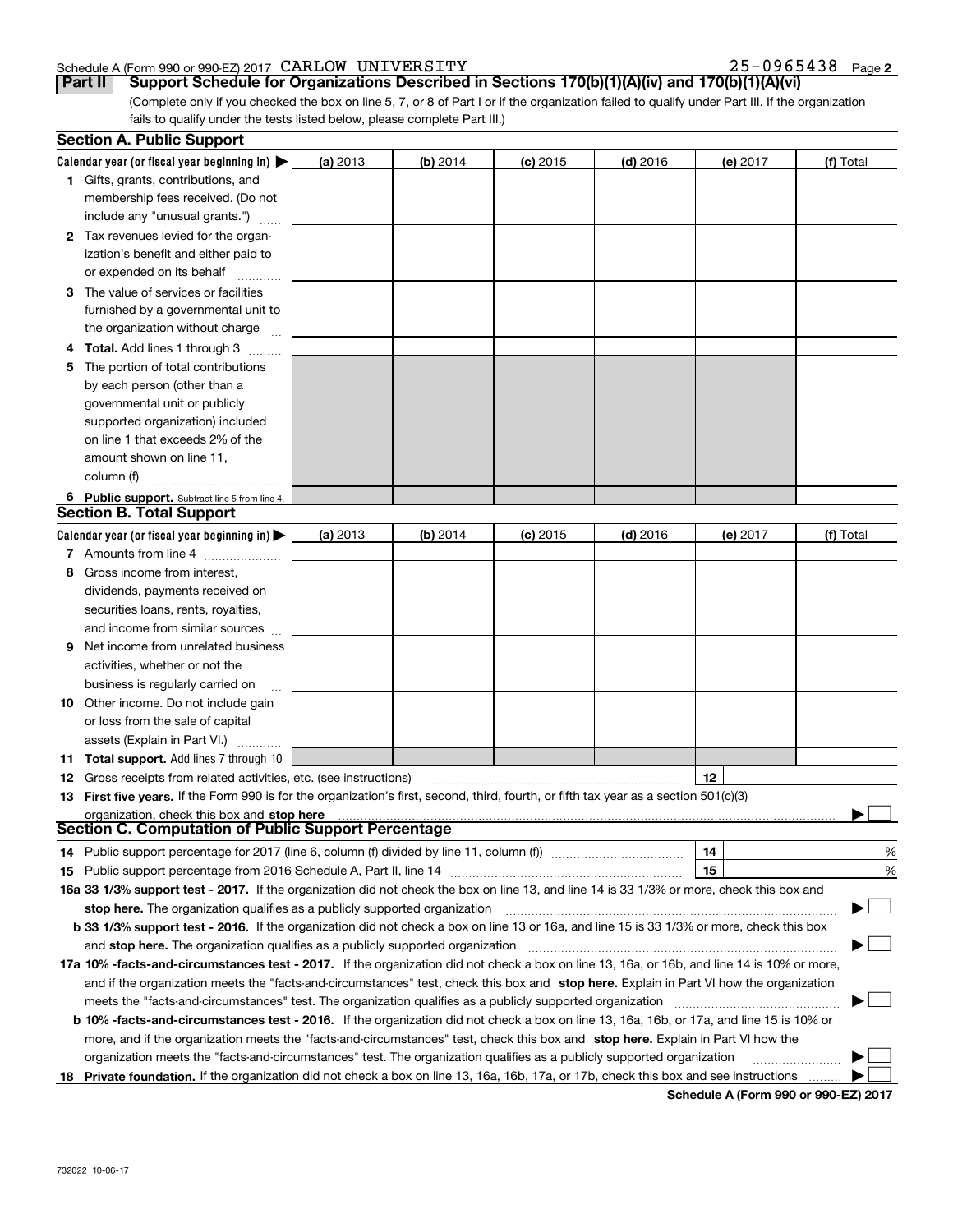### **Part III** | Support Schedule for Organizations Described in Section 509(a)(2)

**3**

(Complete only if you checked the box on line 10 of Part I or if the organization failed to qualify under Part II. If the organization fails to qualify under the tests listed below, please complete Part II.)

|    | <b>Section A. Public Support</b>                                                                                                                                                                                                                                                             |          |          |            |            |          |             |
|----|----------------------------------------------------------------------------------------------------------------------------------------------------------------------------------------------------------------------------------------------------------------------------------------------|----------|----------|------------|------------|----------|-------------|
|    | Calendar year (or fiscal year beginning in) $\blacktriangleright$                                                                                                                                                                                                                            | (a) 2013 | (b) 2014 | $(c)$ 2015 | $(d)$ 2016 | (e) 2017 | (f) Total   |
|    | 1 Gifts, grants, contributions, and                                                                                                                                                                                                                                                          |          |          |            |            |          |             |
|    | membership fees received. (Do not                                                                                                                                                                                                                                                            |          |          |            |            |          |             |
|    | include any "unusual grants.")                                                                                                                                                                                                                                                               |          |          |            |            |          |             |
|    | <b>2</b> Gross receipts from admissions,                                                                                                                                                                                                                                                     |          |          |            |            |          |             |
|    | merchandise sold or services per-                                                                                                                                                                                                                                                            |          |          |            |            |          |             |
|    | formed, or facilities furnished in                                                                                                                                                                                                                                                           |          |          |            |            |          |             |
|    | any activity that is related to the<br>organization's tax-exempt purpose                                                                                                                                                                                                                     |          |          |            |            |          |             |
|    | 3 Gross receipts from activities that                                                                                                                                                                                                                                                        |          |          |            |            |          |             |
|    | are not an unrelated trade or bus-                                                                                                                                                                                                                                                           |          |          |            |            |          |             |
|    | iness under section 513                                                                                                                                                                                                                                                                      |          |          |            |            |          |             |
|    |                                                                                                                                                                                                                                                                                              |          |          |            |            |          |             |
|    | 4 Tax revenues levied for the organ-                                                                                                                                                                                                                                                         |          |          |            |            |          |             |
|    | ization's benefit and either paid to                                                                                                                                                                                                                                                         |          |          |            |            |          |             |
|    | or expended on its behalf<br>.                                                                                                                                                                                                                                                               |          |          |            |            |          |             |
|    | 5 The value of services or facilities                                                                                                                                                                                                                                                        |          |          |            |            |          |             |
|    | furnished by a governmental unit to                                                                                                                                                                                                                                                          |          |          |            |            |          |             |
|    | the organization without charge                                                                                                                                                                                                                                                              |          |          |            |            |          |             |
|    | <b>6 Total.</b> Add lines 1 through 5                                                                                                                                                                                                                                                        |          |          |            |            |          |             |
|    | 7a Amounts included on lines 1, 2, and                                                                                                                                                                                                                                                       |          |          |            |            |          |             |
|    | 3 received from disqualified persons                                                                                                                                                                                                                                                         |          |          |            |            |          |             |
|    | <b>b</b> Amounts included on lines 2 and 3 received                                                                                                                                                                                                                                          |          |          |            |            |          |             |
|    | from other than disqualified persons that<br>exceed the greater of \$5,000 or 1% of the                                                                                                                                                                                                      |          |          |            |            |          |             |
|    | amount on line 13 for the year                                                                                                                                                                                                                                                               |          |          |            |            |          |             |
|    | c Add lines 7a and 7b                                                                                                                                                                                                                                                                        |          |          |            |            |          |             |
|    | 8 Public support. (Subtract line 7c from line 6.)                                                                                                                                                                                                                                            |          |          |            |            |          |             |
|    | <b>Section B. Total Support</b>                                                                                                                                                                                                                                                              |          |          |            |            |          |             |
|    | Calendar year (or fiscal year beginning in) $\blacktriangleright$                                                                                                                                                                                                                            | (a) 2013 | (b) 2014 | $(c)$ 2015 | $(d)$ 2016 | (e) 2017 | (f) Total   |
|    | 9 Amounts from line 6                                                                                                                                                                                                                                                                        |          |          |            |            |          |             |
|    | <b>10a</b> Gross income from interest,                                                                                                                                                                                                                                                       |          |          |            |            |          |             |
|    | dividends, payments received on<br>securities loans, rents, royalties,                                                                                                                                                                                                                       |          |          |            |            |          |             |
|    | and income from similar sources                                                                                                                                                                                                                                                              |          |          |            |            |          |             |
|    | <b>b</b> Unrelated business taxable income                                                                                                                                                                                                                                                   |          |          |            |            |          |             |
|    | (less section 511 taxes) from businesses                                                                                                                                                                                                                                                     |          |          |            |            |          |             |
|    | acquired after June 30, 1975                                                                                                                                                                                                                                                                 |          |          |            |            |          |             |
|    | c Add lines 10a and 10b                                                                                                                                                                                                                                                                      |          |          |            |            |          |             |
|    | 11 Net income from unrelated business                                                                                                                                                                                                                                                        |          |          |            |            |          |             |
|    | activities not included in line 10b,                                                                                                                                                                                                                                                         |          |          |            |            |          |             |
|    | whether or not the business is<br>regularly carried on                                                                                                                                                                                                                                       |          |          |            |            |          |             |
|    | <b>12</b> Other income. Do not include gain                                                                                                                                                                                                                                                  |          |          |            |            |          |             |
|    | or loss from the sale of capital                                                                                                                                                                                                                                                             |          |          |            |            |          |             |
|    | assets (Explain in Part VI.)                                                                                                                                                                                                                                                                 |          |          |            |            |          |             |
|    | 13 Total support. (Add lines 9, 10c, 11, and 12.)                                                                                                                                                                                                                                            |          |          |            |            |          |             |
|    | 14 First five years. If the Form 990 is for the organization's first, second, third, fourth, or fifth tax year as a section 501(c)(3) organization,                                                                                                                                          |          |          |            |            |          |             |
|    | check this box and stop here measurements and contain the state of the state of the state of the state of the state of the state of the state of the state of the state of the state of the state of the state of the state of<br><b>Section C. Computation of Public Support Percentage</b> |          |          |            |            |          |             |
|    |                                                                                                                                                                                                                                                                                              |          |          |            |            |          |             |
|    |                                                                                                                                                                                                                                                                                              |          |          |            |            | 15       | %           |
| 16 | Public support percentage from 2016 Schedule A, Part III, line 15<br><b>Section D. Computation of Investment Income Percentage</b>                                                                                                                                                           |          |          |            |            | 16       | %           |
|    |                                                                                                                                                                                                                                                                                              |          |          |            |            |          |             |
|    | 17 Investment income percentage for 2017 (line 10c, column (f) divided by line 13, column (f))                                                                                                                                                                                               |          |          |            |            | 17       | %           |
|    | 18 Investment income percentage from 2016 Schedule A, Part III, line 17                                                                                                                                                                                                                      |          |          |            |            | 18       | %           |
|    | 19a 33 1/3% support tests - 2017. If the organization did not check the box on line 14, and line 15 is more than 33 1/3%, and line 17 is not                                                                                                                                                 |          |          |            |            |          |             |
|    | more than 33 1/3%, check this box and stop here. The organization qualifies as a publicly supported organization                                                                                                                                                                             |          |          |            |            |          | $\sim$<br>▶ |
|    | b 33 1/3% support tests - 2016. If the organization did not check a box on line 14 or line 19a, and line 16 is more than 33 1/3%, and                                                                                                                                                        |          |          |            |            |          |             |
|    | line 18 is not more than 33 1/3%, check this box and stop here. The organization qualifies as a publicly supported organization                                                                                                                                                              |          |          |            |            |          |             |
| 20 |                                                                                                                                                                                                                                                                                              |          |          |            |            |          |             |

**Schedule A (Form 990 or 990-EZ) 2017**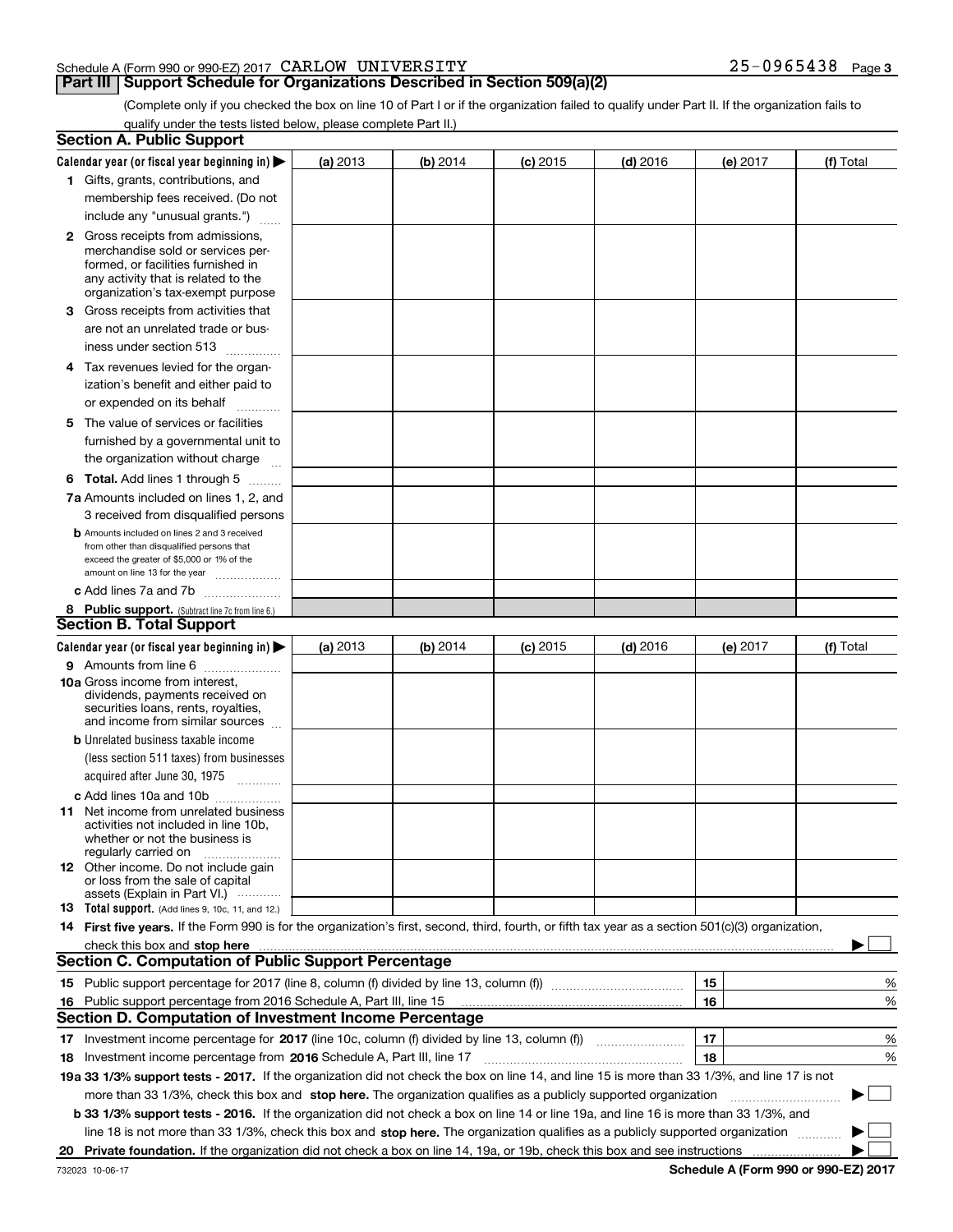**1**

**2**

**3a**

**3b**

**3c**

**4a**

**4b**

**4c**

**5a**

**5b5c**

**6**

**7**

**8**

**9a**

**9b**

**9c**

**10a**

**10b**

**YesNo**

### **Part IV Supporting Organizations**

(Complete only if you checked a box in line 12 on Part I. If you checked 12a of Part I, complete Sections A and B. If you checked 12b of Part I, complete Sections A and C. If you checked 12c of Part I, complete Sections A, D, and E. If you checked 12d of Part I, complete Sections A and D, and complete Part V.)

### **Section A. All Supporting Organizations**

- **1** Are all of the organization's supported organizations listed by name in the organization's governing documents? If "No," describe in **Part VI** how the supported organizations are designated. If designated by *class or purpose, describe the designation. If historic and continuing relationship, explain.*
- **2** Did the organization have any supported organization that does not have an IRS determination of status under section 509(a)(1) or (2)? If "Yes," explain in Part VI how the organization determined that the supported *organization was described in section 509(a)(1) or (2).*
- **3a** Did the organization have a supported organization described in section 501(c)(4), (5), or (6)? If "Yes," answer *(b) and (c) below.*
- **b** Did the organization confirm that each supported organization qualified under section 501(c)(4), (5), or (6) and satisfied the public support tests under section 509(a)(2)? If "Yes," describe in **Part VI** when and how the *organization made the determination.*
- **c**Did the organization ensure that all support to such organizations was used exclusively for section 170(c)(2)(B) purposes? If "Yes," explain in **Part VI** what controls the organization put in place to ensure such use.
- **4a***If* Was any supported organization not organized in the United States ("foreign supported organization")? *"Yes," and if you checked 12a or 12b in Part I, answer (b) and (c) below.*
- **b** Did the organization have ultimate control and discretion in deciding whether to make grants to the foreign supported organization? If "Yes," describe in **Part VI** how the organization had such control and discretion *despite being controlled or supervised by or in connection with its supported organizations.*
- **c** Did the organization support any foreign supported organization that does not have an IRS determination under sections 501(c)(3) and 509(a)(1) or (2)? If "Yes," explain in **Part VI** what controls the organization used *to ensure that all support to the foreign supported organization was used exclusively for section 170(c)(2)(B) purposes.*
- **5a***If "Yes,"* Did the organization add, substitute, or remove any supported organizations during the tax year? answer (b) and (c) below (if applicable). Also, provide detail in **Part VI,** including (i) the names and EIN *numbers of the supported organizations added, substituted, or removed; (ii) the reasons for each such action; (iii) the authority under the organization's organizing document authorizing such action; and (iv) how the action was accomplished (such as by amendment to the organizing document).*
- **b** Type I or Type II only. Was any added or substituted supported organization part of a class already designated in the organization's organizing document?
- **cSubstitutions only.**  Was the substitution the result of an event beyond the organization's control?
- **6** Did the organization provide support (whether in the form of grants or the provision of services or facilities) to **Part VI.** *If "Yes," provide detail in* support or benefit one or more of the filing organization's supported organizations? anyone other than (i) its supported organizations, (ii) individuals that are part of the charitable class benefited by one or more of its supported organizations, or (iii) other supporting organizations that also
- **7**Did the organization provide a grant, loan, compensation, or other similar payment to a substantial contributor *If "Yes," complete Part I of Schedule L (Form 990 or 990-EZ).* regard to a substantial contributor? (defined in section 4958(c)(3)(C)), a family member of a substantial contributor, or a 35% controlled entity with
- **8** Did the organization make a loan to a disqualified person (as defined in section 4958) not described in line 7? *If "Yes," complete Part I of Schedule L (Form 990 or 990-EZ).*
- **9a** Was the organization controlled directly or indirectly at any time during the tax year by one or more in section 509(a)(1) or (2))? If "Yes," *provide detail in* <code>Part VI.</code> disqualified persons as defined in section 4946 (other than foundation managers and organizations described
- **b** Did one or more disqualified persons (as defined in line 9a) hold a controlling interest in any entity in which the supporting organization had an interest? If "Yes," provide detail in P**art VI**.
- **c**Did a disqualified person (as defined in line 9a) have an ownership interest in, or derive any personal benefit from, assets in which the supporting organization also had an interest? If "Yes," provide detail in P**art VI.**
- **10a** Was the organization subject to the excess business holdings rules of section 4943 because of section supporting organizations)? If "Yes," answer 10b below. 4943(f) (regarding certain Type II supporting organizations, and all Type III non-functionally integrated
- **b** Did the organization have any excess business holdings in the tax year? (Use Schedule C, Form 4720, to *determine whether the organization had excess business holdings.)*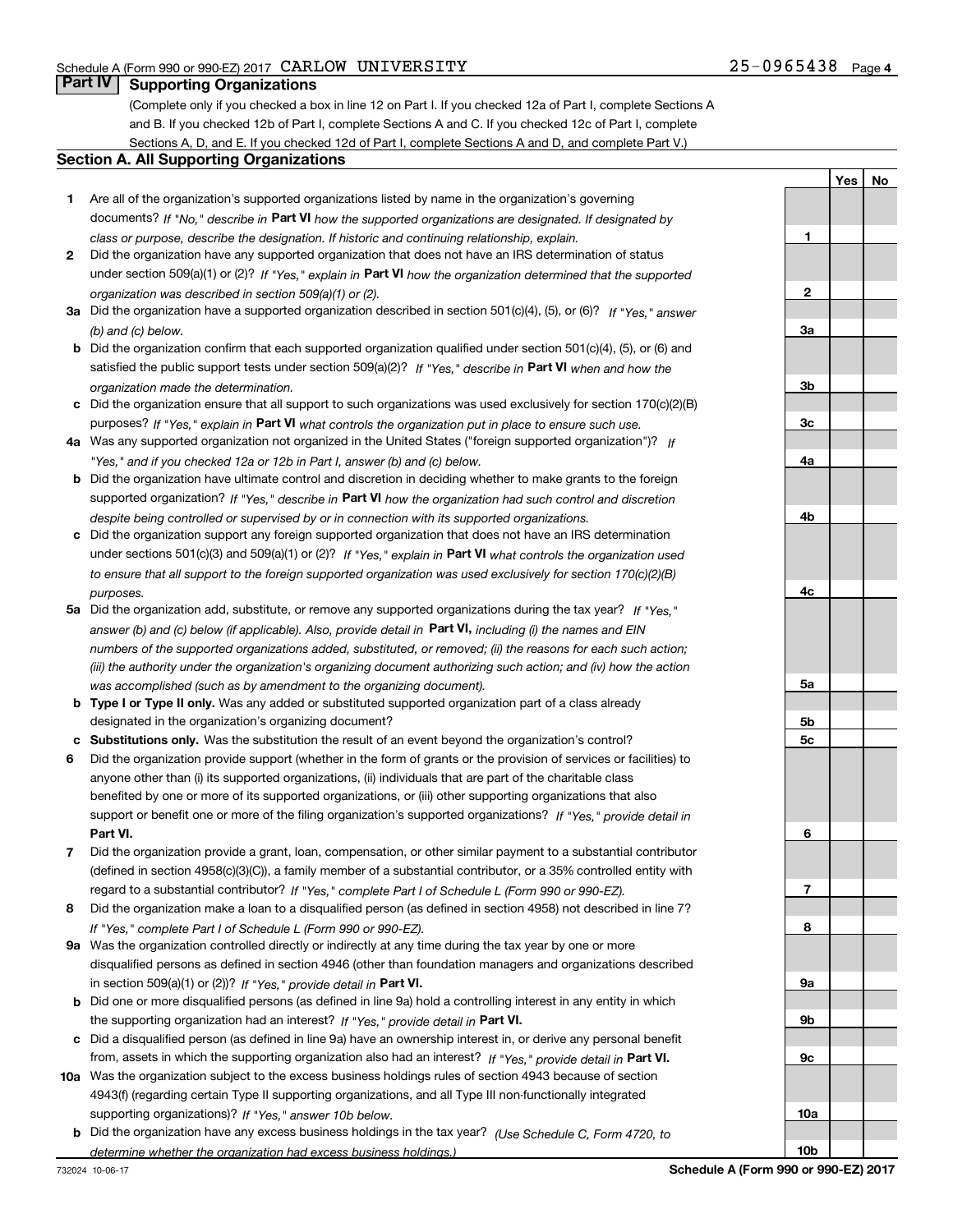|    |                                                                                                                                   |                 | Yes | <b>No</b> |
|----|-----------------------------------------------------------------------------------------------------------------------------------|-----------------|-----|-----------|
|    | 11 Has the organization accepted a gift or contribution from any of the following persons?                                        |                 |     |           |
|    | a A person who directly or indirectly controls, either alone or together with persons described in (b) and (c)                    |                 |     |           |
|    | below, the governing body of a supported organization?                                                                            | 11a             |     |           |
|    | <b>b</b> A family member of a person described in (a) above?                                                                      | 11 <sub>b</sub> |     |           |
|    | c A 35% controlled entity of a person described in (a) or (b) above? If "Yes" to a, b, or c, provide detail in Part VI.           | 11c             |     |           |
|    | <b>Section B. Type I Supporting Organizations</b>                                                                                 |                 |     |           |
|    |                                                                                                                                   |                 | Yes | No        |
| 1  | Did the directors, trustees, or membership of one or more supported organizations have the power to                               |                 |     |           |
|    | regularly appoint or elect at least a majority of the organization's directors or trustees at all times during the                |                 |     |           |
|    | tax year? If "No," describe in Part VI how the supported organization(s) effectively operated, supervised, or                     |                 |     |           |
|    |                                                                                                                                   |                 |     |           |
|    | controlled the organization's activities. If the organization had more than one supported organization,                           |                 |     |           |
|    | describe how the powers to appoint and/or remove directors or trustees were allocated among the supported                         | 1               |     |           |
|    | organizations and what conditions or restrictions, if any, applied to such powers during the tax year.                            |                 |     |           |
| 2  | Did the organization operate for the benefit of any supported organization other than the supported                               |                 |     |           |
|    | organization(s) that operated, supervised, or controlled the supporting organization? If "Yes," explain in                        |                 |     |           |
|    | Part VI how providing such benefit carried out the purposes of the supported organization(s) that operated,                       |                 |     |           |
|    | supervised, or controlled the supporting organization.                                                                            | $\mathbf{2}$    |     |           |
|    | <b>Section C. Type II Supporting Organizations</b>                                                                                |                 |     |           |
|    |                                                                                                                                   |                 | Yes | No        |
| 1. | Were a majority of the organization's directors or trustees during the tax year also a majority of the directors                  |                 |     |           |
|    | or trustees of each of the organization's supported organization(s)? If "No," describe in Part VI how control                     |                 |     |           |
|    | or management of the supporting organization was vested in the same persons that controlled or managed                            |                 |     |           |
|    | the supported organization(s).                                                                                                    | 1               |     |           |
|    | Section D. All Type III Supporting Organizations                                                                                  |                 |     |           |
|    |                                                                                                                                   |                 | Yes | No        |
| 1  | Did the organization provide to each of its supported organizations, by the last day of the fifth month of the                    |                 |     |           |
|    | organization's tax year, (i) a written notice describing the type and amount of support provided during the prior tax             |                 |     |           |
|    | year, (ii) a copy of the Form 990 that was most recently filed as of the date of notification, and (iii) copies of the            |                 |     |           |
|    | organization's governing documents in effect on the date of notification, to the extent not previously provided?                  | 1               |     |           |
| 2  | Were any of the organization's officers, directors, or trustees either (i) appointed or elected by the supported                  |                 |     |           |
|    | organization(s) or (ii) serving on the governing body of a supported organization? If "No," explain in Part VI how                |                 |     |           |
|    | the organization maintained a close and continuous working relationship with the supported organization(s).                       | 2               |     |           |
| 3  | By reason of the relationship described in (2), did the organization's supported organizations have a                             |                 |     |           |
|    | significant voice in the organization's investment policies and in directing the use of the organization's                        |                 |     |           |
|    | income or assets at all times during the tax year? If "Yes," describe in Part VI the role the organization's                      |                 |     |           |
|    |                                                                                                                                   | з               |     |           |
|    | supported organizations played in this regard.<br>Section E. Type III Functionally Integrated Supporting Organizations            |                 |     |           |
|    |                                                                                                                                   |                 |     |           |
| 1  | Check the box next to the method that the organization used to satisfy the Integral Part Test during the year (see instructions). |                 |     |           |
| a  | The organization satisfied the Activities Test. Complete line 2 below.                                                            |                 |     |           |
| b  | The organization is the parent of each of its supported organizations. Complete line 3 below.                                     |                 |     |           |
| c  | The organization supported a governmental entity. Describe in Part VI how you supported a government entity (see instructions),   |                 |     |           |
| 2  | Activities Test. Answer (a) and (b) below.                                                                                        |                 | Yes | No        |
| a  | Did substantially all of the organization's activities during the tax year directly further the exempt purposes of                |                 |     |           |
|    | the supported organization(s) to which the organization was responsive? If "Yes," then in Part VI identify                        |                 |     |           |
|    | those supported organizations and explain how these activities directly furthered their exempt purposes,                          |                 |     |           |
|    | how the organization was responsive to those supported organizations, and how the organization determined                         |                 |     |           |
|    | that these activities constituted substantially all of its activities.                                                            | 2a              |     |           |
|    | <b>b</b> Did the activities described in (a) constitute activities that, but for the organization's involvement, one or more      |                 |     |           |
|    | of the organization's supported organization(s) would have been engaged in? If "Yes," explain in Part VI the                      |                 |     |           |
|    | reasons for the organization's position that its supported organization(s) would have engaged in these                            |                 |     |           |
|    | activities but for the organization's involvement.                                                                                | 2b              |     |           |
| з  | Parent of Supported Organizations. Answer (a) and (b) below.                                                                      |                 |     |           |
|    | a Did the organization have the power to regularly appoint or elect a majority of the officers, directors, or                     |                 |     |           |
|    | trustees of each of the supported organizations? Provide details in Part VI.                                                      | За              |     |           |
|    | <b>b</b> Did the organization exercise a substantial degree of direction over the policies, programs, and activities of each      |                 |     |           |
|    | of its supported organizations? If "Yes," describe in Part VI the role played by the organization in this regard.                 | Зb              |     |           |
|    |                                                                                                                                   |                 |     |           |

**Schedule A (Form 990 or 990-EZ) 2017**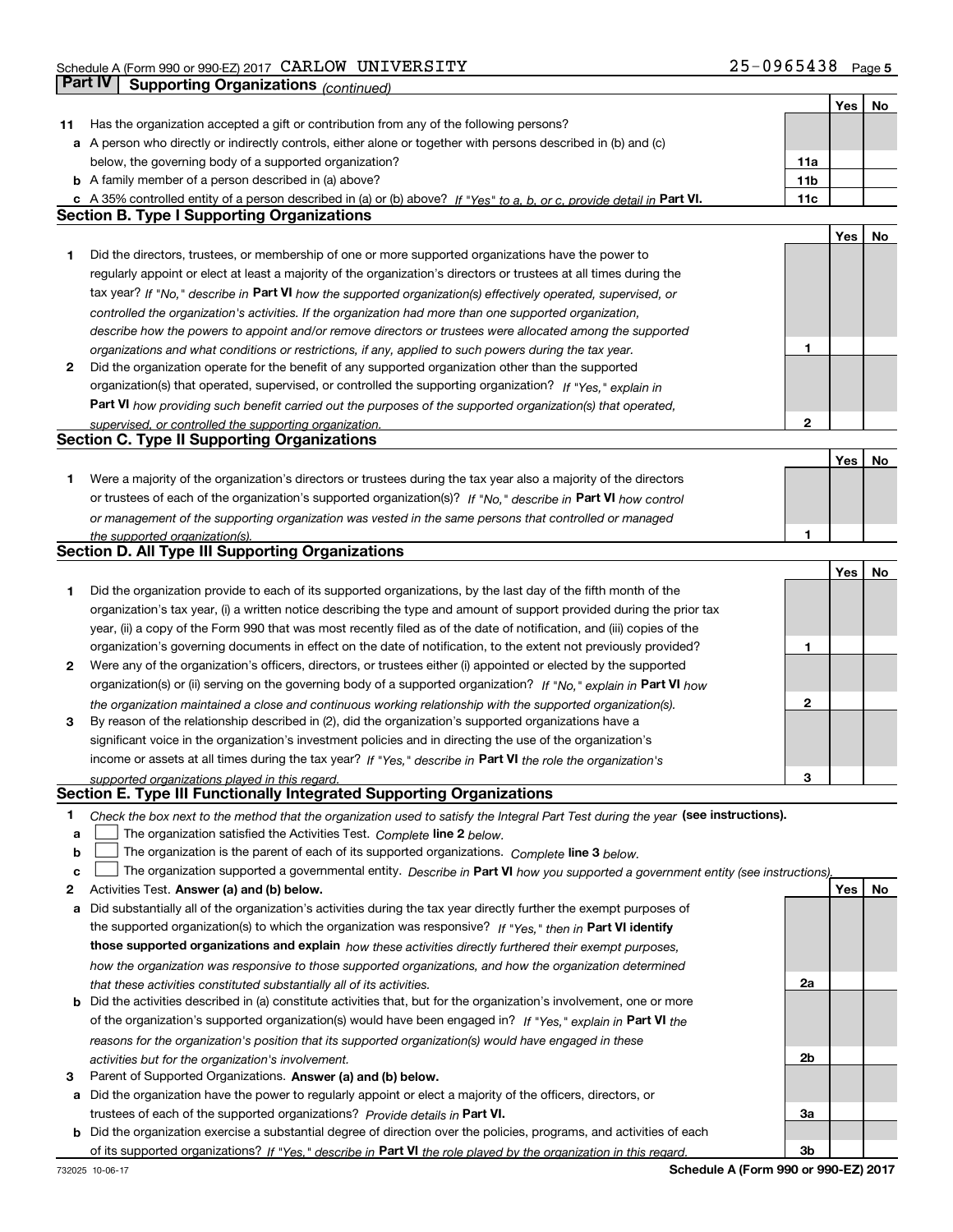**1**

**SEP 10. See instructions.** All antegral Part Test as a qualifying trust on Nov. 20, 1970 (explain in Part VI.) See instructions. All other Type III non-functionally integrated supporting organizations must complete Sections A through E. ×.

| 1<br>Net short-term capital gain<br>1<br>$\mathbf{2}$<br>$\mathbf{2}$<br>Recoveries of prior-year distributions<br>3<br>3<br>Other gross income (see instructions)<br>4<br>4<br>Add lines 1 through 3 |                                |
|-------------------------------------------------------------------------------------------------------------------------------------------------------------------------------------------------------|--------------------------------|
|                                                                                                                                                                                                       |                                |
|                                                                                                                                                                                                       |                                |
|                                                                                                                                                                                                       |                                |
|                                                                                                                                                                                                       |                                |
| 5<br>5<br>Depreciation and depletion                                                                                                                                                                  |                                |
| Portion of operating expenses paid or incurred for production or<br>6                                                                                                                                 |                                |
| collection of gross income or for management, conservation, or                                                                                                                                        |                                |
| maintenance of property held for production of income (see instructions)<br>6                                                                                                                         |                                |
| $\overline{7}$<br>Other expenses (see instructions)<br>7                                                                                                                                              |                                |
| 8<br><b>Adjusted Net Income</b> (subtract lines 5, 6, and 7 from line 4)<br>8                                                                                                                         |                                |
| Section B - Minimum Asset Amount<br>(A) Prior Year                                                                                                                                                    | (B) Current Year<br>(optional) |
| Aggregate fair market value of all non-exempt-use assets (see<br>1                                                                                                                                    |                                |
| instructions for short tax year or assets held for part of year):                                                                                                                                     |                                |
| 1a<br><b>a</b> Average monthly value of securities                                                                                                                                                    |                                |
| 1b<br><b>b</b> Average monthly cash balances                                                                                                                                                          |                                |
| 1c<br>c Fair market value of other non-exempt-use assets                                                                                                                                              |                                |
| 1d<br><b>d</b> Total (add lines 1a, 1b, and 1c)                                                                                                                                                       |                                |
| e Discount claimed for blockage or other                                                                                                                                                              |                                |
| factors (explain in detail in <b>Part VI</b> ):                                                                                                                                                       |                                |
| $\mathbf{2}$<br>$\mathbf{2}$<br>Acquisition indebtedness applicable to non-exempt-use assets                                                                                                          |                                |
| 3<br>3<br>Subtract line 2 from line 1d                                                                                                                                                                |                                |
| Cash deemed held for exempt use. Enter 1-1/2% of line 3 (for greater amount,<br>4                                                                                                                     |                                |
| 4<br>see instructions)                                                                                                                                                                                |                                |
| 5<br>5<br>Net value of non-exempt-use assets (subtract line 4 from line 3)                                                                                                                            |                                |
| 6<br>6<br>Multiply line 5 by .035                                                                                                                                                                     |                                |
| $\overline{7}$<br>7<br>Recoveries of prior-year distributions                                                                                                                                         |                                |
| 8<br>Minimum Asset Amount (add line 7 to line 6)<br>8                                                                                                                                                 |                                |
| <b>Section C - Distributable Amount</b>                                                                                                                                                               | <b>Current Year</b>            |
| Adjusted net income for prior year (from Section A, line 8, Column A)<br>1<br>1                                                                                                                       |                                |
| $\mathbf{2}$<br>$\mathbf{2}$<br>Enter 85% of line 1                                                                                                                                                   |                                |
| 3<br>3<br>Minimum asset amount for prior year (from Section B, line 8, Column A)                                                                                                                      |                                |
| 4<br>4<br>Enter greater of line 2 or line 3                                                                                                                                                           |                                |
| 5<br>5<br>Income tax imposed in prior year                                                                                                                                                            |                                |
| 6<br><b>Distributable Amount.</b> Subtract line 5 from line 4, unless subject to                                                                                                                      |                                |
| 6<br>emergency temporary reduction (see instructions)                                                                                                                                                 |                                |

**7**Check here if the current year is the organization's first as a non-functionally integrated Type III supporting organization (see instructions).

**Schedule A (Form 990 or 990-EZ) 2017**

**Part V Type III Non-Functionally Integrated 509(a)(3) Supporting Organizations**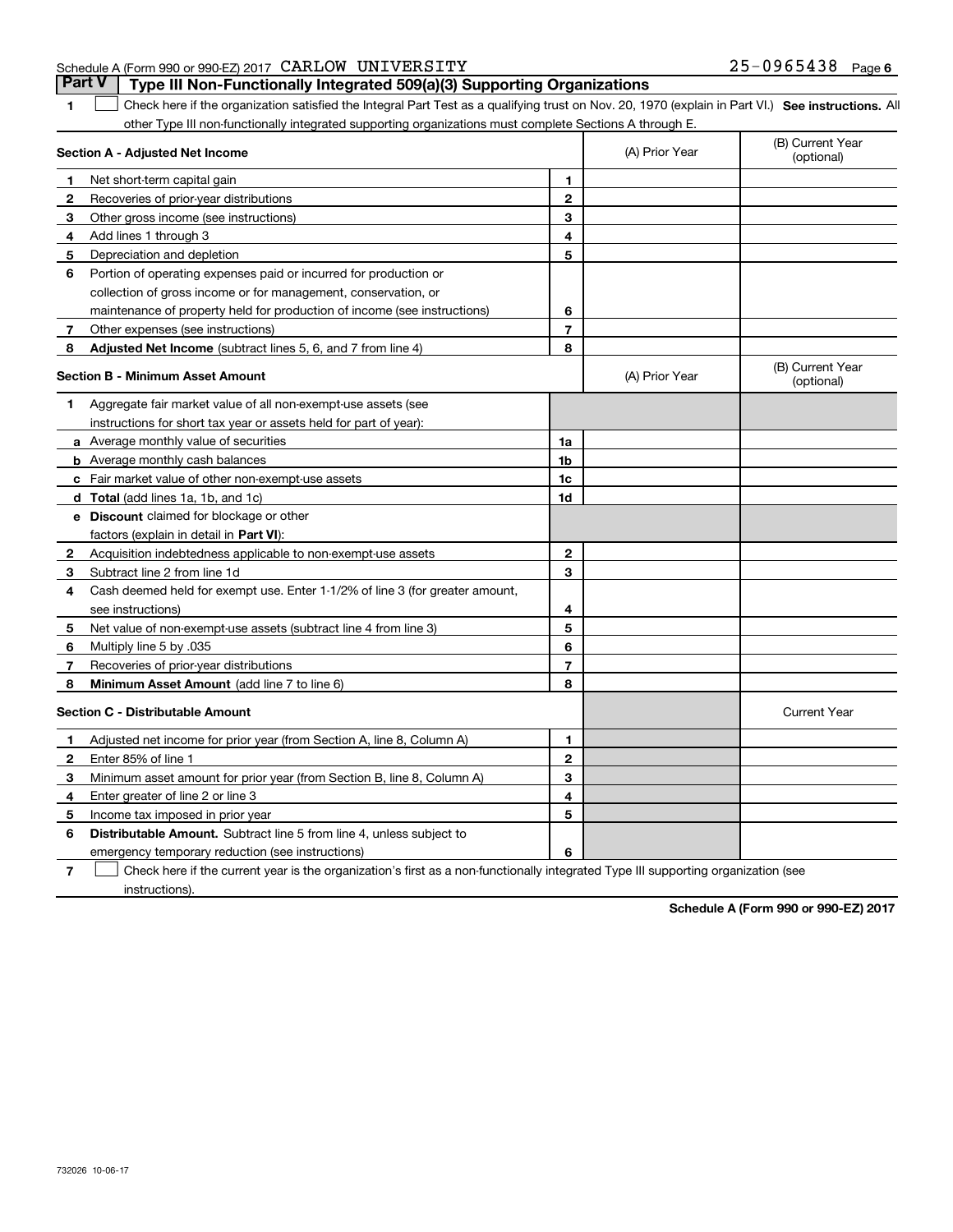| Part V | Type III Non-Functionally Integrated 509(a)(3) Supporting Organizations                    |                                    | (continued)                                    |                                                         |
|--------|--------------------------------------------------------------------------------------------|------------------------------------|------------------------------------------------|---------------------------------------------------------|
|        | <b>Section D - Distributions</b>                                                           |                                    |                                                | <b>Current Year</b>                                     |
|        | Amounts paid to supported organizations to accomplish exempt purposes                      |                                    |                                                |                                                         |
| 2      | Amounts paid to perform activity that directly furthers exempt purposes of supported       |                                    |                                                |                                                         |
|        | organizations, in excess of income from activity                                           |                                    |                                                |                                                         |
| 3      | Administrative expenses paid to accomplish exempt purposes of supported organizations      |                                    |                                                |                                                         |
| 4      | Amounts paid to acquire exempt-use assets                                                  |                                    |                                                |                                                         |
| 5      | Qualified set-aside amounts (prior IRS approval required)                                  |                                    |                                                |                                                         |
| 6      | Other distributions (describe in Part VI). See instructions.                               |                                    |                                                |                                                         |
| 7      | Total annual distributions. Add lines 1 through 6.                                         |                                    |                                                |                                                         |
| 8      | Distributions to attentive supported organizations to which the organization is responsive |                                    |                                                |                                                         |
|        | (provide details in Part VI). See instructions.                                            |                                    |                                                |                                                         |
| 9      | Distributable amount for 2017 from Section C, line 6                                       |                                    |                                                |                                                         |
| 10     | Line 8 amount divided by line 9 amount                                                     |                                    |                                                |                                                         |
|        | Section E - Distribution Allocations (see instructions)                                    | (i)<br><b>Excess Distributions</b> | (iii)<br><b>Underdistributions</b><br>Pre-2017 | (iii)<br><b>Distributable</b><br><b>Amount for 2017</b> |
| 1      | Distributable amount for 2017 from Section C, line 6                                       |                                    |                                                |                                                         |
| 2      | Underdistributions, if any, for years prior to 2017 (reason-                               |                                    |                                                |                                                         |
|        | able cause required- explain in Part VI). See instructions.                                |                                    |                                                |                                                         |
| 3      | Excess distributions carryover, if any, to 2017                                            |                                    |                                                |                                                         |
| а      |                                                                                            |                                    |                                                |                                                         |
|        | <b>b</b> From 2013                                                                         |                                    |                                                |                                                         |
|        | $c$ From 2014                                                                              |                                    |                                                |                                                         |
|        | <b>d</b> From 2015                                                                         |                                    |                                                |                                                         |
|        | e From 2016                                                                                |                                    |                                                |                                                         |
|        | <b>Total</b> of lines 3a through e                                                         |                                    |                                                |                                                         |
|        | <b>g</b> Applied to underdistributions of prior years                                      |                                    |                                                |                                                         |
|        | <b>h</b> Applied to 2017 distributable amount                                              |                                    |                                                |                                                         |
|        | Carryover from 2012 not applied (see instructions)                                         |                                    |                                                |                                                         |
|        | Remainder. Subtract lines 3g, 3h, and 3i from 3f.                                          |                                    |                                                |                                                         |
| 4      | Distributions for 2017 from Section D,                                                     |                                    |                                                |                                                         |
|        | line $7:$                                                                                  |                                    |                                                |                                                         |
|        | <b>a</b> Applied to underdistributions of prior years                                      |                                    |                                                |                                                         |
|        | <b>b</b> Applied to 2017 distributable amount                                              |                                    |                                                |                                                         |
|        | Remainder. Subtract lines 4a and 4b from 4.                                                |                                    |                                                |                                                         |
| 5      | Remaining underdistributions for years prior to 2017, if                                   |                                    |                                                |                                                         |
|        | any. Subtract lines 3g and 4a from line 2. For result greater                              |                                    |                                                |                                                         |
|        | than zero, explain in Part VI. See instructions.                                           |                                    |                                                |                                                         |
| 6      | Remaining underdistributions for 2017. Subtract lines 3h                                   |                                    |                                                |                                                         |
|        | and 4b from line 1. For result greater than zero, explain in                               |                                    |                                                |                                                         |
|        | Part VI. See instructions.                                                                 |                                    |                                                |                                                         |
| 7      | Excess distributions carryover to 2018. Add lines 3j                                       |                                    |                                                |                                                         |
|        | and 4c.                                                                                    |                                    |                                                |                                                         |
| 8      | Breakdown of line 7:                                                                       |                                    |                                                |                                                         |
|        | a Excess from 2013                                                                         |                                    |                                                |                                                         |
|        | <b>b</b> Excess from 2014                                                                  |                                    |                                                |                                                         |
|        | c Excess from 2015                                                                         |                                    |                                                |                                                         |
|        | d Excess from 2016                                                                         |                                    |                                                |                                                         |
|        | e Excess from 2017                                                                         |                                    |                                                |                                                         |

**Schedule A (Form 990 or 990-EZ) 2017**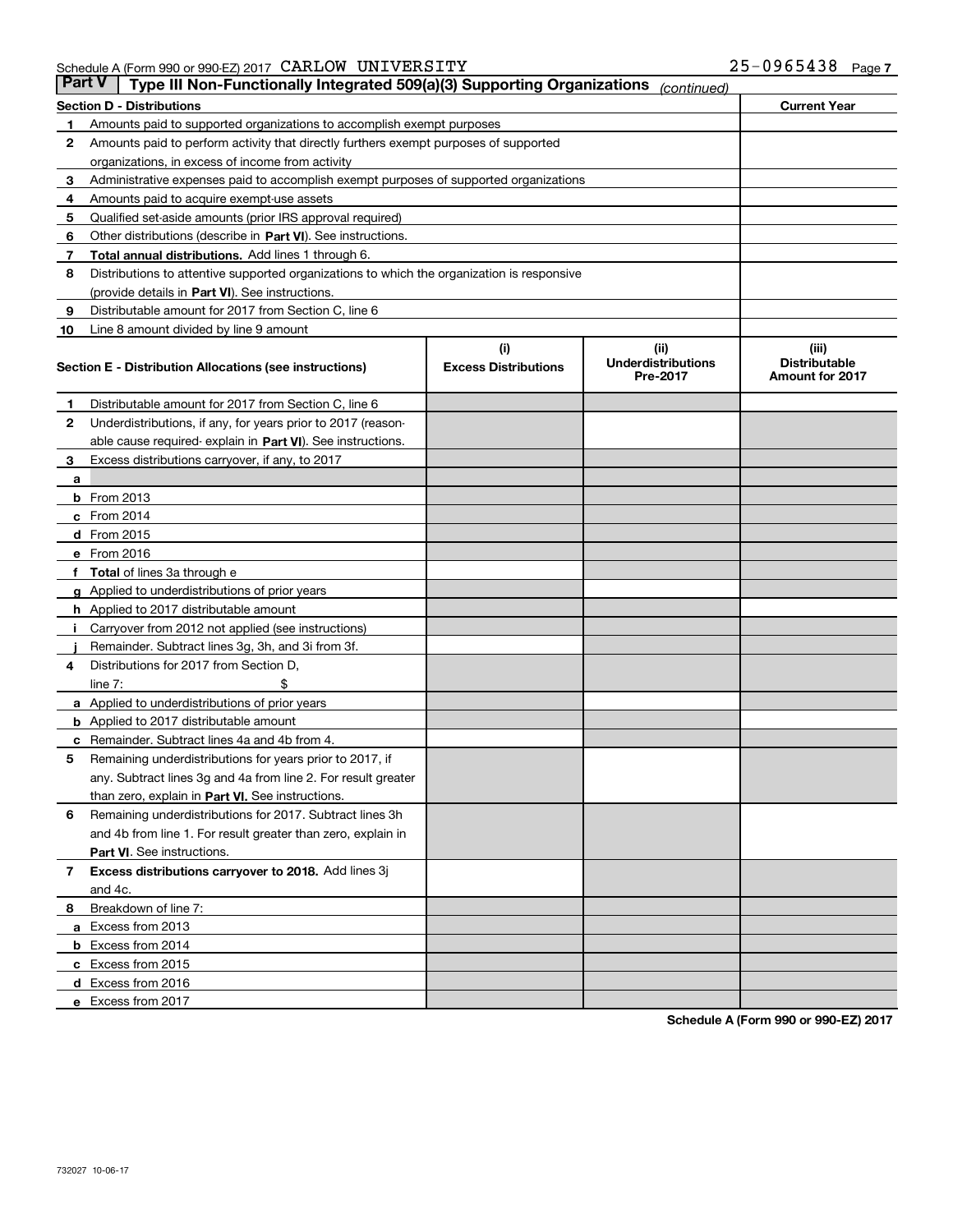|                | Scribute A (Form 550 or 550-EZ) ZOTT CITILISON OIN IN DIRECT I<br>as oscientageo                                                                 |
|----------------|--------------------------------------------------------------------------------------------------------------------------------------------------|
| <b>Part VI</b> | Supplemental Information. Provide the explanations required by Part II, line 10; Part II, line 17a or 17b; Part III, line 12;                    |
|                |                                                                                                                                                  |
|                | Part IV, Section A, lines 1, 2, 3b, 3c, 4b, 4c, 5a, 6, 9a, 9b, 9c, 11a, 11b, and 11c; Part IV, Section B, lines 1 and 2; Part IV, Section C,     |
|                | line 1; Part IV, Section D, lines 2 and 3; Part IV, Section E, lines 1c, 2a, 2b, 3a, and 3b; Part V, line 1; Part V, Section B, line 1e; Part V, |
|                | Section D, lines 5, 6, and 8; and Part V, Section E, lines 2, 5, and 6. Also complete this part for any additional information.                  |
|                |                                                                                                                                                  |
|                | (See instructions.)                                                                                                                              |
|                |                                                                                                                                                  |
|                |                                                                                                                                                  |
|                |                                                                                                                                                  |
|                |                                                                                                                                                  |
|                |                                                                                                                                                  |
|                |                                                                                                                                                  |
|                |                                                                                                                                                  |
|                |                                                                                                                                                  |
|                |                                                                                                                                                  |
|                |                                                                                                                                                  |
|                |                                                                                                                                                  |
|                |                                                                                                                                                  |
|                |                                                                                                                                                  |
|                |                                                                                                                                                  |
|                |                                                                                                                                                  |
|                |                                                                                                                                                  |
|                |                                                                                                                                                  |
|                |                                                                                                                                                  |
|                |                                                                                                                                                  |
|                |                                                                                                                                                  |
|                |                                                                                                                                                  |
|                |                                                                                                                                                  |
|                |                                                                                                                                                  |
|                |                                                                                                                                                  |
|                |                                                                                                                                                  |
|                |                                                                                                                                                  |
|                |                                                                                                                                                  |
|                |                                                                                                                                                  |
|                |                                                                                                                                                  |
|                |                                                                                                                                                  |
|                |                                                                                                                                                  |
|                |                                                                                                                                                  |
|                |                                                                                                                                                  |
|                |                                                                                                                                                  |
|                |                                                                                                                                                  |
|                |                                                                                                                                                  |
|                |                                                                                                                                                  |
|                |                                                                                                                                                  |
|                |                                                                                                                                                  |
|                |                                                                                                                                                  |
|                |                                                                                                                                                  |
|                |                                                                                                                                                  |
|                |                                                                                                                                                  |
|                |                                                                                                                                                  |
|                |                                                                                                                                                  |
|                |                                                                                                                                                  |
|                |                                                                                                                                                  |
|                |                                                                                                                                                  |
|                |                                                                                                                                                  |
|                |                                                                                                                                                  |
|                |                                                                                                                                                  |
|                |                                                                                                                                                  |
|                |                                                                                                                                                  |
|                |                                                                                                                                                  |
|                |                                                                                                                                                  |
|                |                                                                                                                                                  |
|                |                                                                                                                                                  |
|                |                                                                                                                                                  |
|                |                                                                                                                                                  |
|                |                                                                                                                                                  |
|                |                                                                                                                                                  |
|                |                                                                                                                                                  |
|                |                                                                                                                                                  |
|                |                                                                                                                                                  |
|                |                                                                                                                                                  |
|                |                                                                                                                                                  |
|                |                                                                                                                                                  |
|                |                                                                                                                                                  |
|                |                                                                                                                                                  |
|                |                                                                                                                                                  |
|                |                                                                                                                                                  |
|                |                                                                                                                                                  |
|                |                                                                                                                                                  |
|                |                                                                                                                                                  |
|                |                                                                                                                                                  |
|                |                                                                                                                                                  |
|                |                                                                                                                                                  |
|                |                                                                                                                                                  |
|                |                                                                                                                                                  |
|                |                                                                                                                                                  |
|                |                                                                                                                                                  |
|                |                                                                                                                                                  |
|                |                                                                                                                                                  |
|                |                                                                                                                                                  |
|                |                                                                                                                                                  |
|                |                                                                                                                                                  |
|                |                                                                                                                                                  |
|                |                                                                                                                                                  |
|                |                                                                                                                                                  |
|                |                                                                                                                                                  |
|                |                                                                                                                                                  |
|                |                                                                                                                                                  |
|                |                                                                                                                                                  |
|                |                                                                                                                                                  |
|                |                                                                                                                                                  |
|                |                                                                                                                                                  |
|                |                                                                                                                                                  |
|                |                                                                                                                                                  |
|                |                                                                                                                                                  |
|                |                                                                                                                                                  |
|                |                                                                                                                                                  |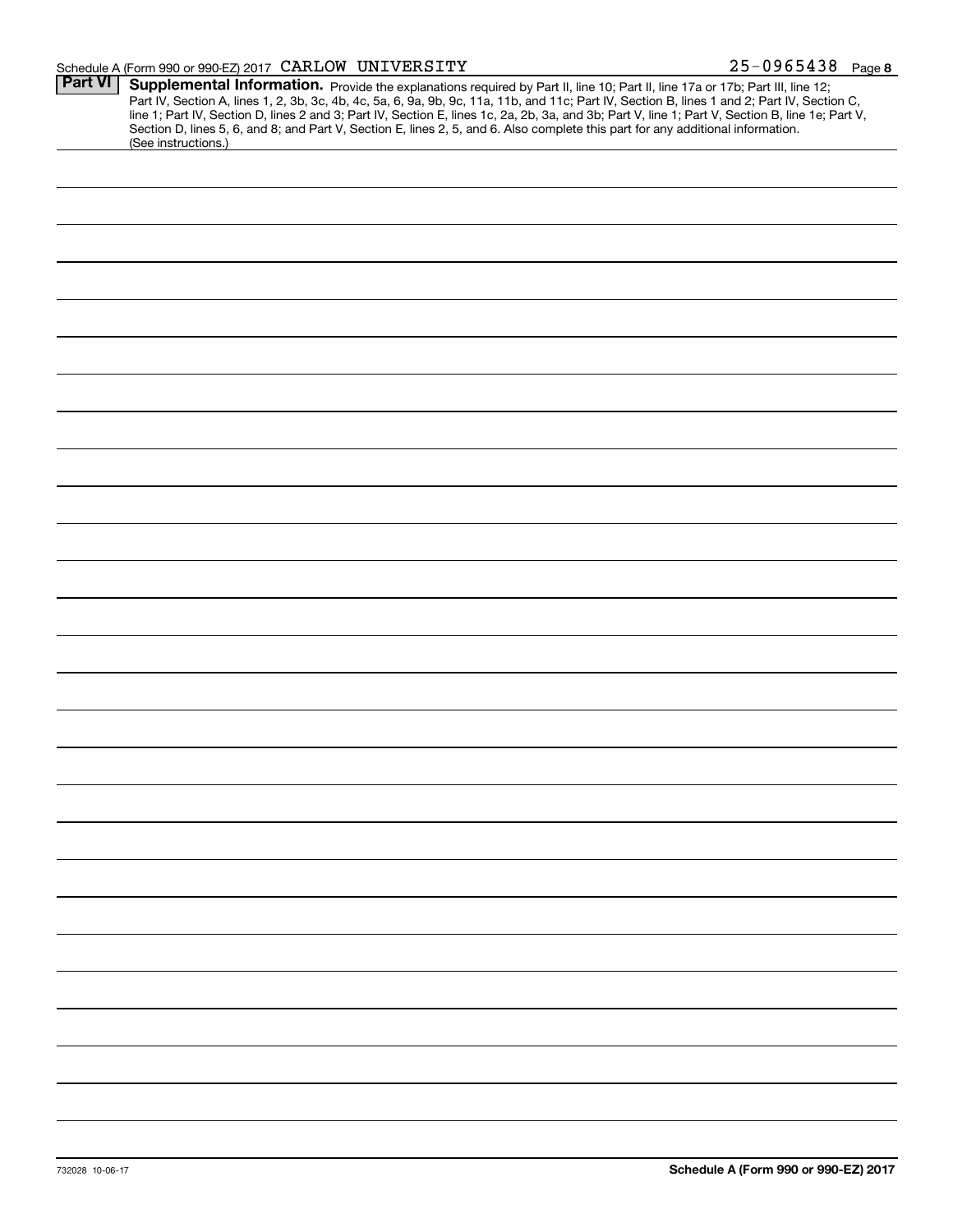Department of the Treasury Internal Revenue Service **(Form 990, 990-EZ, or 990-PF)**

### \*\* PUBLIC DISCLOSURE COPY \*\*

# **Schedule B Schedule of Contributors**

**| Attach to Form 990, Form 990-EZ, or Form 990-PF.**

**| Go to www.irs.gov/Form990 for the latest information.**

OMB No. 1545-0047

**2017**

**Name of the organization Employer identification number**

| CARLOW UNIVERSITY | 25-0965438 |
|-------------------|------------|
|                   |            |

| <b>Organization type (check one):</b> |                                                                                    |  |  |  |
|---------------------------------------|------------------------------------------------------------------------------------|--|--|--|
| Filers of:                            | Section:                                                                           |  |  |  |
| Form 990 or 990-EZ                    | $ \mathbf{X} $ 501(c)( 3) (enter number) organization                              |  |  |  |
|                                       | $4947(a)(1)$ nonexempt charitable trust <b>not</b> treated as a private foundation |  |  |  |
|                                       | 527 political organization                                                         |  |  |  |
| Form 990-PF                           | 501(c)(3) exempt private foundation                                                |  |  |  |
|                                       | 4947(a)(1) nonexempt charitable trust treated as a private foundation              |  |  |  |
|                                       | 501(c)(3) taxable private foundation                                               |  |  |  |
|                                       |                                                                                    |  |  |  |

Check if your organization is covered by the **General Rule** or a **Special Rule. Note:**  Only a section 501(c)(7), (8), or (10) organization can check boxes for both the General Rule and a Special Rule. See instructions.

### **General Rule**

 $\boxed{\textbf{X}}$  For an organization filing Form 990, 990-EZ, or 990-PF that received, during the year, contributions totaling \$5,000 or more (in money or property) from any one contributor. Complete Parts I and II. See instructions for determining a contributor's total contributions.

### **Special Rules**

 $\mathcal{L}^{\text{max}}$ 

| For an organization described in section 501(c)(3) filing Form 990 or 990-EZ that met the 33 1/3% support test of the regulations under               |
|-------------------------------------------------------------------------------------------------------------------------------------------------------|
| sections 509(a)(1) and 170(b)(1)(A)(vi), that checked Schedule A (Form 990 or 990-EZ), Part II, line 13, 16a, or 16b, and that received from          |
| any one contributor, during the year, total contributions of the greater of (1) \$5,000; or (2) 2% of the amount on (i) Form 990, Part VIII, line 1h; |
| or (ii) Form 990-EZ, line 1. Complete Parts I and II.                                                                                                 |

year, total contributions of more than \$1,000 *exclusively* for religious, charitable, scientific, literary, or educational purposes, or for For an organization described in section 501(c)(7), (8), or (10) filing Form 990 or 990-EZ that received from any one contributor, during the the prevention of cruelty to children or animals. Complete Parts I, II, and III.

purpose. Don't complete any of the parts unless the **General Rule** applies to this organization because it received *nonexclusively* year, contributions <sub>exclusively</sub> for religious, charitable, etc., purposes, but no such contributions totaled more than \$1,000. If this box is checked, enter here the total contributions that were received during the year for an *exclusively* religious, charitable, etc., For an organization described in section 501(c)(7), (8), or (10) filing Form 990 or 990-EZ that received from any one contributor, during the religious, charitable, etc., contributions totaling \$5,000 or more during the year  $\ldots$  $\ldots$  $\ldots$  $\ldots$  $\ldots$  $\ldots$ 

**Caution:**  An organization that isn't covered by the General Rule and/or the Special Rules doesn't file Schedule B (Form 990, 990-EZ, or 990-PF),  **must** but it answer "No" on Part IV, line 2, of its Form 990; or check the box on line H of its Form 990-EZ or on its Form 990-PF, Part I, line 2, to certify that it doesn't meet the filing requirements of Schedule B (Form 990, 990-EZ, or 990-PF).

**Schedule B (Form 990, 990-EZ, or 990-PF) (2017) For Paperwork Reduction Act Notice, see the instructions for Form 990, 990-EZ, or 990-PF.** LHA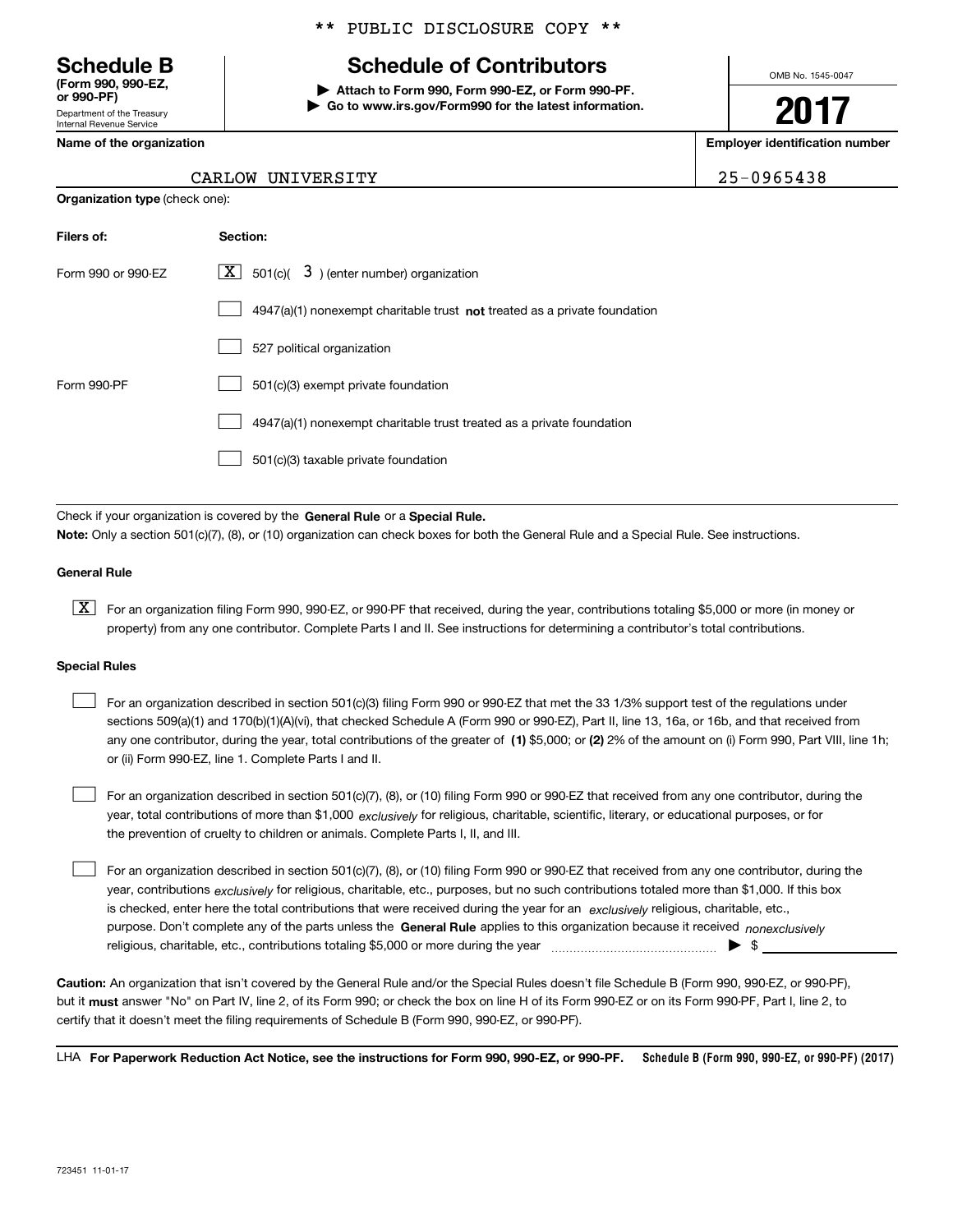|  | Name of organization |
|--|----------------------|
|--|----------------------|

|                      | Schedule B (Form 990, 990-EZ, or 990-PF) (2017)                                                       |                                   | Page 2                                                                                                              |
|----------------------|-------------------------------------------------------------------------------------------------------|-----------------------------------|---------------------------------------------------------------------------------------------------------------------|
| Name of organization |                                                                                                       |                                   | Employer identification number                                                                                      |
|                      | CARLOW UNIVERSITY                                                                                     |                                   | 25-0965438                                                                                                          |
| Part I               | <b>Contributors</b> (see instructions). Use duplicate copies of Part I if additional space is needed. |                                   |                                                                                                                     |
| (a)<br>No.           | (b)<br>Name, address, and ZIP + 4                                                                     | (c)<br><b>Total contributions</b> | (d)<br>Type of contribution                                                                                         |
| 1                    |                                                                                                       | 75,000.<br>\$                     | $\overline{\mathbf{X}}$<br>Person<br>Payroll<br>Noncash<br>(Complete Part II for<br>noncash contributions.)         |
| (a)<br>No.           | (b)<br>Name, address, and ZIP + 4                                                                     | (c)<br><b>Total contributions</b> | (d)<br>Type of contribution                                                                                         |
| 2                    |                                                                                                       | 10,000.<br>\$                     | $\overline{\mathbf{X}}$<br>Person<br>Payroll<br>Noncash<br>(Complete Part II for<br>noncash contributions.)         |
| (a)<br>No.           | (b)<br>Name, address, and ZIP + 4                                                                     | (c)<br><b>Total contributions</b> | (d)<br>Type of contribution                                                                                         |
| 3                    |                                                                                                       | \$                                | X<br>Person<br>Payroll<br>7,000.<br>Noncash<br>(Complete Part II for<br>noncash contributions.)                     |
| (a)<br>No.           | (b)<br>Name, address, and ZIP + 4                                                                     | (c)<br><b>Total contributions</b> | (d)<br>Type of contribution                                                                                         |
| 4                    |                                                                                                       | 100,000.<br>\$                    | $\overline{\mathbf{X}}$<br>Person<br>Payroll<br>Noncash<br>(Complete Part II for<br>noncash contributions.)         |
| (a)<br>No.           | (b)<br>Name, address, and ZIP + 4                                                                     | (c)<br><b>Total contributions</b> | (d)<br>Type of contribution                                                                                         |
| 5                    |                                                                                                       | \$                                | $\overline{\text{X}}$<br>Person<br>Payroll<br>5,000.<br>Noncash<br>(Complete Part II for<br>noncash contributions.) |
| (a)<br>No.           | (b)<br>Name, address, and ZIP + 4                                                                     | (c)<br><b>Total contributions</b> | (d)<br>Type of contribution                                                                                         |
| 6                    |                                                                                                       | 10,000.<br>\$                     | $\overline{\text{X}}$<br>Person<br>Payroll<br>Noncash<br>(Complete Part II for<br>noncash contributions.)           |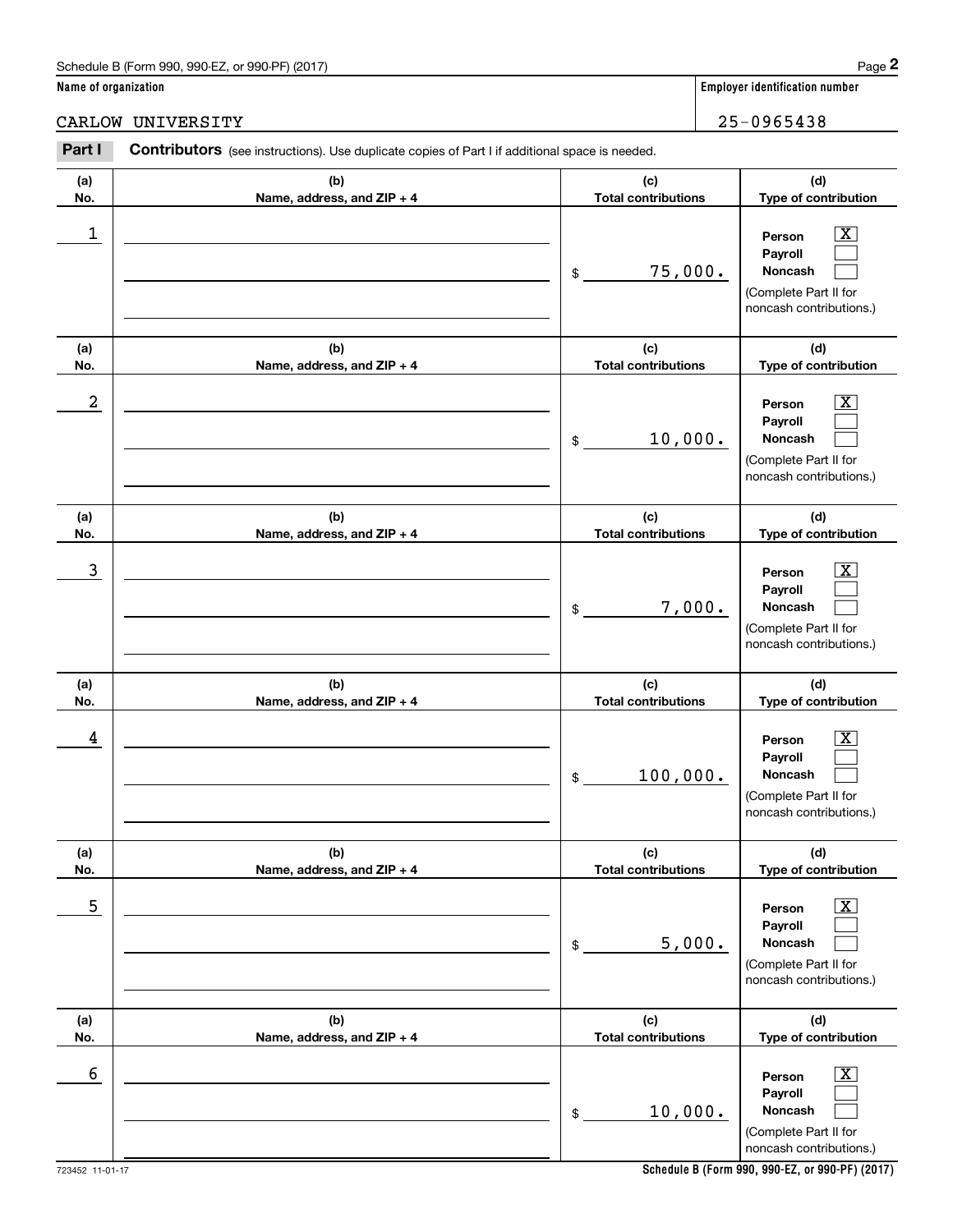### **Name of organization Employer identification number**

| 25-0965438 |  |  |  |  |
|------------|--|--|--|--|
|------------|--|--|--|--|

|                      | Schedule B (Form 990, 990-EZ, or 990-PF) (2017)                                                |                                   |        | Page 2                                                                                                      |
|----------------------|------------------------------------------------------------------------------------------------|-----------------------------------|--------|-------------------------------------------------------------------------------------------------------------|
| Name of organization |                                                                                                |                                   |        | <b>Employer identification number</b>                                                                       |
|                      | CARLOW UNIVERSITY                                                                              |                                   |        | 25-0965438                                                                                                  |
| Part I               | Contributors (see instructions). Use duplicate copies of Part I if additional space is needed. |                                   |        |                                                                                                             |
| (a)<br>No.           | (b)<br>Name, address, and ZIP + 4                                                              | (c)<br><b>Total contributions</b> |        | (d)<br>Type of contribution                                                                                 |
| 7                    |                                                                                                | 30,000.<br>\$                     |        | $\mathbf{X}$<br>Person<br>Payroll<br>Noncash<br>(Complete Part II for<br>noncash contributions.)            |
| (a)<br>No.           | (b)<br>Name, address, and ZIP + 4                                                              | (c)<br><b>Total contributions</b> |        | (d)<br>Type of contribution                                                                                 |
| 8                    |                                                                                                | \$                                | 9,879. | $\overline{\mathbf{X}}$<br>Person<br>Payroll<br>Noncash<br>(Complete Part II for<br>noncash contributions.) |
| (a)<br>No.           | (b)<br>Name, address, and ZIP + 4                                                              | (c)<br><b>Total contributions</b> |        | (d)<br>Type of contribution                                                                                 |
| 9                    |                                                                                                | \$                                | 5,000. | $\overline{\mathbf{X}}$<br>Person<br>Payroll<br>Noncash<br>(Complete Part II for<br>noncash contributions.) |
| (a)<br>No.           | (b)<br>Name, address, and ZIP + 4                                                              | (c)<br><b>Total contributions</b> |        | (d)<br>Type of contribution                                                                                 |
| 10                   |                                                                                                | 65,672.<br>\$                     |        | $\mathbf{X}$<br>Person<br>Payroll<br>Noncash<br>(Complete Part II for<br>noncash contributions.)            |
| (a)<br>No.           | (b)<br>Name, address, and ZIP + 4                                                              | (c)<br><b>Total contributions</b> |        | (d)<br>Type of contribution                                                                                 |
| 11                   |                                                                                                | \$                                | 6,000. | $\boxed{\text{X}}$<br>Person<br>Payroll<br>Noncash<br>(Complete Part II for<br>noncash contributions.)      |
| (a)<br>No.           | (b)<br>Name, address, and ZIP + 4                                                              | (c)<br><b>Total contributions</b> |        | (d)<br>Type of contribution                                                                                 |
| 12                   |                                                                                                | \$                                | 5,000. | $\boxed{\text{X}}$<br>Person<br>Payroll<br>Noncash<br>(Complete Part II for<br>noncash contributions.)      |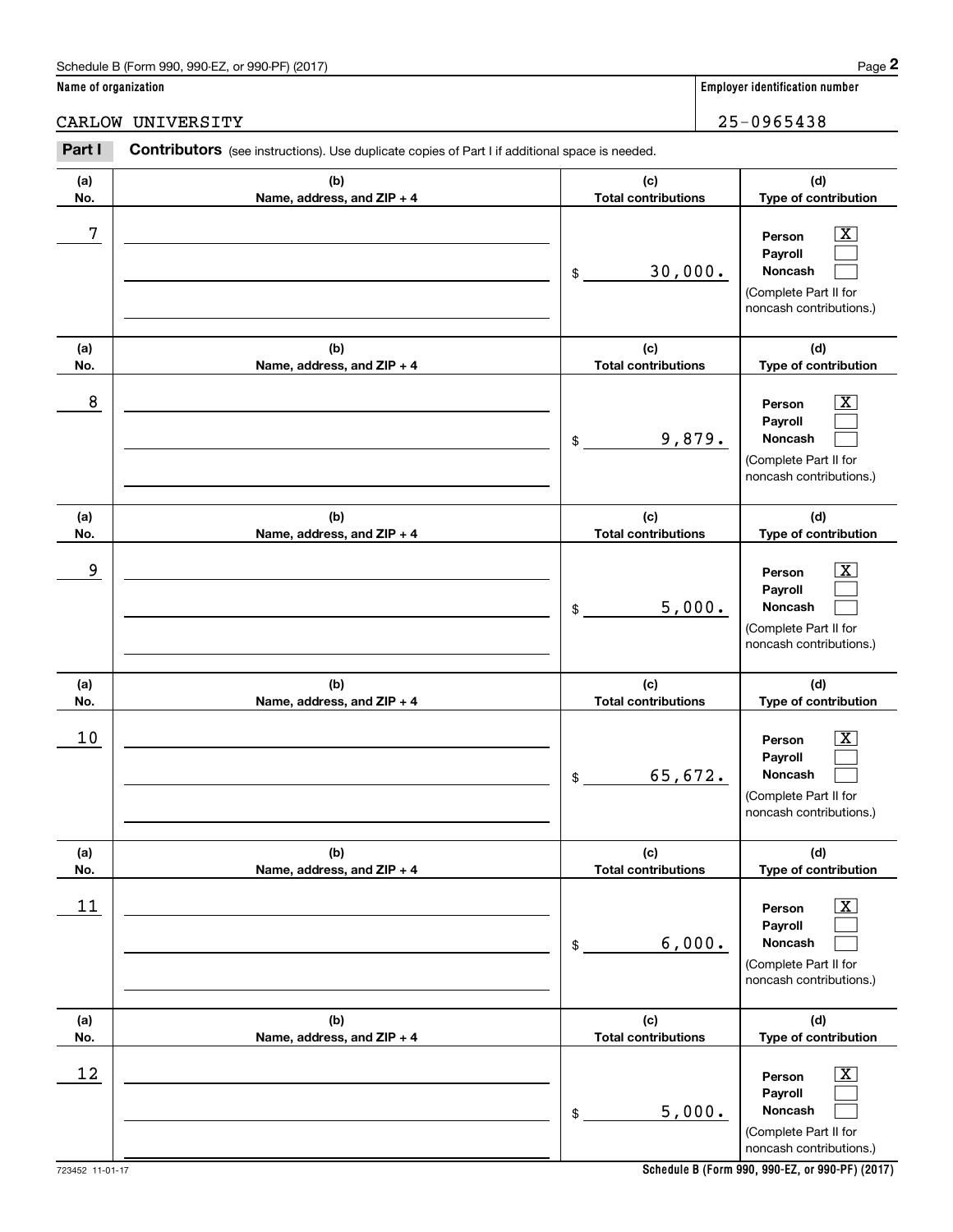|                      | Schedule B (Form 990, 990-EZ, or 990-PF) (2017)                                                |                                   |        | Page 2                                                                                                    |
|----------------------|------------------------------------------------------------------------------------------------|-----------------------------------|--------|-----------------------------------------------------------------------------------------------------------|
| Name of organization |                                                                                                |                                   |        | Employer identification number                                                                            |
|                      | CARLOW UNIVERSITY                                                                              |                                   |        | 25-0965438                                                                                                |
| Part I               | Contributors (see instructions). Use duplicate copies of Part I if additional space is needed. |                                   |        |                                                                                                           |
| (a)<br>No.           | (b)<br>Name, address, and ZIP + 4                                                              | (c)<br><b>Total contributions</b> |        | (d)<br>Type of contribution                                                                               |
| 13                   |                                                                                                | \$                                | 5,000. | $\overline{\text{X}}$<br>Person<br>Payroll<br>Noncash<br>(Complete Part II for<br>noncash contributions.) |
| (a)<br>No.           | (b)<br>Name, address, and ZIP + 4                                                              | (c)<br><b>Total contributions</b> |        | (d)<br>Type of contribution                                                                               |
| 14                   |                                                                                                | 10,000.<br>\$                     |        | $\overline{\text{X}}$<br>Person<br>Payroll<br>Noncash<br>(Complete Part II for<br>noncash contributions.) |
| (a)<br>No.           | (b)<br>Name, address, and ZIP + 4                                                              | (c)<br><b>Total contributions</b> |        | (d)<br>Type of contribution                                                                               |
| 15                   |                                                                                                | 15,000.<br>\$                     |        | X<br>Person<br>Payroll<br>Noncash<br>(Complete Part II for<br>noncash contributions.)                     |
| (a)<br>No.           | (b)<br>Name, address, and ZIP + 4                                                              | (c)<br><b>Total contributions</b> |        | (d)<br>Type of contribution                                                                               |
| 16                   |                                                                                                | 25,000.<br>\$                     |        | $\overline{\text{X}}$<br>Person<br>Payroll<br>Noncash<br>(Complete Part II for<br>noncash contributions.) |
| (a)<br>No.           | (b)<br>Name, address, and ZIP + 4                                                              | (c)<br><b>Total contributions</b> |        | (d)<br>Type of contribution                                                                               |
| 17                   |                                                                                                | \$                                | 5,000. | $\overline{\text{X}}$<br>Person<br>Payroll<br>Noncash<br>(Complete Part II for<br>noncash contributions.) |
| (a)<br>No.           | (b)<br>Name, address, and ZIP + 4                                                              | (c)<br><b>Total contributions</b> |        | (d)<br>Type of contribution                                                                               |
| 18                   |                                                                                                | 10,000.<br>\$                     |        | $\overline{\text{X}}$<br>Person<br>Payroll<br>Noncash<br>(Complete Part II for<br>noncash contributions.) |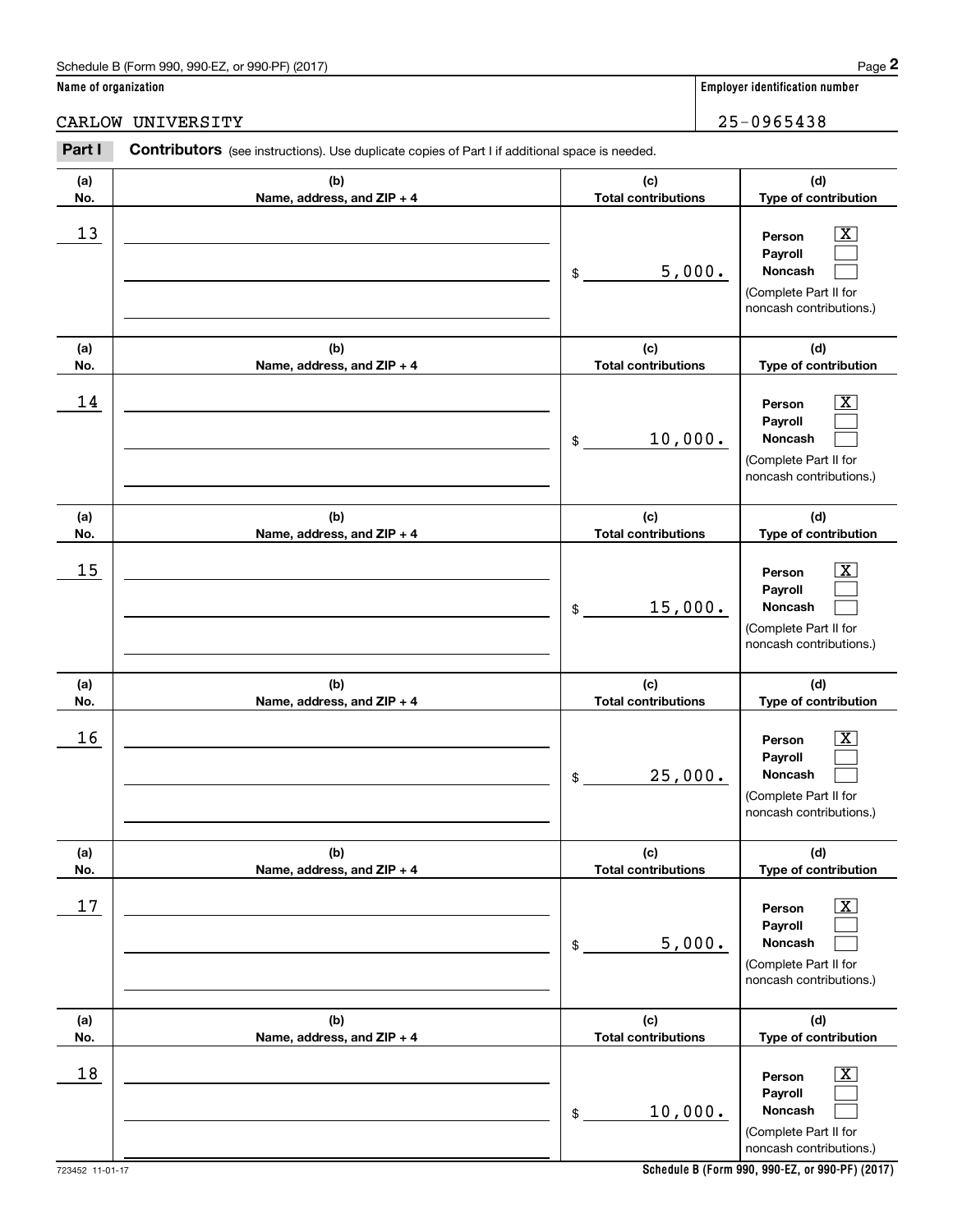### **Name of organization Employer identification number**

|                      | Schedule B (Form 990, 990-EZ, or 990-PF) (2017)                                                       |                                   | Page 2                                                                                                                                      |
|----------------------|-------------------------------------------------------------------------------------------------------|-----------------------------------|---------------------------------------------------------------------------------------------------------------------------------------------|
| Name of organization |                                                                                                       |                                   | <b>Employer identification number</b>                                                                                                       |
| CARLOW               | UNIVERSITY                                                                                            |                                   | 25-0965438                                                                                                                                  |
| Part I               | <b>Contributors</b> (see instructions). Use duplicate copies of Part I if additional space is needed. |                                   |                                                                                                                                             |
| (a)<br>No.           | (b)<br>Name, address, and ZIP + 4                                                                     | (c)<br><b>Total contributions</b> | (d)<br>Type of contribution                                                                                                                 |
| 19                   |                                                                                                       | \$                                | $\overline{\mathbf{X}}$<br>Person<br>Payroll<br>10,000.<br>Noncash<br>(Complete Part II for<br>noncash contributions.)                      |
| (a)                  | (b)                                                                                                   | (c)                               | (d)                                                                                                                                         |
| No.<br>20            | Name, address, and ZIP + 4                                                                            | <b>Total contributions</b><br>\$  | Type of contribution<br>$\overline{\text{X}}$<br>Person<br>Payroll<br>5,000.<br>Noncash<br>(Complete Part II for<br>noncash contributions.) |
| (a)<br>No.           | (b)<br>Name, address, and ZIP + 4                                                                     | (c)<br><b>Total contributions</b> | (d)<br>Type of contribution                                                                                                                 |
| 21                   |                                                                                                       | \$                                | $\overline{\text{X}}$<br>Person<br>Payroll<br>20,000.<br>Noncash<br>(Complete Part II for<br>noncash contributions.)                        |
| (a)<br>No.           | (b)<br>Name, address, and ZIP + 4                                                                     | (c)<br><b>Total contributions</b> | (d)<br>Type of contribution                                                                                                                 |
| 22                   |                                                                                                       | \$                                | $\mathbf{X}$<br>Person<br>Payroll<br>5,000.<br>Noncash<br>(Complete Part II for<br>noncash contributions.)                                  |
| (a)<br>No.           | (b)<br>Name, address, and ZIP + 4                                                                     | (c)<br><b>Total contributions</b> | (d)<br>Type of contribution                                                                                                                 |
| 23                   |                                                                                                       | \$                                | $\boxed{\text{X}}$<br>Person<br>Payroll<br>10,900.<br><b>Noncash</b><br>(Complete Part II for<br>noncash contributions.)                    |
| (a)<br>No.           | (b)<br>Name, address, and ZIP + 4                                                                     | (c)<br><b>Total contributions</b> | (d)<br>Type of contribution                                                                                                                 |
| 24                   |                                                                                                       | \$                                | $\boxed{\text{X}}$<br>Person<br>Payroll<br>5,000.<br>Noncash<br>(Complete Part II for<br>noncash contributions.)                            |

**Schedule B (Form 990, 990-EZ, or 990-PF) (2017)**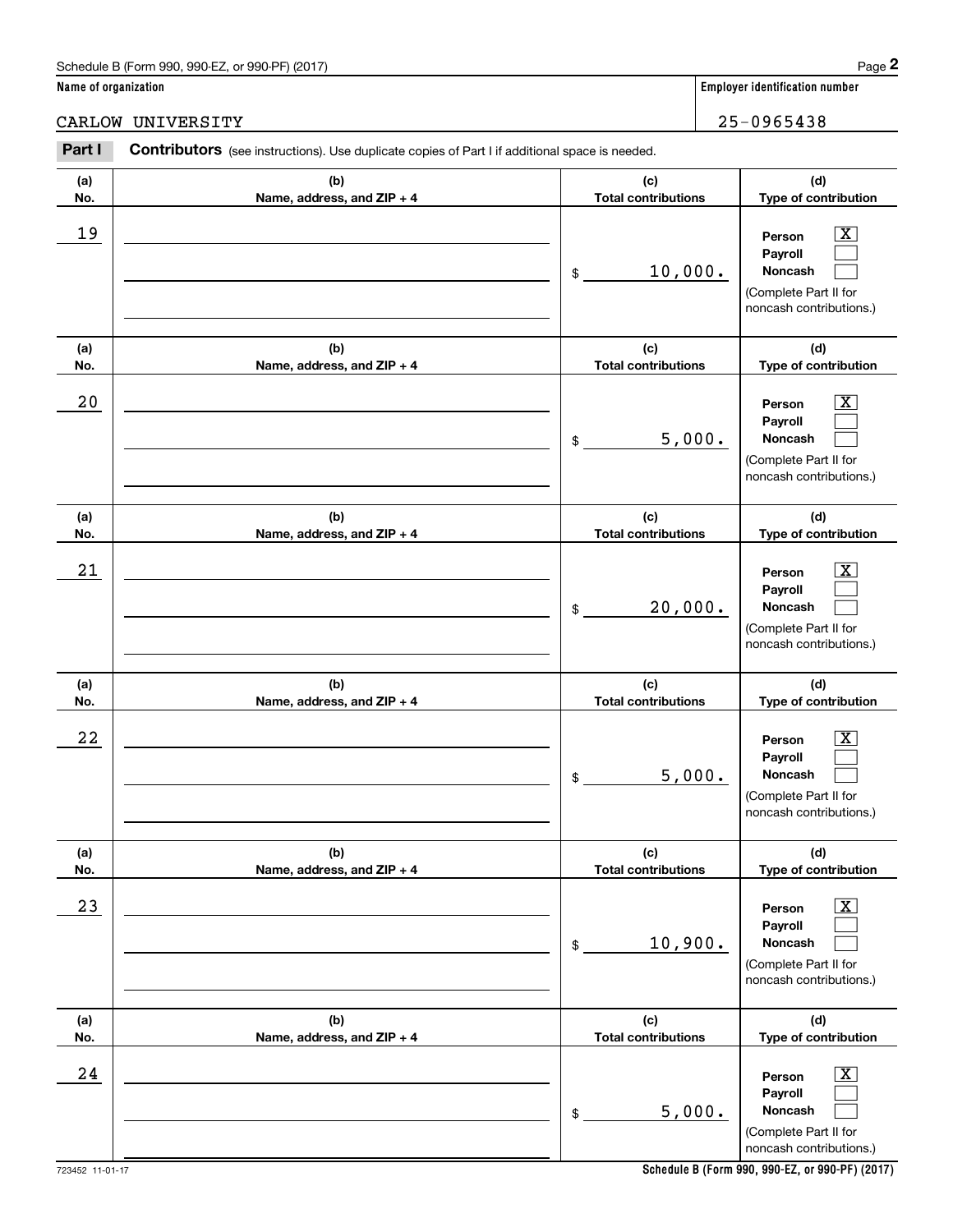### CARLOW UNIVERSITY 25-0965438

|                      | Schedule B (Form 990, 990-EZ, or 990-PF) (2017)                                                |                                   | Page 2                                                                                                              |
|----------------------|------------------------------------------------------------------------------------------------|-----------------------------------|---------------------------------------------------------------------------------------------------------------------|
| Name of organization |                                                                                                |                                   | Employer identification number                                                                                      |
|                      | CARLOW UNIVERSITY                                                                              |                                   | 25-0965438                                                                                                          |
| Part I               | Contributors (see instructions). Use duplicate copies of Part I if additional space is needed. |                                   |                                                                                                                     |
| (a)<br>No.           | (b)<br>Name, address, and ZIP + 4                                                              | (c)<br><b>Total contributions</b> | (d)<br>Type of contribution                                                                                         |
| 25                   |                                                                                                | 20,000.<br>\$                     | $\overline{\text{X}}$<br>Person<br>Payroll<br>Noncash<br>(Complete Part II for<br>noncash contributions.)           |
| (a)<br>No.           | (b)<br>Name, address, and ZIP + 4                                                              | (c)<br><b>Total contributions</b> | (d)<br>Type of contribution                                                                                         |
| 26                   |                                                                                                | \$                                | $\overline{\text{X}}$<br>Person<br>Payroll<br>5,000.<br>Noncash<br>(Complete Part II for<br>noncash contributions.) |
| (a)<br>No.           | (b)<br>Name, address, and ZIP + 4                                                              | (c)<br><b>Total contributions</b> | (d)<br>Type of contribution                                                                                         |
| 27                   |                                                                                                | 15,000.<br>\$                     | X<br>Person<br>Payroll<br>Noncash<br>(Complete Part II for<br>noncash contributions.)                               |
| (a)<br>No.           | (b)<br>Name, address, and ZIP + 4                                                              | (c)<br><b>Total contributions</b> | (d)<br>Type of contribution                                                                                         |
| 28                   |                                                                                                | 21,000.<br>\$                     | $\overline{\text{X}}$<br>Person<br>Payroll<br><b>Noncash</b><br>(Complete Part II for<br>noncash contributions.)    |
| (a)<br>No.           | (b)<br>Name, address, and ZIP + 4                                                              | (c)<br><b>Total contributions</b> | (d)<br>Type of contribution                                                                                         |
| 29                   |                                                                                                | 134,215.<br>\$                    | $\overline{\text{X}}$<br>Person<br>Payroll<br>Noncash<br>(Complete Part II for<br>noncash contributions.)           |
| (a)<br>No.           | (b)<br>Name, address, and ZIP + 4                                                              | (c)<br><b>Total contributions</b> | (d)<br>Type of contribution                                                                                         |
| 30                   |                                                                                                | 10,000.<br>\$                     | $\overline{\text{X}}$<br>Person<br>Payroll<br>Noncash<br>(Complete Part II for<br>noncash contributions.)           |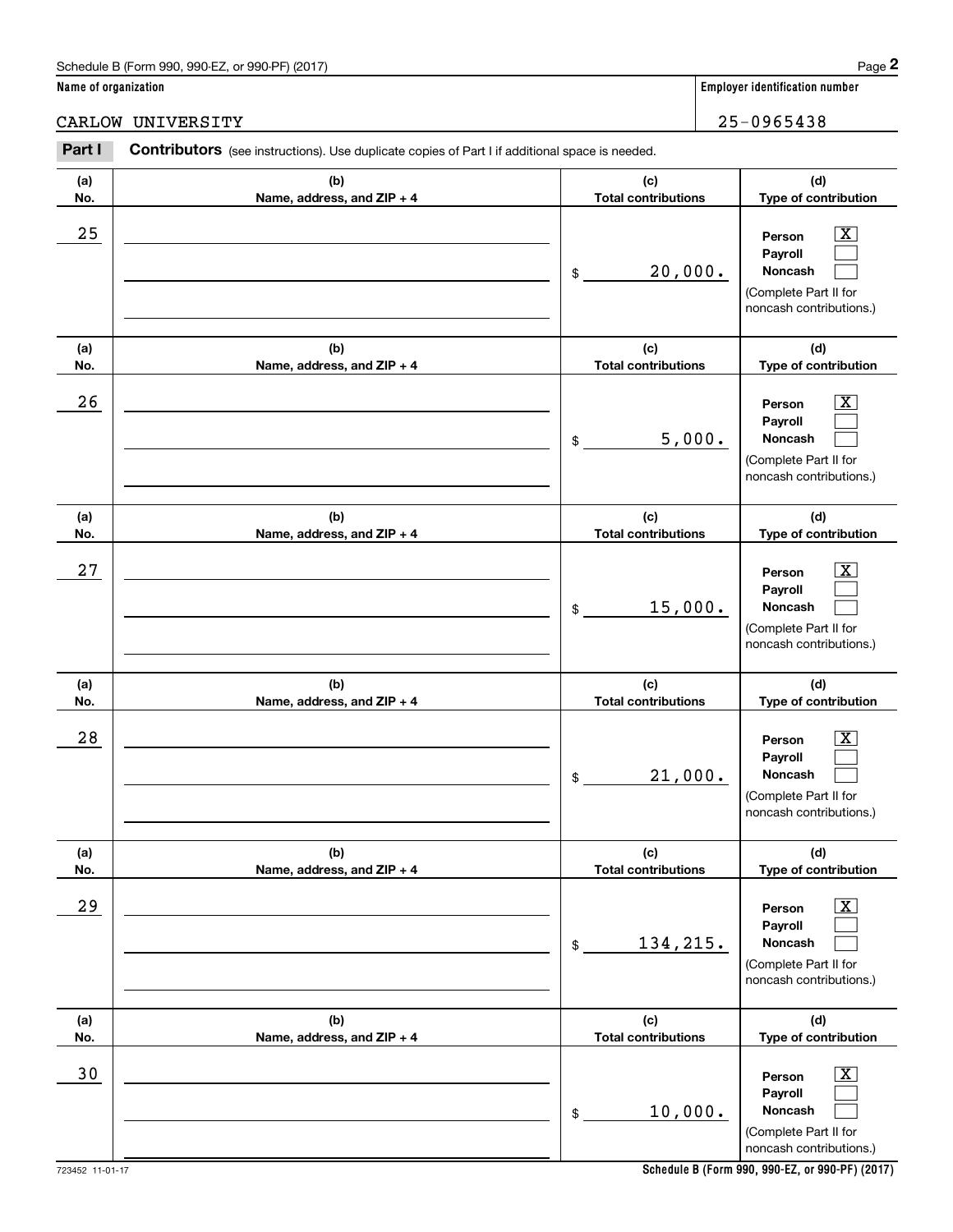|                      | Schedule B (Form 990, 990-EZ, or 990-PF) (2017)                                                |                                   |        | Page 2                                                                                                           |
|----------------------|------------------------------------------------------------------------------------------------|-----------------------------------|--------|------------------------------------------------------------------------------------------------------------------|
| Name of organization |                                                                                                |                                   |        | Employer identification number                                                                                   |
|                      | CARLOW UNIVERSITY                                                                              |                                   |        | 25-0965438                                                                                                       |
| Part I               | Contributors (see instructions). Use duplicate copies of Part I if additional space is needed. |                                   |        |                                                                                                                  |
| (a)<br>No.           | (b)<br>Name, address, and ZIP + 4                                                              | (c)<br><b>Total contributions</b> |        | (d)<br>Type of contribution                                                                                      |
| 31                   |                                                                                                | \$                                | 5,000. | $\overline{\text{X}}$<br>Person<br>Payroll<br>Noncash<br>(Complete Part II for<br>noncash contributions.)        |
| (a)<br>No.           | (b)<br>Name, address, and ZIP + 4                                                              | (c)<br><b>Total contributions</b> |        | (d)<br>Type of contribution                                                                                      |
| 32                   |                                                                                                | 10,000.<br>\$                     |        | $\overline{\text{X}}$<br>Person<br>Payroll<br>Noncash<br>(Complete Part II for<br>noncash contributions.)        |
| (a)<br>No.           | (b)<br>Name, address, and ZIP + 4                                                              | (c)<br><b>Total contributions</b> |        | (d)<br>Type of contribution                                                                                      |
| 33                   |                                                                                                | \$                                | 5,000. | X<br>Person<br>Payroll<br>Noncash<br>(Complete Part II for<br>noncash contributions.)                            |
| (a)<br>No.           | (b)<br>Name, address, and ZIP + 4                                                              | (c)<br><b>Total contributions</b> |        | (d)<br>Type of contribution                                                                                      |
| 34                   |                                                                                                | 10,000.<br>\$                     |        | $\overline{\text{X}}$<br>Person<br>Payroll<br><b>Noncash</b><br>(Complete Part II for<br>noncash contributions.) |
| (a)<br>No.           | (b)<br>Name, address, and ZIP + 4                                                              | (c)<br><b>Total contributions</b> |        | (d)<br>Type of contribution                                                                                      |
| 35                   |                                                                                                | \$                                | 5,000. | $\overline{\text{X}}$<br>Person<br>Payroll<br>Noncash<br>(Complete Part II for<br>noncash contributions.)        |
| (a)<br>No.           | (b)<br>Name, address, and ZIP + 4                                                              | (c)<br><b>Total contributions</b> |        | (d)<br>Type of contribution                                                                                      |
| 36                   |                                                                                                | 10,000.<br>\$                     |        | $\overline{\text{X}}$<br>Person<br>Payroll<br>Noncash<br>(Complete Part II for<br>noncash contributions.)        |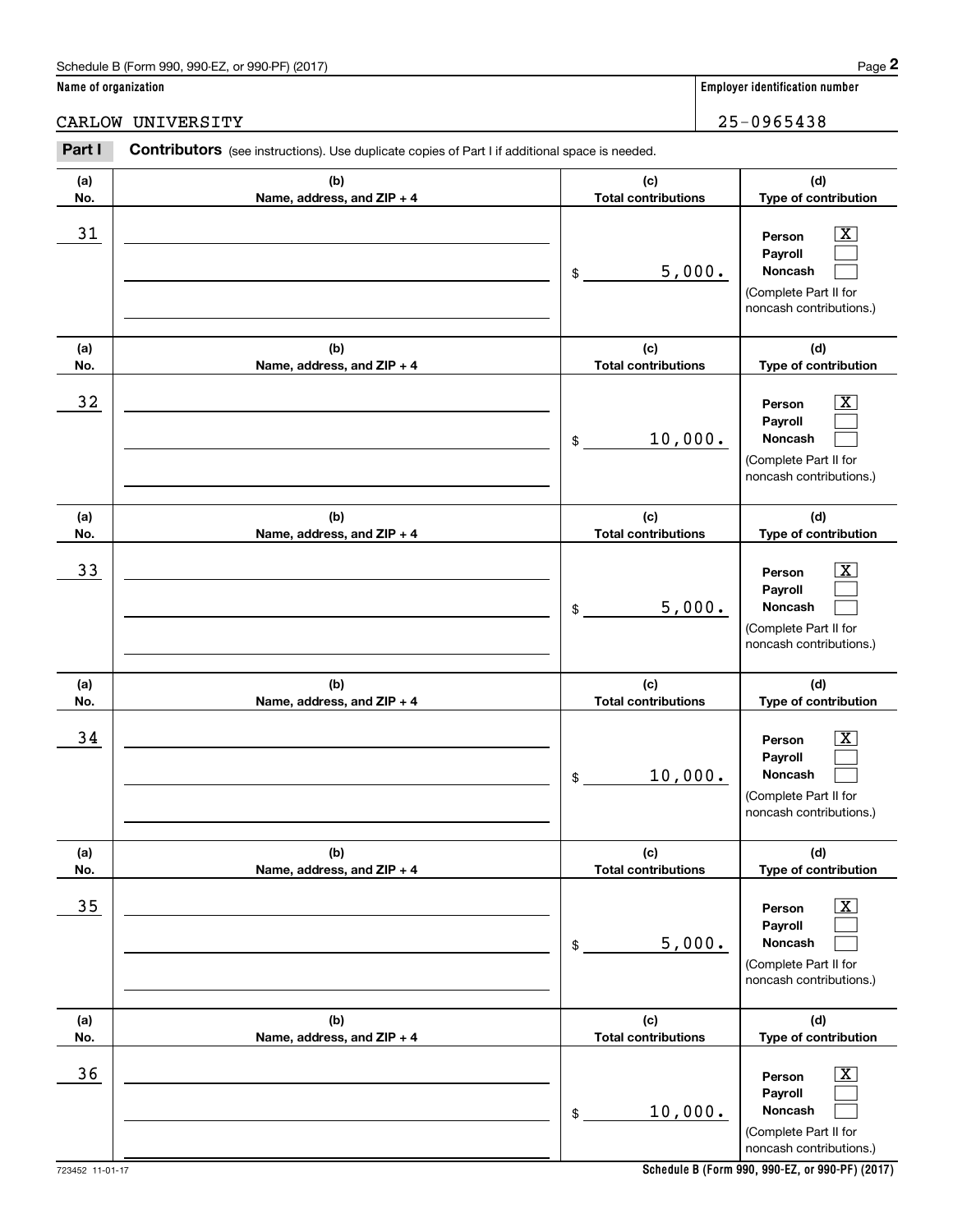|  |  | 15-0965438 |  |  |  |
|--|--|------------|--|--|--|
|--|--|------------|--|--|--|

|                      | Schedule B (Form 990, 990-EZ, or 990-PF) (2017)                                                |                                   |         | Page 2                                                                                                                            |
|----------------------|------------------------------------------------------------------------------------------------|-----------------------------------|---------|-----------------------------------------------------------------------------------------------------------------------------------|
| Name of organization |                                                                                                |                                   |         | <b>Employer identification number</b>                                                                                             |
|                      | CARLOW UNIVERSITY                                                                              |                                   |         | 25-0965438                                                                                                                        |
| Part I               | Contributors (see instructions). Use duplicate copies of Part I if additional space is needed. |                                   |         |                                                                                                                                   |
| (a)<br>No.           | (b)<br>Name, address, and ZIP + 4                                                              | (c)<br><b>Total contributions</b> |         | (d)<br>Type of contribution                                                                                                       |
| 37                   |                                                                                                | \$                                | 15,000. | $\mathbf{X}$<br>Person<br>Payroll<br>Noncash<br>(Complete Part II for<br>noncash contributions.)                                  |
| (a)<br>No.           | (b)<br>Name, address, and ZIP + 4                                                              | (c)<br><b>Total contributions</b> |         | (d)<br>Type of contribution                                                                                                       |
| 38                   |                                                                                                | \$                                | 5,000.  | $\overline{\mathbf{X}}$<br>Person<br>Payroll<br>Noncash<br>(Complete Part II for<br>noncash contributions.)                       |
| (a)<br>No.           | (b)<br>Name, address, and ZIP + 4                                                              | (c)<br><b>Total contributions</b> |         | (d)<br>Type of contribution                                                                                                       |
| 39                   |                                                                                                | \$                                | 60,000. | $\overline{\mathbf{X}}$<br>Person<br>Payroll<br>Noncash<br>(Complete Part II for<br>noncash contributions.)                       |
| (a)<br>No.           | (b)<br>Name, address, and ZIP + 4                                                              | (c)<br><b>Total contributions</b> |         | (d)<br>Type of contribution                                                                                                       |
| 40                   |                                                                                                | \$                                | 13,677. | $\mathbf{X}$<br>Person<br>Payroll<br>Noncash<br>(Complete Part II for<br>noncash contributions.)                                  |
| (a)<br>No.           | (b)<br>Name, address, and ZIP + 4                                                              | (c)<br><b>Total contributions</b> |         | (d)<br>Type of contribution                                                                                                       |
| 41                   |                                                                                                | \$                                | 10,000. | $\boxed{\text{X}}$<br>Person<br>Payroll<br>Noncash<br>(Complete Part II for<br>noncash contributions.)                            |
| (a)<br>No.           | (b)<br>Name, address, and ZIP + 4                                                              | (c)<br><b>Total contributions</b> |         | (d)<br>Type of contribution                                                                                                       |
| 42                   |                                                                                                | \$                                | 25,095. | $\boxed{\text{X}}$<br>Person<br>Payroll<br>$\overline{\mathbf{X}}$<br>Noncash<br>(Complete Part II for<br>noncash contributions.) |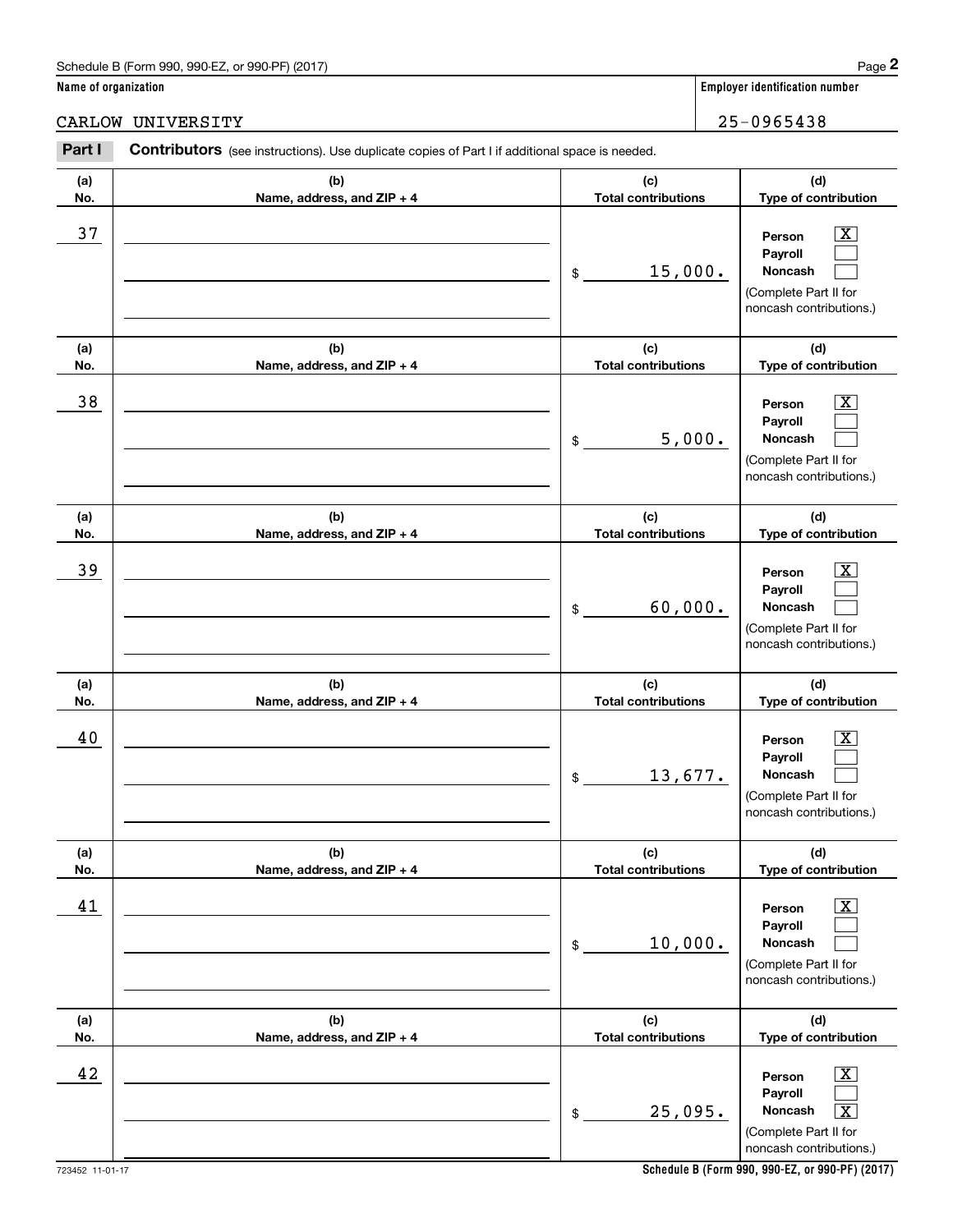|                      | Schedule B (Form 990, 990-EZ, or 990-PF) (2017)                                                       |                                       | Page 2                                                                                                                                         |  |
|----------------------|-------------------------------------------------------------------------------------------------------|---------------------------------------|------------------------------------------------------------------------------------------------------------------------------------------------|--|
| Name of organization |                                                                                                       | <b>Employer identification number</b> |                                                                                                                                                |  |
| CARLOW               | UNIVERSITY                                                                                            |                                       | 25-0965438                                                                                                                                     |  |
| Part I               | <b>Contributors</b> (see instructions). Use duplicate copies of Part I if additional space is needed. |                                       |                                                                                                                                                |  |
| (a)<br>No.           | (b)<br>Name, address, and ZIP + 4                                                                     | (c)<br><b>Total contributions</b>     | (d)<br>Type of contribution                                                                                                                    |  |
| 43                   |                                                                                                       | \$                                    | $\overline{\mathbf{X}}$<br>Person<br>Payroll<br>10,000.<br>Noncash<br>(Complete Part II for<br>noncash contributions.)                         |  |
| (a)                  | (b)                                                                                                   | (c)                                   | (d)                                                                                                                                            |  |
| No.<br>44            | Name, address, and ZIP + 4                                                                            | <b>Total contributions</b><br>\$      | Type of contribution<br>$\overline{\mathbf{X}}$<br>Person<br>Payroll<br>55,000.<br>Noncash<br>(Complete Part II for<br>noncash contributions.) |  |
| (a)<br>No.           | (b)<br>Name, address, and ZIP + 4                                                                     | (c)<br><b>Total contributions</b>     | (d)<br>Type of contribution                                                                                                                    |  |
| 45                   |                                                                                                       | \$                                    | $\overline{\mathbf{X}}$<br>Person<br>Payroll<br>25,000.<br>Noncash<br>(Complete Part II for<br>noncash contributions.)                         |  |
| (a)<br>No.           | (b)<br>Name, address, and ZIP + 4                                                                     | (c)<br><b>Total contributions</b>     | (d)<br>Type of contribution                                                                                                                    |  |
| 46                   |                                                                                                       | \$                                    | $\mathbf{X}$<br>Person<br>Payroll<br>5,000.<br>Noncash<br>(Complete Part II for<br>noncash contributions.)                                     |  |
| (a)<br>No.           | (b)<br>Name, address, and ZIP + 4                                                                     | (c)<br><b>Total contributions</b>     | (d)<br>Type of contribution                                                                                                                    |  |
| 47                   |                                                                                                       | \$                                    | $\boxed{\text{X}}$<br>Person<br>Payroll<br>10,000.<br>Noncash<br>(Complete Part II for<br>noncash contributions.)                              |  |
| (a)<br>No.           | (b)<br>Name, address, and ZIP + 4                                                                     | (c)<br><b>Total contributions</b>     | (d)<br>Type of contribution                                                                                                                    |  |
| 48                   |                                                                                                       | \$                                    | $\boxed{\text{X}}$<br>Person<br>Payroll<br>10,000.<br>Noncash<br>(Complete Part II for<br>noncash contributions.)                              |  |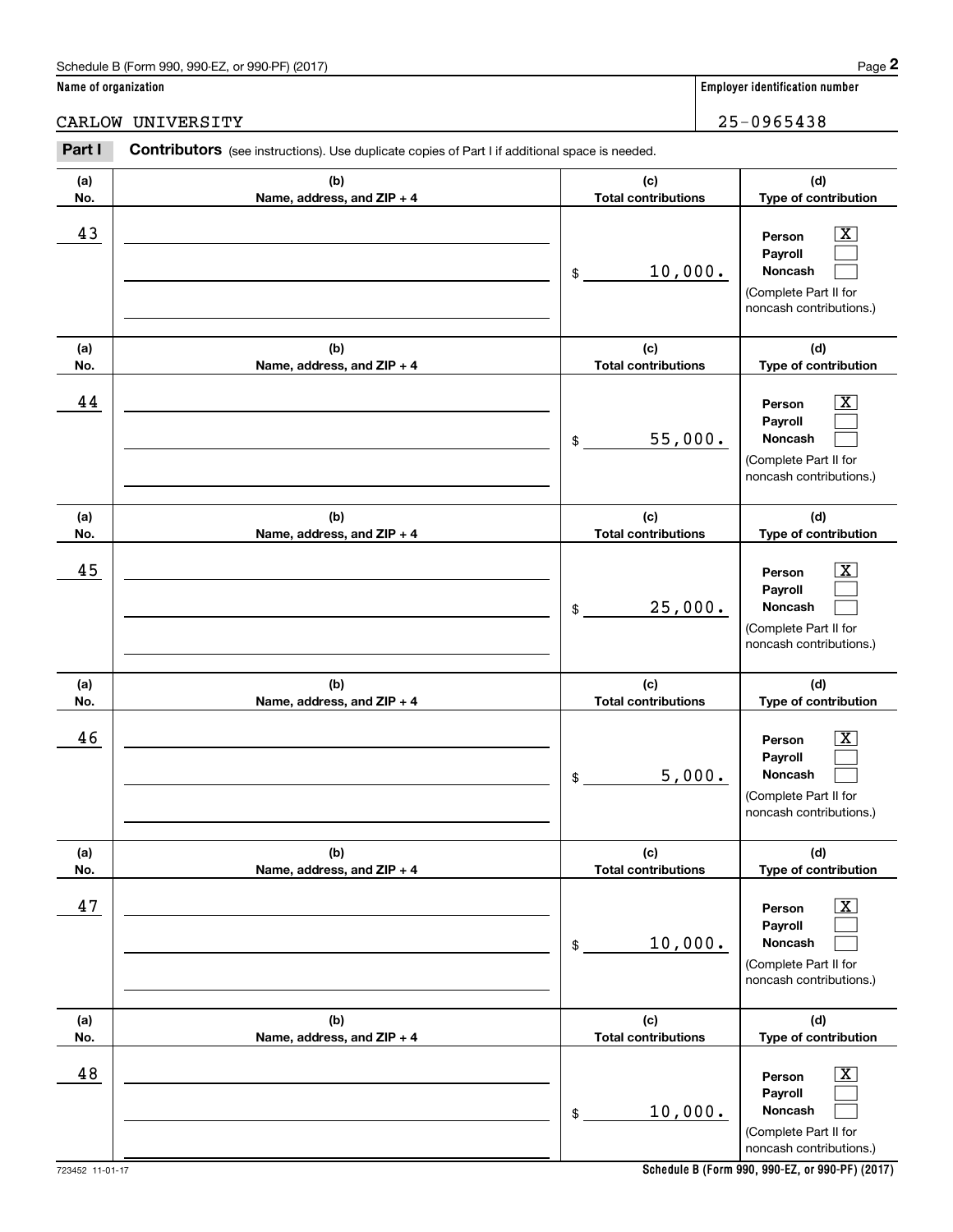|                      | Schedule B (Form 990, 990-EZ, or 990-PF) (2017)                                                |                                   |        | Page 2                                                                                                                               |  |  |
|----------------------|------------------------------------------------------------------------------------------------|-----------------------------------|--------|--------------------------------------------------------------------------------------------------------------------------------------|--|--|
| Name of organization |                                                                                                |                                   |        | Employer identification number                                                                                                       |  |  |
|                      | CARLOW UNIVERSITY                                                                              |                                   |        | 25-0965438                                                                                                                           |  |  |
| Part I               | Contributors (see instructions). Use duplicate copies of Part I if additional space is needed. |                                   |        |                                                                                                                                      |  |  |
| (a)<br>No.           | (b)<br>Name, address, and ZIP + 4                                                              | (c)<br><b>Total contributions</b> |        | (d)<br>Type of contribution                                                                                                          |  |  |
| 49                   |                                                                                                | 125,000.<br>\$                    |        | $\overline{\text{X}}$<br>Person<br>Payroll<br>Noncash<br>(Complete Part II for<br>noncash contributions.)                            |  |  |
| (a)<br>No.           | (b)<br>Name, address, and ZIP + 4                                                              | (c)<br><b>Total contributions</b> |        | (d)<br>Type of contribution                                                                                                          |  |  |
| 50                   |                                                                                                | \$                                | 5,000. | $\overline{\text{X}}$<br>Person<br>Payroll<br>Noncash<br>(Complete Part II for<br>noncash contributions.)                            |  |  |
| (a)<br>No.           | (b)<br>Name, address, and ZIP + 4                                                              | (c)<br><b>Total contributions</b> |        | (d)<br>Type of contribution                                                                                                          |  |  |
| 51                   |                                                                                                | 388,923.<br>\$                    |        | X<br>Person<br>Payroll<br>Noncash<br>(Complete Part II for<br>noncash contributions.)                                                |  |  |
| (a)<br>No.           | (b)<br>Name, address, and ZIP + 4                                                              | (c)<br><b>Total contributions</b> |        | (d)<br>Type of contribution                                                                                                          |  |  |
| 52                   |                                                                                                | 10,000.<br>\$                     |        | $\overline{\text{X}}$<br>Person<br>Payroll<br><b>Noncash</b><br>(Complete Part II for<br>noncash contributions.)                     |  |  |
| (a)<br>No.           | (b)<br>Name, address, and ZIP + 4                                                              | (c)<br><b>Total contributions</b> |        | (d)<br>Type of contribution                                                                                                          |  |  |
| 53                   |                                                                                                | 10,000.<br>\$                     |        | $\overline{\text{X}}$<br>Person<br>Payroll<br>Noncash<br>(Complete Part II for<br>noncash contributions.)                            |  |  |
| (a)<br>No.           | (b)<br>Name, address, and ZIP + 4                                                              | (c)<br><b>Total contributions</b> |        | (d)<br>Type of contribution                                                                                                          |  |  |
| 54                   |                                                                                                | 10,050.<br>\$                     |        | $\overline{\mathbf{X}}$<br>Person<br>Payroll<br>Noncash<br>$\overline{\text{X}}$<br>(Complete Part II for<br>noncash contributions.) |  |  |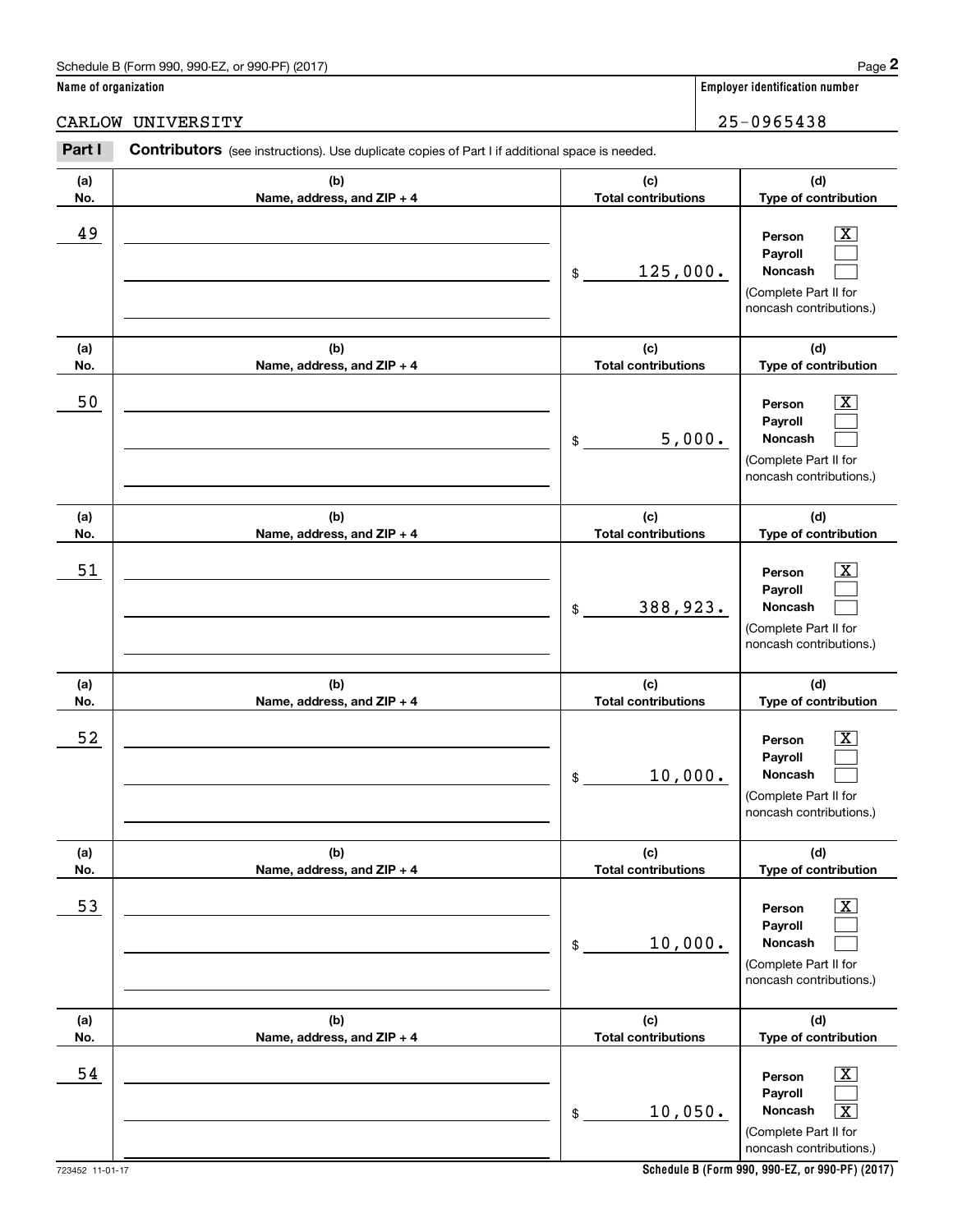|                      | Schedule B (Form 990, 990-EZ, or 990-PF) (2017)                                                       |                                   |         | Page 2                                                                                                                              |
|----------------------|-------------------------------------------------------------------------------------------------------|-----------------------------------|---------|-------------------------------------------------------------------------------------------------------------------------------------|
| Name of organization |                                                                                                       |                                   |         | <b>Employer identification number</b>                                                                                               |
|                      | CARLOW UNIVERSITY                                                                                     |                                   |         | 25-0965438                                                                                                                          |
| Part I               | <b>Contributors</b> (see instructions). Use duplicate copies of Part I if additional space is needed. |                                   |         |                                                                                                                                     |
| (a)<br>No.           | (b)<br>Name, address, and ZIP + 4                                                                     | (c)<br><b>Total contributions</b> |         | (d)<br>Type of contribution                                                                                                         |
| 55                   |                                                                                                       | \$                                | 10,000. | $\overline{\mathbf{X}}$<br>Person<br>Payroll<br>Noncash<br>(Complete Part II for<br>noncash contributions.)                         |
| (a)                  | (b)                                                                                                   | (c)                               |         | (d)                                                                                                                                 |
| No.<br>56            | Name, address, and ZIP + 4                                                                            | <b>Total contributions</b><br>\$  | 25,000. | Type of contribution<br>$\overline{\mathbf{X}}$<br>Person<br>Payroll<br>Noncash<br>(Complete Part II for<br>noncash contributions.) |
| (a)<br>No.           | (b)<br>Name, address, and ZIP + 4                                                                     | (c)<br><b>Total contributions</b> |         | (d)<br>Type of contribution                                                                                                         |
| 57                   |                                                                                                       | \$                                | 37,500. | $\overline{\mathbf{X}}$<br>Person<br>Payroll<br>Noncash<br>(Complete Part II for<br>noncash contributions.)                         |
| (a)<br>No.           | (b)<br>Name, address, and ZIP + 4                                                                     | (c)<br><b>Total contributions</b> |         | (d)<br>Type of contribution                                                                                                         |
| 58                   |                                                                                                       | \$                                | 5,000.  | $\mathbf{X}$<br>Person<br>Payroll<br>Noncash<br>(Complete Part II for<br>noncash contributions.)                                    |
| (a)<br>No.           | (b)<br>Name, address, and ZIP + 4                                                                     | (c)<br><b>Total contributions</b> |         | (d)<br>Type of contribution                                                                                                         |
| 59                   |                                                                                                       | \$                                | 10,000. | $\boxed{\text{X}}$<br>Person<br>Payroll<br>Noncash<br>(Complete Part II for<br>noncash contributions.)                              |
| (a)<br>No.           | (b)<br>Name, address, and ZIP + 4                                                                     | (c)<br><b>Total contributions</b> |         | (d)<br>Type of contribution                                                                                                         |
| 60                   |                                                                                                       | \$                                | 10,000. | $\boxed{\text{X}}$<br>Person<br>Payroll<br>Noncash<br>(Complete Part II for<br>noncash contributions.)                              |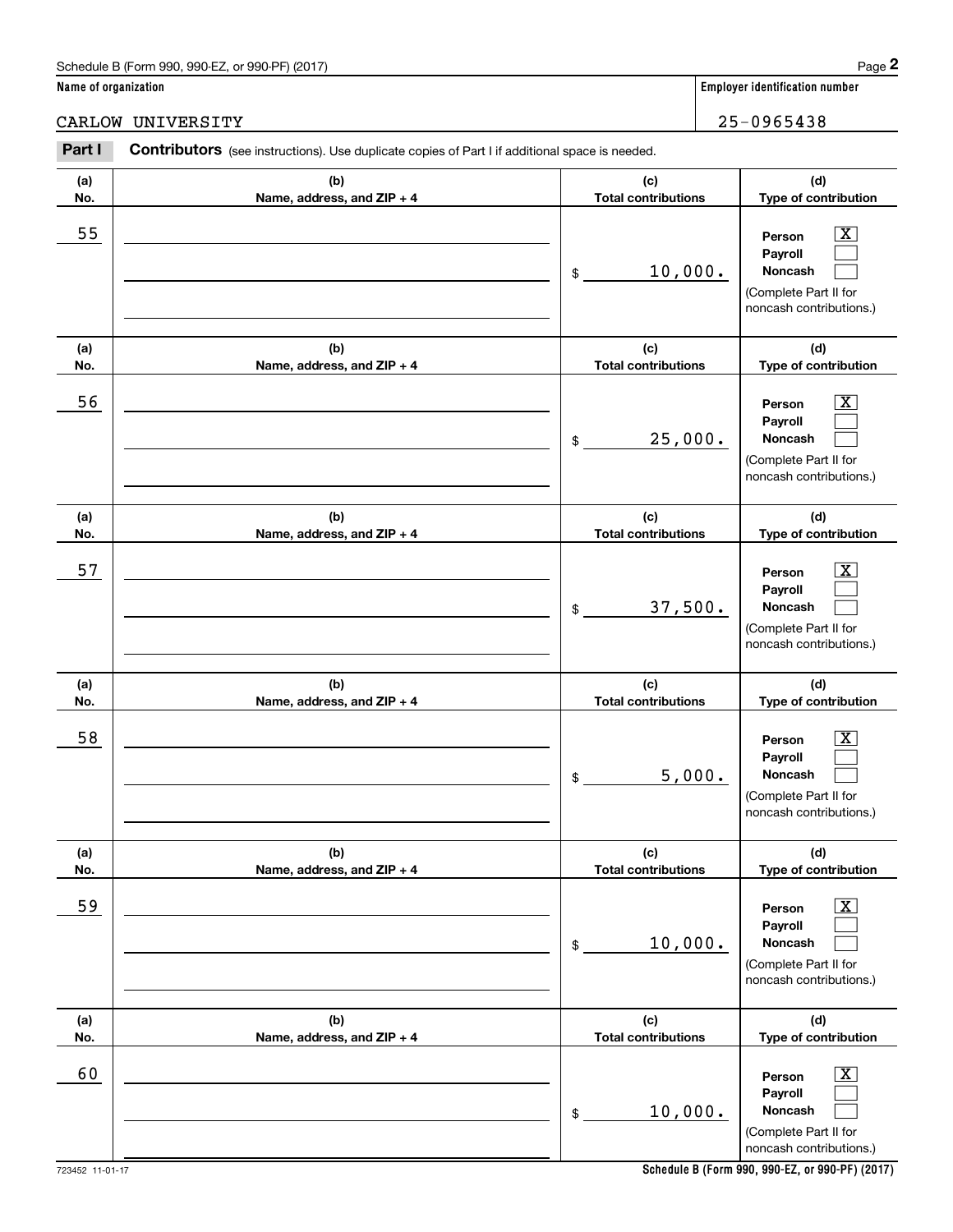|  |  | 15-0965438 |  |  |  |
|--|--|------------|--|--|--|
|--|--|------------|--|--|--|

|                      | Schedule B (Form 990, 990-EZ, or 990-PF) (2017)                                                |                                   |         | Page 2                                                                                                      |
|----------------------|------------------------------------------------------------------------------------------------|-----------------------------------|---------|-------------------------------------------------------------------------------------------------------------|
| Name of organization |                                                                                                |                                   |         | <b>Employer identification number</b>                                                                       |
|                      | CARLOW UNIVERSITY                                                                              |                                   |         | 25-0965438                                                                                                  |
| Part I               | Contributors (see instructions). Use duplicate copies of Part I if additional space is needed. |                                   |         |                                                                                                             |
| (a)<br>No.           | (b)<br>Name, address, and ZIP + 4                                                              | (c)<br><b>Total contributions</b> |         | (d)<br>Type of contribution                                                                                 |
| 61                   |                                                                                                | \$                                | 25,000. | $\mathbf{X}$<br>Person<br>Payroll<br>Noncash<br>(Complete Part II for<br>noncash contributions.)            |
| (a)<br>No.           | (b)<br>Name, address, and ZIP + 4                                                              | (c)<br><b>Total contributions</b> |         | (d)<br>Type of contribution                                                                                 |
| 62                   |                                                                                                | \$                                | 18,353. | $\overline{\mathbf{X}}$<br>Person<br>Payroll<br>Noncash<br>(Complete Part II for<br>noncash contributions.) |
| (a)<br>No.           | (b)<br>Name, address, and ZIP + 4                                                              | (c)<br><b>Total contributions</b> |         | (d)<br>Type of contribution                                                                                 |
| 63                   |                                                                                                | 20,000.<br>\$                     |         | $\overline{\mathbf{X}}$<br>Person<br>Payroll<br>Noncash<br>(Complete Part II for<br>noncash contributions.) |
| (a)<br>No.           | (b)<br>Name, address, and ZIP + 4                                                              | (c)<br><b>Total contributions</b> |         | (d)<br>Type of contribution                                                                                 |
| 64                   |                                                                                                | 25,000.<br>\$                     |         | $\mathbf{X}$<br>Person<br>Payroll<br>Noncash<br>(Complete Part II for<br>noncash contributions.)            |
| (a)<br>No.           | (b)<br>Name, address, and ZIP + 4                                                              | (c)<br><b>Total contributions</b> |         | (d)<br>Type of contribution                                                                                 |
| 65                   |                                                                                                | \$                                | 5,000.  | $\boxed{\text{X}}$<br>Person<br>Payroll<br>Noncash<br>(Complete Part II for<br>noncash contributions.)      |
| (a)<br>No.           | (b)<br>Name, address, and ZIP + 4                                                              | (c)<br><b>Total contributions</b> |         | (d)<br>Type of contribution                                                                                 |
| 66                   |                                                                                                | 10,000.<br>\$                     |         | $\boxed{\text{X}}$<br>Person<br>Payroll<br>Noncash<br>(Complete Part II for<br>noncash contributions.)      |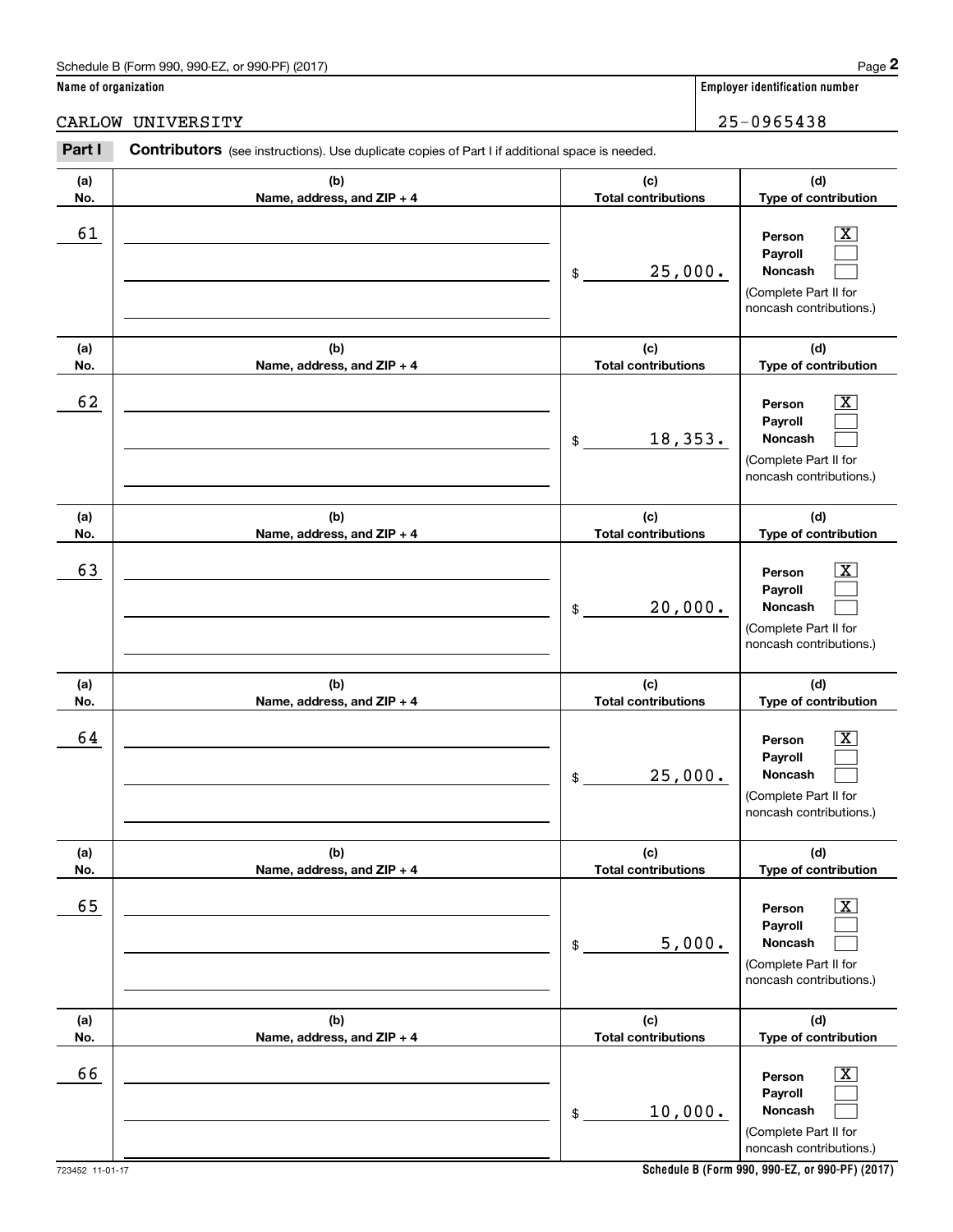|                      | Schedule B (Form 990, 990-EZ, or 990-PF) (2017)                                                       |                                   |            | Page 2                                                                                                      |
|----------------------|-------------------------------------------------------------------------------------------------------|-----------------------------------|------------|-------------------------------------------------------------------------------------------------------------|
| Name of organization |                                                                                                       | Employer identification number    |            |                                                                                                             |
|                      | CARLOW UNIVERSITY                                                                                     |                                   | 25-0965438 |                                                                                                             |
| Part I               | <b>Contributors</b> (see instructions). Use duplicate copies of Part I if additional space is needed. |                                   |            |                                                                                                             |
| (a)<br>No.           | (b)<br>Name, address, and ZIP + 4                                                                     | (c)<br><b>Total contributions</b> |            | (d)<br>Type of contribution                                                                                 |
| 67                   |                                                                                                       | \$                                | 5,000.     | $\overline{\mathbf{X}}$<br>Person<br>Payroll<br>Noncash<br>(Complete Part II for<br>noncash contributions.) |
| (a)<br>No.           | (b)<br>Name, address, and ZIP + 4                                                                     | (c)<br><b>Total contributions</b> |            | (d)<br>Type of contribution                                                                                 |
| 68                   |                                                                                                       | \$                                | 5,000.     | $\overline{\mathbf{X}}$<br>Person<br>Payroll<br>Noncash<br>(Complete Part II for<br>noncash contributions.) |
| (a)<br>No.           | (b)<br>Name, address, and ZIP + 4                                                                     | (c)<br><b>Total contributions</b> |            | (d)<br>Type of contribution                                                                                 |
| 69                   |                                                                                                       | \$                                | 5,000.     | $\overline{\mathbf{X}}$<br>Person<br>Payroll<br>Noncash<br>(Complete Part II for<br>noncash contributions.) |
| (a)<br>No.           | (b)<br>Name, address, and ZIP + 4                                                                     | (c)<br><b>Total contributions</b> |            | (d)<br>Type of contribution                                                                                 |
| 70                   |                                                                                                       | \$                                | 5,000.     | $\mathbf{X}$<br>Person<br>Payroll<br>Noncash<br>(Complete Part II for<br>noncash contributions.)            |
| (a)<br>No.           | (b)<br>Name, address, and ZIP + 4                                                                     | (c)<br><b>Total contributions</b> |            | (d)<br>Type of contribution                                                                                 |
| 71                   |                                                                                                       | 10,000.<br>\$                     |            | $\overline{\mathbf{X}}$<br>Person<br>Payroll<br>Noncash<br>(Complete Part II for<br>noncash contributions.) |
| (a)<br>No.           | (b)<br>Name, address, and ZIP + 4                                                                     | (c)<br><b>Total contributions</b> |            | (d)<br>Type of contribution                                                                                 |
| 72                   |                                                                                                       | \$                                | 5,000.     | $\overline{\mathbf{X}}$<br>Person<br>Payroll<br>Noncash<br>(Complete Part II for<br>noncash contributions.) |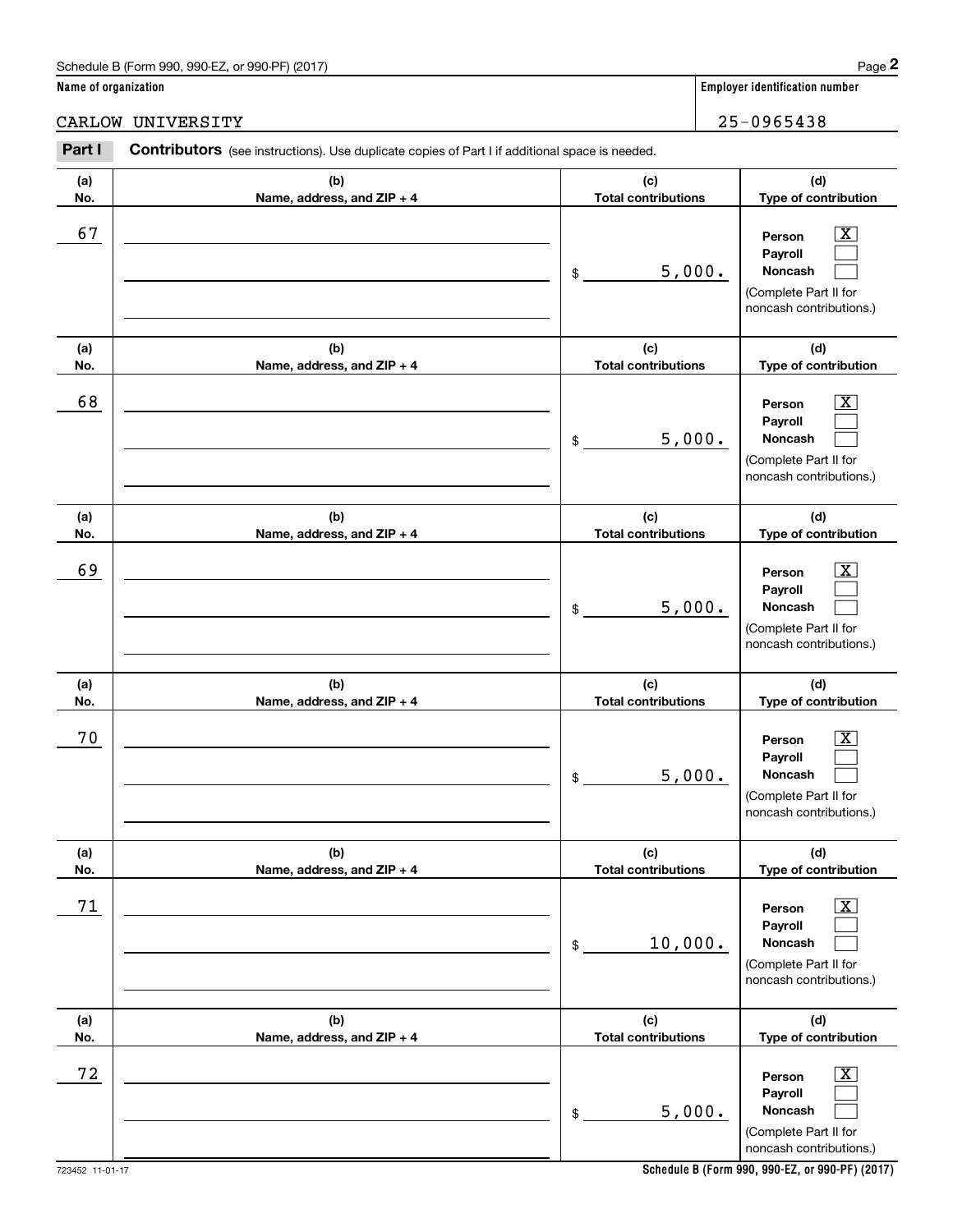|                      | Schedule B (Form 990, 990-EZ, or 990-PF) (2017)                                                       |                                   |        | Page 2                                                                                                                 |
|----------------------|-------------------------------------------------------------------------------------------------------|-----------------------------------|--------|------------------------------------------------------------------------------------------------------------------------|
| Name of organization |                                                                                                       |                                   |        | <b>Employer identification number</b>                                                                                  |
| CARLOW UNIVERSITY    |                                                                                                       |                                   |        | 25-0965438                                                                                                             |
| Part I               | <b>Contributors</b> (see instructions). Use duplicate copies of Part I if additional space is needed. |                                   |        |                                                                                                                        |
| (a)<br>No.           | (b)<br>Name, address, and ZIP + 4                                                                     | (c)<br><b>Total contributions</b> |        | (d)<br>Type of contribution                                                                                            |
| 73                   |                                                                                                       | \$                                | 5,000. | $\overline{\mathbf{X}}$<br>Person<br>Payroll<br>Noncash<br>(Complete Part II for<br>noncash contributions.)            |
| (a)<br>No.           | (b)<br>Name, address, and ZIP + 4                                                                     | (c)<br><b>Total contributions</b> |        | (d)<br>Type of contribution                                                                                            |
| 74                   |                                                                                                       | \$                                | 5,000. | X<br>Person<br>Payroll<br>Noncash<br>(Complete Part II for<br>noncash contributions.)                                  |
| (a)<br>No.           | (b)<br>Name, address, and ZIP + 4                                                                     | (c)<br><b>Total contributions</b> |        | (d)<br>Type of contribution                                                                                            |
| 75                   |                                                                                                       | \$                                | 6,000. | X<br>Person<br>Payroll<br>Noncash<br>(Complete Part II for<br>noncash contributions.)                                  |
| (a)<br>No.           | (b)<br>Name, address, and ZIP + 4                                                                     | (c)<br><b>Total contributions</b> |        | (d)<br>Type of contribution                                                                                            |
| 76                   |                                                                                                       | 57,372.<br>\$                     |        | $\mathbf{X}$<br>Person<br>Payroll<br>Noncash<br>$\boxed{\text{X}}$<br>(Complete Part II for<br>noncash contributions.) |
| (a)<br>No.           | (b)<br>Name, address, and ZIP + 4                                                                     | (c)<br><b>Total contributions</b> |        | (d)<br>Type of contribution                                                                                            |
| 77                   |                                                                                                       | 10,000.<br>\$                     |        | $\overline{\mathbf{X}}$<br>Person<br>Payroll<br>Noncash<br>(Complete Part II for<br>noncash contributions.)            |
| (a)<br>No.           | (b)<br>Name, address, and ZIP + 4                                                                     | (c)<br><b>Total contributions</b> |        | (d)<br>Type of contribution                                                                                            |
| 78                   |                                                                                                       | 20,000.<br>\$                     |        | $\boxed{\text{X}}$<br>Person<br>Payroll<br>Noncash<br>(Complete Part II for<br>noncash contributions.)                 |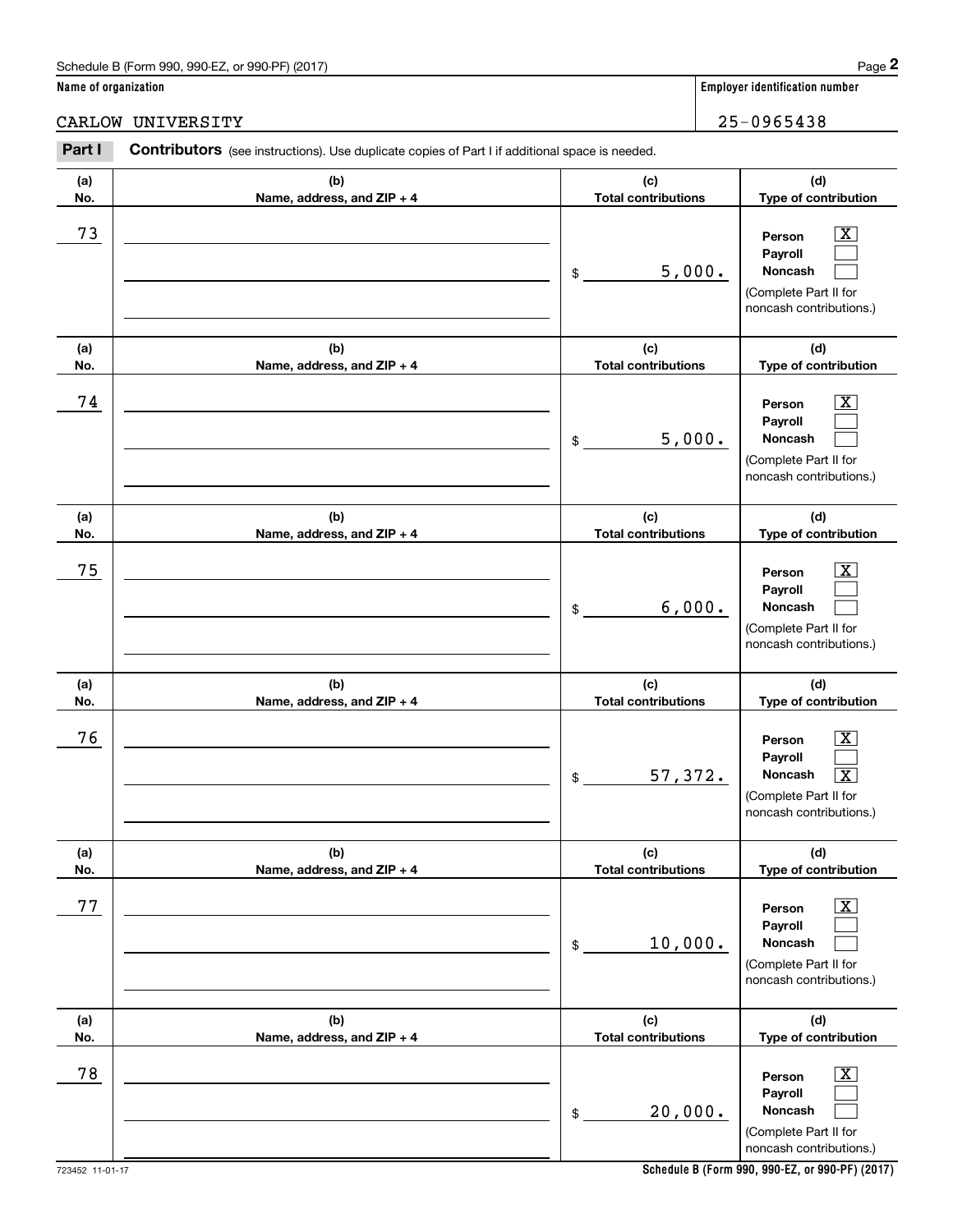|                      | Schedule B (Form 990, 990-EZ, or 990-PF) (2017)                                                       |                                   | Page 2                                                                                                                 |
|----------------------|-------------------------------------------------------------------------------------------------------|-----------------------------------|------------------------------------------------------------------------------------------------------------------------|
| Name of organization |                                                                                                       | Employer identification number    |                                                                                                                        |
| CARLOW UNIVERSITY    |                                                                                                       |                                   | 25-0965438                                                                                                             |
| Part I               | <b>Contributors</b> (see instructions). Use duplicate copies of Part I if additional space is needed. |                                   |                                                                                                                        |
| (a)<br>No.           | (b)<br>Name, address, and ZIP + 4                                                                     | (c)<br><b>Total contributions</b> | (d)<br>Type of contribution                                                                                            |
| 79                   |                                                                                                       | \$                                | $\overline{\mathbf{X}}$<br>Person<br>Payroll<br>25,000.<br>Noncash<br>(Complete Part II for<br>noncash contributions.) |
| (a)<br>No.           | (b)<br>Name, address, and ZIP + 4                                                                     | (c)<br><b>Total contributions</b> | (d)<br>Type of contribution                                                                                            |
| 80                   |                                                                                                       | \$                                | $\overline{\mathbf{X}}$<br>Person<br>Payroll<br>35,000.<br>Noncash<br>(Complete Part II for<br>noncash contributions.) |
| (a)<br>No.           | (b)<br>Name, address, and ZIP + 4                                                                     | (c)<br><b>Total contributions</b> | (d)<br>Type of contribution                                                                                            |
| 81                   |                                                                                                       | \$                                | $\overline{\mathbf{X}}$<br>Person<br>Payroll<br>50,000.<br>Noncash<br>(Complete Part II for<br>noncash contributions.) |
| (a)<br>No.           | (b)<br>Name, address, and ZIP + 4                                                                     | (c)<br><b>Total contributions</b> | (d)<br>Type of contribution                                                                                            |
| 82                   |                                                                                                       | 10,000.<br>\$                     | $\mathbf{X}$<br>Person<br>Payroll<br>Noncash<br>(Complete Part II for<br>noncash contributions.)                       |
| (a)<br>No.           | (b)<br>Name, address, and ZIP + 4                                                                     | (c)<br><b>Total contributions</b> | (d)<br>Type of contribution                                                                                            |
| 83                   |                                                                                                       | \$                                | $\overline{\text{X}}$<br>Person<br>Payroll<br>5,000.<br>Noncash<br>(Complete Part II for<br>noncash contributions.)    |
| (a)<br>No.           | (b)<br>Name, address, and ZIP + 4                                                                     | (c)<br><b>Total contributions</b> | (d)<br>Type of contribution                                                                                            |
| 84                   |                                                                                                       | 173,000.<br>\$                    | $\overline{\text{X}}$<br>Person<br>Payroll<br>Noncash<br>(Complete Part II for<br>noncash contributions.)              |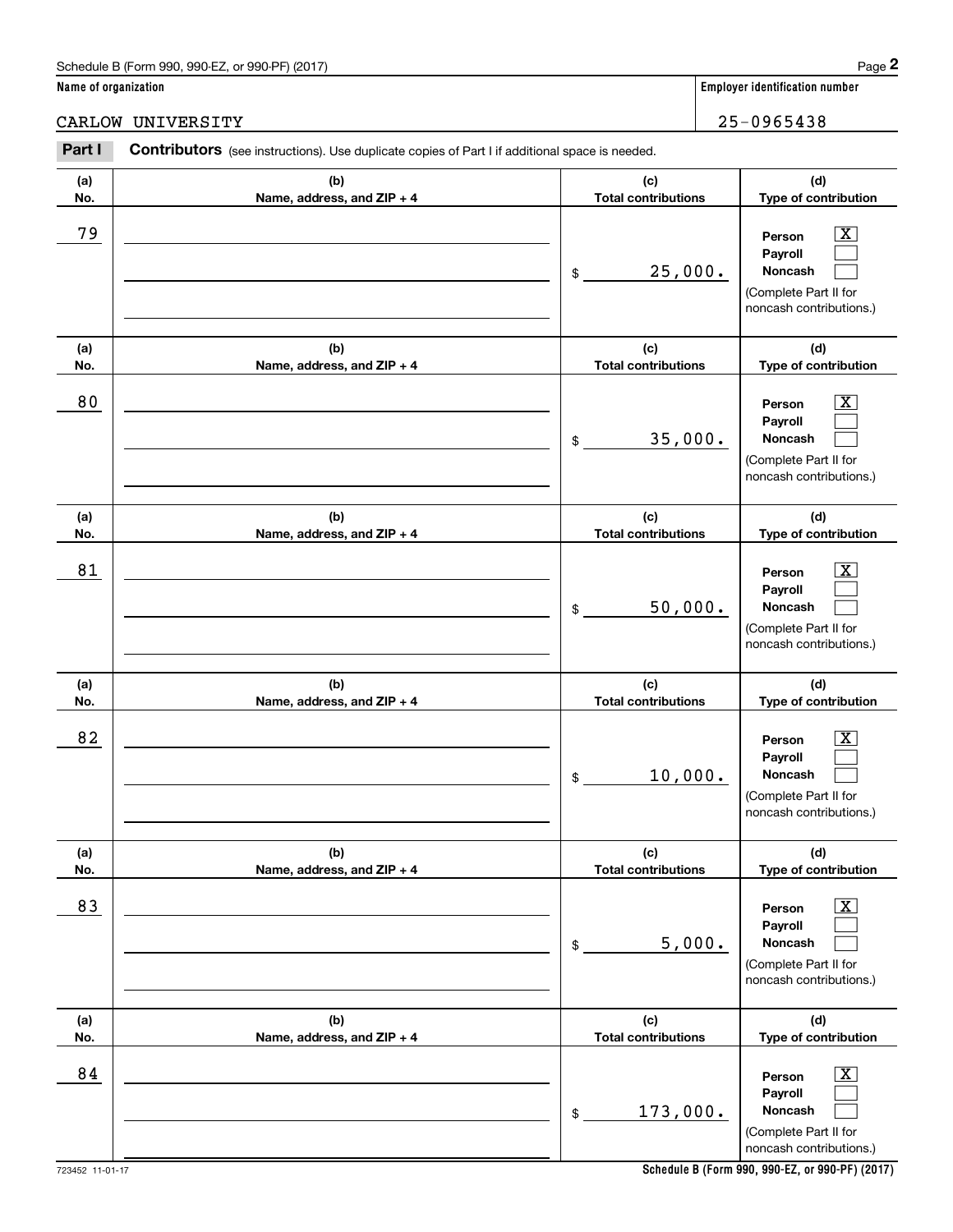|                      | Schedule B (Form 990, 990-EZ, or 990-PF) (2017)                                                |                                             | Page 2                                                                                                                            |
|----------------------|------------------------------------------------------------------------------------------------|---------------------------------------------|-----------------------------------------------------------------------------------------------------------------------------------|
| Name of organization |                                                                                                |                                             | Employer identification number                                                                                                    |
|                      | CARLOW UNIVERSITY                                                                              |                                             | 25-0965438                                                                                                                        |
| Part I               | Contributors (see instructions). Use duplicate copies of Part I if additional space is needed. |                                             |                                                                                                                                   |
| (a)<br>No.           | (b)<br>Name, address, and ZIP + 4                                                              | (c)<br><b>Total contributions</b>           | (d)<br>Type of contribution                                                                                                       |
| 85                   |                                                                                                | \$                                          | $\overline{\text{X}}$<br>Person<br>Payroll<br>5,000.<br>Noncash<br>(Complete Part II for<br>noncash contributions.)               |
| (a)                  | (b)                                                                                            | (c)                                         | (d)                                                                                                                               |
| No.<br>86            | Name, address, and ZIP + 4                                                                     | <b>Total contributions</b><br>30,000.<br>\$ | Type of contribution<br>$\overline{\text{X}}$<br>Person<br>Payroll<br>Noncash<br>(Complete Part II for<br>noncash contributions.) |
| (a)<br>No.           | (b)<br>Name, address, and ZIP + 4                                                              | (c)<br><b>Total contributions</b>           | (d)<br>Type of contribution                                                                                                       |
| 87                   |                                                                                                | 100,000.<br>\$                              | X<br>Person<br>Payroll<br>Noncash<br>(Complete Part II for<br>noncash contributions.)                                             |
| (a)<br>No.           | (b)<br>Name, address, and ZIP + 4                                                              | (c)<br><b>Total contributions</b>           | (d)<br>Type of contribution                                                                                                       |
| 88                   |                                                                                                | 250,000.<br>\$                              | $\overline{\text{X}}$<br>Person<br>Payroll<br>Noncash<br>(Complete Part II for<br>noncash contributions.)                         |
| (a)<br>No.           | (b)<br>Name, address, and ZIP + 4                                                              | (c)<br><b>Total contributions</b>           | (d)<br>Type of contribution                                                                                                       |
| 89                   |                                                                                                | 275,000.<br>\$                              | $\overline{\text{X}}$<br>Person<br>Payroll<br>Noncash<br>(Complete Part II for<br>noncash contributions.)                         |
| (a)<br>No.           | (b)<br>Name, address, and ZIP + 4                                                              | (c)<br><b>Total contributions</b>           | (d)<br>Type of contribution                                                                                                       |
| 90                   |                                                                                                | 135,000.<br>\$                              | $\overline{\text{X}}$<br>Person<br>Payroll<br>Noncash<br>(Complete Part II for<br>noncash contributions.)                         |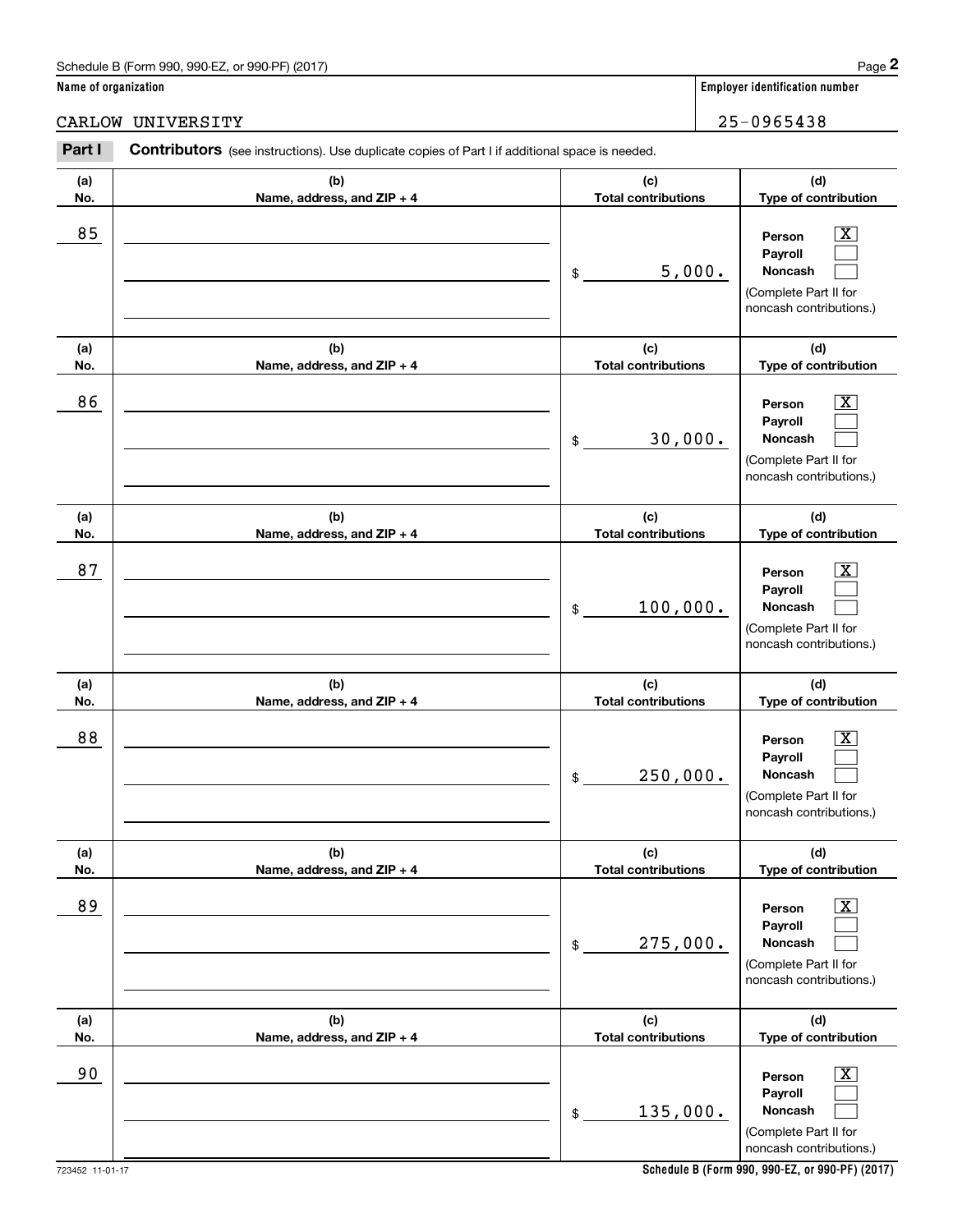|                      | Schedule B (Form 990, 990-EZ, or 990-PF) (2017)                                                       |                                   |         | Page 2                                                                                                      |  |  |
|----------------------|-------------------------------------------------------------------------------------------------------|-----------------------------------|---------|-------------------------------------------------------------------------------------------------------------|--|--|
| Name of organization |                                                                                                       |                                   |         | Employer identification number                                                                              |  |  |
|                      | CARLOW UNIVERSITY                                                                                     |                                   |         | 25-0965438                                                                                                  |  |  |
| Part I               | <b>Contributors</b> (see instructions). Use duplicate copies of Part I if additional space is needed. |                                   |         |                                                                                                             |  |  |
| (a)<br>No.           | (b)<br>Name, address, and ZIP + 4                                                                     | (c)<br><b>Total contributions</b> |         | (d)<br>Type of contribution                                                                                 |  |  |
| 91                   |                                                                                                       | \$                                | 7,500.  | $\overline{\mathbf{X}}$<br>Person<br>Payroll<br>Noncash<br>(Complete Part II for<br>noncash contributions.) |  |  |
| (a)<br>No.           | (b)<br>Name, address, and ZIP + 4                                                                     | (c)<br><b>Total contributions</b> |         | (d)<br>Type of contribution                                                                                 |  |  |
| 92                   | \$                                                                                                    |                                   | 60,500. | $\overline{\mathbf{X}}$<br>Person<br>Payroll<br>Noncash<br>(Complete Part II for<br>noncash contributions.) |  |  |
| (a)<br>No.           | (b)<br>Name, address, and ZIP + 4                                                                     | (c)<br><b>Total contributions</b> |         | (d)<br>Type of contribution                                                                                 |  |  |
| 93                   |                                                                                                       | \$                                | 5,000.  | $\overline{\mathbf{X}}$<br>Person<br>Payroll<br>Noncash<br>(Complete Part II for<br>noncash contributions.) |  |  |
| (a)<br>No.           | (b)<br>Name, address, and ZIP + 4                                                                     | (c)<br><b>Total contributions</b> |         | (d)<br>Type of contribution                                                                                 |  |  |
| 94                   |                                                                                                       | 15,000.<br>\$                     |         | $\mathbf{X}$<br>Person<br>Payroll<br>Noncash<br>(Complete Part II for<br>noncash contributions.)            |  |  |
| (a)<br>No.           | (b)<br>Name, address, and ZIP + 4                                                                     | (c)<br><b>Total contributions</b> |         | (d)<br>Type of contribution                                                                                 |  |  |
| 95                   |                                                                                                       | 20,000.<br>\$                     |         | $\overline{\text{X}}$<br>Person<br>Payroll<br>Noncash<br>(Complete Part II for<br>noncash contributions.)   |  |  |
| (a)<br>No.           | (b)<br>Name, address, and ZIP + 4                                                                     | (c)<br><b>Total contributions</b> |         | (d)<br>Type of contribution                                                                                 |  |  |
| 96                   |                                                                                                       | 612,500.<br>\$                    |         | $\overline{\text{X}}$<br>Person<br>Payroll<br>Noncash<br>(Complete Part II for<br>noncash contributions.)   |  |  |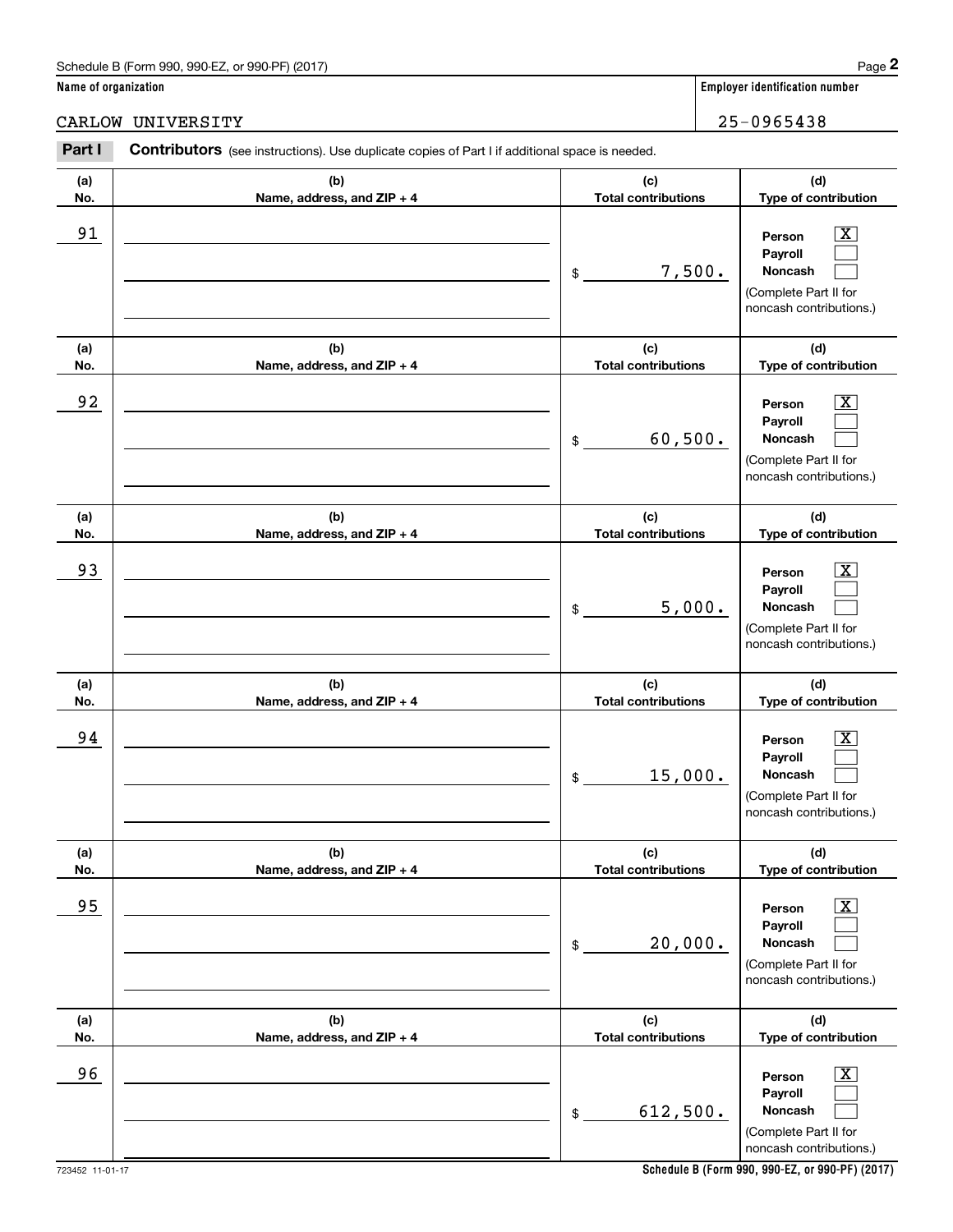|                      | Schedule B (Form 990, 990-EZ, or 990-PF) (2017)                                                |                                   |         | Page 2                                                                                                                    |
|----------------------|------------------------------------------------------------------------------------------------|-----------------------------------|---------|---------------------------------------------------------------------------------------------------------------------------|
| Name of organization |                                                                                                |                                   |         | <b>Employer identification number</b>                                                                                     |
| CARLOW               | UNIVERSITY                                                                                     |                                   |         | 25-0965438                                                                                                                |
| Part I               | Contributors (see instructions). Use duplicate copies of Part I if additional space is needed. |                                   |         |                                                                                                                           |
| (a)<br>No.           | (b)<br>Name, address, and ZIP + 4                                                              | (c)<br><b>Total contributions</b> |         | (d)<br>Type of contribution                                                                                               |
| 97                   |                                                                                                | \$                                | 25,000. | $\overline{\text{X}}$<br>Person<br>Payroll<br>Noncash<br>(Complete Part II for<br>noncash contributions.)                 |
| (a)<br>No.           | (b)<br>Name, address, and ZIP + 4                                                              | (c)<br><b>Total contributions</b> |         | (d)<br>Type of contribution                                                                                               |
| 98                   |                                                                                                | \$                                | 15,151. | $\mathbf{X}$<br>Person<br>Payroll<br>$\overline{\text{X}}$<br>Noncash<br>(Complete Part II for<br>noncash contributions.) |
| (a)<br>No.           | (b)<br>Name, address, and ZIP + 4                                                              | (c)<br><b>Total contributions</b> |         | (d)<br>Type of contribution                                                                                               |
| 99                   |                                                                                                | 172,125.<br>\$                    |         | $\overline{\text{X}}$<br>Person<br>Payroll<br>Noncash<br>(Complete Part II for<br>noncash contributions.)                 |
| (a)<br>No.           | (b)<br>Name, address, and ZIP + 4                                                              | (c)<br><b>Total contributions</b> |         | (d)<br>Type of contribution                                                                                               |
| 100                  |                                                                                                | 10,000.<br>\$                     |         | $\mathbf{X}$<br>Person<br>Payroll<br><b>Noncash</b><br>(Complete Part II for<br>noncash contributions.)                   |
| (a)<br>No.           | (b)<br>Name, address, and ZIP + 4                                                              | (c)<br><b>Total contributions</b> |         | (d)<br>Type of contribution                                                                                               |
| 101                  |                                                                                                | 250,000.<br>\$                    |         | $\overline{\mathbf{X}}$<br>Person<br>Payroll<br>Noncash<br>(Complete Part II for<br>noncash contributions.)               |
| (a)<br>No.           | (b)<br>Name, address, and ZIP + 4                                                              | (c)<br><b>Total contributions</b> |         | (d)<br>Type of contribution                                                                                               |
| 102                  |                                                                                                | \$                                | 5,000.  | $\overline{\mathbf{X}}$<br>Person<br>Payroll<br>Noncash<br>(Complete Part II for<br>noncash contributions.)               |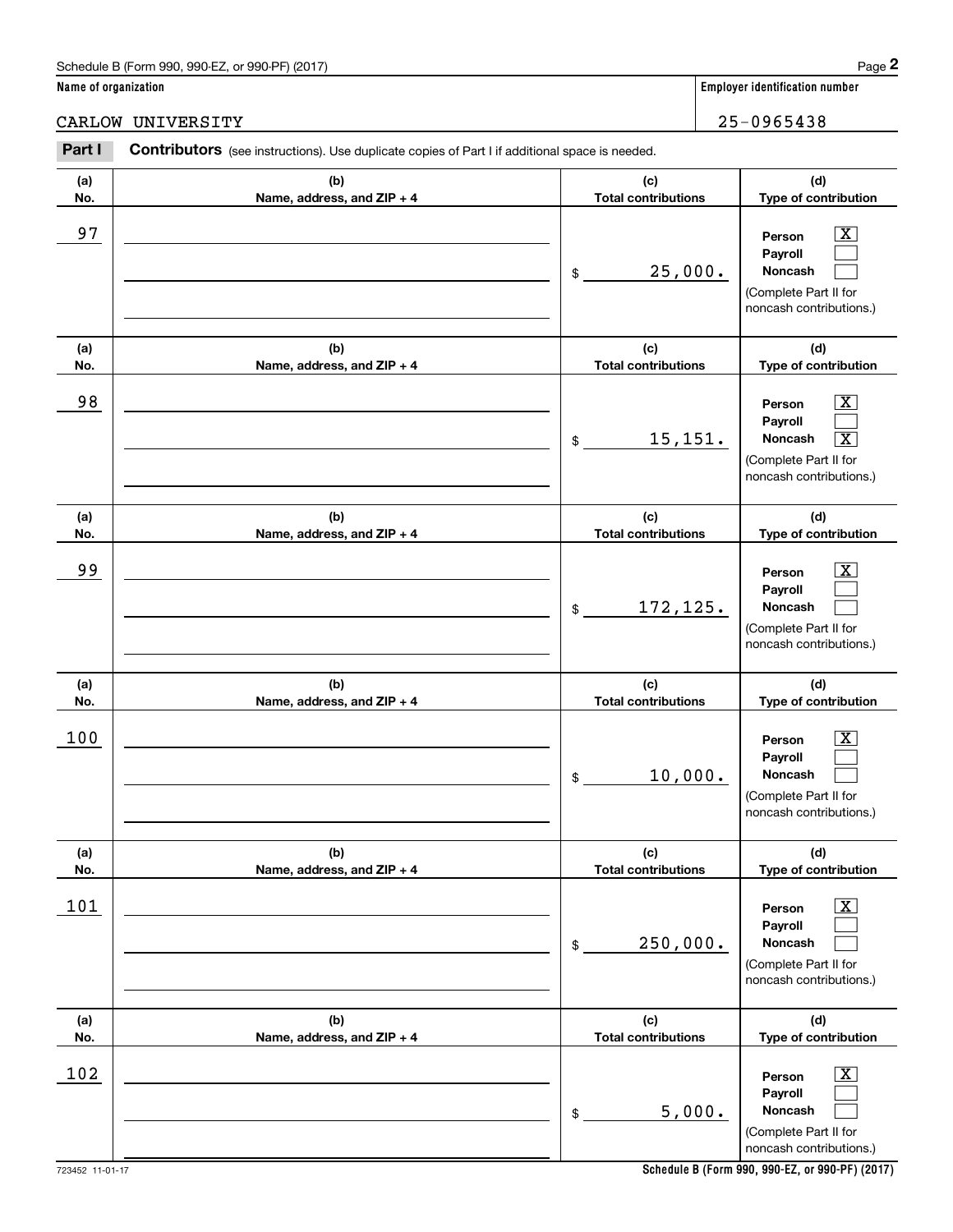### **Name of organization Employer identification number**

|                      | Schedule B (Form 990, 990-EZ, or 990-PF) (2017)                                                |                                   | Page 2                                                                                                                             |
|----------------------|------------------------------------------------------------------------------------------------|-----------------------------------|------------------------------------------------------------------------------------------------------------------------------------|
| Name of organization |                                                                                                |                                   | <b>Employer identification number</b>                                                                                              |
|                      | CARLOW UNIVERSITY                                                                              |                                   | 25-0965438                                                                                                                         |
| Part I               | Contributors (see instructions). Use duplicate copies of Part I if additional space is needed. |                                   |                                                                                                                                    |
| (a)<br>No.           | (b)<br>Name, address, and ZIP + 4                                                              | (c)<br><b>Total contributions</b> | (d)<br>Type of contribution                                                                                                        |
| 103                  |                                                                                                | 90,086.<br>\$                     | $\overline{\text{X}}$<br>Person<br>Payroll<br>$\overline{\text{X}}$<br>Noncash<br>(Complete Part II for<br>noncash contributions.) |
| (a)<br>No.           | (b)<br>Name, address, and ZIP + 4                                                              | (c)<br><b>Total contributions</b> | (d)<br>Type of contribution                                                                                                        |
| 104                  |                                                                                                | 17,500.<br>\$                     | $\mathbf{X}$<br>Person<br>Payroll<br>Noncash<br>$\overline{\text{X}}$<br>(Complete Part II for<br>noncash contributions.)          |
| (a)<br>No.           | (b)<br>Name, address, and ZIP + 4                                                              | (c)<br><b>Total contributions</b> | (d)<br>Type of contribution                                                                                                        |
|                      |                                                                                                | \$                                | Person<br>Payroll<br>Noncash<br>(Complete Part II for<br>noncash contributions.)                                                   |
| (a)<br>No.           | (b)<br>Name, address, and ZIP + 4                                                              | (c)<br><b>Total contributions</b> | (d)<br>Type of contribution                                                                                                        |
|                      |                                                                                                | \$                                | Person<br>Payroll<br>Noncash<br>(Complete Part II for<br>noncash contributions.)                                                   |
| (a)<br>No.           | (b)<br>Name, address, and ZIP + 4                                                              | (c)<br><b>Total contributions</b> | (d)<br>Type of contribution                                                                                                        |
|                      |                                                                                                | \$                                | Person<br>Payroll<br>Noncash<br>(Complete Part II for<br>noncash contributions.)                                                   |
| (a)<br>No.           | (b)<br>Name, address, and ZIP + 4                                                              | (c)<br><b>Total contributions</b> | (d)<br>Type of contribution                                                                                                        |
|                      |                                                                                                | \$                                | Person<br>Payroll<br>Noncash<br>(Complete Part II for<br>noncash contributions.)                                                   |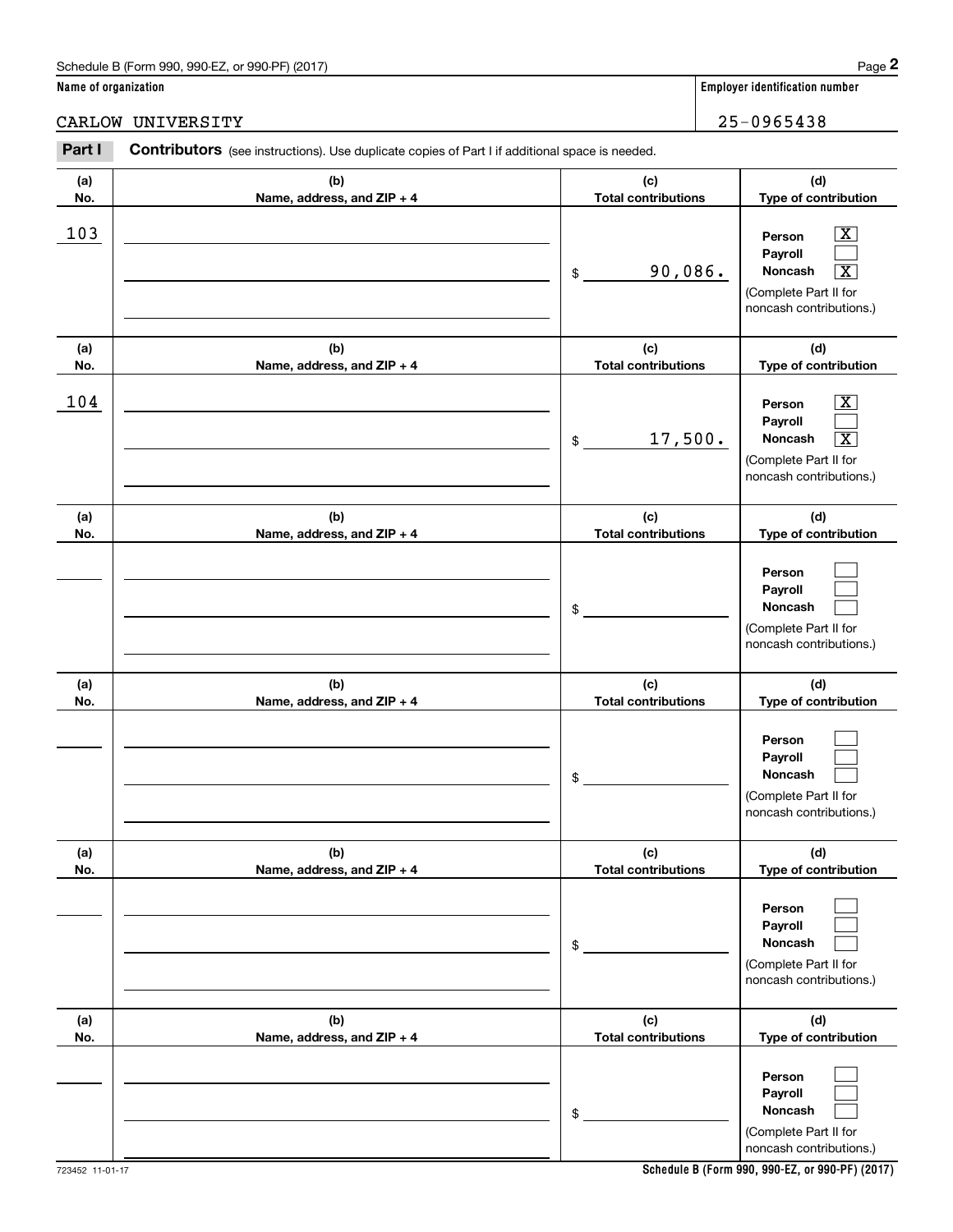|                              | Schedule B (Form 990, 990-EZ, or 990-PF) (2017)                                                     |                                                 | Page 3                         |
|------------------------------|-----------------------------------------------------------------------------------------------------|-------------------------------------------------|--------------------------------|
| Name of organization         |                                                                                                     |                                                 | Employer identification number |
|                              | CARLOW UNIVERSITY                                                                                   |                                                 | 25-0965438                     |
| Part II                      | Noncash Property (see instructions). Use duplicate copies of Part II if additional space is needed. |                                                 |                                |
| (a)<br>No.<br>from<br>Part I | (b)<br>Description of noncash property given                                                        | (c)<br>FMV (or estimate)<br>(See instructions.) | (d)<br>Date received           |
| 42                           | 685 SHS IVZ                                                                                         |                                                 |                                |
|                              |                                                                                                     | 25,095.<br>\$                                   | 12/28/17                       |
| (a)<br>No.<br>from<br>Part I | (b)<br>Description of noncash property given                                                        | (c)<br>FMV (or estimate)<br>(See instructions.) | (d)<br>Date received           |
| 54                           | 70 SHS PNC                                                                                          |                                                 |                                |
|                              |                                                                                                     | 10,050.<br>\$                                   | 12/18/17                       |
| (a)<br>No.<br>from<br>Part I | (b)<br>Description of noncash property given                                                        | (c)<br>FMV (or estimate)<br>(See instructions.) | (d)<br>Date received           |
| 76                           | 300 SHS ROK                                                                                         |                                                 |                                |
|                              |                                                                                                     | 57,372.<br>\$                                   | 11/17/17                       |
| (a)<br>No.<br>from<br>Part I | (b)<br>Description of noncash property given                                                        | (c)<br>FMV (or estimate)<br>(See instructions.) | (d)<br>Date received           |
| 98                           | 147 SHARES V                                                                                        |                                                 |                                |
|                              |                                                                                                     | 15, 151.<br>\$                                  | 09/01/17                       |
| (a)<br>No.<br>from<br>Part I | (b)<br>Description of noncash property given                                                        | (c)<br>FMV (or estimate)<br>(See instructions.) | (d)<br>Date received           |
| 103                          | LABORATORY EQUIPMENT                                                                                |                                                 |                                |
|                              |                                                                                                     | 90,086.<br>\$                                   | 02/23/18                       |
| (a)<br>No.<br>from<br>Part I | (b)<br>Description of noncash property given                                                        | (c)<br>FMV (or estimate)<br>(See instructions.) | (d)<br>Date received           |
| 104                          | <b>STATUE</b>                                                                                       |                                                 |                                |
|                              |                                                                                                     | <u>17,500.</u><br>\$                            | 11/30/17                       |

723453 11-01-17

**Schedule B (Form 990, 990-EZ, or 990-PF) (2017)**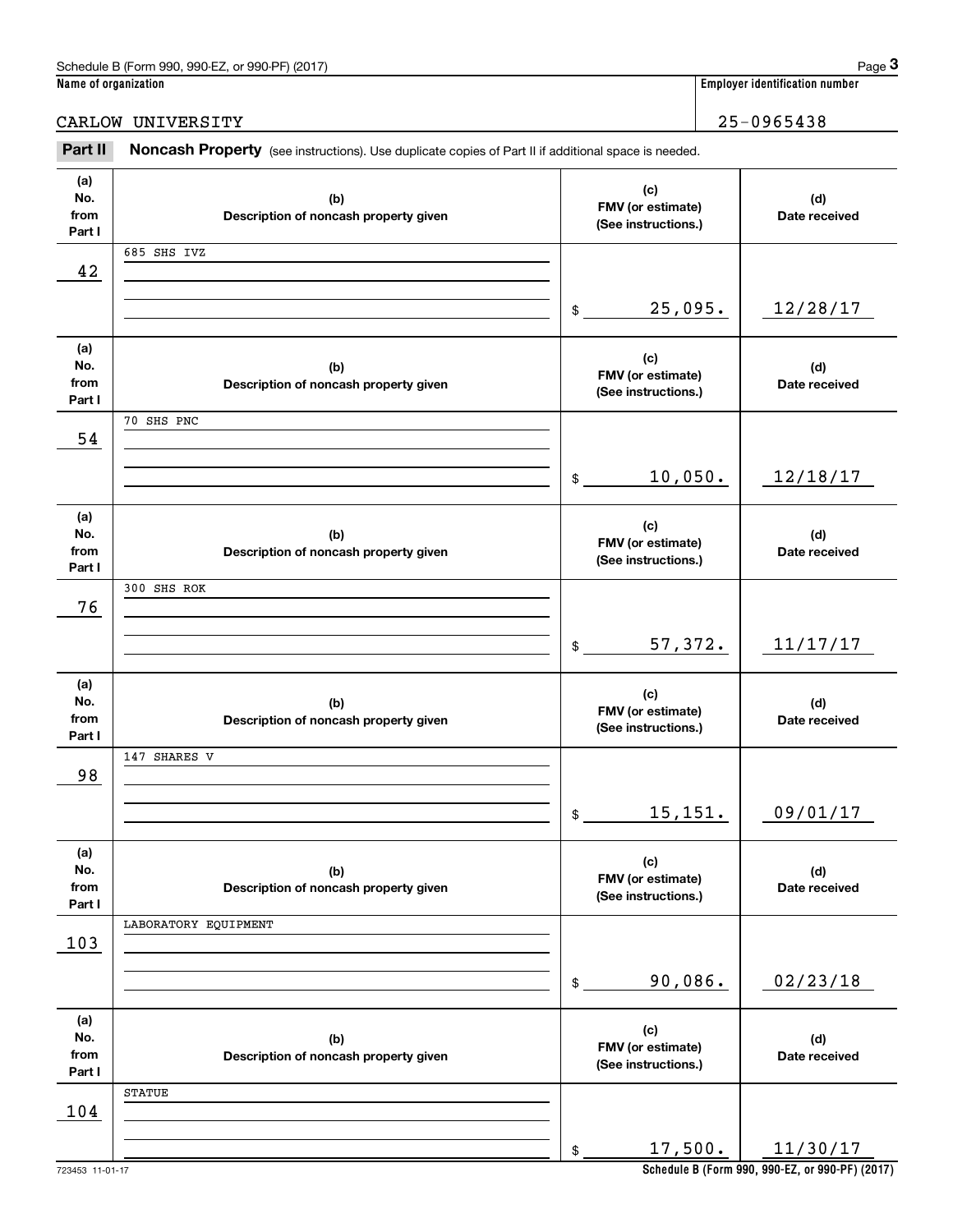|                      | Schedule B (Form 990, 990-EZ, or 990-PF) (2017)                                                                                                                                                                             |                      | Page 4                                                                                                                                                   |  |  |
|----------------------|-----------------------------------------------------------------------------------------------------------------------------------------------------------------------------------------------------------------------------|----------------------|----------------------------------------------------------------------------------------------------------------------------------------------------------|--|--|
| Name of organization |                                                                                                                                                                                                                             |                      | <b>Employer identification number</b>                                                                                                                    |  |  |
|                      | CARLOW UNIVERSITY                                                                                                                                                                                                           |                      | 25-0965438                                                                                                                                               |  |  |
| Part III             | the year from any one contributor. Complete columns (a) through (e) and the following line entry. For organizations                                                                                                         |                      | Exclusively religious, charitable, etc., contributions to organizations described in section $501(c)(7)$ , (8), or (10) that total more than \$1,000 for |  |  |
|                      | completing Part III, enter the total of exclusively religious, charitable, etc., contributions of \$1,000 or less for the year. (Enter this info. once.)<br>Use duplicate copies of Part III if additional space is needed. |                      |                                                                                                                                                          |  |  |
| (a) No.<br>from      | (b) Purpose of gift                                                                                                                                                                                                         |                      |                                                                                                                                                          |  |  |
| Part I               |                                                                                                                                                                                                                             | (c) Use of gift      | (d) Description of how gift is held                                                                                                                      |  |  |
|                      |                                                                                                                                                                                                                             |                      |                                                                                                                                                          |  |  |
|                      |                                                                                                                                                                                                                             |                      |                                                                                                                                                          |  |  |
|                      |                                                                                                                                                                                                                             |                      |                                                                                                                                                          |  |  |
|                      |                                                                                                                                                                                                                             | (e) Transfer of gift |                                                                                                                                                          |  |  |
|                      | Transferee's name, address, and $ZIP + 4$                                                                                                                                                                                   |                      | Relationship of transferor to transferee                                                                                                                 |  |  |
|                      |                                                                                                                                                                                                                             |                      |                                                                                                                                                          |  |  |
|                      |                                                                                                                                                                                                                             |                      |                                                                                                                                                          |  |  |
| (a) No.              |                                                                                                                                                                                                                             |                      |                                                                                                                                                          |  |  |
| from<br>Part I       | (b) Purpose of gift                                                                                                                                                                                                         | (c) Use of gift      | (d) Description of how gift is held                                                                                                                      |  |  |
|                      |                                                                                                                                                                                                                             |                      |                                                                                                                                                          |  |  |
|                      |                                                                                                                                                                                                                             |                      |                                                                                                                                                          |  |  |
|                      |                                                                                                                                                                                                                             |                      |                                                                                                                                                          |  |  |
|                      |                                                                                                                                                                                                                             | (e) Transfer of gift |                                                                                                                                                          |  |  |
|                      | Transferee's name, address, and $ZIP + 4$                                                                                                                                                                                   |                      | Relationship of transferor to transferee                                                                                                                 |  |  |
|                      |                                                                                                                                                                                                                             |                      |                                                                                                                                                          |  |  |
|                      |                                                                                                                                                                                                                             |                      |                                                                                                                                                          |  |  |
|                      |                                                                                                                                                                                                                             |                      |                                                                                                                                                          |  |  |
| (a) No.<br>from      | (b) Purpose of gift                                                                                                                                                                                                         | (c) Use of gift      | (d) Description of how gift is held                                                                                                                      |  |  |
| Part I               |                                                                                                                                                                                                                             |                      |                                                                                                                                                          |  |  |
|                      |                                                                                                                                                                                                                             |                      |                                                                                                                                                          |  |  |
|                      |                                                                                                                                                                                                                             |                      |                                                                                                                                                          |  |  |
|                      |                                                                                                                                                                                                                             | (e) Transfer of gift |                                                                                                                                                          |  |  |
|                      |                                                                                                                                                                                                                             |                      |                                                                                                                                                          |  |  |
|                      | Transferee's name, address, and ZIP + 4                                                                                                                                                                                     |                      | Relationship of transferor to transferee                                                                                                                 |  |  |
|                      |                                                                                                                                                                                                                             |                      |                                                                                                                                                          |  |  |
|                      |                                                                                                                                                                                                                             |                      |                                                                                                                                                          |  |  |
| (a) No.<br>from      |                                                                                                                                                                                                                             |                      |                                                                                                                                                          |  |  |
| Part I               | (b) Purpose of gift                                                                                                                                                                                                         | (c) Use of gift      | (d) Description of how gift is held                                                                                                                      |  |  |
|                      |                                                                                                                                                                                                                             |                      |                                                                                                                                                          |  |  |
|                      |                                                                                                                                                                                                                             |                      |                                                                                                                                                          |  |  |
|                      |                                                                                                                                                                                                                             |                      |                                                                                                                                                          |  |  |
|                      |                                                                                                                                                                                                                             | (e) Transfer of gift |                                                                                                                                                          |  |  |
|                      | Transferee's name, address, and $ZIP + 4$                                                                                                                                                                                   |                      | Relationship of transferor to transferee                                                                                                                 |  |  |
|                      |                                                                                                                                                                                                                             |                      |                                                                                                                                                          |  |  |
|                      |                                                                                                                                                                                                                             |                      |                                                                                                                                                          |  |  |
|                      |                                                                                                                                                                                                                             |                      |                                                                                                                                                          |  |  |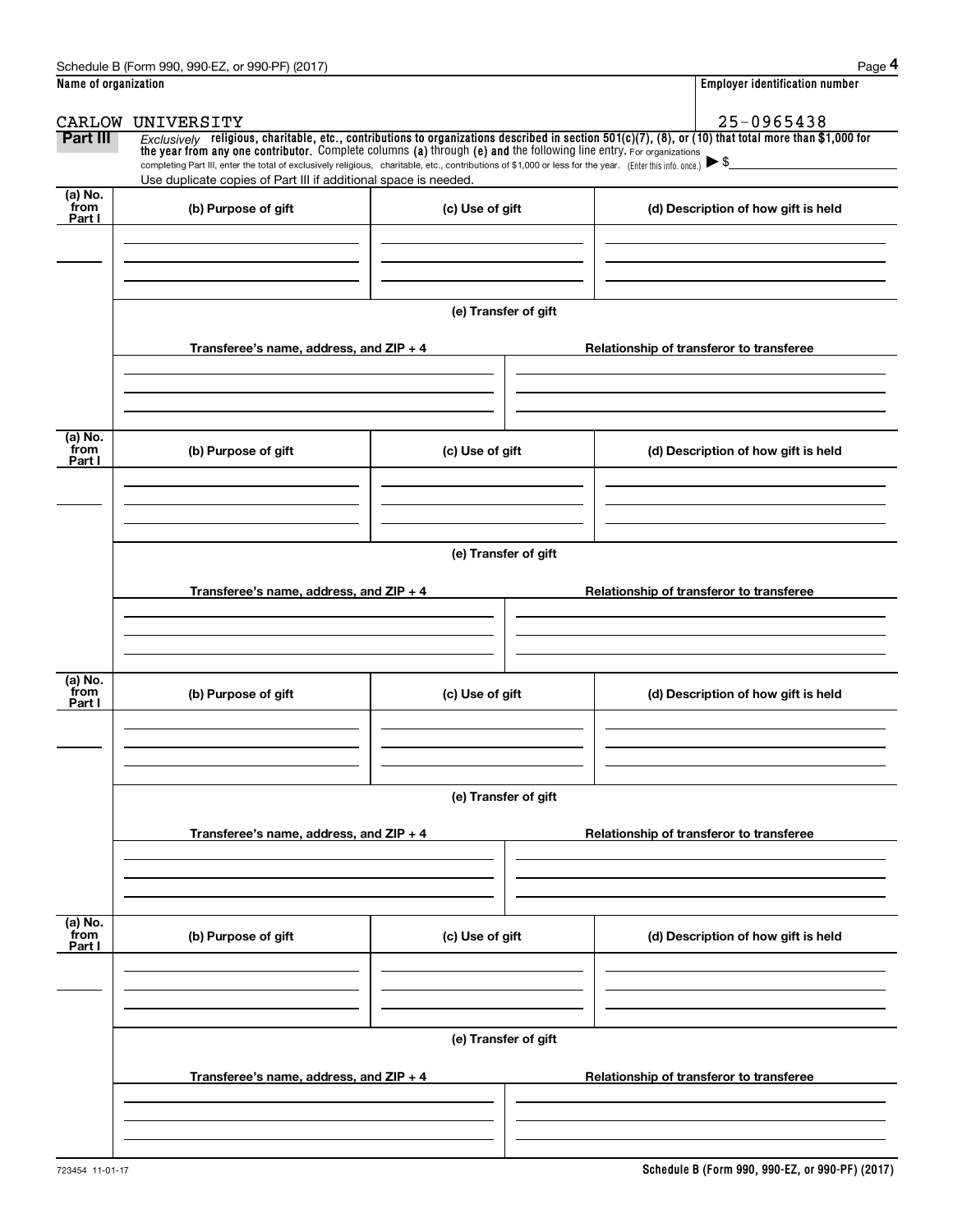| <b>SCHEDULE D</b><br>(Form 990)                        |                                                                                                                                                                                            | <b>Supplemental Financial Statements</b><br>Complete if the organization answered "Yes" on Form 990,                                                                      |                | OMB No. 1545-0047                     |                |
|--------------------------------------------------------|--------------------------------------------------------------------------------------------------------------------------------------------------------------------------------------------|---------------------------------------------------------------------------------------------------------------------------------------------------------------------------|----------------|---------------------------------------|----------------|
| Department of the Treasury<br>Internal Revenue Service |                                                                                                                                                                                            | Part IV, line 6, 7, 8, 9, 10, 11a, 11b, 11c, 11d, 11e, 11f, 12a, or 12b.<br>Attach to Form 990.<br>Go to www.irs.gov/Form990 for instructions and the latest information. |                | Inspection                            | Open to Public |
| Name of the organization                               |                                                                                                                                                                                            |                                                                                                                                                                           |                | <b>Employer identification number</b> |                |
|                                                        | CARLOW UNIVERSITY                                                                                                                                                                          |                                                                                                                                                                           |                | 25-0965438                            |                |
| Part I                                                 | Organizations Maintaining Donor Advised Funds or Other Similar Funds or Accounts. Complete if the                                                                                          |                                                                                                                                                                           |                |                                       |                |
|                                                        | organization answered "Yes" on Form 990, Part IV, line 6.                                                                                                                                  |                                                                                                                                                                           |                |                                       |                |
|                                                        |                                                                                                                                                                                            | (a) Donor advised funds                                                                                                                                                   |                | (b) Funds and other accounts          |                |
| 1                                                      |                                                                                                                                                                                            |                                                                                                                                                                           |                |                                       |                |
| $\mathbf{2}$                                           | Aggregate value of contributions to (during year)                                                                                                                                          |                                                                                                                                                                           |                |                                       |                |
| 3                                                      |                                                                                                                                                                                            |                                                                                                                                                                           |                |                                       |                |
| 4                                                      |                                                                                                                                                                                            |                                                                                                                                                                           |                |                                       |                |
| 5                                                      | Did the organization inform all donors and donor advisors in writing that the assets held in donor advised funds                                                                           |                                                                                                                                                                           |                |                                       |                |
|                                                        |                                                                                                                                                                                            |                                                                                                                                                                           |                | Yes                                   | No             |
| 6                                                      | Did the organization inform all grantees, donors, and donor advisors in writing that grant funds can be used only                                                                          |                                                                                                                                                                           |                |                                       |                |
|                                                        | for charitable purposes and not for the benefit of the donor or donor advisor, or for any other purpose conferring                                                                         |                                                                                                                                                                           |                |                                       |                |
| impermissible private benefit?                         |                                                                                                                                                                                            |                                                                                                                                                                           |                | Yes                                   | <b>No</b>      |
|                                                        |                                                                                                                                                                                            |                                                                                                                                                                           |                |                                       |                |
|                                                        |                                                                                                                                                                                            |                                                                                                                                                                           |                |                                       |                |
| Part II<br>1                                           | Conservation Easements. Complete if the organization answered "Yes" on Form 990, Part IV, line 7.<br>Purpose(s) of conservation easements held by the organization (check all that apply). |                                                                                                                                                                           |                |                                       |                |
|                                                        | Preservation of land for public use (e.g., recreation or education)                                                                                                                        | Preservation of a historically important land area                                                                                                                        |                |                                       |                |
|                                                        | Protection of natural habitat                                                                                                                                                              | Preservation of a certified historic structure                                                                                                                            |                |                                       |                |
|                                                        | Preservation of open space                                                                                                                                                                 |                                                                                                                                                                           |                |                                       |                |
| $\mathbf{2}$                                           | Complete lines 2a through 2d if the organization held a qualified conservation contribution in the form of a conservation easement on the last                                             |                                                                                                                                                                           |                |                                       |                |
|                                                        |                                                                                                                                                                                            |                                                                                                                                                                           |                |                                       |                |
| day of the tax year.<br>a                              |                                                                                                                                                                                            |                                                                                                                                                                           |                | Held at the End of the Tax Year       |                |
|                                                        |                                                                                                                                                                                            |                                                                                                                                                                           | 2a             |                                       |                |
| b                                                      | Total acreage restricted by conservation easements                                                                                                                                         |                                                                                                                                                                           | 2 <sub>b</sub> |                                       |                |
| с                                                      | Number of conservation easements on a certified historic structure included in (a) manufacture included in (a)                                                                             |                                                                                                                                                                           | 2c             |                                       |                |
| d                                                      | Number of conservation easements included in (c) acquired after 7/25/06, and not on a historic structure                                                                                   |                                                                                                                                                                           |                |                                       |                |
|                                                        |                                                                                                                                                                                            |                                                                                                                                                                           | 2d             |                                       |                |
| 3                                                      | Number of conservation easements modified, transferred, released, extinguished, or terminated by the organization during the tax                                                           |                                                                                                                                                                           |                |                                       |                |
| $\mathsf{year}$                                        |                                                                                                                                                                                            |                                                                                                                                                                           |                |                                       |                |
|                                                        | Number of states where property subject to conservation easement is located >                                                                                                              |                                                                                                                                                                           |                |                                       |                |
|                                                        | Does the organization have a written policy regarding the periodic monitoring, inspection, handling of                                                                                     |                                                                                                                                                                           |                |                                       |                |
|                                                        | violations, and enforcement of the conservation easements it holds?                                                                                                                        |                                                                                                                                                                           |                | Yes                                   | <b>No</b>      |
|                                                        | Staff and volunteer hours devoted to monitoring, inspecting, handling of violations, and enforcing conservation easements during the year                                                  |                                                                                                                                                                           |                |                                       |                |
|                                                        |                                                                                                                                                                                            |                                                                                                                                                                           |                |                                       |                |
| 4<br>5<br>6<br>7<br>$\blacktriangleright$ \$           | Amount of expenses incurred in monitoring, inspecting, handling of violations, and enforcing conservation easements during the year                                                        |                                                                                                                                                                           |                |                                       |                |

| 9 In Part XIII, describe how the organization reports conservation easements in its revenue and expense statement, and balance sheet, and    |
|----------------------------------------------------------------------------------------------------------------------------------------------|
| include, if applicable, the text of the footnote to the organization's financial statements that describes the organization's accounting for |
| conservation easements.                                                                                                                      |

## Complete if the organization answered "Yes" on Form 990, Part IV, line 8. **Part III Organizations Maintaining Collections of Art, Historical Treasures, or Other Similar Assets.**

| 1a If the organization elected, as permitted under SFAS 116 (ASC 958), not to report in its revenue statement and balance sheet works of art,             |
|-----------------------------------------------------------------------------------------------------------------------------------------------------------|
| historical treasures, or other similar assets held for public exhibition, education, or research in furtherance of public service, provide, in Part XIII, |
| the text of the footnote to its financial statements that describes these items.                                                                          |

| <b>b</b> If the organization elected, as permitted under SFAS 116 (ASC 958), to report in its revenue statement and balance sheet works of art, historical |
|------------------------------------------------------------------------------------------------------------------------------------------------------------|
| treasures, or other similar assets held for public exhibition, education, or research in furtherance of public service, provide the following amounts      |
| relating to these items:                                                                                                                                   |

|   | LHA For Paperwork Reduction Act Notice, see the Instructions for Form 990.                                                           |  | Schedule D (Form 990) 2017 |  |  |  |
|---|--------------------------------------------------------------------------------------------------------------------------------------|--|----------------------------|--|--|--|
|   |                                                                                                                                      |  |                            |  |  |  |
|   | <b>a</b> Revenue included on Form 990, Part VIII, line 1                                                                             |  |                            |  |  |  |
|   | the following amounts required to be reported under SFAS 116 (ASC 958) relating to these items:                                      |  |                            |  |  |  |
| 2 | If the organization received or held works of art, historical treasures, or other similar assets for financial gain, provide         |  |                            |  |  |  |
|   | (ii) Assets included in Form 990, Part X [11] [12] Assets included in Form 990, Part X [12] [12] Assets included in Form 990, Part X |  |                            |  |  |  |
|   | Revenue included on Form 990, Part VIII, line 1<br>(i)                                                                               |  |                            |  |  |  |

732051 10-09-17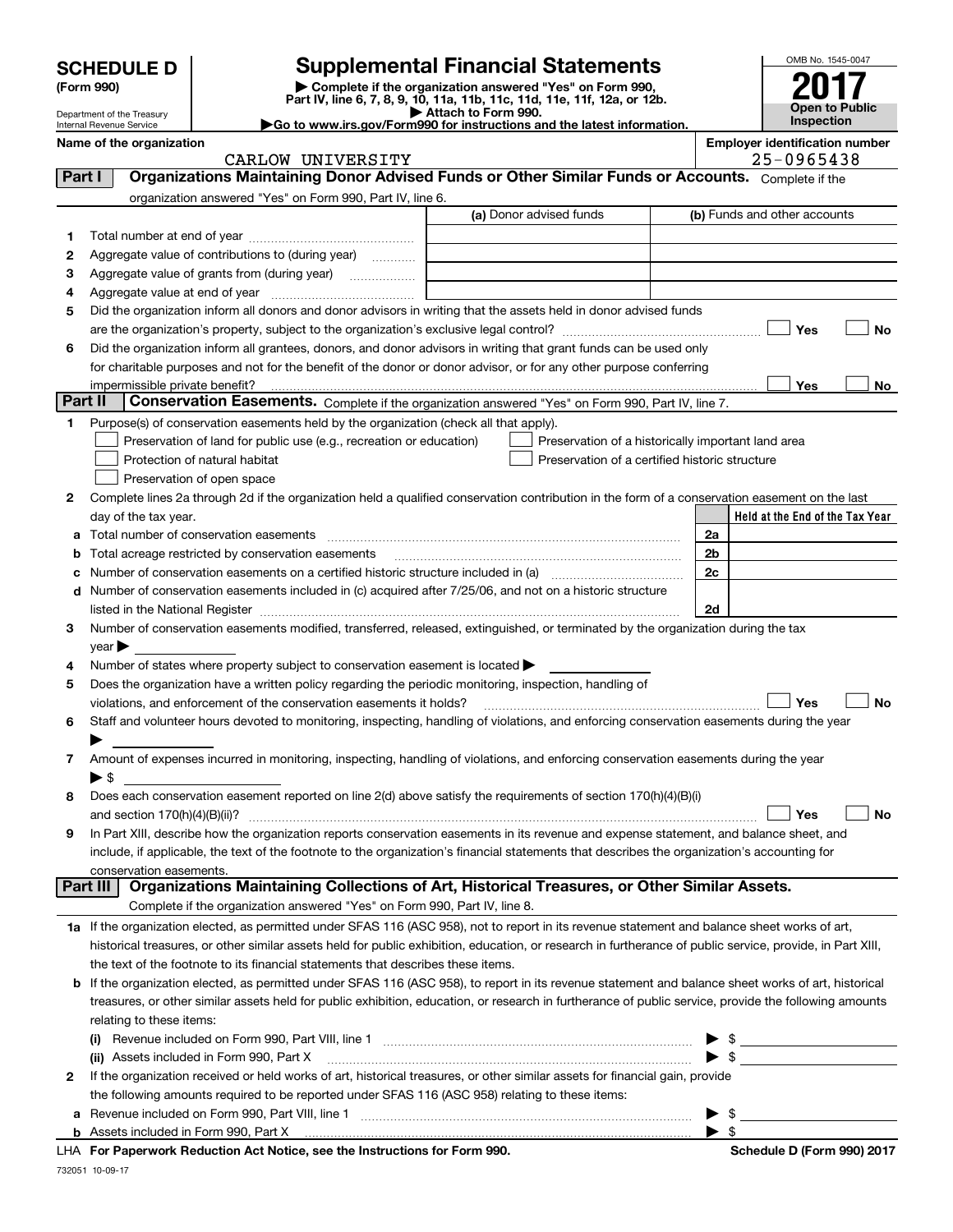|                                          | Schedule D (Form 990) 2017                                                                                                                                                     | CARLOW UNIVERSITY  |                |                           |             |                      |               | 25-0965438                 |     | Page <sub>2</sub> |
|------------------------------------------|--------------------------------------------------------------------------------------------------------------------------------------------------------------------------------|--------------------|----------------|---------------------------|-------------|----------------------|---------------|----------------------------|-----|-------------------|
|                                          | Part III<br>Organizations Maintaining Collections of Art, Historical Treasures, or Other Similar Assets (continued)                                                            |                    |                |                           |             |                      |               |                            |     |                   |
| З                                        | Using the organization's acquisition, accession, and other records, check any of the following that are a significant use of its collection items                              |                    |                |                           |             |                      |               |                            |     |                   |
|                                          | (check all that apply):                                                                                                                                                        |                    |                |                           |             |                      |               |                            |     |                   |
| a                                        | Public exhibition                                                                                                                                                              | d                  |                | Loan or exchange programs |             |                      |               |                            |     |                   |
| b                                        | Scholarly research                                                                                                                                                             | е                  | Other          |                           |             |                      |               |                            |     |                   |
| Preservation for future generations<br>c |                                                                                                                                                                                |                    |                |                           |             |                      |               |                            |     |                   |
| 4                                        | Provide a description of the organization's collections and explain how they further the organization's exempt purpose in Part XIII.                                           |                    |                |                           |             |                      |               |                            |     |                   |
| 5                                        | During the year, did the organization solicit or receive donations of art, historical treasures, or other similar assets                                                       |                    |                |                           |             |                      |               |                            |     |                   |
|                                          | Yes<br>No                                                                                                                                                                      |                    |                |                           |             |                      |               |                            |     |                   |
|                                          | Part IV<br>Escrow and Custodial Arrangements. Complete if the organization answered "Yes" on Form 990, Part IV, line 9, or<br>reported an amount on Form 990, Part X, line 21. |                    |                |                           |             |                      |               |                            |     |                   |
|                                          | 1a Is the organization an agent, trustee, custodian or other intermediary for contributions or other assets not included                                                       |                    |                |                           |             |                      |               |                            |     |                   |
|                                          |                                                                                                                                                                                |                    |                |                           |             |                      |               | Yes                        |     | No                |
|                                          | b If "Yes," explain the arrangement in Part XIII and complete the following table:                                                                                             |                    |                |                           |             |                      |               |                            |     |                   |
|                                          |                                                                                                                                                                                |                    |                |                           |             |                      |               | Amount                     |     |                   |
|                                          | c Beginning balance                                                                                                                                                            |                    |                |                           |             | 1c                   |               |                            |     |                   |
|                                          |                                                                                                                                                                                |                    |                |                           |             | 1d                   |               |                            |     |                   |
| е                                        | Distributions during the year manufactured and an intervention of the year manufactured and the year                                                                           |                    |                |                           |             | 1e                   |               |                            |     |                   |
|                                          | Ending balance <i>www.communicality.communicality.communicality.communicality.communicality.communicality.communicality.com</i>                                                |                    |                |                           |             | 1f                   |               |                            |     |                   |
|                                          | 2a Did the organization include an amount on Form 990, Part X, line 21, for escrow or custodial account liability?                                                             |                    |                |                           |             |                      |               | Yes                        |     | No                |
|                                          | <b>b</b> If "Yes," explain the arrangement in Part XIII. Check here if the explanation has been provided on Part XIII                                                          |                    |                |                           |             |                      |               |                            |     |                   |
| <b>Part V</b>                            | Endowment Funds. Complete if the organization answered "Yes" on Form 990, Part IV, line 10.                                                                                    |                    |                |                           |             |                      |               |                            |     |                   |
|                                          |                                                                                                                                                                                | (a) Current year   | (b) Prior year | (c) Two years back        |             | (d) Three years back |               | (e) Four years back        |     |                   |
|                                          | 1a Beginning of year balance                                                                                                                                                   | 29,570,590.        | 26, 292, 840.  | 24, 423, 522.             |             |                      | 23, 116, 528. |                            |     | 20,654,506.       |
| b                                        |                                                                                                                                                                                | 761,188.           | 1,592,930.     |                           | 3,129,155.  |                      | 1,527,121.    |                            |     | 335,259.          |
|                                          | Net investment earnings, gains, and losses                                                                                                                                     | 2,052,215.         | 2,701,347.     |                           | $-392,639.$ |                      | 563,590.      |                            |     | 2,878,139.        |
| d                                        |                                                                                                                                                                                | 484,060.           | 464,745.       |                           | 867,198.    |                      | 783,717.      |                            |     | 751,376.          |
|                                          | e Other expenditures for facilities                                                                                                                                            |                    |                |                           |             |                      |               |                            |     |                   |
|                                          | and programs                                                                                                                                                                   | 591,631.           | 551,782.       |                           |             |                      |               |                            |     |                   |
| Ť.                                       |                                                                                                                                                                                | 0.                 |                |                           |             |                      |               |                            |     |                   |
|                                          | End of year balance                                                                                                                                                            | 31, 308, 302.      | 29,570,590.    | 26,292,840.               |             |                      | 24, 423, 522. |                            |     | 23, 116, 528.     |
| 2                                        | Provide the estimated percentage of the current year end balance (line 1g, column (a)) held as:                                                                                |                    |                |                           |             |                      |               |                            |     |                   |
| a                                        | Board designated or quasi-endowment                                                                                                                                            | 7.27               | %              |                           |             |                      |               |                            |     |                   |
|                                          | <b>b</b> Permanent endowment $\blacktriangleright$ $\ldots$ 77.42                                                                                                              | $\%$               |                |                           |             |                      |               |                            |     |                   |
|                                          | Temporarily restricted endowment $\blacktriangleright$ 15.31                                                                                                                   | %                  |                |                           |             |                      |               |                            |     |                   |
|                                          | The percentages on lines 2a, 2b, and 2c should equal 100%.                                                                                                                     |                    |                |                           |             |                      |               |                            |     |                   |
|                                          | 3a Are there endowment funds not in the possession of the organization that are held and administered for the organization                                                     |                    |                |                           |             |                      |               |                            |     |                   |
|                                          | by:                                                                                                                                                                            |                    |                |                           |             |                      |               |                            | Yes | No                |
|                                          | (i)                                                                                                                                                                            |                    |                |                           |             |                      |               | 3a(i)                      |     | X<br>$\mathbf X$  |
|                                          | (ii)                                                                                                                                                                           |                    |                |                           |             |                      |               | 3a(ii)                     |     |                   |
|                                          |                                                                                                                                                                                |                    |                |                           |             |                      |               | 3 <sub>b</sub>             |     |                   |
| 4                                        | Describe in Part XIII the intended uses of the organization's endowment funds.<br>Land, Buildings, and Equipment.<br><b>Part VI</b>                                            |                    |                |                           |             |                      |               |                            |     |                   |
|                                          | Complete if the organization answered "Yes" on Form 990, Part IV, line 11a. See Form 990, Part X, line 10.                                                                     |                    |                |                           |             |                      |               |                            |     |                   |
|                                          | Description of property                                                                                                                                                        | (a) Cost or other  |                | (b) Cost or other         |             | (c) Accumulated      |               | (d) Book value             |     |                   |
|                                          |                                                                                                                                                                                | basis (investment) |                | basis (other)             |             | depreciation         |               |                            |     |                   |
|                                          |                                                                                                                                                                                |                    |                | 1, 256, 517.              |             |                      |               | 1, 256, 517.               |     |                   |
|                                          |                                                                                                                                                                                |                    |                | $\overline{73,452,084}$ . |             | 37,479,843.          |               | 35,972,241.                |     |                   |
|                                          |                                                                                                                                                                                |                    |                |                           |             |                      |               |                            |     |                   |
|                                          |                                                                                                                                                                                |                    |                | 13,999,263.               |             | 9,224,012.           |               | 4,775,251.                 |     |                   |
|                                          |                                                                                                                                                                                |                    |                | 2,753,174.                |             |                      |               | $\overline{2,753}, 174.$   |     |                   |
|                                          |                                                                                                                                                                                |                    |                |                           |             |                      |               | 44,757,183.                |     |                   |
|                                          |                                                                                                                                                                                |                    |                |                           |             |                      |               | Cahadule D (Faum 000) 0047 |     |                   |

**Schedule D (Form 990) 2017**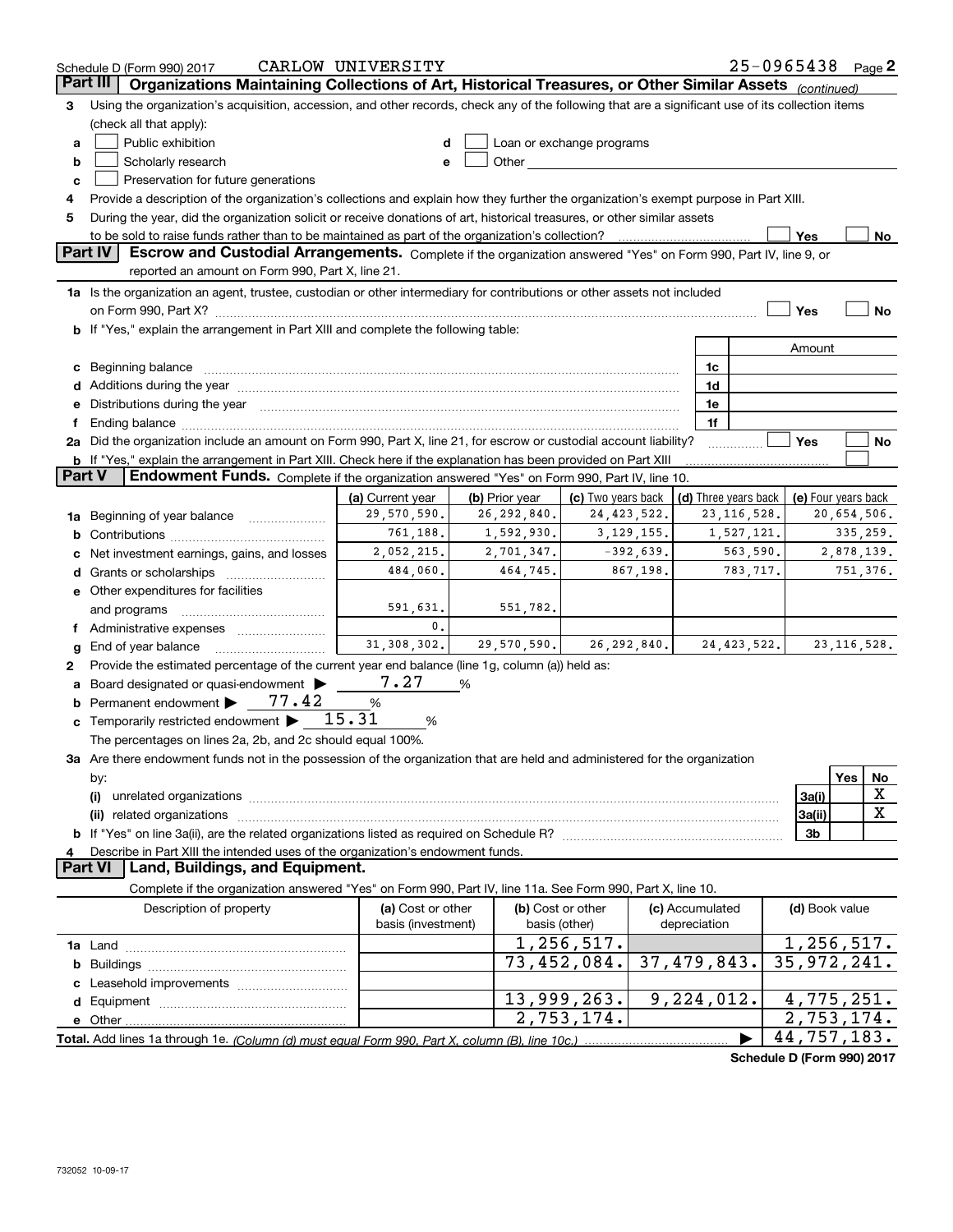|            | CARLOW UNIVERSITY<br>Schedule D (Form 990) 2017                                                                                             |                 |                | 25-0965438                                                | $Page$ <sup>3</sup> |
|------------|---------------------------------------------------------------------------------------------------------------------------------------------|-----------------|----------------|-----------------------------------------------------------|---------------------|
|            | Part VII Investments - Other Securities.                                                                                                    |                 |                |                                                           |                     |
|            | Complete if the organization answered "Yes" on Form 990, Part IV, line 11b. See Form 990, Part X, line 12.                                  |                 |                |                                                           |                     |
|            | (a) Description of security or category (including name of security)                                                                        | (b) Book value  |                | (c) Method of valuation: Cost or end-of-year market value |                     |
|            |                                                                                                                                             |                 |                |                                                           |                     |
|            | (2) Closely-held equity interests                                                                                                           |                 |                |                                                           |                     |
| (3) Other  |                                                                                                                                             |                 |                |                                                           |                     |
| (A)        |                                                                                                                                             |                 |                |                                                           |                     |
| (B)        |                                                                                                                                             |                 |                |                                                           |                     |
| (C)        |                                                                                                                                             |                 |                |                                                           |                     |
| (D)        |                                                                                                                                             |                 |                |                                                           |                     |
| (E)        |                                                                                                                                             |                 |                |                                                           |                     |
| (F)        |                                                                                                                                             |                 |                |                                                           |                     |
| (G)        |                                                                                                                                             |                 |                |                                                           |                     |
| (H)        |                                                                                                                                             |                 |                |                                                           |                     |
|            | Total. (Col. (b) must equal Form 990, Part X, col. (B) line 12.) $\blacktriangleright$<br>Part VIII Investments - Program Related.          |                 |                |                                                           |                     |
|            |                                                                                                                                             |                 |                |                                                           |                     |
|            | Complete if the organization answered "Yes" on Form 990, Part IV, line 11c. See Form 990, Part X, line 13.<br>(a) Description of investment | (b) Book value  |                | (c) Method of valuation: Cost or end-of-year market value |                     |
|            |                                                                                                                                             |                 |                |                                                           |                     |
| (1)        |                                                                                                                                             |                 |                |                                                           |                     |
| (2)        |                                                                                                                                             |                 |                |                                                           |                     |
| (3)        |                                                                                                                                             |                 |                |                                                           |                     |
| (4)        |                                                                                                                                             |                 |                |                                                           |                     |
| (5)        |                                                                                                                                             |                 |                |                                                           |                     |
| (6)<br>(7) |                                                                                                                                             |                 |                |                                                           |                     |
| (8)        |                                                                                                                                             |                 |                |                                                           |                     |
| (9)        |                                                                                                                                             |                 |                |                                                           |                     |
|            | Total. (Col. (b) must equal Form 990, Part X, col. (B) line 13.)                                                                            |                 |                |                                                           |                     |
| Part IX    | <b>Other Assets.</b>                                                                                                                        |                 |                |                                                           |                     |
|            | Complete if the organization answered "Yes" on Form 990, Part IV, line 11d. See Form 990, Part X, line 15.                                  |                 |                |                                                           |                     |
|            |                                                                                                                                             | (a) Description |                | (b) Book value                                            |                     |
| (1)        |                                                                                                                                             |                 |                |                                                           |                     |
| (2)        |                                                                                                                                             |                 |                |                                                           |                     |
| (3)        |                                                                                                                                             |                 |                |                                                           |                     |
| (4)        |                                                                                                                                             |                 |                |                                                           |                     |
| (5)        |                                                                                                                                             |                 |                |                                                           |                     |
| (6)        |                                                                                                                                             |                 |                |                                                           |                     |
| (7)        |                                                                                                                                             |                 |                |                                                           |                     |
| (8)        |                                                                                                                                             |                 |                |                                                           |                     |
| (9)        |                                                                                                                                             |                 |                |                                                           |                     |
|            | Total. (Column (b) must equal Form 990, Part X, col. (B) line 15.)                                                                          |                 |                |                                                           |                     |
| Part X     | <b>Other Liabilities.</b>                                                                                                                   |                 |                |                                                           |                     |
|            | Complete if the organization answered "Yes" on Form 990, Part IV, line 11e or 11f. See Form 990, Part X, line 25.                           |                 |                |                                                           |                     |
| 1.         | (a) Description of liability                                                                                                                |                 | (b) Book value |                                                           |                     |
| (1)        | Federal income taxes                                                                                                                        |                 |                |                                                           |                     |
| (2)        | STUDENT DEPOSITS                                                                                                                            |                 | 162, 335.      |                                                           |                     |
| (3)        | FEDERAL LOAN ADVANCES                                                                                                                       |                 | 2,184,999.     |                                                           |                     |
| (4)        |                                                                                                                                             |                 |                |                                                           |                     |
| (5)        |                                                                                                                                             |                 |                |                                                           |                     |
| (6)        |                                                                                                                                             |                 |                |                                                           |                     |
| (7)        |                                                                                                                                             |                 |                |                                                           |                     |
| (8)        |                                                                                                                                             |                 |                |                                                           |                     |
| (9)        |                                                                                                                                             |                 |                |                                                           |                     |
|            | Total. (Column (b) must equal Form 990, Part X, col. (B) line 25.)                                                                          | ▶               | 2,347,334.     |                                                           |                     |

**2.** Liability for uncertain tax positions. In Part XIII, provide the text of the footnote to the organization's financial statements that reports the organization's liability for uncertain tax positions under FIN 48 (ASC 740). Check here if the text of the footnote has been provided in Part XIII  $~\boxed{\rm X}$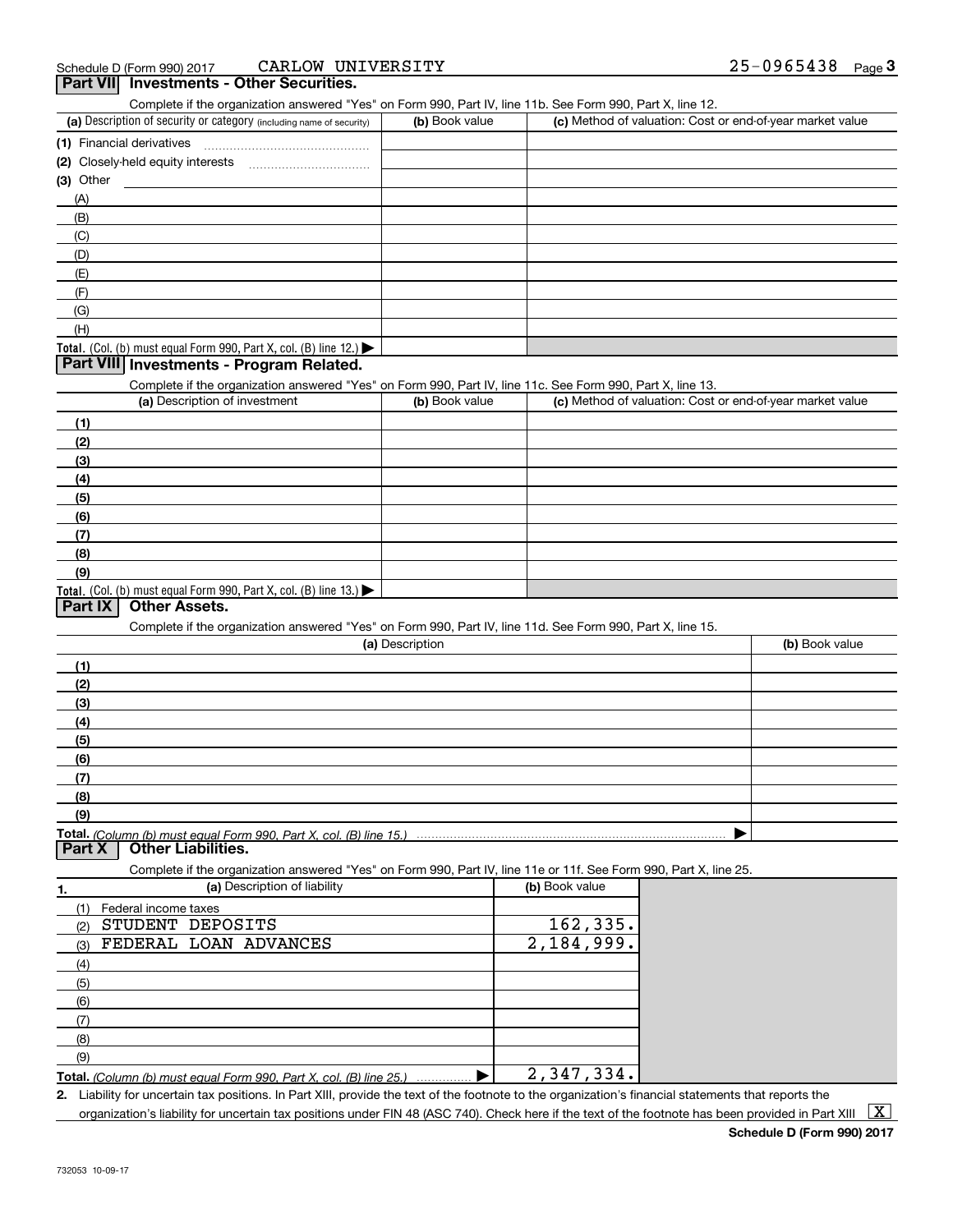|   | CARLOW UNIVERSITY<br>Schedule D (Form 990) 2017                                                                                                                                                                                     |                |                  |                         | 25-0965438 Page 4           |
|---|-------------------------------------------------------------------------------------------------------------------------------------------------------------------------------------------------------------------------------------|----------------|------------------|-------------------------|-----------------------------|
|   | Reconciliation of Revenue per Audited Financial Statements With Revenue per Return.<br><b>Part XI</b>                                                                                                                               |                |                  |                         |                             |
|   | Complete if the organization answered "Yes" on Form 990, Part IV, line 12a.                                                                                                                                                         |                |                  |                         |                             |
| 1 | Total revenue, gains, and other support per audited financial statements                                                                                                                                                            |                |                  | $\blacksquare$          | $\overline{50}$ , 206, 023. |
| 2 | Amounts included on line 1 but not on Form 990, Part VIII, line 12:                                                                                                                                                                 |                |                  |                         |                             |
| a |                                                                                                                                                                                                                                     | 2a             | 1,109,873.       |                         |                             |
| b |                                                                                                                                                                                                                                     | 2 <sub>b</sub> |                  |                         |                             |
| c |                                                                                                                                                                                                                                     | 2c             |                  |                         |                             |
| d | Other (Describe in Part XIII.)                                                                                                                                                                                                      | 2d             | $-10, 715, 950.$ |                         |                             |
| е | Add lines 2a through 2d                                                                                                                                                                                                             |                |                  | 2e                      | $-9,606,077.$               |
| 3 |                                                                                                                                                                                                                                     |                |                  | $\overline{\mathbf{3}}$ | 59,812,100.                 |
|   | Amounts included on Form 990, Part VIII, line 12, but not on line 1:                                                                                                                                                                |                |                  |                         |                             |
| a |                                                                                                                                                                                                                                     | 4a             | 66,546.          |                         |                             |
| b | Other (Describe in Part XIII.)                                                                                                                                                                                                      | 4 <sub>b</sub> | $-111,870.$      |                         |                             |
|   | Add lines 4a and 4b                                                                                                                                                                                                                 |                |                  | 4c                      | $-45,324.$                  |
| 5 |                                                                                                                                                                                                                                     |                |                  |                         | 59,766,776.                 |
|   | Part XII   Reconciliation of Expenses per Audited Financial Statements With Expenses per Return.                                                                                                                                    |                |                  |                         |                             |
|   | Complete if the organization answered "Yes" on Form 990, Part IV, line 12a.                                                                                                                                                         |                |                  |                         |                             |
| 1 |                                                                                                                                                                                                                                     |                |                  | $\blacksquare$          | 48,280,220.                 |
| 2 | Amounts included on line 1 but not on Form 990, Part IX, line 25:                                                                                                                                                                   |                |                  |                         |                             |
| a |                                                                                                                                                                                                                                     | 2a             |                  |                         |                             |
| b |                                                                                                                                                                                                                                     | 2 <sub>b</sub> |                  |                         |                             |
|   |                                                                                                                                                                                                                                     | 2c             |                  |                         |                             |
|   |                                                                                                                                                                                                                                     | 2d             | 111,870.         |                         |                             |
| e | Add lines 2a through 2d <b>contained a contained a contained a contained a</b> contained a contained a contained a contained a contained a contained a contained a contained a contained a contained a contained a contained a cont |                |                  | 2e                      | 111,870.                    |
| 3 |                                                                                                                                                                                                                                     |                |                  | $\overline{\mathbf{3}}$ | 48, 168, 350.               |
| 4 | Amounts included on Form 990, Part IX, line 25, but not on line 1:                                                                                                                                                                  |                |                  |                         |                             |
| a |                                                                                                                                                                                                                                     | 4a             | 66,546.          |                         |                             |
| b |                                                                                                                                                                                                                                     | 4 <sub>b</sub> | 10, 715, 950.    |                         |                             |
|   | Add lines 4a and 4b                                                                                                                                                                                                                 |                |                  | 4c                      | 10,782,496.                 |
|   |                                                                                                                                                                                                                                     |                |                  |                         | 58, 950, 846.               |
|   | Part XIII Supplemental Information.                                                                                                                                                                                                 |                |                  |                         |                             |

Provide the descriptions required for Part II, lines 3, 5, and 9; Part III, lines 1a and 4; Part IV, lines 1b and 2b; Part V, line 4; Part X, line 2; Part XI, lines 2d and 4b; and Part XII, lines 2d and 4b. Also complete this part to provide any additional information.

PART V, LINE 4:

| THE UNIVERSITY'S ENDOWMENT CONSISTS OF APPROXIMATELY 160 INDIVIDUAL FUNDS  |
|----------------------------------------------------------------------------|
| ESTABLISHED FOR A VARIETY OF PURPOSES. ITS ENDOWMENT INCLUDES BOTH         |
| DONOR-RESTRICTED ENDOWMENT FUNDS AND FUNDS DESIGNATED BY THE BOARD OF      |
| TRUSTEES TO FUNCTION AS ENDOWMENTS. AS REOUIRED BY GAAP, NET ASSETS        |
| ASSOCIATED WITH ENDOWMENT FUNDS, INCLUDING FUNDS DESIGNATED BY THE BOARD   |
| OF TRUSTEES, ARE CLASSIFIED AND REPORTED BASED ON THE EXISTENCE OR ABSENCE |
| OF DONOR-IMPOSED RESTRICTIONS.                                             |
|                                                                            |

PART X, LINE 2:

THE UNIVERSITY ACCOUNTS FOR UNCERTAINTIES IN INCOME TAXES IN ACCORDANCE

### WITH AUTHORITATIVE GUIDANCE, WHICH PRESCRIBES A RECOGNITION THRESHOLD OF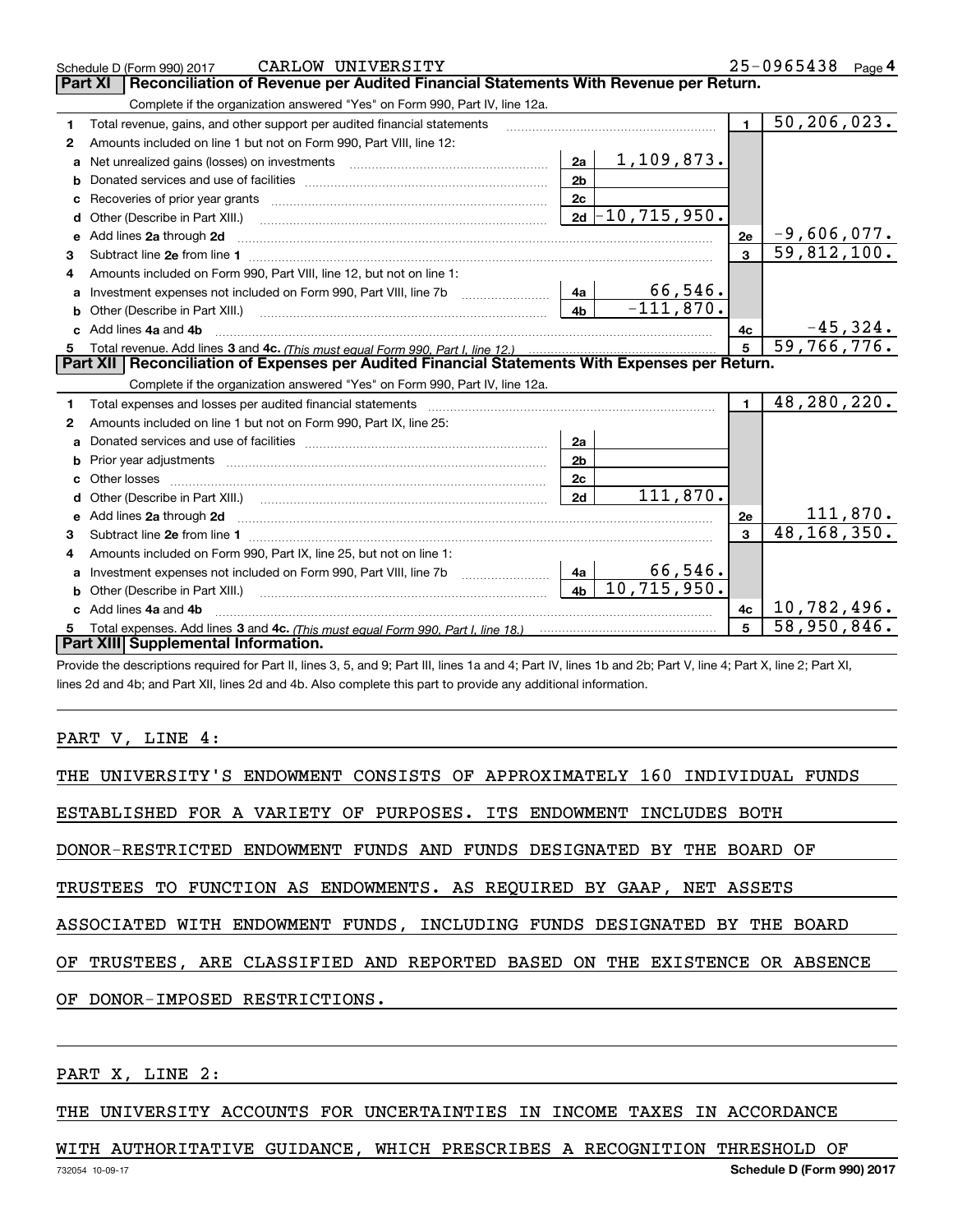| Schedule D (Form 990) 2017 CARLOW UNIVERSITY<br><b>Part XIII   Supplemental Information</b> (continued) | $25 - 0965438$ Page 5 |
|---------------------------------------------------------------------------------------------------------|-----------------------|
|                                                                                                         |                       |
| MORE-LIKELY-THAN-NOT TO BE SUSTAINED UPON EXAMINATION BY THE APPROPRIATE                                |                       |
| TAXING AUTHORITY. MEASUREMENT OF THE TAX UNCERTAINTY OCCURS IF THE                                      |                       |
| RECOGNITION THRESHOLD HAS BEEN MET. MANAGEMENT DETERMINED THERE WERE NO                                 |                       |
| TAX UNCERTAINTIES THAT MET THE RECOGNITION THRESHOLD AT JUNE 30, 2018.                                  |                       |
|                                                                                                         |                       |
| PART XI, LINE 2D - OTHER ADJUSTMENTS:                                                                   |                       |
| SCHOLARSHIPS                                                                                            | $-10, 715, 950.$      |
|                                                                                                         |                       |
| PART XI, LINE 4B - OTHER ADJUSTMENTS:                                                                   |                       |
| FUNDRAISING EXPENSES                                                                                    | $-108,385.$           |
| RENTAL EXPENSES                                                                                         | $-3,485.$             |
| TOTAL TO SCHEDULE D, PART XI, LINE 4B                                                                   | $-111,870.$           |
|                                                                                                         |                       |
| PART XII, LINE 2D - OTHER ADJUSTMENTS:                                                                  |                       |
| FUNDRAISING EXPENSES                                                                                    | 108,385.              |
| RENTAL EXPENSES                                                                                         | 3,485.                |
| TOTAL TO SCHEDULE D, PART XII, LINE 2D                                                                  | 111,870.              |
|                                                                                                         |                       |
| PART XII, LINE 4B - OTHER ADJUSTMENTS:                                                                  |                       |
| SCHOLARSHIPS                                                                                            | 10, 715, 950.         |
|                                                                                                         |                       |
|                                                                                                         |                       |
|                                                                                                         |                       |
|                                                                                                         |                       |
|                                                                                                         |                       |
|                                                                                                         |                       |
|                                                                                                         |                       |
|                                                                                                         |                       |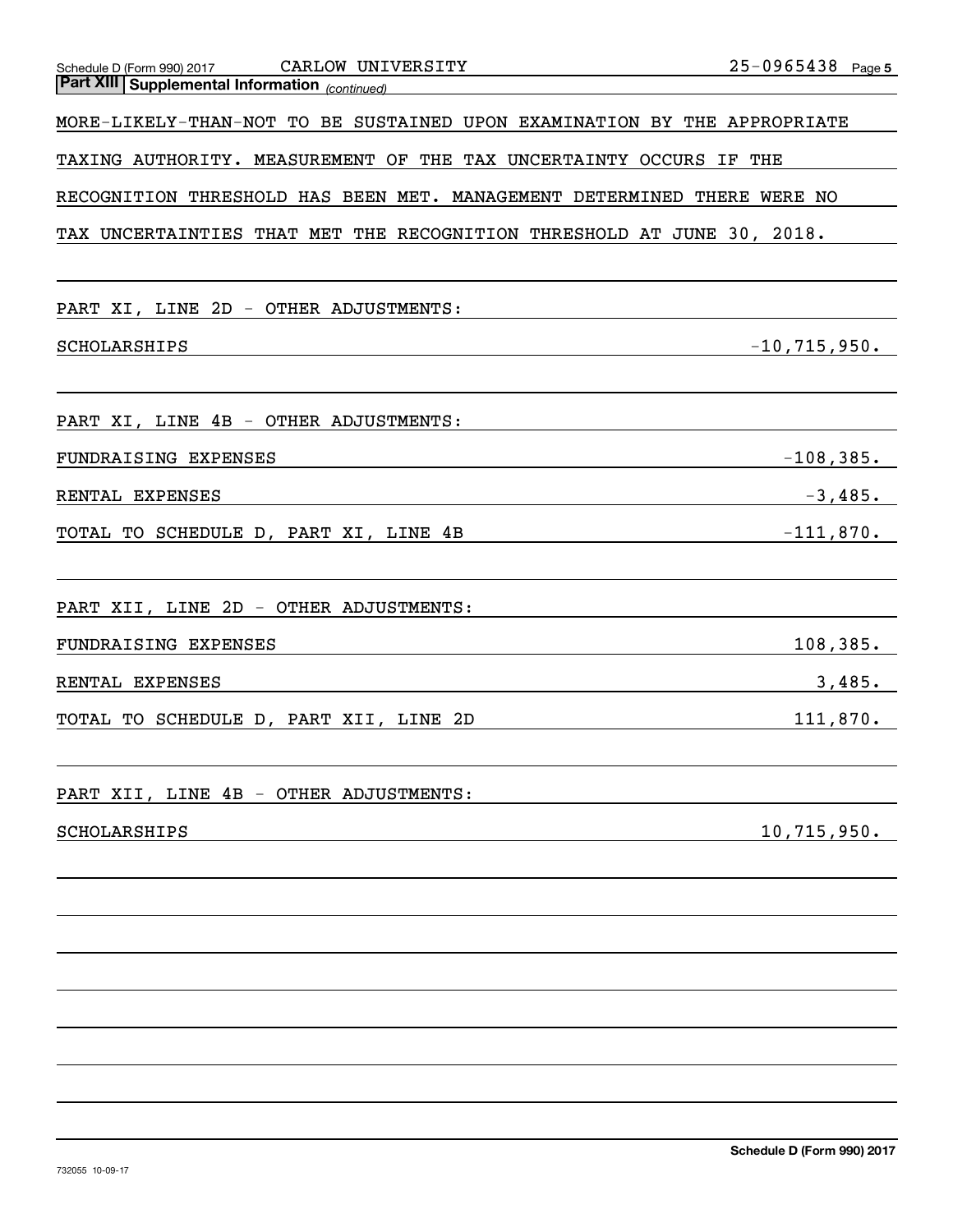**SCHEDULE E**

Department of the Treasury Internal Revenue Service

**Part I**

**(Form 990 or 990-EZ) | Complete if the organization answered "Yes" on Form 990,** 

## **Schools**

OMB No. 1545-0047 **2017**

**Open to Public**

**Part IV, line 13, or Form 990-EZ, Part VI, line 48. | Attach to Form 990 or Form 990-EZ.**

**| Go to www.irs.gov/Form990 for the latest information.**

**InspectionEmployer identification number**

Name of the organization

| CARLOW UNIVERSITY | 25-0965438 |  |  |  |
|-------------------|------------|--|--|--|
|-------------------|------------|--|--|--|

| 25-0965438 |  |  |  |  |  |
|------------|--|--|--|--|--|
|            |  |  |  |  |  |

|   |                                                                                                                               |                | <b>YES</b> | <b>NO</b>   |
|---|-------------------------------------------------------------------------------------------------------------------------------|----------------|------------|-------------|
| 1 | Does the organization have a racially nondiscriminatory policy toward students by statement in its charter, bylaws,           |                |            |             |
|   |                                                                                                                               | 1              | x          |             |
| 2 | Does the organization include a statement of its racially nondiscriminatory policy toward students in all its brochures,      |                |            |             |
|   | catalogues, and other written communications with the public dealing with student admissions, programs, and scholarships?     | $\mathbf{2}$   | x          |             |
| 3 | Has the organization publicized its racially nondiscriminatory policy through newspaper or broadcast media during the         |                |            |             |
|   | period of solicitation for students, or during the registration period if it has no solicitation program, in a way that makes |                |            |             |
|   | the policy known to all parts of the general community it serves? If "Yes," please describe. If "No," please explain.         |                |            |             |
|   | If you need more space, use Part II                                                                                           | 3              | x          |             |
|   | CERTAIN RECRUITING PUBLICATIONS AND COLLEGE CATALOGS CONTAIN                                                                  |                |            |             |
|   | EXPRESS STATEMENTS THAT THE COLLEGE DOES NOT DISCRIMINATE ON                                                                  |                |            |             |
|   | THE BASIS OF RACE,<br>CREED, SEX OR RELIGION.                                                                                 |                |            |             |
|   |                                                                                                                               |                |            |             |
| 4 | Does the organization maintain the following?                                                                                 |                |            |             |
| а | Records indicating the racial composition of the student body, faculty, and administrative staff?                             | 4a             | х          |             |
| b | Records documenting that scholarships and other financial assistance are awarded on a racially nondiscriminatory basis?       | 4b             | X          |             |
|   | c Copies of all catalogues, brochures, announcements, and other written communications to the public dealing with student     |                |            |             |
|   |                                                                                                                               | 4с             | х          |             |
|   |                                                                                                                               | 4d             | X          |             |
|   |                                                                                                                               |                |            |             |
|   | If you answered "No" to any of the above, please explain. If you need more space, use Part II.                                |                |            |             |
| 5 | Does the organization discriminate by race in any way with respect to:                                                        |                |            |             |
|   |                                                                                                                               | 5a             |            | х           |
| b |                                                                                                                               | 5b             |            | $\mathbf X$ |
|   |                                                                                                                               | 5с             |            | X           |
|   |                                                                                                                               | 5d             |            | $\mathbf X$ |
|   |                                                                                                                               | 5e             |            | X           |
|   | f Use of facilities?                                                                                                          | 5f             |            | $\mathbf X$ |
|   |                                                                                                                               | 5 <sub>g</sub> |            | $\mathbf X$ |
|   |                                                                                                                               | <b>5h</b>      |            | X           |
|   | If you answered "Yes" to any of the above, please explain. If you need more space, use Part II.                               |                |            |             |
|   |                                                                                                                               |                |            |             |
|   |                                                                                                                               |                |            |             |
|   | 6a Does the organization receive any financial aid or assistance from a governmental agency?                                  | 6a             | х          |             |
|   |                                                                                                                               | 6b             |            | X           |
|   | If you answered "Yes" on either line 6a or line 6b, explain on Part II.                                                       |                |            |             |
| 7 | Does the organization certify that it has complied with the applicable requirements of sections 4.01 through 4.05 of          | $\overline{7}$ | х          |             |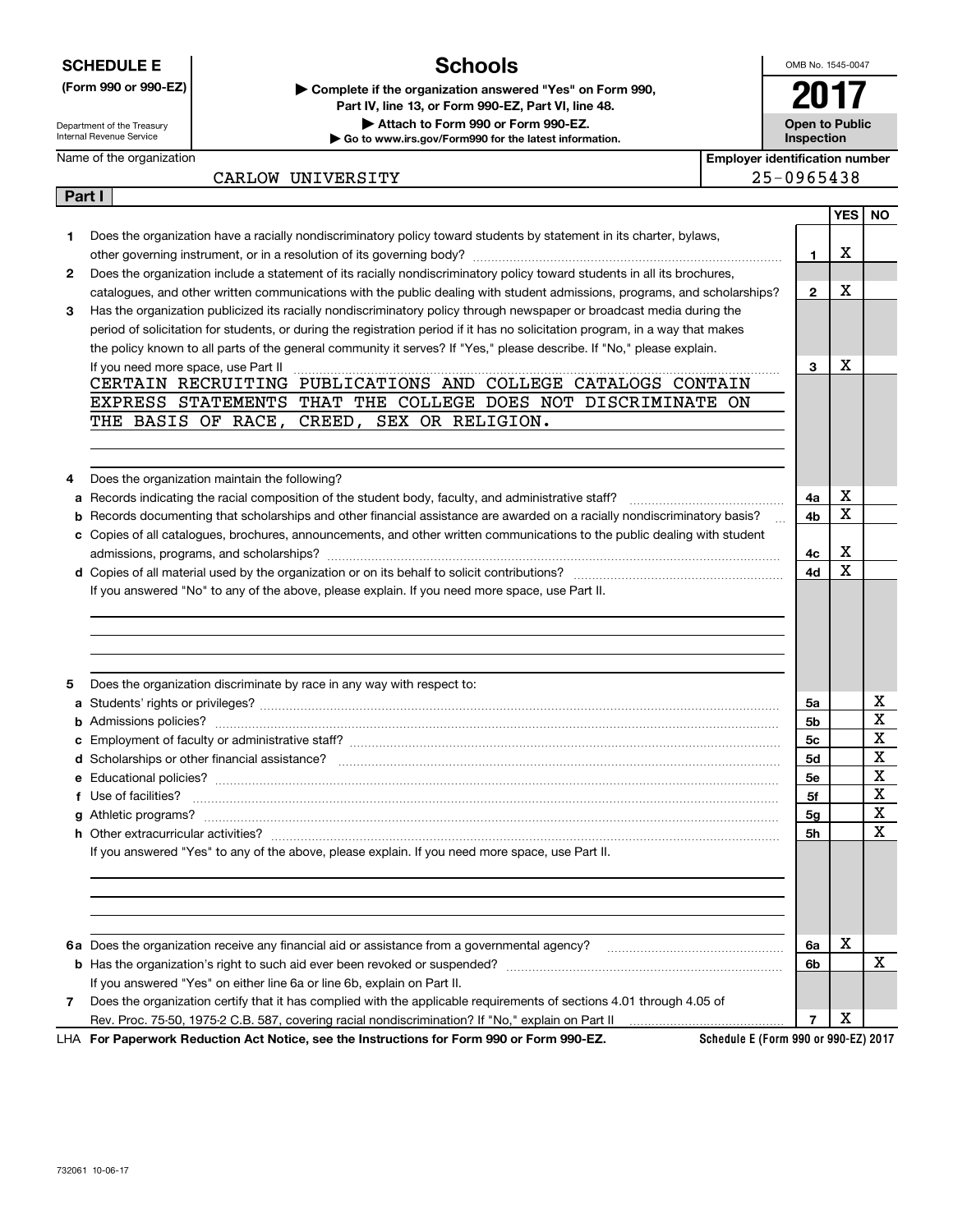LINE 6 - EXPLANATION OF GOVERNMENT FINANCIAL AID:

THE UNIVERSITY DISTRIBUTES STUDENT FINANCIAL ASSISTANCE FUNDS ON BEHALF OF

FEDERAL AND STATE GOVERNMENTS. THIS ASSISTANCE INCLUDED FEDERAL AID FROM

PELL GRANT AWARDS OF \$2,759,198, SUPPLEMENTAL EDUCATIONAL OPPORTUNITY

GRANT AWARDS OF \$208,956, AND COLLEGE WORK STUDY AWARDS OF \$166,427. THE

UNIVERSITY ALSO RECEIVED STATE AID FROM THE PA HIGHER EDUCATION ASSISTANCE

AUTHORITY IN THE AMOUNT OF \$2,271,289.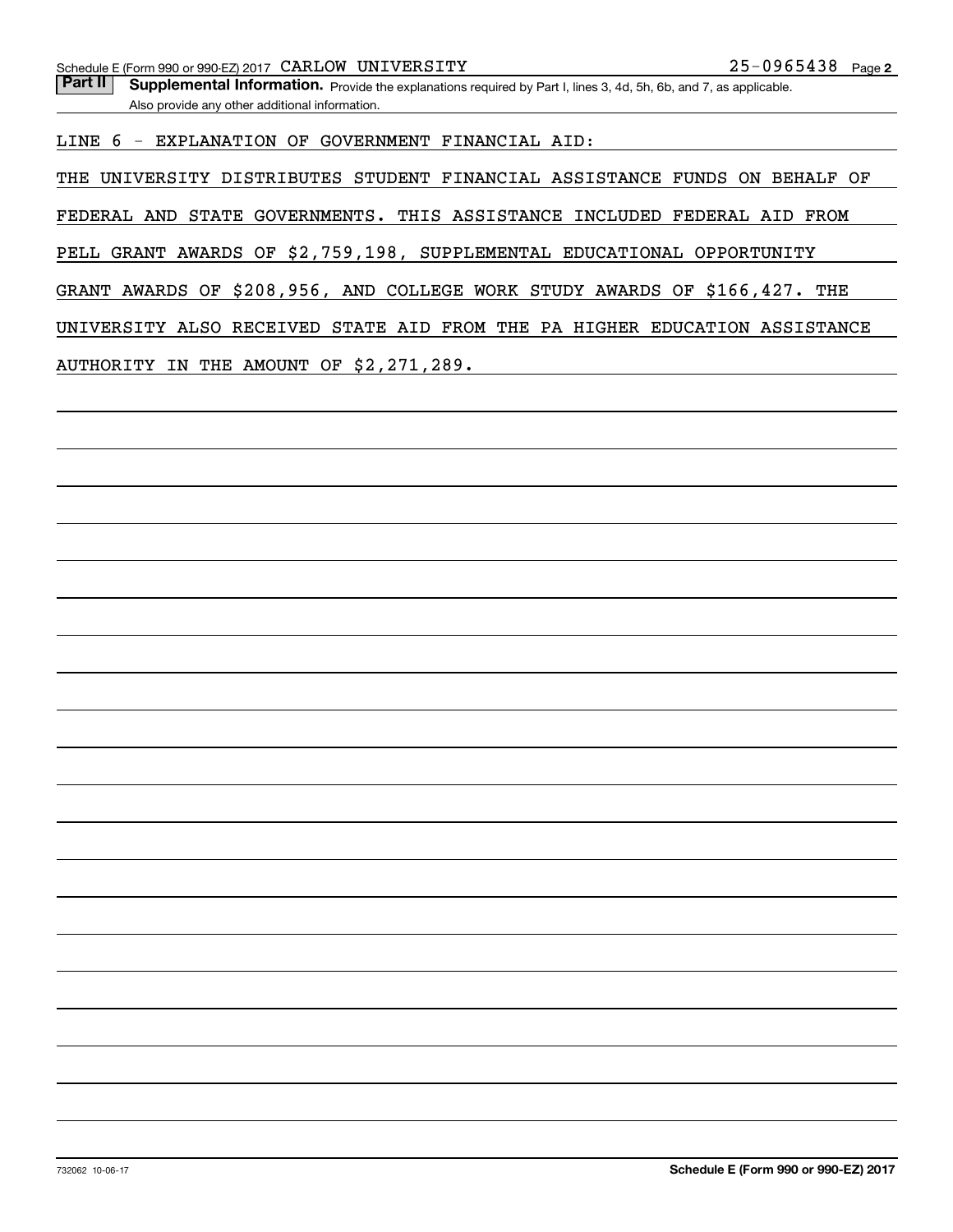## **SCHEDULE F Statement of Activities Outside the United States**

**| Complete if the organization answered "Yes" on Form 990, Part IV, line 14b, 15, or 16.**

**| Attach to Form 990.**

**| Go to www.irs.gov/Form990 for instructions and the latest information.**

| 2                                                            |                                           |                                                                                           | For grantmakers. Describe in Part V the organization's procedures for monitoring the use of its grants and other assistance outside the                       |                                                                                                                 |                                                                      |
|--------------------------------------------------------------|-------------------------------------------|-------------------------------------------------------------------------------------------|---------------------------------------------------------------------------------------------------------------------------------------------------------------|-----------------------------------------------------------------------------------------------------------------|----------------------------------------------------------------------|
| United States.                                               |                                           |                                                                                           |                                                                                                                                                               |                                                                                                                 |                                                                      |
|                                                              |                                           |                                                                                           | 3 Activities per Region. (The following Part I, line 3 table can be duplicated if additional space is needed.)                                                |                                                                                                                 |                                                                      |
| (a) Region                                                   | (b) Number of<br>offices<br>in the region | (c) Number of<br>employees,<br>agents, and<br>independent<br>contractors<br>in the region | (d) Activities conducted in the region<br>(by type) (such as, fundraising, pro-<br>gram services, investments, grants to<br>recipients located in the region) | (e) If activity listed in (d)<br>is a program service,<br>describe specific type<br>of service(s) in the region | (f) Total<br>expenditures<br>for and<br>investments<br>in the region |
| EUROPE (INCLUDING                                            |                                           |                                                                                           |                                                                                                                                                               |                                                                                                                 |                                                                      |
| ICELAND & GREENLAND)                                         |                                           |                                                                                           |                                                                                                                                                               |                                                                                                                 |                                                                      |
| - ALBANIA, ANDORRA,                                          |                                           |                                                                                           |                                                                                                                                                               |                                                                                                                 |                                                                      |
| AUSTRIA, BELGIUM                                             | 0                                         |                                                                                           | PROGRAM SERVICE                                                                                                                                               | INTERNATIONAL TRAVEL                                                                                            | 119,421.                                                             |
| SUB-SAHARAN AFRICA -                                         |                                           |                                                                                           |                                                                                                                                                               |                                                                                                                 |                                                                      |
| ANGOLA, BENIN,                                               |                                           |                                                                                           |                                                                                                                                                               |                                                                                                                 |                                                                      |
| BOTSWANA, BURKINA                                            |                                           |                                                                                           |                                                                                                                                                               |                                                                                                                 |                                                                      |
| FASO,                                                        | 0                                         |                                                                                           | PROGRAM SERVICE                                                                                                                                               | INTERNATIONAL TRAVEL                                                                                            | 12,520.                                                              |
| CENTRAL AMERICA AND<br>THE CARIBBEAN -<br>ANTIGUA & BARBUDA, |                                           |                                                                                           |                                                                                                                                                               |                                                                                                                 |                                                                      |
| ARUBA, BAHAMAS,                                              | 0                                         |                                                                                           | PROGRAM SERVICE                                                                                                                                               | <b>INTERNATIONAL TRAVEL</b>                                                                                     | 13,230.                                                              |
| NORTH AMERICA -                                              |                                           |                                                                                           |                                                                                                                                                               |                                                                                                                 |                                                                      |
| CANADA AND MEXICO,                                           |                                           |                                                                                           |                                                                                                                                                               |                                                                                                                 |                                                                      |
| BUT NOT THE UNITED                                           |                                           |                                                                                           |                                                                                                                                                               |                                                                                                                 |                                                                      |
| STATES                                                       | 0                                         |                                                                                           | PROGRAM SERVICE                                                                                                                                               | INTERNATIONAL TRAVEL                                                                                            | 1,000.                                                               |
|                                                              |                                           |                                                                                           |                                                                                                                                                               |                                                                                                                 |                                                                      |
| 3 a Sub-total                                                | 0                                         | 0                                                                                         |                                                                                                                                                               |                                                                                                                 | 146,171.                                                             |
| <b>b</b> Total from continuation<br>sheets to Part I         | 0                                         | 0                                                                                         |                                                                                                                                                               |                                                                                                                 | $\mathbf{0}$ .                                                       |
| c Totals (add lines 3a<br>and 3b)                            | 0                                         | 0                                                                                         |                                                                                                                                                               |                                                                                                                 | 146,171.                                                             |

Name of the organization

Form 990, Part IV, line 14b.

Department of the Treasury Internal Revenue Service

**(Form 990)**

**2**

**Part I**  $\parallel$  General Information on Activities Outside the United States. Complete if the organization answered "Yes" on

CARLOW UNIVERSITY 25-0965438

**1For grantmakers.**  Does the organization maintain records to substantiate the amount of its grants and other assistance,

the grantees' eligibility for the grants or assistance, and the selection criteria used to award the grants or assistance?



**Employer identification number**

**Yes**

**No**

LHA For Paperwork Reduction Act Notice, see the Instructions for Form 990. Schedule F (Form 990) 2017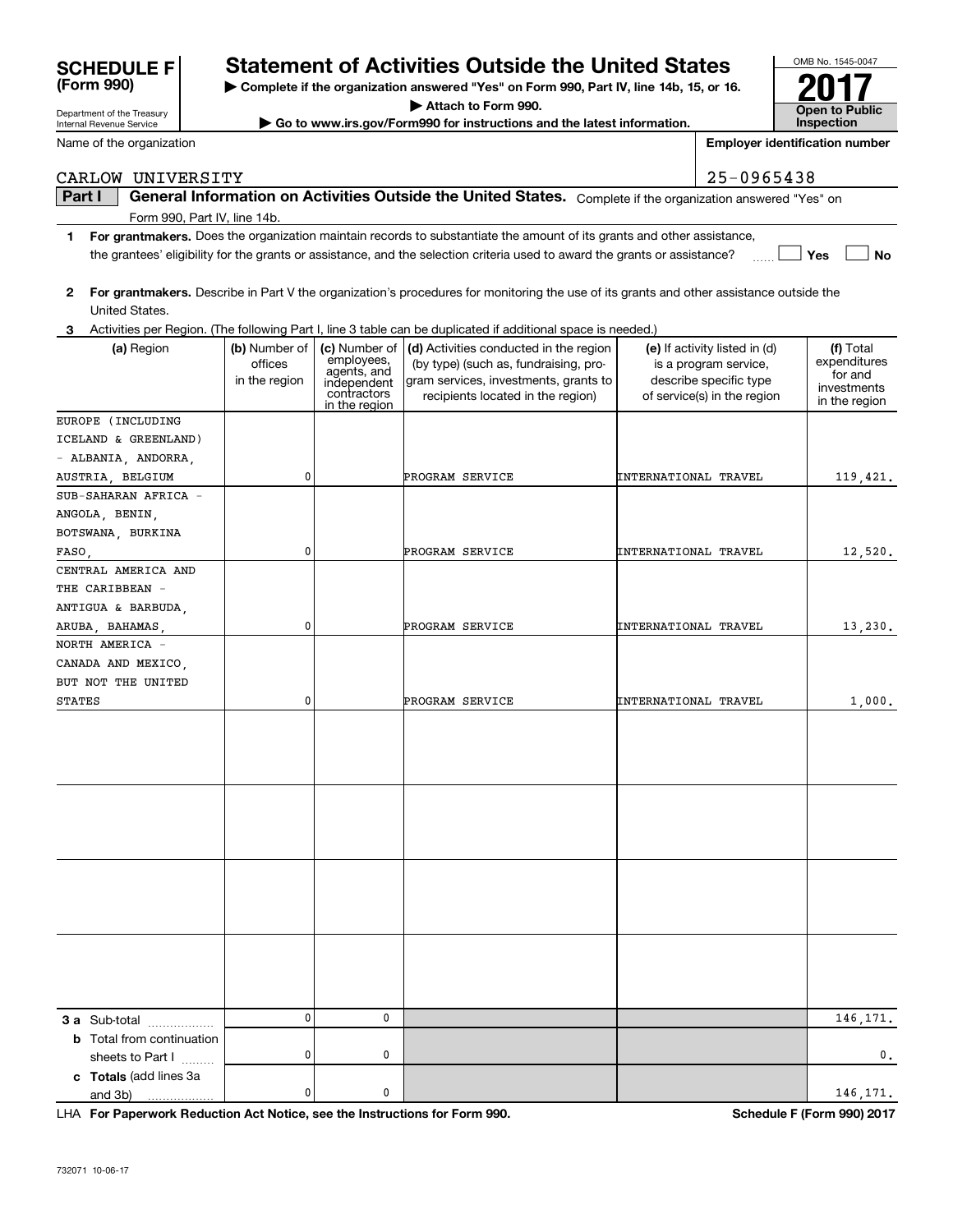Schedule F (Form 990) 2017 **CARLOW UNIVERSITY 25-0965438** Page

Part II | Grants and Other Assistance to Organizations or Entities Outside the United States. Complete if the organization answered "Yes" on Form 990, Part IV, line 15, for any recipient who received more than \$5,000. Part II can be duplicated if additional space is needed.

| 1<br>(a) Name of organization | (b) IRS code section<br>and EIN (if applicable)         | (c) Region | (d) Purpose of<br>grant                                                                                                                      | (e) Amount<br>of cash grant | (f) Manner of<br>cash disbursement | (g) Amount of<br>noncash<br>assistance | (h) Description<br>of noncash<br>assistance | (i) Method of<br>valuation (book, FMV,<br>appraisal, other) |  |  |
|-------------------------------|---------------------------------------------------------|------------|----------------------------------------------------------------------------------------------------------------------------------------------|-----------------------------|------------------------------------|----------------------------------------|---------------------------------------------|-------------------------------------------------------------|--|--|
|                               |                                                         |            |                                                                                                                                              |                             |                                    |                                        |                                             |                                                             |  |  |
|                               |                                                         |            |                                                                                                                                              |                             |                                    |                                        |                                             |                                                             |  |  |
|                               |                                                         |            |                                                                                                                                              |                             |                                    |                                        |                                             |                                                             |  |  |
|                               |                                                         |            |                                                                                                                                              |                             |                                    |                                        |                                             |                                                             |  |  |
|                               |                                                         |            |                                                                                                                                              |                             |                                    |                                        |                                             |                                                             |  |  |
|                               |                                                         |            |                                                                                                                                              |                             |                                    |                                        |                                             |                                                             |  |  |
|                               |                                                         |            |                                                                                                                                              |                             |                                    |                                        |                                             |                                                             |  |  |
|                               |                                                         |            |                                                                                                                                              |                             |                                    |                                        |                                             |                                                             |  |  |
|                               |                                                         |            |                                                                                                                                              |                             |                                    |                                        |                                             |                                                             |  |  |
|                               |                                                         |            |                                                                                                                                              |                             |                                    |                                        |                                             |                                                             |  |  |
|                               |                                                         |            |                                                                                                                                              |                             |                                    |                                        |                                             |                                                             |  |  |
|                               |                                                         |            |                                                                                                                                              |                             |                                    |                                        |                                             |                                                             |  |  |
|                               |                                                         |            |                                                                                                                                              |                             |                                    |                                        |                                             |                                                             |  |  |
|                               |                                                         |            |                                                                                                                                              |                             |                                    |                                        |                                             |                                                             |  |  |
|                               |                                                         |            |                                                                                                                                              |                             |                                    |                                        |                                             |                                                             |  |  |
|                               |                                                         |            |                                                                                                                                              |                             |                                    |                                        |                                             |                                                             |  |  |
| $\mathbf{2}$                  |                                                         |            | Enter total number of recipient organizations listed above that are recognized as charities by the foreign country, recognized as tax-exempt |                             |                                    |                                        |                                             |                                                             |  |  |
|                               | 3 Enter total number of other organizations or entities |            |                                                                                                                                              |                             |                                    |                                        |                                             |                                                             |  |  |

**Schedule F (Form 990) 2017**

**2**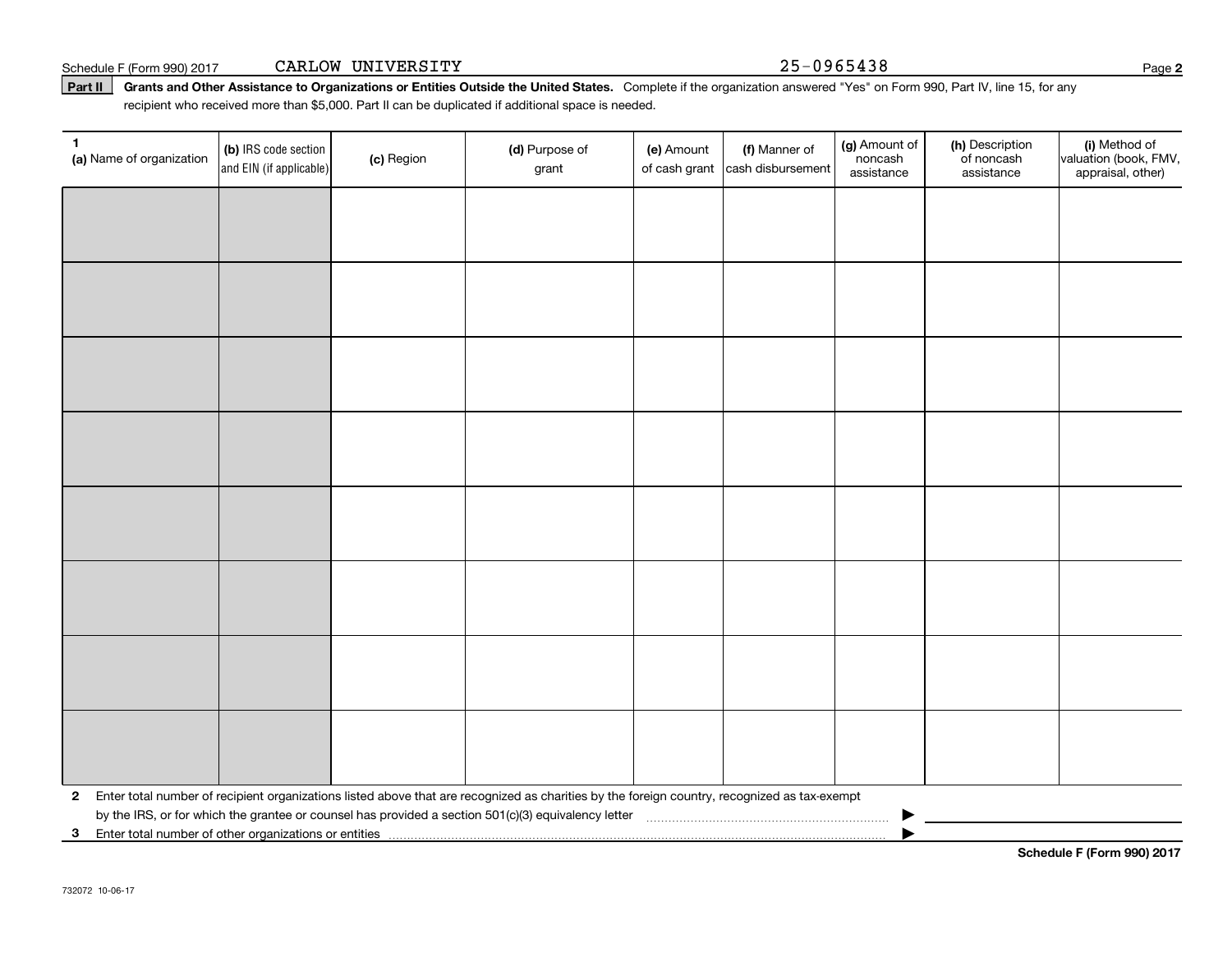| Schedule F (Form 990) 2017      | CARLOW UNIVERSITY                                         |                             |                             |                                                                                                                                                  | 25-0965438                             |                                          | Page                                                           |
|---------------------------------|-----------------------------------------------------------|-----------------------------|-----------------------------|--------------------------------------------------------------------------------------------------------------------------------------------------|----------------------------------------|------------------------------------------|----------------------------------------------------------------|
| Part III                        | Part III can be duplicated if additional space is needed. |                             |                             | Grants and Other Assistance to Individuals Outside the United States. Complete if the organization answered "Yes" on Form 990, Part IV, line 16. |                                        |                                          |                                                                |
| (a) Type of grant or assistance | (b) Region                                                | (c) Number of<br>recipients | (d) Amount of<br>cash grant | (e) Manner of<br>cash disbursement                                                                                                               | (f) Amount of<br>noncash<br>assistance | (g) Description of<br>noncash assistance | (h) Method of<br>valuation<br>(book, FMV,<br>appraisal, other) |
|                                 |                                                           |                             |                             |                                                                                                                                                  |                                        |                                          |                                                                |
|                                 |                                                           |                             |                             |                                                                                                                                                  |                                        |                                          |                                                                |
|                                 |                                                           |                             |                             |                                                                                                                                                  |                                        |                                          |                                                                |
|                                 |                                                           |                             |                             |                                                                                                                                                  |                                        |                                          |                                                                |

**3**

**Schedule F (Form 990) 2017**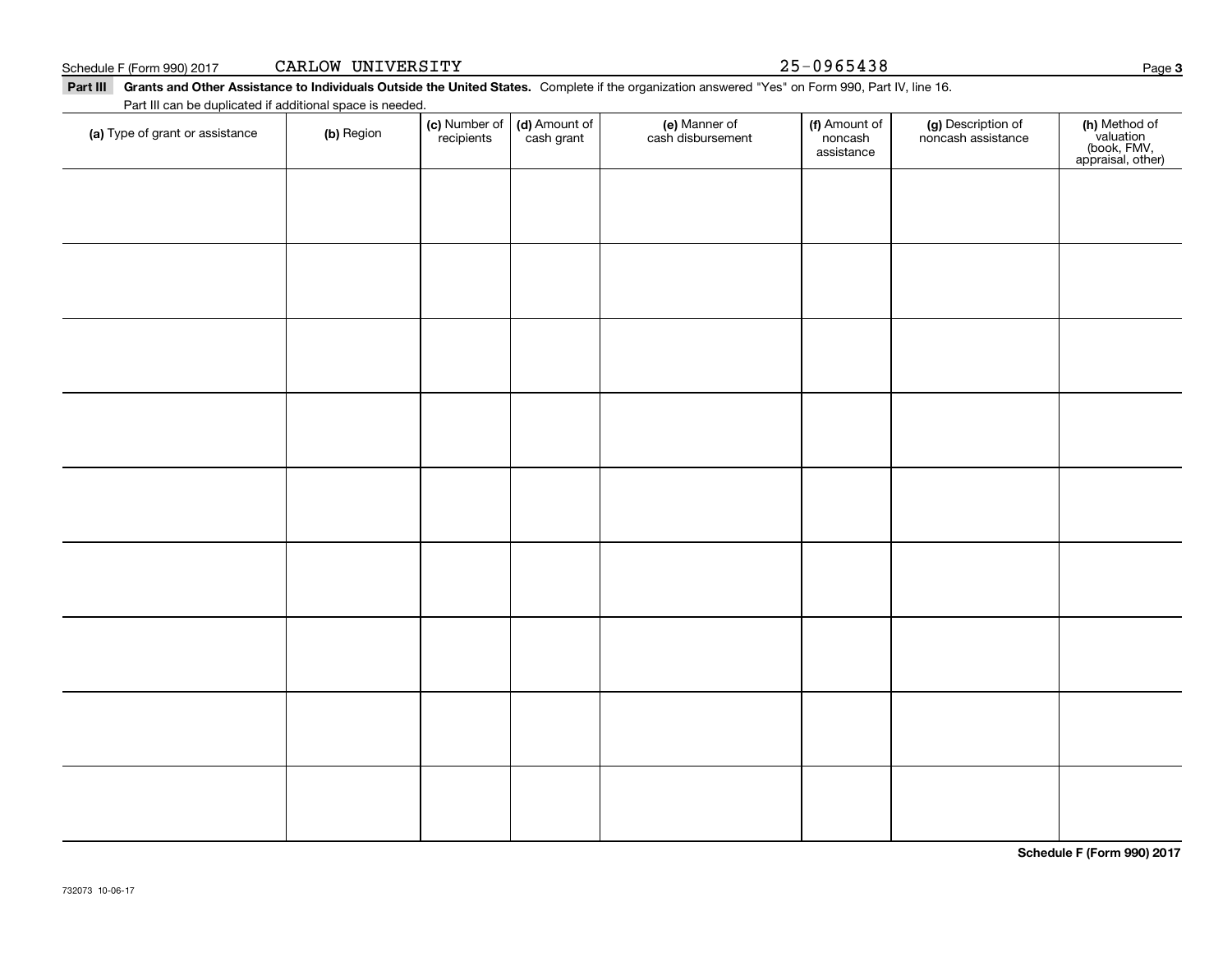| 1            | Was the organization a U.S. transferor of property to a foreign corporation during the tax year? If "Yes," the<br>organization may be required to file Form 926, Return by a U.S. Transferor of Property to a Foreign                                                                                                                                                                                                                  | Yes | $X \mid N_{0}$      |
|--------------|----------------------------------------------------------------------------------------------------------------------------------------------------------------------------------------------------------------------------------------------------------------------------------------------------------------------------------------------------------------------------------------------------------------------------------------|-----|---------------------|
| $\mathbf{2}$ | Did the organization have an interest in a foreign trust during the tax year? If "Yes." the organization<br>may be required to separately file Form 3520, Annual Return To Report Transactions With Foreign<br>Trusts and Receipt of Certain Foreign Gifts, and/or Form 3520-A, Annual Information Return of Foreign<br>Trust With a U.S. Owner (see Instructions for Forms 3520 and 3520-A; don't file with Form 990) manu-manu-manu- | Yes | $X \mid N_{\Omega}$ |
| 3            | Did the organization have an ownership interest in a foreign corporation during the tax year? If "Yes."<br>the organization may be required to file Form 5471, Information Return of U.S. Persons With Respect To                                                                                                                                                                                                                      | Yes | $X \mid N_0$        |
| 4            | Was the organization a direct or indirect shareholder of a passive foreign investment company or a<br>qualified electing fund during the tax year? If "Yes," the organization may be required to file Form 8621,<br>Information Return by a Shareholder of a Passive Foreign Investment Company or Qualified Electing Fund<br>(see Instructions for Form 8621)                                                                         | Yes | $X \mid N_{\Omega}$ |
| 5            | Did the organization have an ownership interest in a foreign partnership during the tax year? If "Yes."<br>the organization may be required to file Form 8865, Return of U.S. Persons With Respect to Certain<br>Foreign Partnerships (see Instructions for Form 8865)                                                                                                                                                                 | Yes | $X \mid N_{\Omega}$ |
| 6            | Did the organization have any operations in or related to any boycotting countries during the tax year? If<br>"Yes," the organization may be required to separately file Form 5713, International Boycott Report (see                                                                                                                                                                                                                  | Yes | X.<br>No            |

**Schedule F (Form 990) 2017**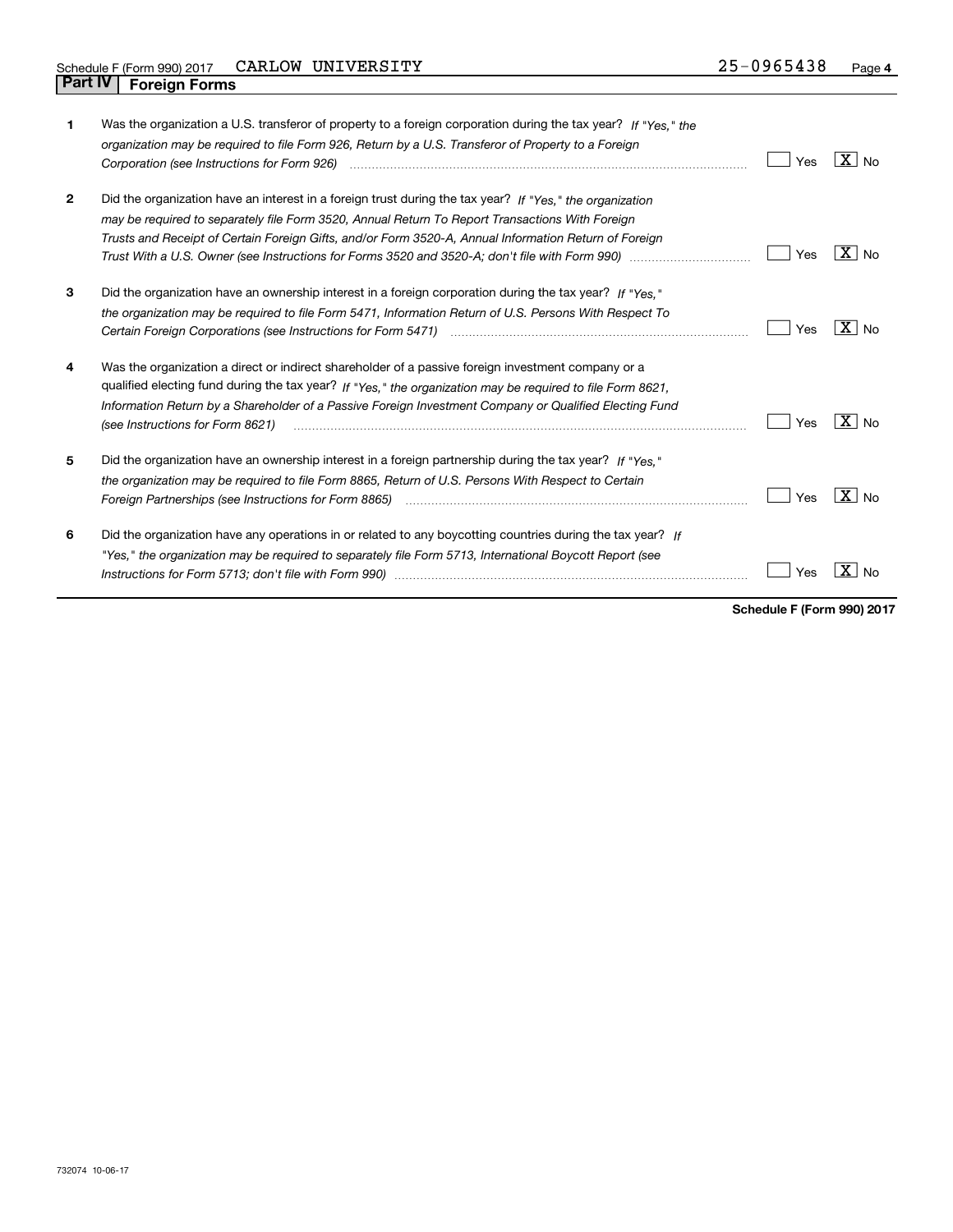## **Part V Supplemental Information**

Provide the information required by Part I, line 2 (monitoring of funds); Part I, line 3, column (f) (accounting method; amounts of investments vs. expenditures per region); Part II, line 1 (accounting method); Part III (accounting method); and Part III, column (c) (estimated number of recipients), as applicable. Also complete this part to provide any additional information. See instructions.

PART I, LINE 2:

#### THE UNIVERSITY'S USE OF GRANTS AND OTHER ASSISTANCE OUTSIDE OF THE UNITED

#### STATES IS MONITORED THROUGH THE FINANCE OFFICE, WHICH REQUIRES THE

#### APPROPRIATE SUPPORTING DOCUMENTATION AND AUTHORIZATION IN CONNECTION WITH

#### THE UNIVERSITY'S PURCHASING POLICY.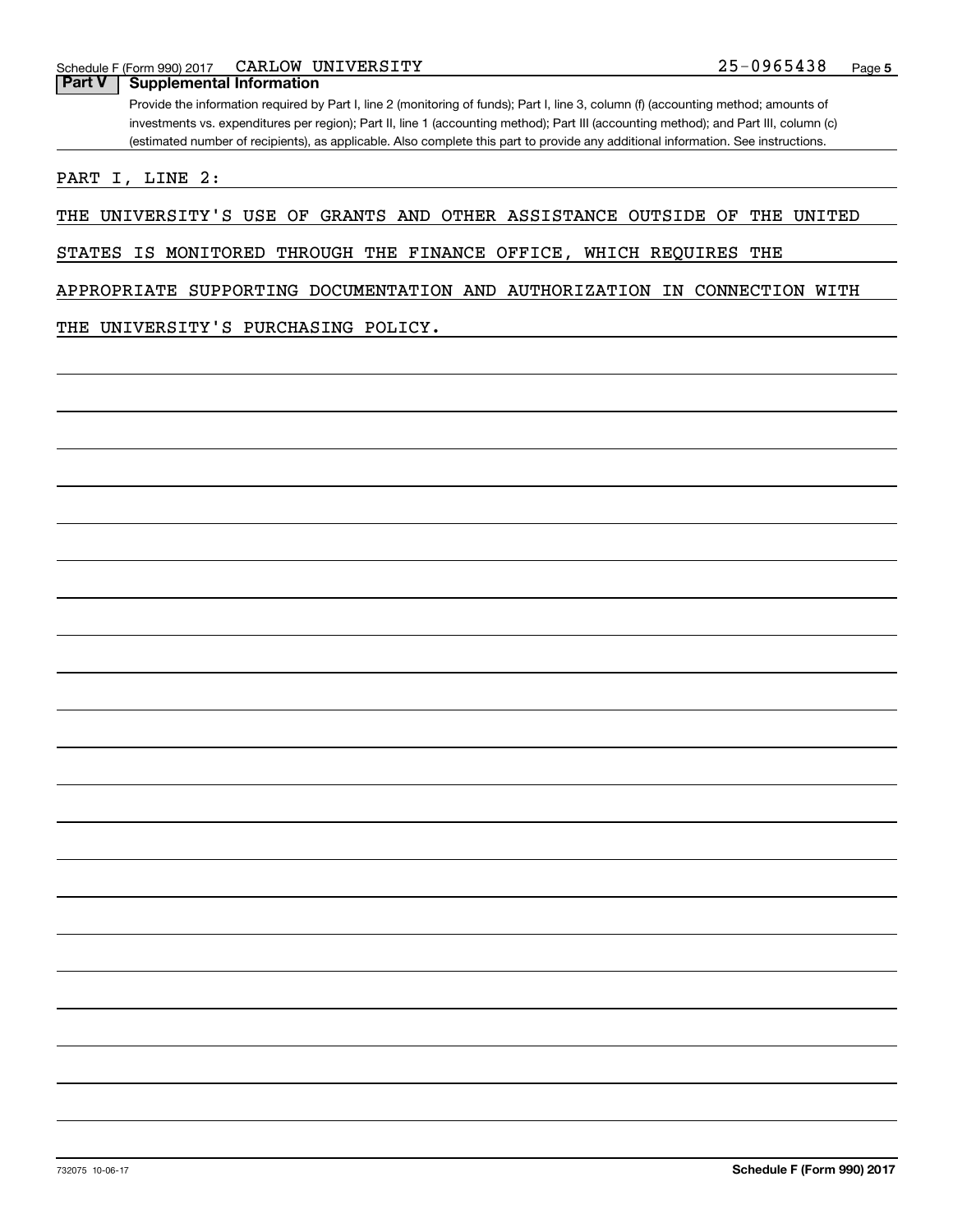| <b>SCHEDULE G</b>                                                                                                                                        |                                                        | Supplemental Information Regarding Fundraising or Gaming Activities                                                                                                                                                                                         |                                       |    |                     |  |                                        | OMB No. 1545-0047                   |  |  |  |
|----------------------------------------------------------------------------------------------------------------------------------------------------------|--------------------------------------------------------|-------------------------------------------------------------------------------------------------------------------------------------------------------------------------------------------------------------------------------------------------------------|---------------------------------------|----|---------------------|--|----------------------------------------|-------------------------------------|--|--|--|
| (Form 990 or 990-EZ)                                                                                                                                     |                                                        | Complete if the organization answered "Yes" on Form 990, Part IV, line 17, 18, or 19, or if the                                                                                                                                                             |                                       |    |                     |  |                                        | 2017                                |  |  |  |
| Department of the Treasury                                                                                                                               |                                                        | organization entered more than \$15,000 on Form 990-EZ, line 6a.                                                                                                                                                                                            |                                       |    |                     |  |                                        | <b>Open to Public</b>               |  |  |  |
| Internal Revenue Service                                                                                                                                 |                                                        | Attach to Form 990 or Form 990-EZ.<br>Go to www.irs.gov/Form990 for the latest instructions.                                                                                                                                                                |                                       |    |                     |  |                                        | Inspection                          |  |  |  |
| Name of the organization                                                                                                                                 |                                                        |                                                                                                                                                                                                                                                             | <b>Employer identification number</b> |    |                     |  |                                        |                                     |  |  |  |
|                                                                                                                                                          |                                                        | CARLOW UNIVERSITY                                                                                                                                                                                                                                           |                                       |    |                     |  | 25-0965438                             |                                     |  |  |  |
| Part I                                                                                                                                                   | required to complete this part.                        | Fundraising Activities. Complete if the organization answered "Yes" on Form 990, Part IV, line 17. Form 990-EZ filers are not                                                                                                                               |                                       |    |                     |  |                                        |                                     |  |  |  |
|                                                                                                                                                          |                                                        | 1 Indicate whether the organization raised funds through any of the following activities. Check all that apply.                                                                                                                                             |                                       |    |                     |  |                                        |                                     |  |  |  |
| Mail solicitations<br>Solicitation of non-government grants<br>e<br>a<br>Solicitation of government grants<br>Internet and email solicitations<br>f<br>b |                                                        |                                                                                                                                                                                                                                                             |                                       |    |                     |  |                                        |                                     |  |  |  |
| c                                                                                                                                                        | Phone solicitations<br>Special fundraising events<br>g |                                                                                                                                                                                                                                                             |                                       |    |                     |  |                                        |                                     |  |  |  |
| d<br>In-person solicitations                                                                                                                             |                                                        |                                                                                                                                                                                                                                                             |                                       |    |                     |  |                                        |                                     |  |  |  |
|                                                                                                                                                          |                                                        | 2 a Did the organization have a written or oral agreement with any individual (including officers, directors, trustees, or                                                                                                                                  |                                       |    |                     |  |                                        |                                     |  |  |  |
|                                                                                                                                                          |                                                        | key employees listed in Form 990, Part VII) or entity in connection with professional fundraising services?<br><b>b</b> If "Yes," list the 10 highest paid individuals or entities (fundraisers) pursuant to agreements under which the fundraiser is to be |                                       |    |                     |  | Yes                                    | No                                  |  |  |  |
| compensated at least \$5,000 by the organization.                                                                                                        |                                                        |                                                                                                                                                                                                                                                             |                                       |    |                     |  |                                        |                                     |  |  |  |
| (i) Name and address of individual                                                                                                                       |                                                        |                                                                                                                                                                                                                                                             | (iii) Did<br>fundraiser               |    | (iv) Gross receipts |  | (v) Amount paid<br>to (or retained by) | (vi) Amount paid                    |  |  |  |
| or entity (fundraiser)                                                                                                                                   |                                                        | (ii) Activity                                                                                                                                                                                                                                               | have custody<br>or control of         |    | from activity       |  | fundraiser                             | to (or retained by)<br>organization |  |  |  |
|                                                                                                                                                          |                                                        |                                                                                                                                                                                                                                                             | contributions?                        |    |                     |  | listed in col. (i)                     |                                     |  |  |  |
|                                                                                                                                                          |                                                        |                                                                                                                                                                                                                                                             | Yes                                   | No |                     |  |                                        |                                     |  |  |  |
|                                                                                                                                                          |                                                        |                                                                                                                                                                                                                                                             |                                       |    |                     |  |                                        |                                     |  |  |  |
|                                                                                                                                                          |                                                        |                                                                                                                                                                                                                                                             |                                       |    |                     |  |                                        |                                     |  |  |  |
|                                                                                                                                                          |                                                        |                                                                                                                                                                                                                                                             |                                       |    |                     |  |                                        |                                     |  |  |  |
|                                                                                                                                                          |                                                        |                                                                                                                                                                                                                                                             |                                       |    |                     |  |                                        |                                     |  |  |  |
|                                                                                                                                                          |                                                        |                                                                                                                                                                                                                                                             |                                       |    |                     |  |                                        |                                     |  |  |  |
|                                                                                                                                                          |                                                        |                                                                                                                                                                                                                                                             |                                       |    |                     |  |                                        |                                     |  |  |  |
|                                                                                                                                                          |                                                        |                                                                                                                                                                                                                                                             |                                       |    |                     |  |                                        |                                     |  |  |  |
|                                                                                                                                                          |                                                        |                                                                                                                                                                                                                                                             |                                       |    |                     |  |                                        |                                     |  |  |  |
|                                                                                                                                                          |                                                        |                                                                                                                                                                                                                                                             |                                       |    |                     |  |                                        |                                     |  |  |  |
|                                                                                                                                                          |                                                        |                                                                                                                                                                                                                                                             |                                       |    |                     |  |                                        |                                     |  |  |  |
|                                                                                                                                                          |                                                        |                                                                                                                                                                                                                                                             |                                       |    |                     |  |                                        |                                     |  |  |  |
| Total                                                                                                                                                    |                                                        | 3 List all states in which the organization is registered or licensed to solicit contributions or has been notified it is exempt from registration                                                                                                          |                                       |    |                     |  |                                        |                                     |  |  |  |
| or licensing.                                                                                                                                            |                                                        |                                                                                                                                                                                                                                                             |                                       |    |                     |  |                                        |                                     |  |  |  |
|                                                                                                                                                          |                                                        |                                                                                                                                                                                                                                                             |                                       |    |                     |  |                                        |                                     |  |  |  |
|                                                                                                                                                          |                                                        |                                                                                                                                                                                                                                                             |                                       |    |                     |  |                                        |                                     |  |  |  |
|                                                                                                                                                          |                                                        |                                                                                                                                                                                                                                                             |                                       |    |                     |  |                                        |                                     |  |  |  |
|                                                                                                                                                          |                                                        |                                                                                                                                                                                                                                                             |                                       |    |                     |  |                                        |                                     |  |  |  |
|                                                                                                                                                          |                                                        |                                                                                                                                                                                                                                                             |                                       |    |                     |  |                                        |                                     |  |  |  |
|                                                                                                                                                          |                                                        |                                                                                                                                                                                                                                                             |                                       |    |                     |  |                                        |                                     |  |  |  |

LHA For Paperwork Reduction Act Notice, see the Instructions for Form 990 or 990-EZ. Schedule G (Form 990 or 990-EZ) 2017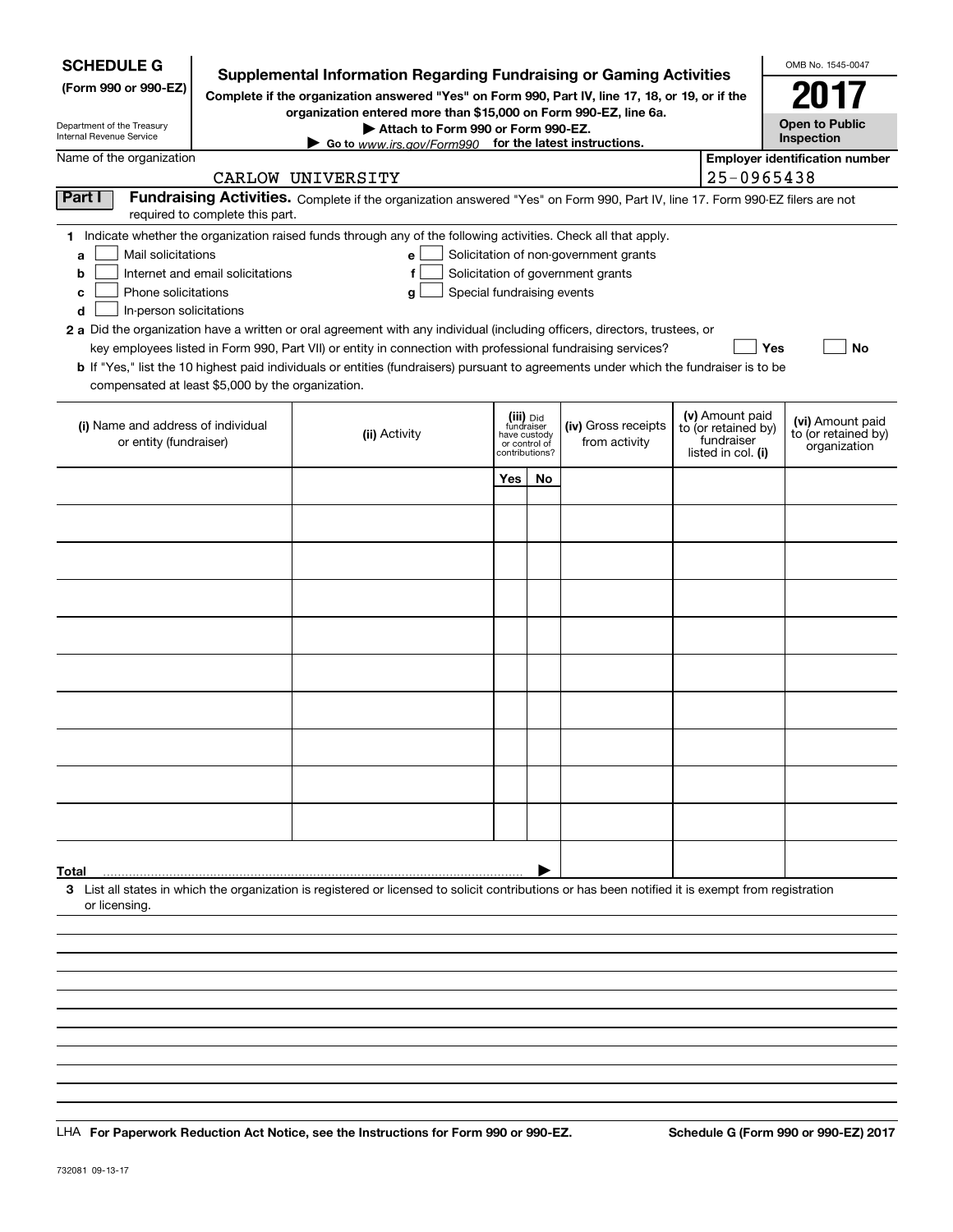#### Schedule G (Form 990 or 990-EZ) 2017 Page CARLOW UNIVERSITY 25-0965438

**Part II** | Fundraising Events. Complete if the organization answered "Yes" on Form 990, Part IV, line 18, or reported more than \$15,000

|                 |    | of fundraising event contributions and gross income on Form 990-EZ, lines 1 and 6b. List events with gross receipts greater than \$5,000. |                        |                         |                  |                            |
|-----------------|----|-------------------------------------------------------------------------------------------------------------------------------------------|------------------------|-------------------------|------------------|----------------------------|
|                 |    |                                                                                                                                           | (a) Event #1           | (b) Event #2            | (c) Other events | (d) Total events           |
|                 |    |                                                                                                                                           | WOMEN OF               | <b>MARIANNE</b>         |                  | (add col. (a) through      |
|                 |    |                                                                                                                                           | SPIRIT                 | CORNETTI CON            | $\mathbf{1}$     | col. (c)                   |
|                 |    |                                                                                                                                           | (event type)           | (event type)            | (total number)   |                            |
|                 |    |                                                                                                                                           |                        |                         |                  |                            |
| Revenue         | 1. |                                                                                                                                           | 127,630.               | 49,700.                 | 11,985.          | 189,315.                   |
|                 |    |                                                                                                                                           |                        |                         |                  |                            |
|                 |    |                                                                                                                                           | 116, 155.              | 43, 425.                | 7,015.           | 166,595.                   |
|                 |    |                                                                                                                                           |                        |                         |                  |                            |
|                 | 3  | Gross income (line 1 minus line 2)                                                                                                        | 11,475.                | 6, 275.                 | 4,970.           | 22,720.                    |
|                 |    |                                                                                                                                           |                        |                         |                  |                            |
|                 |    |                                                                                                                                           |                        |                         |                  |                            |
|                 |    |                                                                                                                                           |                        |                         |                  |                            |
|                 | 5  |                                                                                                                                           |                        |                         |                  |                            |
|                 |    |                                                                                                                                           |                        |                         |                  |                            |
| Direct Expenses | 6  |                                                                                                                                           | 6,500.                 | 5,150.                  | 6,150.           | 17,800.                    |
|                 |    |                                                                                                                                           |                        |                         |                  |                            |
|                 | 7  | Food and beverages                                                                                                                        | 24,621.                | 3,522.                  |                  | 28,143.                    |
|                 |    |                                                                                                                                           |                        |                         |                  |                            |
|                 | 8  |                                                                                                                                           |                        |                         |                  |                            |
|                 | 9  |                                                                                                                                           | $\frac{4,234}{32,564}$ | 19,433.                 | 6, 212.          | $\frac{4,234}{58,209}$ .   |
|                 |    | 10 Direct expense summary. Add lines 4 through 9 in column (d)                                                                            |                        |                         |                  | 108, 386.                  |
|                 |    | 11 Net income summary. Subtract line 10 from line 3, column (d)                                                                           |                        |                         |                  | $-85,666.$                 |
| <b>Part III</b> |    | Gaming. Complete if the organization answered "Yes" on Form 990, Part IV, line 19, or reported more than                                  |                        |                         |                  |                            |
|                 |    | \$15,000 on Form 990-EZ, line 6a.                                                                                                         |                        |                         |                  |                            |
|                 |    |                                                                                                                                           |                        | (b) Pull tabs/instant   |                  | (d) Total gaming (add      |
|                 |    |                                                                                                                                           | (a) Bingo              | bingo/progressive bingo | (c) Other gaming | col. (a) through col. (c)) |
| Revenue         |    |                                                                                                                                           |                        |                         |                  |                            |
|                 |    |                                                                                                                                           |                        |                         |                  |                            |
|                 |    |                                                                                                                                           |                        |                         |                  |                            |
|                 |    |                                                                                                                                           |                        |                         |                  |                            |
|                 |    |                                                                                                                                           |                        |                         |                  |                            |
| Direct Expenses | 3  |                                                                                                                                           |                        |                         |                  |                            |
|                 |    |                                                                                                                                           |                        |                         |                  |                            |
|                 |    |                                                                                                                                           |                        |                         |                  |                            |
|                 |    |                                                                                                                                           |                        |                         |                  |                            |

**a** Is the organization licensed to conduct gaming activities in each of these states? \_\_\_\_\_\_\_\_\_\_\_\_\_\_\_\_\_\_\_\_\_\_\_\_\_\_\_\_\_\_\_ **b**If "No," explain:

**6** Volunteer labor

Other direct expenses

**7**Direct expense summary. Add lines 2 through 5 in column (d)

Volunteer labor \_\_\_\_\_\_\_\_\_\_\_\_\_\_\_\_\_\_\_\_\_\_\_\_\_\_\_\_\_

**9**Enter the state(s) in which the organization conducts gaming activities:

**8**Net gaming income summary. Subtract line 7 from line 1, column (d)

**10a** Were any of the organization's gaming licenses revoked, suspended, or terminated during the tax year? \_\_\_\_\_\_\_\_\_\_\_\_\_\_\_\_\_ **b** If "Yes," explain:

**Yes**

 $\mathcal{L}^{\text{max}}$ 

 $\mathcal{L}^{\text{max}}$ 

**No**

**Yes Yes**

% %

~~~~~~~~~~~~~~~~~~~~~~~~ |

**No No**

%

 $\boxed{\Box}$  Yes \_\_\_\_\_\_\_ %  $\boxed{\Box}$  Yes \_\_\_\_\_\_\_ %  $\boxed{\Box}$ 

**5**

**Yes**

…… ▶

**Yes**

**No**

**No**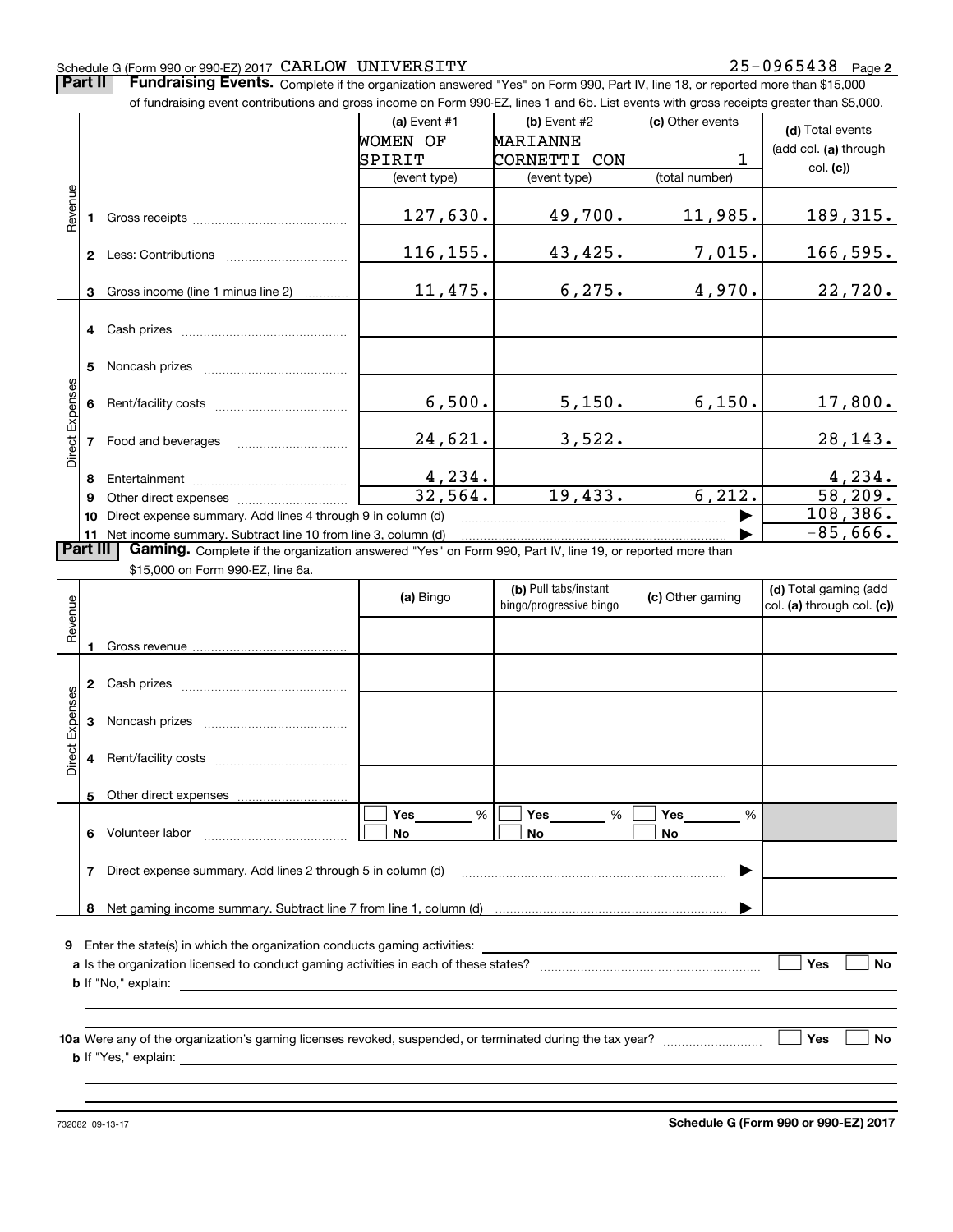| Schedule G (Form 990 or 990-EZ) 2017 CARLOW UNIVERSITY                                                                                                                                                                                                             | 25-0965438      |     | Page 3               |
|--------------------------------------------------------------------------------------------------------------------------------------------------------------------------------------------------------------------------------------------------------------------|-----------------|-----|----------------------|
|                                                                                                                                                                                                                                                                    |                 | Yes | No                   |
| 12 Is the organization a grantor, beneficiary or trustee of a trust, or a member of a partnership or other entity formed                                                                                                                                           |                 |     |                      |
|                                                                                                                                                                                                                                                                    |                 | Yes | No                   |
|                                                                                                                                                                                                                                                                    |                 |     |                      |
| <b>13</b> Indicate the percentage of gaming activity conducted in:                                                                                                                                                                                                 |                 |     |                      |
|                                                                                                                                                                                                                                                                    | 13а             |     | %                    |
| <b>b</b> An outside facility <b>contained and the contract of the contract of the contract of the contract of the contract of the contract of the contract of the contract of the contract of the contract of the contract of the con</b>                          | 13 <sub>b</sub> |     | %                    |
| 14 Enter the name and address of the person who prepares the organization's gaming/special events books and records:                                                                                                                                               |                 |     |                      |
| Name $\blacktriangleright$<br><u> 1989 - John Harry Harry Harry Harry Harry Harry Harry Harry Harry Harry Harry Harry Harry Harry Harry Harry H</u>                                                                                                                |                 |     |                      |
|                                                                                                                                                                                                                                                                    |                 |     |                      |
|                                                                                                                                                                                                                                                                    |                 | Yes | No                   |
| b If "Yes," enter the amount of gaming revenue received by the organization > \$ ___________________ and the amount                                                                                                                                                |                 |     |                      |
| of gaming revenue retained by the third party $\triangleright$ \$ $\_\_\_\_\_\_\_\_\_\_\_\_\_\_\_\_\_\_\_\_\_\_\_\_\_\_$                                                                                                                                           |                 |     |                      |
| c If "Yes," enter name and address of the third party:                                                                                                                                                                                                             |                 |     |                      |
|                                                                                                                                                                                                                                                                    |                 |     |                      |
| Name $\blacktriangleright$<br><u>state and the state of the state of the state of the state of the state of the state of the state of the state of the state of the state of the state of the state of the state of the state of the state of the state of the</u> |                 |     |                      |
|                                                                                                                                                                                                                                                                    |                 |     |                      |
| <b>16</b> Gaming manager information:                                                                                                                                                                                                                              |                 |     |                      |
| Name $\blacktriangleright$<br><u> 1990 - John Barn Barn, amerikan ba</u> rnetar (h. 1980)                                                                                                                                                                          |                 |     |                      |
|                                                                                                                                                                                                                                                                    |                 |     |                      |
| Gaming manager compensation > \$                                                                                                                                                                                                                                   |                 |     |                      |
|                                                                                                                                                                                                                                                                    |                 |     |                      |
|                                                                                                                                                                                                                                                                    |                 |     |                      |
| Director/officer<br>Employee<br>Independent contractor                                                                                                                                                                                                             |                 |     |                      |
| <b>17</b> Mandatory distributions:                                                                                                                                                                                                                                 |                 |     |                      |
| <b>a</b> Is the organization required under state law to make charitable distributions from the gaming proceeds to                                                                                                                                                 |                 |     | $\Box$ Yes $\Box$ No |
| <b>b</b> Enter the amount of distributions required under state law to be distributed to other exempt organizations or spent in the                                                                                                                                |                 |     |                      |
| organization's own exempt activities during the tax year $\triangleright$ \$                                                                                                                                                                                       |                 |     |                      |
| <b>Part IV</b><br>Supplemental Information. Provide the explanations required by Part I, line 2b, columns (iii) and (v); and Part III, lines 9, 9b, 10b, 15b,                                                                                                      |                 |     |                      |
| 15c, 16, and 17b, as applicable. Also provide any additional information. See instructions.                                                                                                                                                                        |                 |     |                      |
|                                                                                                                                                                                                                                                                    |                 |     |                      |
|                                                                                                                                                                                                                                                                    |                 |     |                      |
|                                                                                                                                                                                                                                                                    |                 |     |                      |
|                                                                                                                                                                                                                                                                    |                 |     |                      |
|                                                                                                                                                                                                                                                                    |                 |     |                      |
|                                                                                                                                                                                                                                                                    |                 |     |                      |
|                                                                                                                                                                                                                                                                    |                 |     |                      |
|                                                                                                                                                                                                                                                                    |                 |     |                      |
|                                                                                                                                                                                                                                                                    |                 |     |                      |
|                                                                                                                                                                                                                                                                    |                 |     |                      |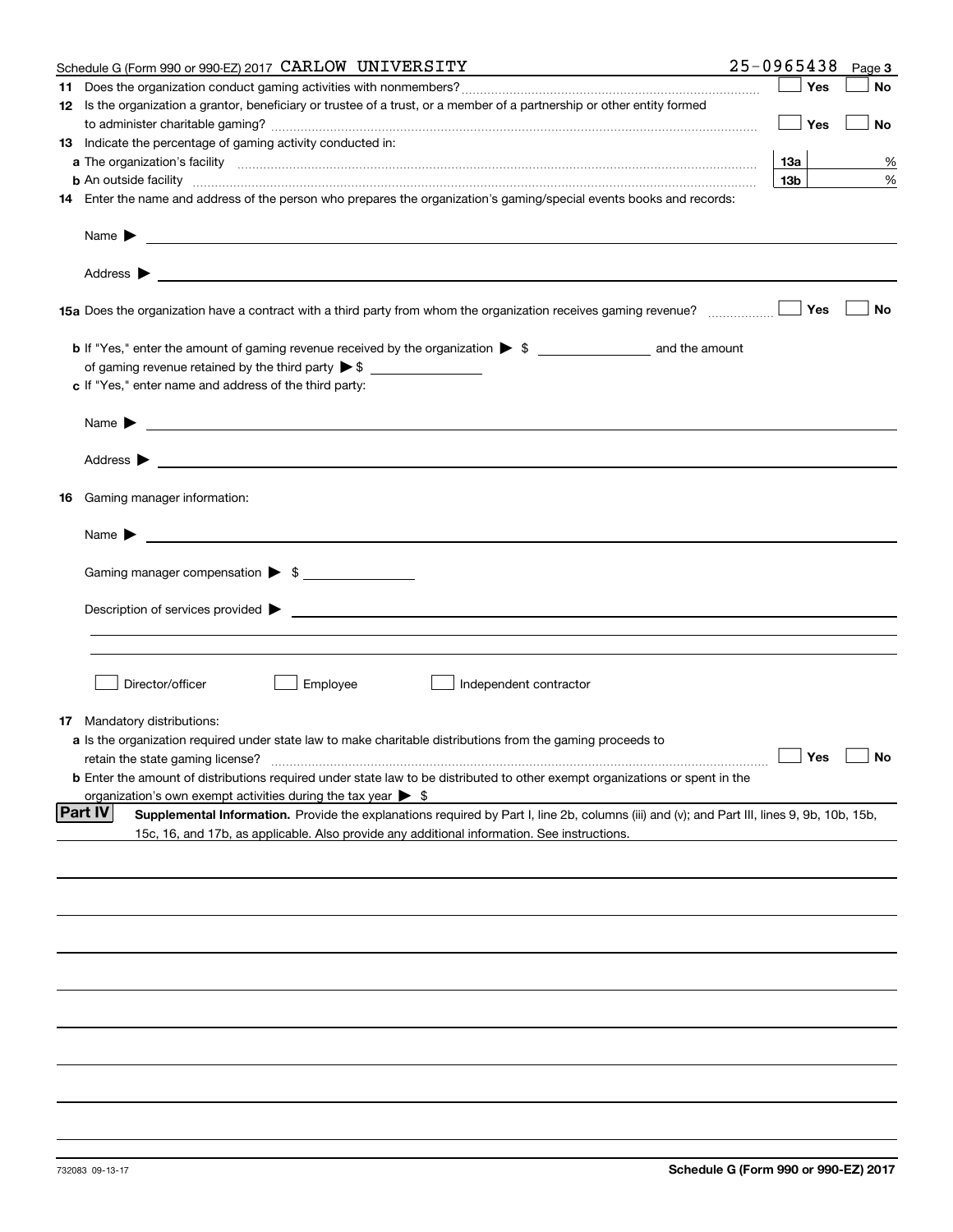| <b>Part IV   Supplemental Information</b> (continued) |  |
|-------------------------------------------------------|--|
|                                                       |  |
|                                                       |  |
|                                                       |  |
|                                                       |  |
|                                                       |  |
|                                                       |  |
|                                                       |  |
|                                                       |  |
|                                                       |  |
|                                                       |  |
|                                                       |  |
|                                                       |  |
|                                                       |  |
|                                                       |  |
|                                                       |  |
|                                                       |  |
|                                                       |  |
|                                                       |  |
|                                                       |  |
|                                                       |  |
|                                                       |  |
|                                                       |  |
|                                                       |  |
|                                                       |  |
|                                                       |  |
|                                                       |  |
|                                                       |  |
|                                                       |  |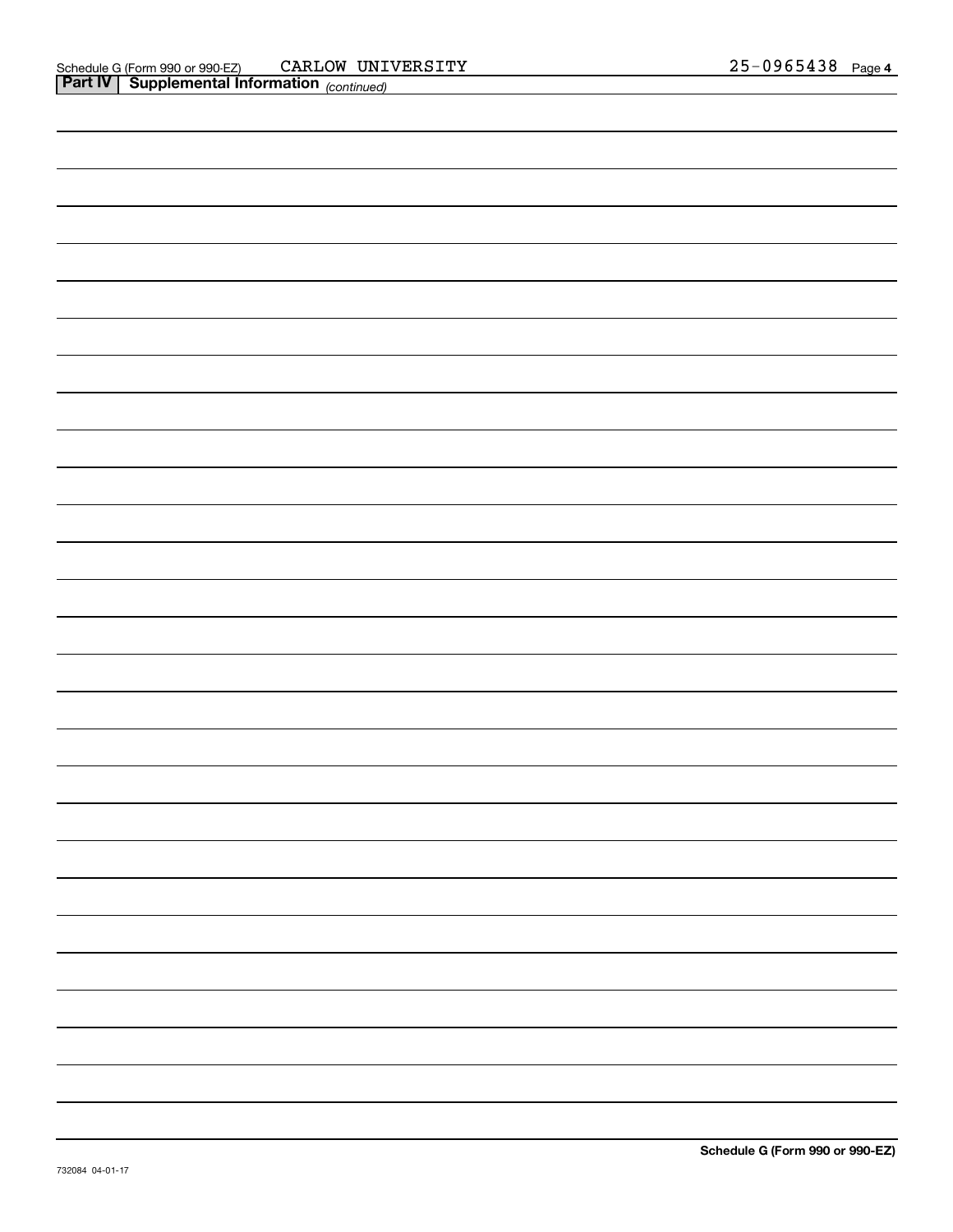| <b>SCHEDULE I</b><br>(Form 990) |                                                                                                                                                                                                                                                                           |           | <b>Grants and Other Assistance to Organizations,</b>                                                                                  |                                                       |                                         |                                                                |                                          | OMB No. 1545-0047                                   |
|---------------------------------|---------------------------------------------------------------------------------------------------------------------------------------------------------------------------------------------------------------------------------------------------------------------------|-----------|---------------------------------------------------------------------------------------------------------------------------------------|-------------------------------------------------------|-----------------------------------------|----------------------------------------------------------------|------------------------------------------|-----------------------------------------------------|
|                                 |                                                                                                                                                                                                                                                                           |           | Governments, and Individuals in the United States<br>Complete if the organization answered "Yes" on Form 990, Part IV, line 21 or 22. |                                                       |                                         |                                                                |                                          | 2017                                                |
| Department of the Treasury      |                                                                                                                                                                                                                                                                           |           |                                                                                                                                       | Attach to Form 990.                                   |                                         |                                                                |                                          | <b>Open to Public</b>                               |
| Internal Revenue Service        |                                                                                                                                                                                                                                                                           |           |                                                                                                                                       | Go to www.irs.gov/Form990 for the latest information. |                                         |                                                                |                                          | Inspection                                          |
| Name of the organization        | CARLOW UNIVERSITY                                                                                                                                                                                                                                                         |           |                                                                                                                                       |                                                       |                                         |                                                                |                                          | <b>Employer identification number</b><br>25-0965438 |
| Part I                          | <b>General Information on Grants and Assistance</b>                                                                                                                                                                                                                       |           |                                                                                                                                       |                                                       |                                         |                                                                |                                          |                                                     |
|                                 | 1 Does the organization maintain records to substantiate the amount of the grants or assistance, the grantees' eligibility for the grants or assistance, and the selection                                                                                                |           |                                                                                                                                       |                                                       |                                         |                                                                |                                          | $\boxed{\text{X}}$ Yes<br>∐ No                      |
| $\mathbf{2}$<br>Part II         | Describe in Part IV the organization's procedures for monitoring the use of grant funds in the United States.                                                                                                                                                             |           |                                                                                                                                       |                                                       |                                         |                                                                |                                          |                                                     |
|                                 | Grants and Other Assistance to Domestic Organizations and Domestic Governments. Complete if the organization answered "Yes" on Form 990, Part IV, line 21, for any<br>recipient that received more than \$5,000. Part II can be duplicated if additional space is needed. |           |                                                                                                                                       |                                                       |                                         |                                                                |                                          |                                                     |
|                                 | 1 (a) Name and address of organization<br>or government                                                                                                                                                                                                                   | $(b)$ EIN | (c) IRC section<br>(if applicable)                                                                                                    | (d) Amount of<br>cash grant                           | (e) Amount of<br>non-cash<br>assistance | (f) Method of<br>valuation (book,<br>FMV, appraisal,<br>other) | (g) Description of<br>noncash assistance | (h) Purpose of grant<br>or assistance               |
|                                 |                                                                                                                                                                                                                                                                           |           |                                                                                                                                       |                                                       |                                         |                                                                |                                          |                                                     |
| $\mathbf{2}$                    | Enter total number of section 501(c)(3) and government organizations listed in the line 1 table                                                                                                                                                                           |           |                                                                                                                                       |                                                       |                                         |                                                                |                                          |                                                     |
| 3                               | Enter total number of other organizations listed in the line 1 table<br>LHA For Paperwork Reduction Act Notice, see the Instructions for Form 990.                                                                                                                        |           |                                                                                                                                       |                                                       |                                         |                                                                |                                          | Schedule I (Form 990) (2017)                        |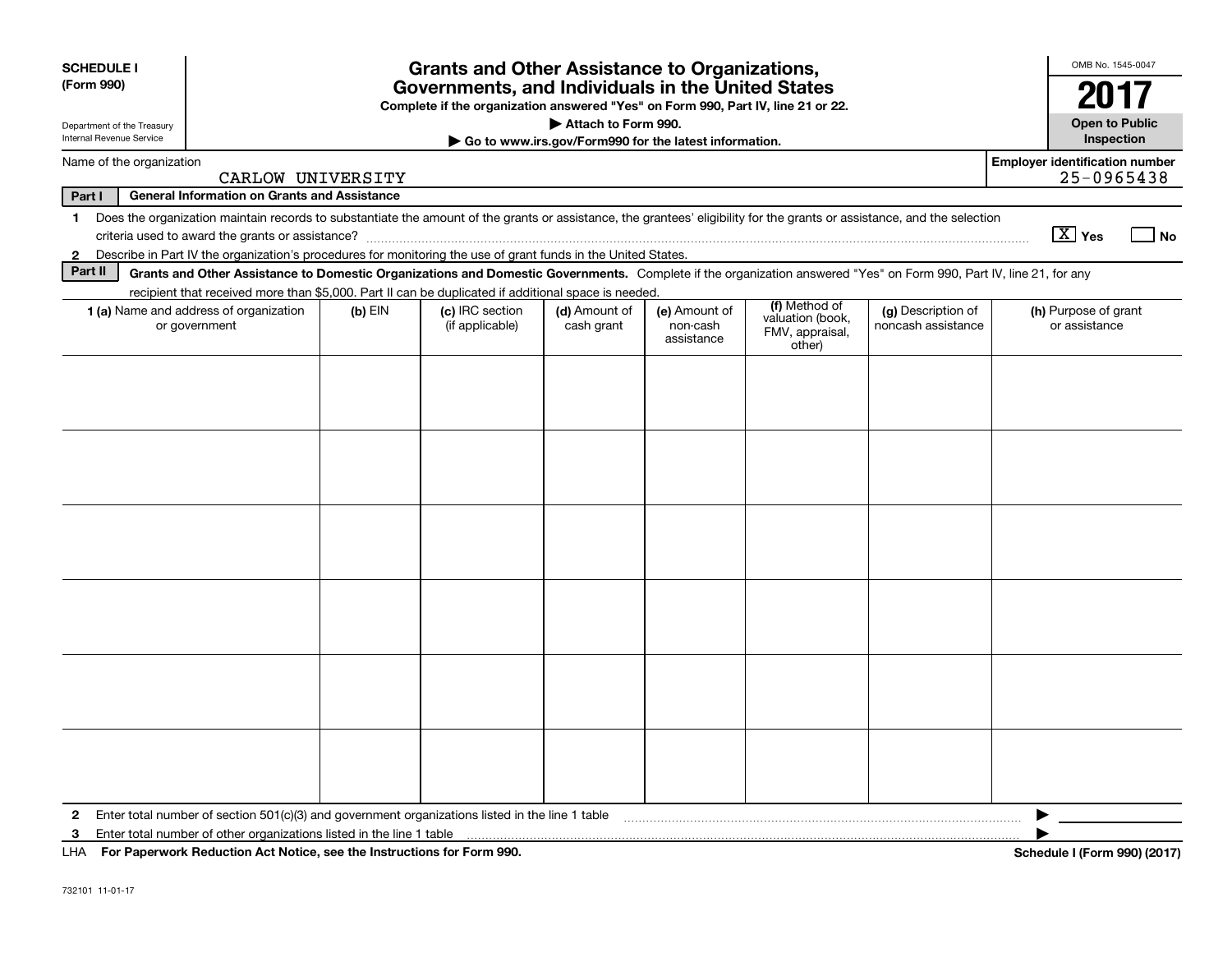Schedule I (Form 990) (2017) Page CARLOW UNIVERSITY 25-0965438

**2**

**Part III** | Grants and Other Assistance to Domestic Individuals. Complete if the organization answered "Yes" on Form 990, Part IV, line 22. Part III can be duplicated if additional space is needed.

| (b) Number of<br>recipients | (c) Amount of<br>cash grant | cash assistance | (e) Method of valuation<br>(book, FMV, appraisal, other) | (f) Description of noncash assistance |
|-----------------------------|-----------------------------|-----------------|----------------------------------------------------------|---------------------------------------|
|                             |                             |                 |                                                          |                                       |
|                             | 11, 577, 401.               | $\mathbf{0}$ .  |                                                          |                                       |
|                             |                             |                 |                                                          |                                       |
| 97                          |                             | $\,0$ .         |                                                          |                                       |
|                             |                             |                 |                                                          |                                       |
|                             |                             |                 |                                                          |                                       |
|                             |                             |                 |                                                          |                                       |
|                             |                             |                 |                                                          |                                       |
|                             |                             |                 |                                                          |                                       |
|                             |                             |                 |                                                          |                                       |
|                             |                             | 1008            | 398,957.                                                 | (d) Amount of non-                    |

Part IV | Supplemental Information. Provide the information required in Part I, line 2; Part III, column (b); and any other additional information.

PART I, LINE 2:

### GRANT FUNDS ARE MONITORED BY THE FINANCIAL AID OFFICE AND ACCOUNTING

OFFICES.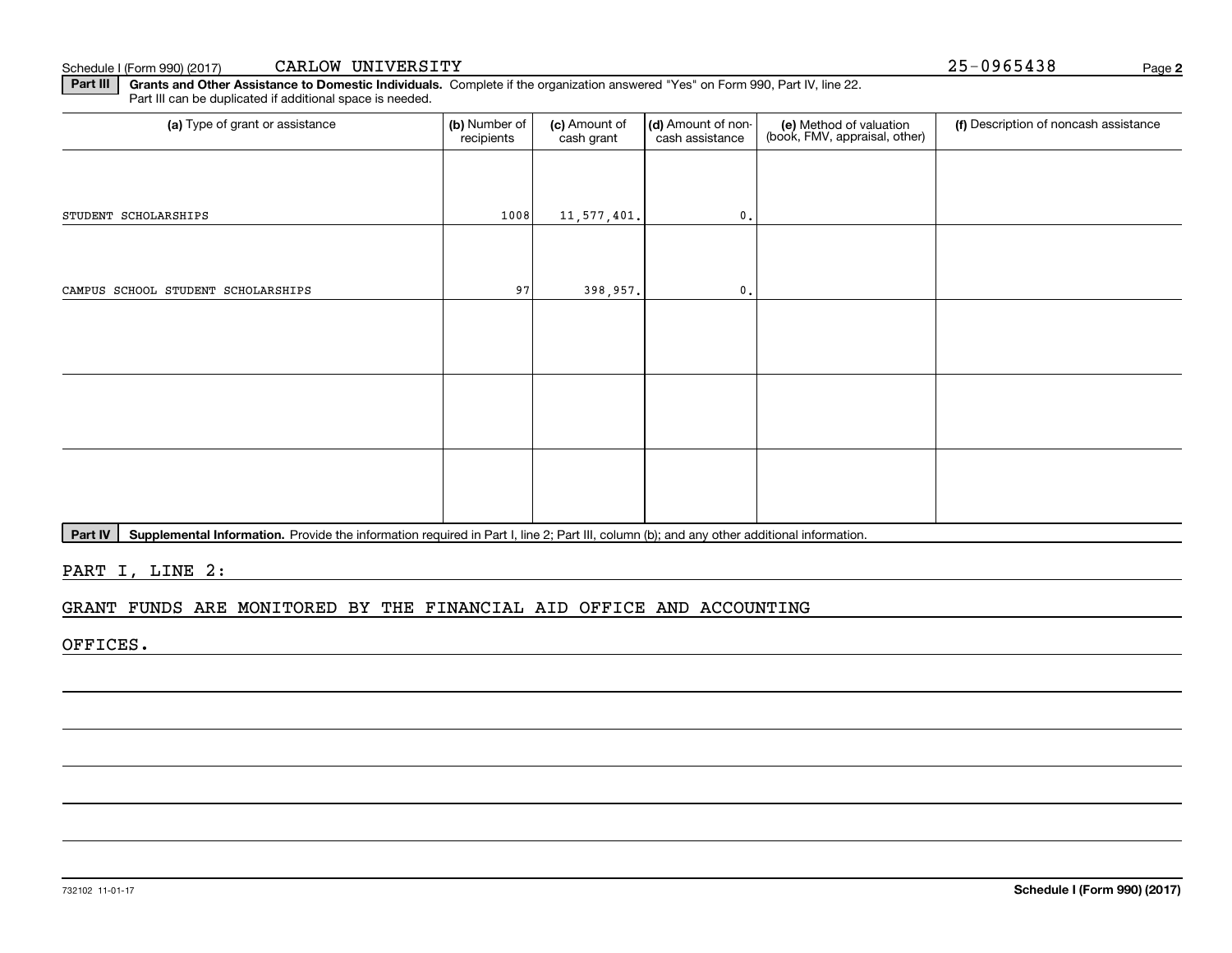|        | <b>SCHEDULE J</b>                                                                                                |                                                                                                                           | <b>Compensation Information</b>                                        |                                       | OMB No. 1545-0047          |     |    |
|--------|------------------------------------------------------------------------------------------------------------------|---------------------------------------------------------------------------------------------------------------------------|------------------------------------------------------------------------|---------------------------------------|----------------------------|-----|----|
|        | (Form 990)                                                                                                       |                                                                                                                           | For certain Officers, Directors, Trustees, Key Employees, and Highest  |                                       |                            |     |    |
|        |                                                                                                                  |                                                                                                                           | <b>Compensated Employees</b>                                           |                                       | 2017                       |     |    |
|        | Department of the Treasury                                                                                       | Complete if the organization answered "Yes" on Form 990, Part IV, line 23.<br>Attach to Form 990.                         |                                                                        |                                       | <b>Open to Public</b>      |     |    |
|        | Internal Revenue Service                                                                                         |                                                                                                                           | Go to www.irs.gov/Form990 for instructions and the latest information. |                                       | Inspection                 |     |    |
|        | Name of the organization                                                                                         |                                                                                                                           |                                                                        | <b>Employer identification number</b> |                            |     |    |
|        |                                                                                                                  | CARLOW UNIVERSITY                                                                                                         |                                                                        |                                       | 25-0965438                 |     |    |
| Part I |                                                                                                                  | <b>Questions Regarding Compensation</b>                                                                                   |                                                                        |                                       |                            |     |    |
|        |                                                                                                                  |                                                                                                                           |                                                                        |                                       |                            | Yes | No |
| 1a     |                                                                                                                  | Check the appropriate box(es) if the organization provided any of the following to or for a person listed on Form 990,    |                                                                        |                                       |                            |     |    |
|        |                                                                                                                  | Part VII, Section A, line 1a. Complete Part III to provide any relevant information regarding these items.                |                                                                        |                                       |                            |     |    |
|        | First-class or charter travel                                                                                    |                                                                                                                           | $ \mathbf{X} $ Housing allowance or residence for personal use         |                                       |                            |     |    |
|        | Travel for companions                                                                                            |                                                                                                                           | Payments for business use of personal residence                        |                                       |                            |     |    |
|        |                                                                                                                  | Tax indemnification and gross-up payments                                                                                 | $X$ Health or social club dues or initiation fees                      |                                       |                            |     |    |
|        |                                                                                                                  | Discretionary spending account                                                                                            | Personal services (such as, maid, chauffeur, chef)                     |                                       |                            |     |    |
|        |                                                                                                                  |                                                                                                                           |                                                                        |                                       |                            |     |    |
| b      |                                                                                                                  | If any of the boxes on line 1a are checked, did the organization follow a written policy regarding payment or             |                                                                        |                                       |                            |     |    |
|        |                                                                                                                  |                                                                                                                           |                                                                        |                                       | 1b                         | х   |    |
| 2      |                                                                                                                  | Did the organization require substantiation prior to reimbursing or allowing expenses incurred by all directors,          |                                                                        |                                       |                            |     |    |
|        |                                                                                                                  |                                                                                                                           |                                                                        |                                       | $\mathbf{2}$               | х   |    |
|        |                                                                                                                  |                                                                                                                           |                                                                        |                                       |                            |     |    |
| з      |                                                                                                                  | Indicate which, if any, of the following the filing organization used to establish the compensation of the organization's |                                                                        |                                       |                            |     |    |
|        |                                                                                                                  | CEO/Executive Director. Check all that apply. Do not check any boxes for methods used by a related organization to        |                                                                        |                                       |                            |     |    |
|        |                                                                                                                  | establish compensation of the CEO/Executive Director, but explain in Part III.                                            |                                                                        |                                       |                            |     |    |
|        | $X$ Compensation committee                                                                                       |                                                                                                                           | Written employment contract                                            |                                       |                            |     |    |
|        |                                                                                                                  | Independent compensation consultant                                                                                       | Compensation survey or study                                           |                                       |                            |     |    |
|        |                                                                                                                  | Form 990 of other organizations                                                                                           | $\lfloor x \rfloor$ Approval by the board or compensation committee    |                                       |                            |     |    |
|        |                                                                                                                  |                                                                                                                           |                                                                        |                                       |                            |     |    |
| 4      |                                                                                                                  | During the year, did any person listed on Form 990, Part VII, Section A, line 1a, with respect to the filing              |                                                                        |                                       |                            |     |    |
|        | organization or a related organization:                                                                          |                                                                                                                           |                                                                        |                                       |                            |     | х  |
| а<br>b |                                                                                                                  | Receive a severance payment or change-of-control payment?                                                                 |                                                                        |                                       | 4a<br>4b                   | X   |    |
| c      |                                                                                                                  |                                                                                                                           |                                                                        |                                       | 4c                         |     | х  |
|        |                                                                                                                  | If "Yes" to any of lines 4a-c, list the persons and provide the applicable amounts for each item in Part III.             |                                                                        |                                       |                            |     |    |
|        |                                                                                                                  |                                                                                                                           |                                                                        |                                       |                            |     |    |
|        |                                                                                                                  | Only section 501(c)(3), 501(c)(4), and 501(c)(29) organizations must complete lines 5-9.                                  |                                                                        |                                       |                            |     |    |
|        |                                                                                                                  | For persons listed on Form 990, Part VII, Section A, line 1a, did the organization pay or accrue any compensation         |                                                                        |                                       |                            |     |    |
|        | contingent on the revenues of:                                                                                   |                                                                                                                           |                                                                        |                                       |                            |     |    |
|        | a The organization?                                                                                              |                                                                                                                           |                                                                        |                                       | 5а                         |     | X  |
|        | <b>b</b> Any related organization?                                                                               |                                                                                                                           |                                                                        |                                       | 5b                         |     | X  |
|        |                                                                                                                  | If "Yes" on line 5a or 5b, describe in Part III.                                                                          |                                                                        |                                       |                            |     |    |
| 6      |                                                                                                                  | For persons listed on Form 990, Part VII, Section A, line 1a, did the organization pay or accrue any compensation         |                                                                        |                                       |                            |     |    |
|        | contingent on the net earnings of:                                                                               |                                                                                                                           |                                                                        |                                       |                            |     |    |
| a      | The organization?                                                                                                |                                                                                                                           |                                                                        |                                       | 6a                         |     | х  |
|        | <b>b</b> Any related organization?                                                                               |                                                                                                                           |                                                                        |                                       | 6b                         |     | X  |
|        |                                                                                                                  | If "Yes" on line 6a or 6b, describe in Part III.                                                                          |                                                                        |                                       |                            |     |    |
|        |                                                                                                                  | 7 For persons listed on Form 990, Part VII, Section A, line 1a, did the organization provide any nonfixed payments        |                                                                        |                                       |                            |     |    |
|        |                                                                                                                  |                                                                                                                           |                                                                        |                                       | 7                          |     | х  |
| 8      | Were any amounts reported on Form 990, Part VII, paid or accrued pursuant to a contract that was subject to the  |                                                                                                                           |                                                                        |                                       |                            |     |    |
|        | initial contract exception described in Regulations section 53.4958-4(a)(3)? If "Yes," describe in Part III<br>8 |                                                                                                                           |                                                                        |                                       |                            |     |    |
| 9      |                                                                                                                  | If "Yes" on line 8, did the organization also follow the rebuttable presumption procedure described in                    |                                                                        |                                       |                            |     |    |
|        |                                                                                                                  |                                                                                                                           |                                                                        |                                       | 9                          |     |    |
|        |                                                                                                                  | <b>Department Beduction Act Notice, and the Instructions for Ferm 000</b>                                                 |                                                                        |                                       | Cohodulo I (Form 000) 2017 |     |    |

LHA For Paperwork Reduction Act Notice, see the Instructions for Form 990. Schedule J (Form 990) 2017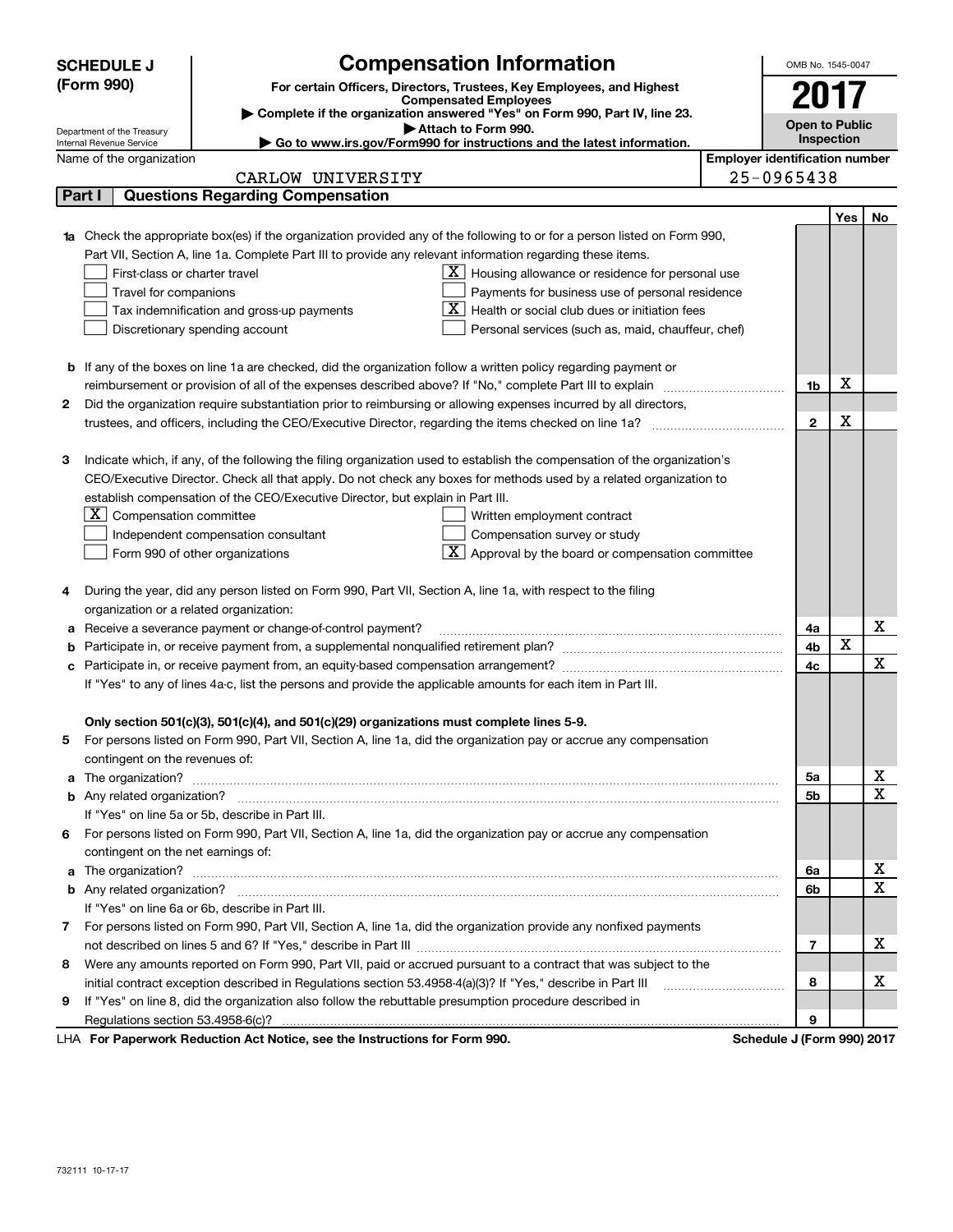#### 25-0965438

# **Part II Officers, Directors, Trustees, Key Employees, and Highest Compensated Employees.**  Schedule J (Form 990) 2017 Page Use duplicate copies if additional space is needed.

For each individual whose compensation must be reported on Schedule J, report compensation from the organization on row (i) and from related organizations, described in the instructions, on row (ii). Do not list any individuals that aren't listed on Form 990, Part VII.

**Note:**  The sum of columns (B)(i)-(iii) for each listed individual must equal the total amount of Form 990, Part VII, Section A, line 1a, applicable column (D) and (E) amounts for that individual.

|                              |      |                          | (B) Breakdown of W-2 and/or 1099-MISC compensation |                                           | (C) Retirement and<br>other deferred | (D) Nontaxable<br>benefits | (E) Total of columns<br>$(B)(i)-(D)$ | (F) Compensation<br>in column (B)         |
|------------------------------|------|--------------------------|----------------------------------------------------|-------------------------------------------|--------------------------------------|----------------------------|--------------------------------------|-------------------------------------------|
| (A) Name and Title           |      | (i) Base<br>compensation | (ii) Bonus &<br>incentive<br>compensation          | (iii) Other<br>reportable<br>compensation | compensation                         |                            |                                      | reported as deferred<br>on prior Form 990 |
| (1) SUZANNE K. MELLON, PH.D. | (i)  | 254,923.                 | 0.                                                 | 78, 739.                                  | $\overline{0}$ .                     | 6,743.                     | 340,405.                             | 0.                                        |
| PRESIDENT                    | (ii) | 0.                       | $\overline{0}$ .                                   | $\overline{0}$ .                          | $\overline{0}$ .                     | 0.                         | $\mathbf 0$ .                        | $\overline{0}$ .                          |
| DAVID MEADOWS<br>(2)         | (i)  | 150,000.                 | $\overline{0}$ .                                   | 2,500.                                    | 5,000.                               | 925.                       | 158, 425.                            | $\overline{\mathbf{0}}$ .                 |
| VP FINANCE & ADMINSTRATION   | (ii) | $\overline{0}$ .         | $\overline{0}$ .                                   | 0.                                        | $\overline{0}$ .                     | 0.                         | $\mathbf 0$ .                        | $\overline{\mathbf{0}}$ .                 |
| LYNN GEORGE-SCHRINER<br>(3)  | (i)  | 146,450.                 | $\overline{0}$ .                                   | $\overline{0}$ .                          | 7,323.                               | 14,990.                    | 168, 763.                            | $\overline{\mathbf{0}}$ .                 |
| DEAN                         | (ii) | 0.                       | $\overline{0}$ .                                   | $\overline{0}$ .                          | $\overline{0}$ .                     | 0.                         | $\overline{0}$ .                     | $\overline{0}$ .                          |
|                              | (i)  |                          |                                                    |                                           |                                      |                            |                                      |                                           |
|                              | (ii) |                          |                                                    |                                           |                                      |                            |                                      |                                           |
|                              | (i)  |                          |                                                    |                                           |                                      |                            |                                      |                                           |
|                              | (ii) |                          |                                                    |                                           |                                      |                            |                                      |                                           |
|                              | (i)  |                          |                                                    |                                           |                                      |                            |                                      |                                           |
|                              | (ii) |                          |                                                    |                                           |                                      |                            |                                      |                                           |
|                              | (i)  |                          |                                                    |                                           |                                      |                            |                                      |                                           |
|                              | (ii) |                          |                                                    |                                           |                                      |                            |                                      |                                           |
|                              | (i)  |                          |                                                    |                                           |                                      |                            |                                      |                                           |
|                              | (ii) |                          |                                                    |                                           |                                      |                            |                                      |                                           |
|                              | (i)  |                          |                                                    |                                           |                                      |                            |                                      |                                           |
|                              | (ii) |                          |                                                    |                                           |                                      |                            |                                      |                                           |
|                              | (i)  |                          |                                                    |                                           |                                      |                            |                                      |                                           |
|                              | (ii) |                          |                                                    |                                           |                                      |                            |                                      |                                           |
|                              | (i)  |                          |                                                    |                                           |                                      |                            |                                      |                                           |
|                              | (ii) |                          |                                                    |                                           |                                      |                            |                                      |                                           |
|                              | (i)  |                          |                                                    |                                           |                                      |                            |                                      |                                           |
|                              | (ii) |                          |                                                    |                                           |                                      |                            |                                      |                                           |
|                              | (i)  |                          |                                                    |                                           |                                      |                            |                                      |                                           |
|                              | (ii) |                          |                                                    |                                           |                                      |                            |                                      |                                           |
|                              | (i)  |                          |                                                    |                                           |                                      |                            |                                      |                                           |
|                              | (ii) |                          |                                                    |                                           |                                      |                            |                                      |                                           |
|                              | (i)  |                          |                                                    |                                           |                                      |                            |                                      |                                           |
|                              | (ii) |                          |                                                    |                                           |                                      |                            |                                      |                                           |
|                              | (i)  |                          |                                                    |                                           |                                      |                            |                                      |                                           |
|                              | (ii) |                          |                                                    |                                           |                                      |                            |                                      |                                           |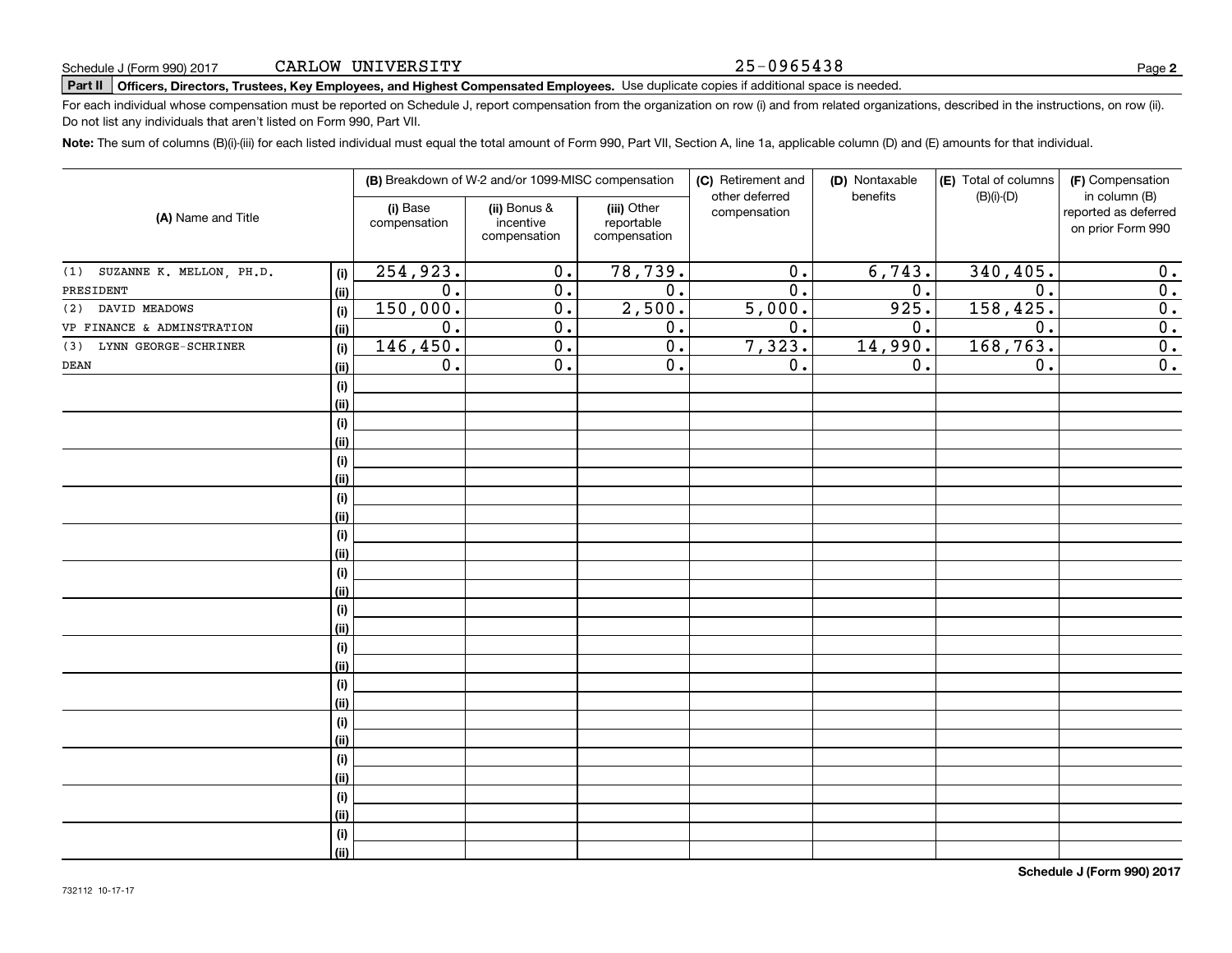#### **Part III Supplemental Information**

Schedule J (Form 990) 2017 CARLOW UNIVERSITY<br>Part III Supplemental Information<br>Provide the information, explanation, or descriptions required for Part I, lines 1a, 1b, 3, 4a, 4b, 4c, 5a, 5b, 6a, 6b, 7, and 8, and for Part

#### PART I, LINE 1A:

HOUSING ALLOWANCE PAID AND INCLUDED AS GROSS WAGES ON W-2 FORM FOR THE

#### PRESIDENT ONLY.

DUQUESNE CLUB DUES PAID BY CARLOW UNIVERSITY THROUGH ACCOUNTS PAYABLE. NOT

#### TAXED TO AN INDIVIDUAL.

PART I, LINE 4B:

THE PRESIDENT, DR. SUZANNE K. MELLON, PARTICIPATED IN A 457(F) SUPPLEMENTAL

NON-QUALIFIED RETIREMENT PLAN IN FY 2018 AND CONTRIBUTED A TOTAL OF

 $$25,199.$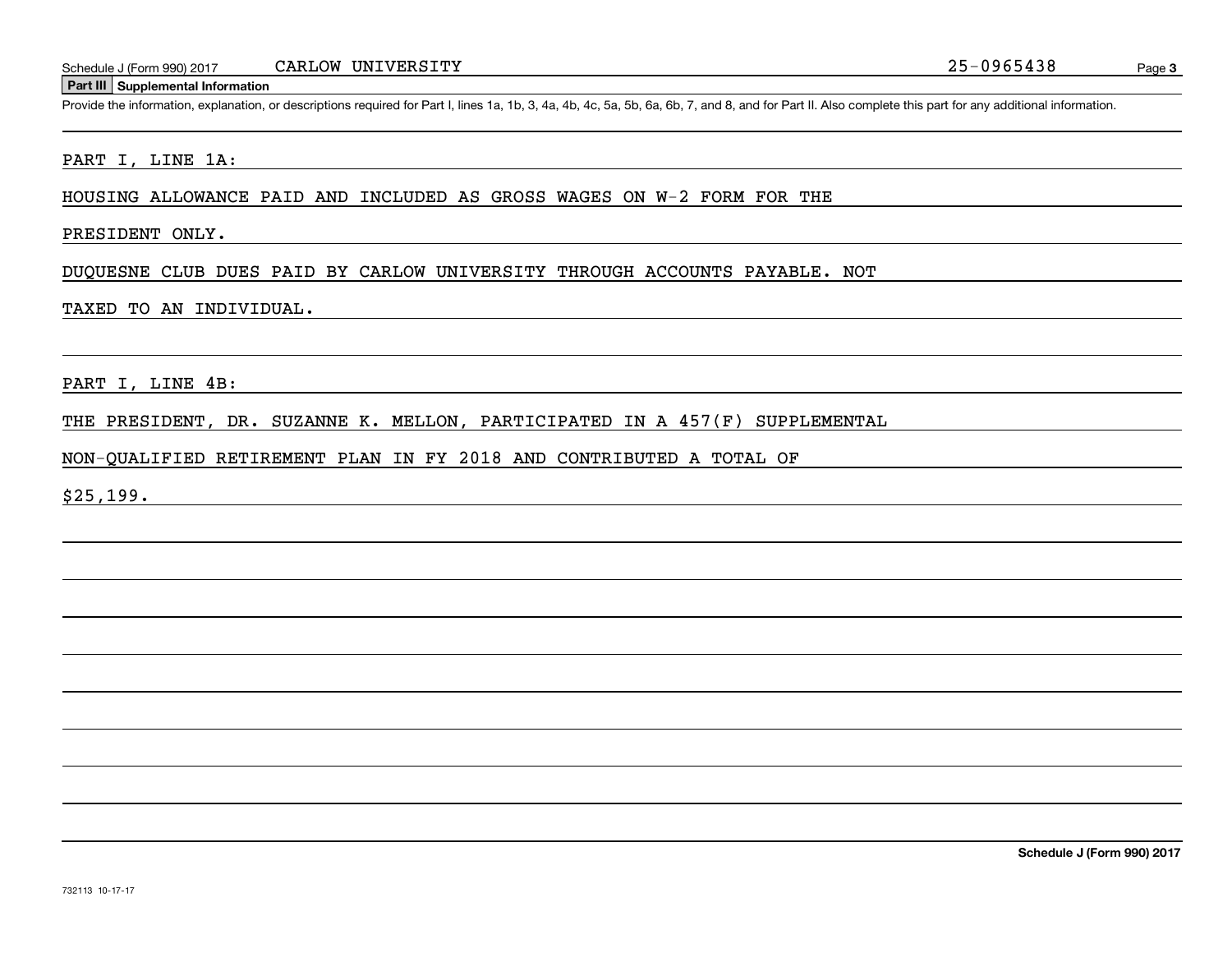| <b>Supplemental Information on Tax-Exempt Bonds</b><br><b>SCHEDULE K</b><br>Complete if the organization answered "Yes" on Form 990, Part IV, line 24a. Provide descriptions,<br>(Form 990)<br>explanations, and any additional information in Part VI.<br>Department of the Treasury<br>Internal Revenue Service<br>Attach to Form 990. $\triangleright$ Go to www.irs.gov/Form990 for instructions and the latest information. |                                                                                                        |                                                                |                 |                 |               |                 |               |                             |             |           |                                                     | OMB No. 1545-0047<br>2017<br><b>Open to Public</b><br>Inspection |            |           |
|----------------------------------------------------------------------------------------------------------------------------------------------------------------------------------------------------------------------------------------------------------------------------------------------------------------------------------------------------------------------------------------------------------------------------------|--------------------------------------------------------------------------------------------------------|----------------------------------------------------------------|-----------------|-----------------|---------------|-----------------|---------------|-----------------------------|-------------|-----------|-----------------------------------------------------|------------------------------------------------------------------|------------|-----------|
|                                                                                                                                                                                                                                                                                                                                                                                                                                  | Name of the organization<br>CARLOW UNIVERSITY                                                          |                                                                |                 |                 |               |                 |               |                             |             |           | <b>Employer identification number</b><br>25-0965438 |                                                                  |            |           |
| Part I                                                                                                                                                                                                                                                                                                                                                                                                                           | <b>Bond Issues</b>                                                                                     | SEE PART VI                                                    | FOR COLUMN      | (F)             | CONTINUATIONS |                 |               |                             |             |           |                                                     |                                                                  |            |           |
|                                                                                                                                                                                                                                                                                                                                                                                                                                  | (a) Issuer name                                                                                        | (b) Issuer EIN                                                 | $(c)$ CUSIP $#$ | (d) Date issued |               | (e) Issue price |               | (f) Description of purpose  |             |           | (g) Defeased (h) On behalf<br>of issuer             |                                                                  | (i) Pooled | financing |
|                                                                                                                                                                                                                                                                                                                                                                                                                                  |                                                                                                        |                                                                |                 |                 |               |                 |               |                             | Yes         | <b>No</b> | Yes                                                 | No                                                               | Yes No     |           |
|                                                                                                                                                                                                                                                                                                                                                                                                                                  | <b>AUTHORITY IMPROVEMENTS</b>                                                                          |                                                                |                 |                 |               |                 |               | <b>TAXABLE REFUNDING</b>    |             |           |                                                     |                                                                  |            |           |
|                                                                                                                                                                                                                                                                                                                                                                                                                                  | A MUNICIPALITY                                                                                         | 25-1196358052674AT5 04/26/18                                   |                 |                 |               |                 |               | 18810000. OF 2011 REVENUE B | $\mathbf x$ |           |                                                     | $\mathbf X$                                                      |            | X         |
|                                                                                                                                                                                                                                                                                                                                                                                                                                  | AUTHORITY IMPROVEMENTS                                                                                 |                                                                |                 |                 |               |                 | ST. JOE'S AND |                             |             |           |                                                     |                                                                  |            |           |
|                                                                                                                                                                                                                                                                                                                                                                                                                                  | <b>B MUNICIPALITY</b>                                                                                  | $25-1196358 052674AD0 04/26/18 5,175,000.\n$ CURRAN HALL RENOV |                 |                 |               |                 |               |                             |             | X         |                                                     | Х                                                                |            | x         |
|                                                                                                                                                                                                                                                                                                                                                                                                                                  |                                                                                                        |                                                                |                 |                 |               |                 |               |                             |             |           |                                                     |                                                                  |            |           |
| C                                                                                                                                                                                                                                                                                                                                                                                                                                |                                                                                                        |                                                                |                 |                 |               |                 |               |                             |             |           |                                                     |                                                                  |            |           |
|                                                                                                                                                                                                                                                                                                                                                                                                                                  |                                                                                                        |                                                                |                 |                 |               |                 |               |                             |             |           |                                                     |                                                                  |            |           |
| D                                                                                                                                                                                                                                                                                                                                                                                                                                |                                                                                                        |                                                                |                 |                 |               |                 |               |                             |             |           |                                                     |                                                                  |            |           |
| Part II                                                                                                                                                                                                                                                                                                                                                                                                                          | <b>Proceeds</b>                                                                                        |                                                                |                 |                 |               |                 |               |                             |             |           |                                                     |                                                                  |            |           |
|                                                                                                                                                                                                                                                                                                                                                                                                                                  |                                                                                                        |                                                                |                 | A               |               |                 | B             | C                           |             |           |                                                     | D                                                                |            |           |
| $\mathbf 1$                                                                                                                                                                                                                                                                                                                                                                                                                      | Amount of bonds retired                                                                                |                                                                |                 |                 | 16,790,000.   |                 |               |                             |             |           |                                                     |                                                                  |            |           |
| $\mathbf{2}$                                                                                                                                                                                                                                                                                                                                                                                                                     |                                                                                                        |                                                                |                 |                 | 16,790,000.   |                 |               |                             |             |           |                                                     |                                                                  |            |           |
|                                                                                                                                                                                                                                                                                                                                                                                                                                  | 3 Total proceeds of issue                                                                              |                                                                |                 |                 | 18,810,000.   |                 | 5, 175, 000.  |                             |             |           |                                                     |                                                                  |            |           |
| 4                                                                                                                                                                                                                                                                                                                                                                                                                                | Gross proceeds in reserve funds                                                                        |                                                                |                 |                 |               |                 |               |                             |             |           |                                                     |                                                                  |            |           |
| 5                                                                                                                                                                                                                                                                                                                                                                                                                                | Capitalized interest from proceeds                                                                     |                                                                |                 |                 |               |                 |               |                             |             |           |                                                     |                                                                  |            |           |
| 6                                                                                                                                                                                                                                                                                                                                                                                                                                | Proceeds in refunding escrows                                                                          |                                                                |                 |                 |               |                 |               |                             |             |           |                                                     |                                                                  |            |           |
| $\overline{7}$                                                                                                                                                                                                                                                                                                                                                                                                                   | Issuance costs from proceeds                                                                           |                                                                |                 |                 | 67,970.       |                 | 235,538.      |                             |             |           |                                                     |                                                                  |            |           |
| 8                                                                                                                                                                                                                                                                                                                                                                                                                                | Credit enhancement from proceeds                                                                       |                                                                |                 |                 |               |                 |               |                             |             |           |                                                     |                                                                  |            |           |
| 9                                                                                                                                                                                                                                                                                                                                                                                                                                | Working capital expenditures from proceeds                                                             |                                                                |                 |                 |               |                 |               |                             |             |           |                                                     |                                                                  |            |           |
| 10                                                                                                                                                                                                                                                                                                                                                                                                                               | Capital expenditures from proceeds                                                                     |                                                                |                 |                 |               |                 | 5, 175, 000.  |                             |             |           |                                                     |                                                                  |            |           |
| 11                                                                                                                                                                                                                                                                                                                                                                                                                               | Other spent proceeds                                                                                   |                                                                |                 |                 |               |                 |               |                             |             |           |                                                     |                                                                  |            |           |
| 12                                                                                                                                                                                                                                                                                                                                                                                                                               | Other unspent proceeds                                                                                 |                                                                |                 |                 |               |                 |               |                             |             |           |                                                     |                                                                  |            |           |
| 13                                                                                                                                                                                                                                                                                                                                                                                                                               | Year of substantial completion                                                                         |                                                                |                 |                 |               |                 | 2019          |                             |             |           |                                                     |                                                                  |            |           |
|                                                                                                                                                                                                                                                                                                                                                                                                                                  |                                                                                                        |                                                                |                 | Yes             | No            | Yes             | No            | Yes                         | No          |           | Yes                                                 |                                                                  | No         |           |
| 14                                                                                                                                                                                                                                                                                                                                                                                                                               | Were the bonds issued as part of a current refunding issue?                                            |                                                                |                 | $\mathbf X$     |               |                 | $\mathbf X$   |                             |             |           |                                                     |                                                                  |            |           |
| 15                                                                                                                                                                                                                                                                                                                                                                                                                               | Were the bonds issued as part of an advance refunding issue?                                           |                                                                |                 | $\mathbf X$     |               |                 | X             |                             |             |           |                                                     |                                                                  |            |           |
| 16                                                                                                                                                                                                                                                                                                                                                                                                                               | Has the final allocation of proceeds been made?                                                        |                                                                |                 | $\mathbf X$     |               |                 | $\mathbf X$   |                             |             |           |                                                     |                                                                  |            |           |
| 17                                                                                                                                                                                                                                                                                                                                                                                                                               | Does the organization maintain adequate books and records to support the final allocation of proceeds? |                                                                |                 | X               |               | X               |               |                             |             |           |                                                     |                                                                  |            |           |
|                                                                                                                                                                                                                                                                                                                                                                                                                                  | <b>Part III Private Business Use</b>                                                                   |                                                                |                 |                 |               |                 |               |                             |             |           |                                                     |                                                                  |            |           |
|                                                                                                                                                                                                                                                                                                                                                                                                                                  |                                                                                                        |                                                                |                 | A               |               |                 | B             | C                           |             |           |                                                     | D                                                                |            |           |
|                                                                                                                                                                                                                                                                                                                                                                                                                                  | 1 Was the organization a partner in a partnership, or a member of an LLC,                              |                                                                |                 | <b>Yes</b>      | No<br>X       | Yes             | No<br>х       | Yes                         | No          |           | Yes                                                 |                                                                  | <b>No</b>  |           |
|                                                                                                                                                                                                                                                                                                                                                                                                                                  | which owned property financed by tax-exempt bonds?                                                     |                                                                |                 |                 |               |                 |               |                             |             |           |                                                     |                                                                  |            |           |
| $\mathbf{2}$                                                                                                                                                                                                                                                                                                                                                                                                                     | Are there any lease arrangements that may result in private business use of                            |                                                                |                 |                 | X             |                 | Х             |                             |             |           |                                                     |                                                                  |            |           |
|                                                                                                                                                                                                                                                                                                                                                                                                                                  | bond-financed property?                                                                                |                                                                |                 |                 |               |                 |               |                             |             |           |                                                     |                                                                  |            |           |

732121 10-18-17 LHA For Paperwork Reduction Act Notice, see the Instructions for Form 990. **Schedule K (Form 990) 2017**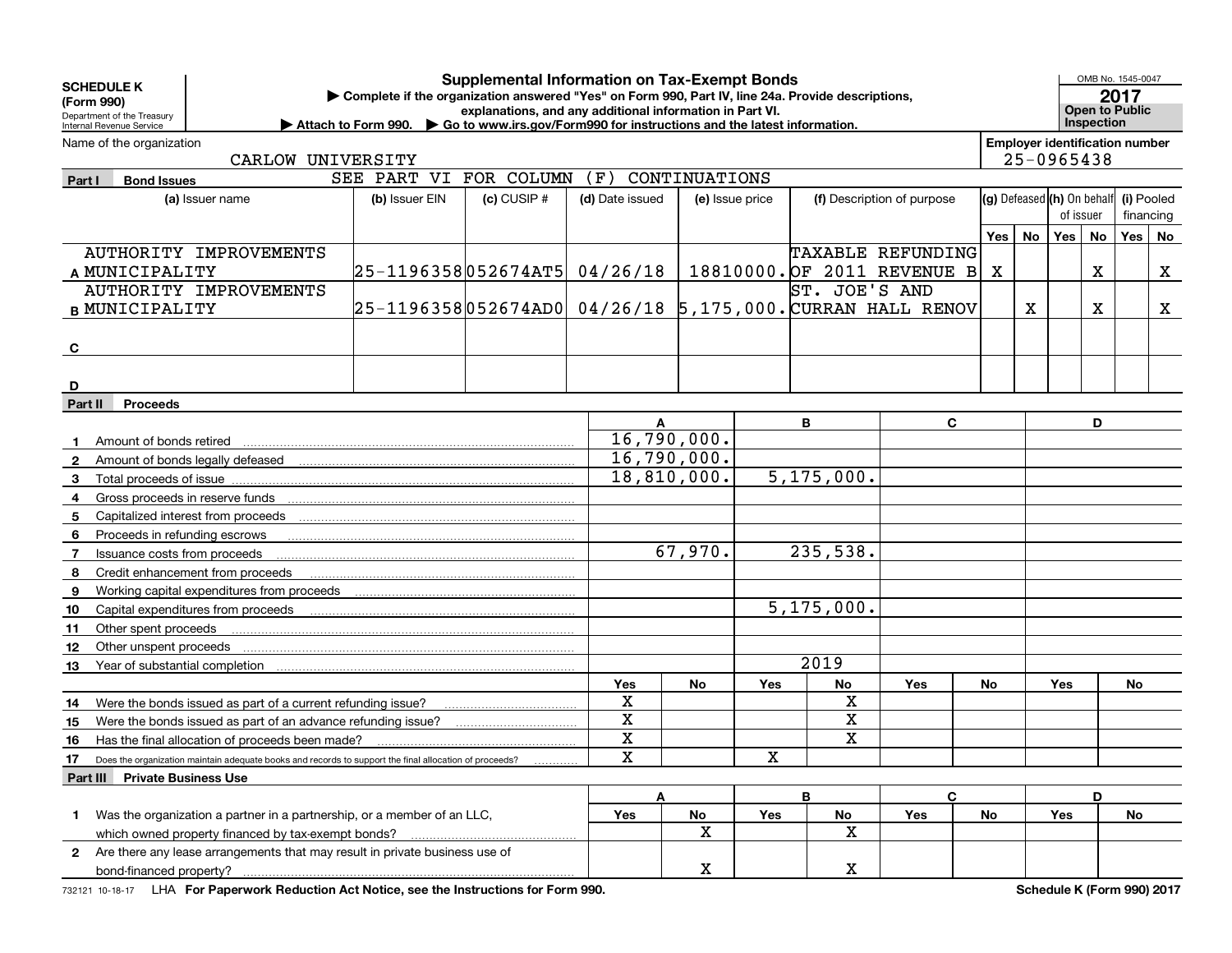#### Schedule K (Form 990) 2017 **CARLOW UNIVERSITY 25-0965438** Page

**2**

|                   | <b>Part III</b> Private Business Use (Continued)                                                                                                      |            |              |            |                         |            |             |     |    |
|-------------------|-------------------------------------------------------------------------------------------------------------------------------------------------------|------------|--------------|------------|-------------------------|------------|-------------|-----|----|
|                   |                                                                                                                                                       |            | A            |            | $\mathbf{B}$            |            | C           |     | D  |
|                   | 3a Are there any management or service contracts that may result in private                                                                           | Yes        | <b>No</b>    | <b>Yes</b> | <b>No</b>               | <b>Yes</b> | No          | Yes | No |
|                   | business use of bond-financed property?                                                                                                               |            | $\mathbf{x}$ |            | $\overline{\mathbf{x}}$ |            |             |     |    |
|                   | <b>b</b> If "Yes" to line 3a, does the organization routinely engage bond counsel or other outside                                                    |            |              |            |                         |            |             |     |    |
|                   | counsel to review any management or service contracts relating to the financed property?                                                              |            |              |            |                         |            |             |     |    |
|                   | c Are there any research agreements that may result in private business use of bond-financed property?                                                |            | $\mathbf X$  |            | $\mathbf X$             |            |             |     |    |
|                   | d If "Yes" to line 3c, does the organization routinely engage bond counsel or other outside                                                           |            |              |            |                         |            |             |     |    |
|                   | counsel to review any research agreements relating to the financed property?                                                                          |            |              |            |                         |            |             |     |    |
| 4                 | Enter the percentage of financed property used in a private business use by                                                                           |            |              |            |                         |            |             |     |    |
|                   | entities other than a section 501(c)(3) organization or a state or local government                                                                   |            | %            |            | %                       |            | %           |     | %  |
| 5                 | Enter the percentage of financed property used in a private business use as a result of                                                               |            |              |            |                         |            |             |     |    |
|                   | unrelated trade or business activity carried on by your organization, another                                                                         |            |              |            |                         |            |             |     |    |
|                   | section 501(c)(3) organization, or a state or local government material subsets of the section 501(c)(3) organization, or a state or local government |            | %            |            | %                       |            | %           |     | %  |
| 6                 |                                                                                                                                                       |            | %            |            | %                       |            | %           |     | %  |
| $\overline{7}$    |                                                                                                                                                       |            | $\mathbf X$  |            | $\mathbf X$             |            |             |     |    |
|                   | 8a Has there been a sale or disposition of any of the bond-financed property to a non-                                                                |            |              |            |                         |            |             |     |    |
|                   | governmental person other than a $501(c)(3)$ organization since the bonds were issued?                                                                |            | $\mathbf{x}$ |            | $\mathbf x$             |            |             |     |    |
|                   | <b>b</b> If "Yes" to line 8a, enter the percentage of bond-financed property sold or disposed                                                         |            |              |            |                         |            |             |     |    |
|                   |                                                                                                                                                       |            | %            |            | %                       |            | %           |     |    |
|                   | c If "Yes" to line 8a, was any remedial action taken pursuant to Regulations sections                                                                 |            |              |            |                         |            |             |     |    |
|                   | 1.141-12 and 1.145-2?                                                                                                                                 |            |              |            |                         |            |             |     |    |
|                   | 9 Has the organization established written procedures to ensure that all nonqualified                                                                 |            |              |            |                         |            |             |     |    |
|                   | bonds of the issue are remediated in accordance with the requirements under                                                                           |            |              |            |                         |            |             |     |    |
|                   | Regulations sections 1.141-12 and 1.145-2?                                                                                                            | x          |              | Χ          |                         |            |             |     |    |
| Part IV Arbitrage |                                                                                                                                                       |            |              |            |                         |            |             |     |    |
|                   |                                                                                                                                                       |            | A            |            | $\mathbf{B}$            |            | $\mathbf C$ |     | D  |
| $\mathbf 1$       | Has the issuer filed Form 8038-T, Arbitrage Rebate, Yield Reduction and                                                                               | <b>Yes</b> | <b>No</b>    | <b>Yes</b> | <b>No</b>               | <b>Yes</b> | <b>No</b>   | Yes | No |
|                   |                                                                                                                                                       | X          |              | X          |                         |            |             |     |    |
|                   |                                                                                                                                                       |            |              |            |                         |            |             |     |    |
|                   |                                                                                                                                                       |            |              |            |                         |            |             |     |    |
|                   |                                                                                                                                                       |            |              |            |                         |            |             |     |    |
|                   |                                                                                                                                                       |            |              |            |                         |            |             |     |    |
|                   | If "Yes" to line 2c, provide in Part VI the date the rebate computation was                                                                           |            |              |            |                         |            |             |     |    |
|                   |                                                                                                                                                       |            |              |            |                         |            |             |     |    |
|                   |                                                                                                                                                       |            | X            |            | X                       |            |             |     |    |
|                   | 4a Has the organization or the governmental issuer entered into a qualified                                                                           |            |              |            |                         |            |             |     |    |
|                   |                                                                                                                                                       |            | X            |            | X                       |            |             |     |    |
|                   |                                                                                                                                                       |            |              |            |                         |            |             |     |    |
|                   |                                                                                                                                                       |            |              |            |                         |            |             |     |    |
|                   |                                                                                                                                                       |            |              |            |                         |            |             |     |    |
|                   | e Was the hedge terminated?                                                                                                                           |            |              |            |                         |            |             |     |    |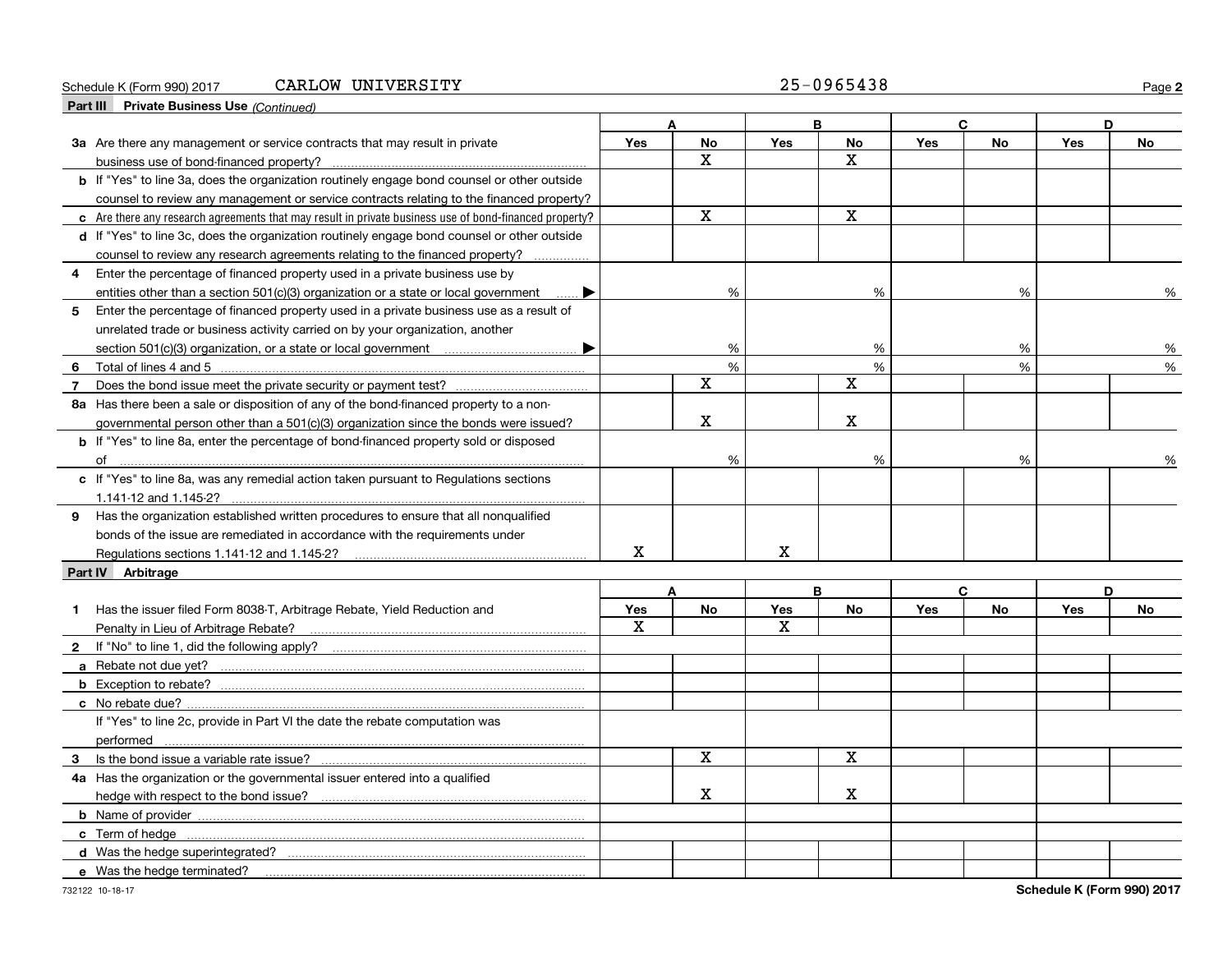#### Schedule K (Form 990) 2017 **CARLOW UNIVERSITY 25-0965438** Page

|  | 15-0965438 |  |  |  |  |  |  |  |  |
|--|------------|--|--|--|--|--|--|--|--|
|--|------------|--|--|--|--|--|--|--|--|

**3**

| <b>Part IV</b> Arbitrage (Continued)                                                                                        |                  |                         |             |                         |                         |              |            |           |
|-----------------------------------------------------------------------------------------------------------------------------|------------------|-------------------------|-------------|-------------------------|-------------------------|--------------|------------|-----------|
|                                                                                                                             |                  | A                       |             | B                       |                         | $\mathbf{C}$ | D          |           |
|                                                                                                                             | <b>Yes</b><br>No |                         | <b>Yes</b>  | No                      | <b>Yes</b><br><b>No</b> |              | <b>Yes</b> | No        |
| 5a Were gross proceeds invested in a guaranteed investment contract (GIC)?                                                  |                  | $\mathbf{x}$            |             | $\overline{\mathbf{x}}$ |                         |              |            |           |
|                                                                                                                             |                  |                         |             |                         |                         |              |            |           |
|                                                                                                                             |                  |                         |             |                         |                         |              |            |           |
| d Was the regulatory safe harbor for establishing the fair market value of the GIC satisfied?                               |                  |                         |             |                         |                         |              |            |           |
| 6 Were any gross proceeds invested beyond an available temporary period?                                                    |                  | $\overline{\mathbf{x}}$ |             | $\mathbf X$             |                         |              |            |           |
| Has the organization established written procedures to monitor the requirements of<br>$\mathbf{7}$                          |                  |                         |             |                         |                         |              |            |           |
|                                                                                                                             | X                |                         | $\mathbf X$ |                         |                         |              |            |           |
| <b>Procedures To Undertake Corrective Action</b><br>Part V                                                                  |                  |                         |             |                         |                         |              |            |           |
|                                                                                                                             | A                |                         |             | B                       |                         | $\mathbf{C}$ | D          |           |
|                                                                                                                             | Yes              | <b>No</b>               | Yes         | <b>No</b>               | Yes                     | No           | Yes        | <b>No</b> |
| Has the organization established written procedures to ensure that violations of                                            |                  |                         |             |                         |                         |              |            |           |
| federal tax requirements are timely identified and corrected through the voluntary                                          |                  |                         |             |                         |                         |              |            |           |
| closing agreement program if self-remediation isn't available under applicable                                              |                  |                         |             |                         |                         |              |            |           |
| requlations?                                                                                                                | X                |                         | x           |                         |                         |              |            |           |
| Part VI Supplemental Information. Provide additional information for responses to questions on Schedule K. See instructions |                  |                         |             |                         |                         |              |            |           |
| SCHEDULE K, PART I, BOND ISSUES:                                                                                            |                  |                         |             |                         |                         |              |            |           |
| ISSUER NAME: AUTHORITY IMPROVEMENTS MUNICIPALITY<br>(A)                                                                     |                  |                         |             |                         |                         |              |            |           |
| DESCRIPTION OF PURPOSE: TAXABLE REFUNDING OF 2011 REVENUE BONDS<br>(F)                                                      |                  |                         |             |                         |                         |              |            |           |
|                                                                                                                             |                  |                         |             |                         |                         |              |            |           |
| (A) ISSUER NAME: AUTHORITY IMPROVEMENTS MUNICIPALITY                                                                        |                  |                         |             |                         |                         |              |            |           |
| DESCRIPTION OF PURPOSE: ST. JOE'S AND CURRAN HALL RENOVATIONS<br>(F)                                                        |                  |                         |             |                         |                         |              |            |           |
|                                                                                                                             |                  |                         |             |                         |                         |              |            |           |
|                                                                                                                             |                  |                         |             |                         |                         |              |            |           |
|                                                                                                                             |                  |                         |             |                         |                         |              |            |           |
|                                                                                                                             |                  |                         |             |                         |                         |              |            |           |
|                                                                                                                             |                  |                         |             |                         |                         |              |            |           |
|                                                                                                                             |                  |                         |             |                         |                         |              |            |           |
|                                                                                                                             |                  |                         |             |                         |                         |              |            |           |
|                                                                                                                             |                  |                         |             |                         |                         |              |            |           |
|                                                                                                                             |                  |                         |             |                         |                         |              |            |           |
|                                                                                                                             |                  |                         |             |                         |                         |              |            |           |
|                                                                                                                             |                  |                         |             |                         |                         |              |            |           |
|                                                                                                                             |                  |                         |             |                         |                         |              |            |           |
|                                                                                                                             |                  |                         |             |                         |                         |              |            |           |
|                                                                                                                             |                  |                         |             |                         |                         |              |            |           |
|                                                                                                                             |                  |                         |             |                         |                         |              |            |           |
|                                                                                                                             |                  |                         |             |                         |                         |              |            |           |
|                                                                                                                             |                  |                         |             |                         |                         |              |            |           |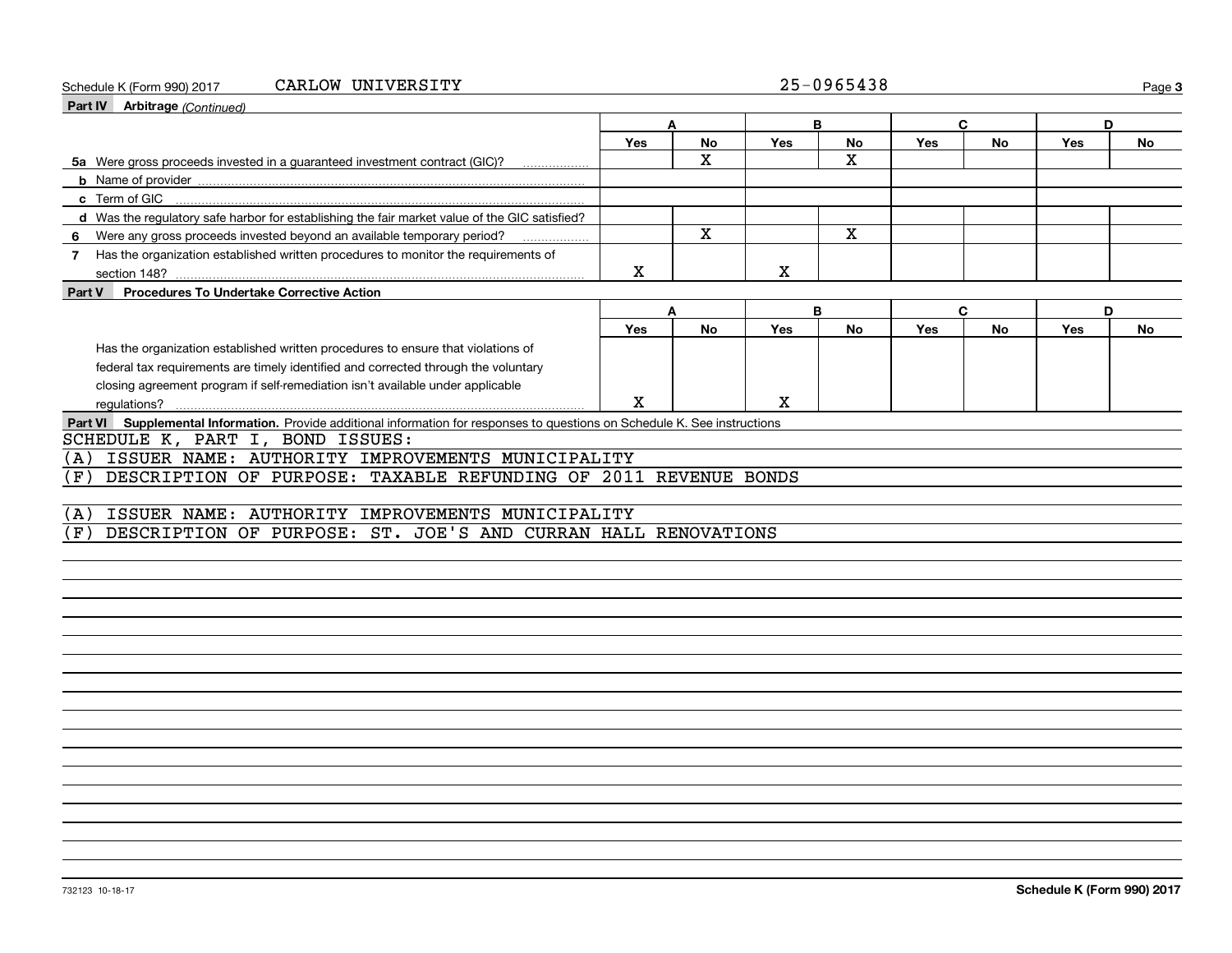# **Noncash Contributions**

OMB No. 1545-0047

Department of the Treasury Internal Revenue Service

**Attach to Form 990.** J

 $\blacktriangleright$  Complete if the organizations answered "Yes" on Form 990, Part IV, lines 29 or 30.  $\vert$   $\vert$   $\rm{2017}$ **Open To Public Inspection**

**Employer identification number**

| Name of the organization |  |
|--------------------------|--|
|--------------------------|--|

 **Go to www.irs.gov/Form990 for the latest information.** J

|              | CARLOW UNIVERSITY                                                                                                              |                               |                                      |                                                                                                      |  |                                                              | 25-0965438 |     |    |  |
|--------------|--------------------------------------------------------------------------------------------------------------------------------|-------------------------------|--------------------------------------|------------------------------------------------------------------------------------------------------|--|--------------------------------------------------------------|------------|-----|----|--|
| Part I       | <b>Types of Property</b>                                                                                                       |                               |                                      |                                                                                                      |  |                                                              |            |     |    |  |
|              |                                                                                                                                | (a)<br>Check if<br>applicable | (b)<br>Number of<br>contributions or | (c)<br>Noncash contribution<br>amounts reported on<br>items contributed Form 990, Part VIII, line 1g |  | (d)<br>Method of determining<br>noncash contribution amounts |            |     |    |  |
| 1            |                                                                                                                                |                               |                                      |                                                                                                      |  |                                                              |            |     |    |  |
| $\mathbf{2}$ |                                                                                                                                |                               |                                      |                                                                                                      |  |                                                              |            |     |    |  |
| 3            | Art - Fractional interests                                                                                                     |                               |                                      |                                                                                                      |  |                                                              |            |     |    |  |
| 4            | Books and publications                                                                                                         |                               |                                      |                                                                                                      |  |                                                              |            |     |    |  |
| 5            | Clothing and household goods                                                                                                   |                               |                                      |                                                                                                      |  |                                                              |            |     |    |  |
| 6            |                                                                                                                                |                               |                                      |                                                                                                      |  |                                                              |            |     |    |  |
| 7            |                                                                                                                                |                               |                                      |                                                                                                      |  |                                                              |            |     |    |  |
| 8            | Intellectual property                                                                                                          |                               |                                      |                                                                                                      |  |                                                              |            |     |    |  |
| 9            | Securities - Publicly traded                                                                                                   | $\mathbf X$                   | 4                                    | 107,668.FMV                                                                                          |  |                                                              |            |     |    |  |
| 10           |                                                                                                                                |                               |                                      |                                                                                                      |  |                                                              |            |     |    |  |
| 11           | Securities - Partnership, LLC, or<br>trust interests                                                                           |                               |                                      |                                                                                                      |  |                                                              |            |     |    |  |
| 12           |                                                                                                                                |                               |                                      |                                                                                                      |  |                                                              |            |     |    |  |
| 13           | Qualified conservation contribution -                                                                                          |                               |                                      |                                                                                                      |  |                                                              |            |     |    |  |
|              | Historic structures                                                                                                            |                               |                                      |                                                                                                      |  |                                                              |            |     |    |  |
| 14           | Qualified conservation contribution - Other                                                                                    |                               |                                      |                                                                                                      |  |                                                              |            |     |    |  |
| 15           | Real estate - Residential                                                                                                      |                               |                                      |                                                                                                      |  |                                                              |            |     |    |  |
| 16           | Real estate - Commercial                                                                                                       |                               |                                      |                                                                                                      |  |                                                              |            |     |    |  |
| 17           |                                                                                                                                |                               |                                      |                                                                                                      |  |                                                              |            |     |    |  |
| 18           |                                                                                                                                |                               |                                      |                                                                                                      |  |                                                              |            |     |    |  |
| 19           |                                                                                                                                |                               |                                      |                                                                                                      |  |                                                              |            |     |    |  |
| 20           | Drugs and medical supplies                                                                                                     |                               |                                      |                                                                                                      |  |                                                              |            |     |    |  |
| 21           |                                                                                                                                |                               |                                      |                                                                                                      |  |                                                              |            |     |    |  |
| 22           |                                                                                                                                |                               |                                      |                                                                                                      |  |                                                              |            |     |    |  |
| 23           |                                                                                                                                |                               |                                      |                                                                                                      |  |                                                              |            |     |    |  |
| 24           |                                                                                                                                |                               |                                      |                                                                                                      |  |                                                              |            |     |    |  |
| 25           | ( EQUIPMENT<br>Other $\blacktriangleright$                                                                                     | х                             | 1                                    | 90,086. DONOR COST                                                                                   |  |                                                              |            |     |    |  |
| 26           | (STATUE<br>Other $\blacktriangleright$                                                                                         | $\mathbf X$                   | 1                                    | 17,500. DONOR COST                                                                                   |  |                                                              |            |     |    |  |
| 27           | (MISCELLANEOUS)<br>Other $\blacktriangleright$                                                                                 | X                             | 4                                    |                                                                                                      |  | 2,023. DONOR COST                                            |            |     |    |  |
| 28           | GIFT CARDS<br>Other $\blacktriangleright$<br>$\sqrt{ }$                                                                        | $\overline{\mathbf{x}}$       | $\overline{17}$                      | 1,200. DONOR COST                                                                                    |  |                                                              |            |     |    |  |
| 29           | Number of Forms 8283 received by the organization during the tax year for contributions                                        |                               |                                      |                                                                                                      |  |                                                              |            |     |    |  |
|              | for which the organization completed Form 8283, Part IV, Donee Acknowledgement                                                 |                               |                                      | 29                                                                                                   |  |                                                              |            |     |    |  |
|              |                                                                                                                                |                               |                                      |                                                                                                      |  |                                                              |            | Yes | No |  |
|              | 30a During the year, did the organization receive by contribution any property reported in Part I, lines 1 through 28, that it |                               |                                      |                                                                                                      |  |                                                              |            |     |    |  |
|              | must hold for at least three years from the date of the initial contribution, and which isn't required to be used for          |                               |                                      |                                                                                                      |  |                                                              |            |     |    |  |
|              |                                                                                                                                |                               |                                      |                                                                                                      |  |                                                              | 30a        |     | x  |  |
|              | <b>b</b> If "Yes," describe the arrangement in Part II.                                                                        |                               |                                      |                                                                                                      |  |                                                              |            |     |    |  |
| 31           | Does the organization have a gift acceptance policy that requires the review of any nonstandard contributions?                 |                               |                                      |                                                                                                      |  |                                                              | 31         | х   |    |  |

**32a** Does the organization hire or use third parties or related organizations to solicit, process, or sell noncash **33**If the organization didn't report an amount in column (c) for a type of property for which column (a) is checked, **b** If "Yes," describe in Part II. contributions? ~~~~~~~~~~~~~~~~~~~~~~~~~~~~~~~~~~~~~~~~~~~~~~~~~~~~~~ describe in Part II.

**For Paperwork Reduction Act Notice, see the Instructions for Form 990. Schedule M (Form 990) 2017** LHA

**32a**

X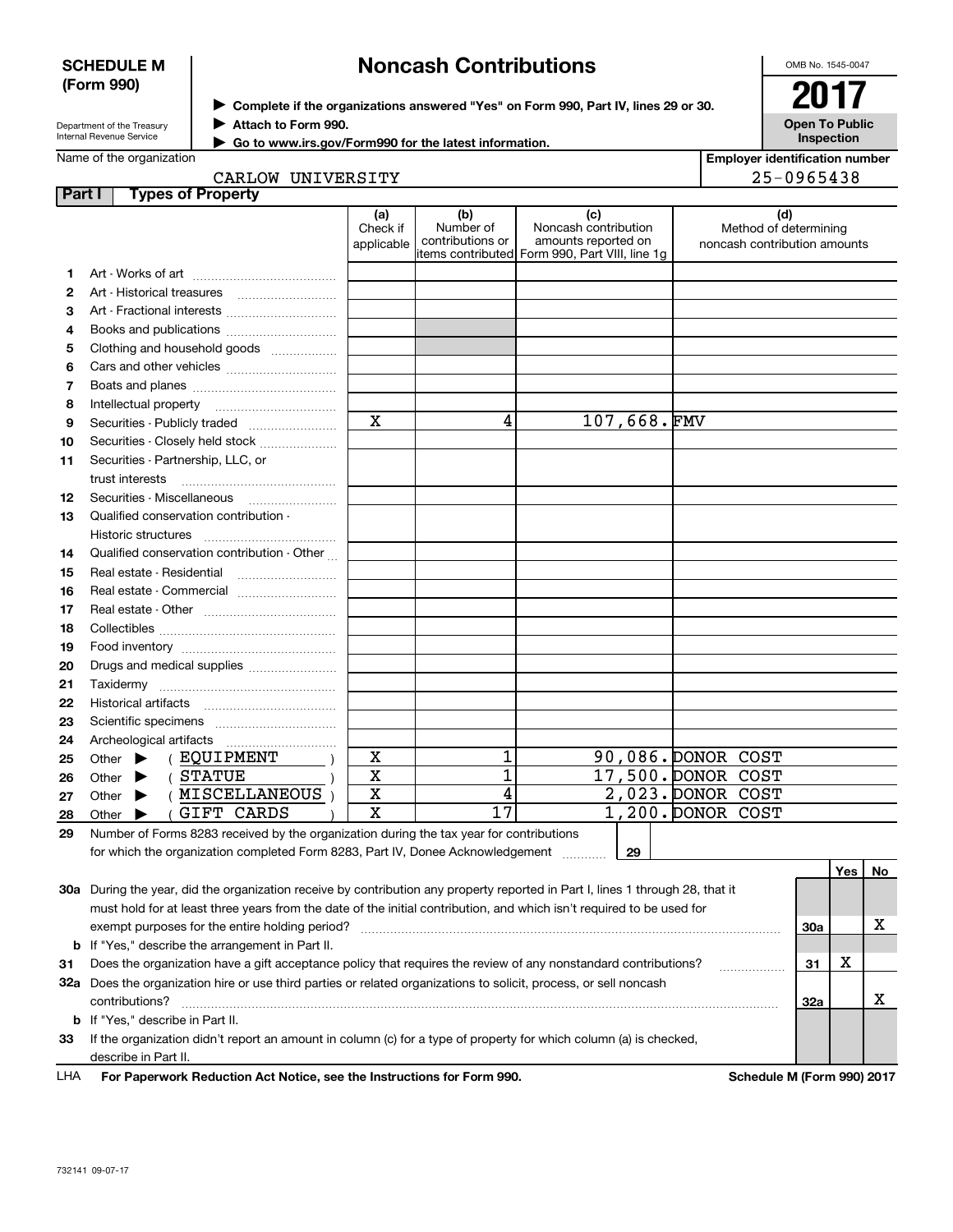Part II | Supplemental Information. Provide the information required by Part I, lines 30b, 32b, and 33, and whether the organization is reporting in Part I, column (b), the number of contributions, the number of items received, or a combination of both. Also complete this part for any additional information.

#### PART I, OTHER TYPES OF PROPERTY:

#### TICKETS/PASSES

- (A) CHECK IF APPLICABLE = X
- (B) NUMBER OF CONTRIBUTIONS = 11
- (C) REVENUE REPORTED ON FORM 990, PART VIII \$ 794.
- (D) METHOD OF DETERMINING REVENUE: DONOR COST

#### HOTEL STAY/TRAVEL

- (A) CHECK IF APPLICABLE = X
- (B) NUMBER OF CONTRIBUTIONS = 2
- (C) REVENUE REPORTED ON FORM 990, PART VIII \$ 639.
- (D) METHOD OF DETERMINING REVENUE: DONOR COST

#### WINE

(A) CHECK IF APPLICABLE = X

(B) NUMBER OF CONTRIBUTIONS = 3

(C) REVENUE REPORTED ON FORM 990, PART VIII \$ 76.

(D) METHOD OF DETERMINING REVENUE: DONOR COST

732142 09-07-17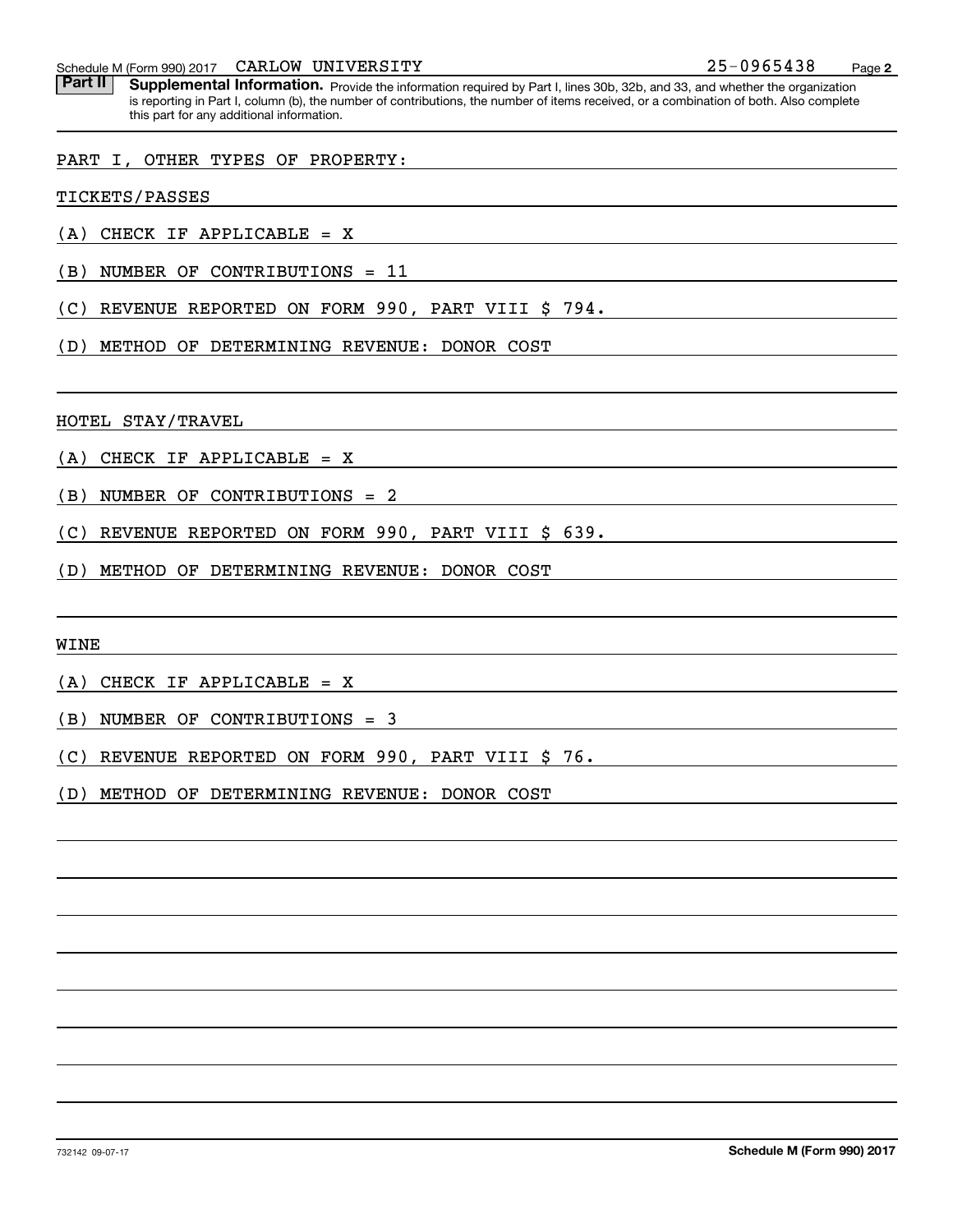**(Form 990 or 990-EZ)**

Department of the Treasury Internal Revenue Service Name of the organization

**Complete to provide information for responses to specific questions on Form 990 or 990-EZ or to provide any additional information. SCHEDULE O Supplemental Information to Form 990 or 990-EZ**

**| Attach to Form 990 or 990-EZ. | Go to www.irs.gov/Form990 for the latest information.**

**Open to Public InspectionEmployer identification number 2017**

OMB No. 1545-0047

CARLOW UNIVERSITY 25-0965438

FORM 990, PART III, LINE 1, DESCRIPTION OF ORGANIZATION MISSION:

RESPONSIBLE LEADERS IN THE CREATION OF A JUST AND MERCIFUL WORLD.

FORM 990, PART III, LINE 4A, PROGRAM SERVICE ACCOMPLISHMENTS:

THIRTEEN DIFFERENT TEAMS, INCLUDING MEN'S BASKETBALL AND MEN'S AND

WOMEN'S GOLF-AND OUR MASCOT IS SHAMMY, THE FRIENDLY GREEN SHAMROCK THAT

IS A REFLECTION OF THE UNIVERSITY'S IRISH HERITAGE AND ROOTS.

FORM 990, PART VI, SECTION A, LINE 6:

THE SOLE MEMBER OF THE UNIVERSITY IS THE CONFERENCE FOR MERCY HIGHER

EDUCATION WHICH EXERCISES RESERVED CANONICAL POWERS DELEGATED BY THE

INSTITUTE OF THE SISTERS OF MERCY OF THE AMERICAS AND AS OUTLINED IN THE

UNIVERSITY'S BYLAWS.

FORM 990, PART VI, SECTION A, LINE 7A:

UP TO SIX OF THE TOTAL TRUSTEES (EX-OFFICIO AND ELECTED TRUSTEES) SHALL BE PROFESSED SISTERS OF THE INSTITUTE OF THE SISTERS OF MERCY OF THE AMERICAS OR ITS CANONICAL SUCCESSOR. THERE SHALL BE THREE EX-OFFICIO TRUSTEES, WHO SHALL BE VOTING MEMBERS OF THE BOARD OF TRUSTEES AND INCLUDED IN THE TOTAL NUMBER OF TRUSTEES, AND SUCH EX-OFFICIO TRUSTEES SHALL CONSIST OF ONE SISTER OF MERCY, APPOINTED BY THE INSTITUTE OF THE SISTERS OF MERCY OF THE AMERICAS, THE PRESIDENT OF THE UNIVERSITY, AND THE BISHOP OF THE DIOCESE OF PITTSBURGH OR HIS DESIGNEE.

FORM 990, PART VI, SECTION A, LINE 7B:

THE MEMBER HAS THE RIGHT TO APPROVE THE FOLLOWING ACTIONS TO THE EXTENT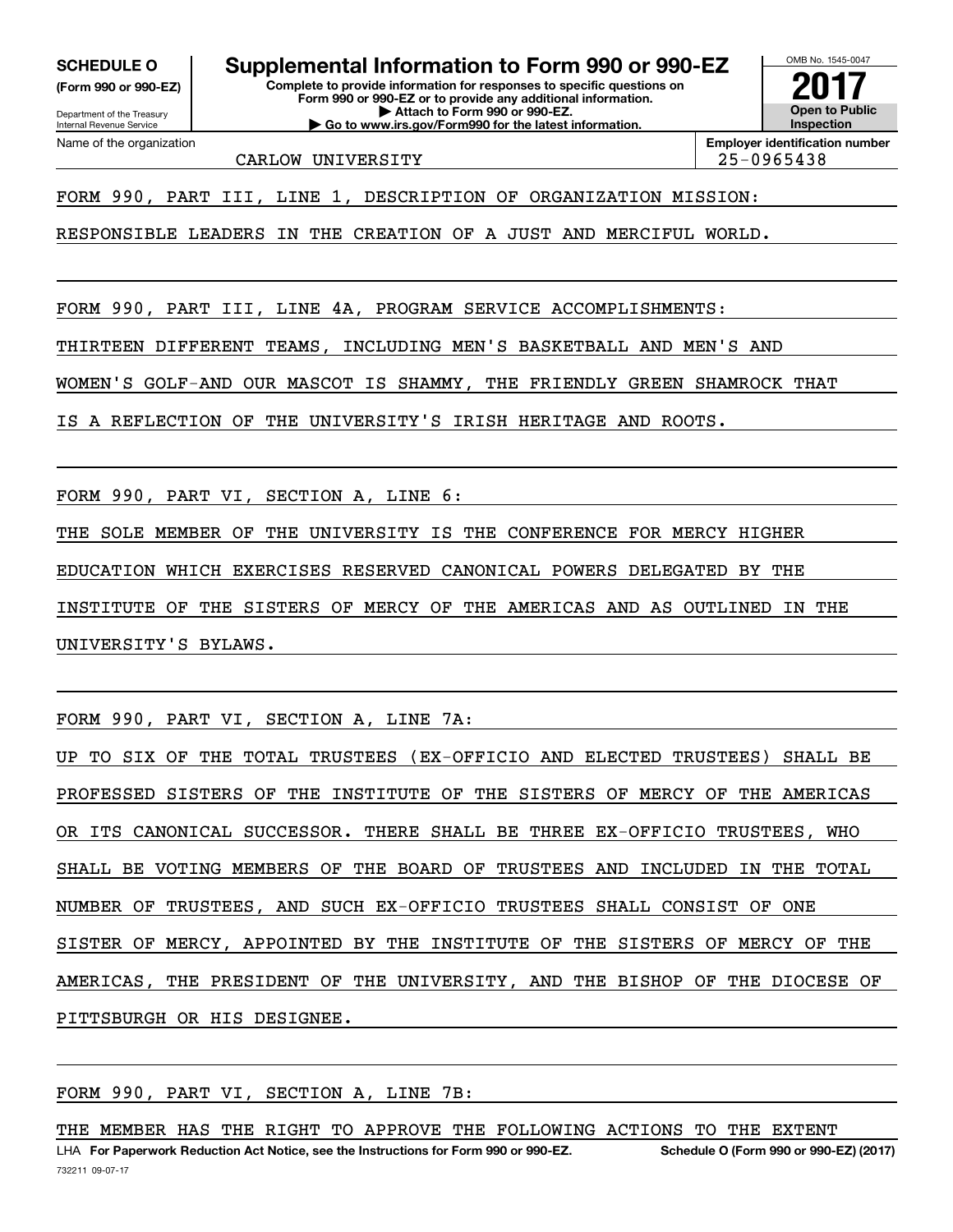| Schedule O (Form 990 or 990-EZ) (2017) Channel Control of the Control of the Control of the Control of the Control of the Control of the Control of the Control of the Control of the Control of the Control of the Control of | Page 2                                                  |  |  |  |  |  |  |  |
|--------------------------------------------------------------------------------------------------------------------------------------------------------------------------------------------------------------------------------|---------------------------------------------------------|--|--|--|--|--|--|--|
| Name of the organization<br>CARLOW UNIVERSITY                                                                                                                                                                                  | <b>Employer identification number</b><br>$25 - 0965438$ |  |  |  |  |  |  |  |
| SUCH ACTIONS ARE TAKEN BY THE BOARD OF TRUSTEES: AMENDMENTS TO THE ARTICLES                                                                                                                                                    |                                                         |  |  |  |  |  |  |  |
| OF INCORPORATION, IF THEY RELATE TO THE RESERVED POWERS DELEGATED TO THE                                                                                                                                                       |                                                         |  |  |  |  |  |  |  |
| CONFERENCE FOR MERCY HIGHER EDUCATION, THE ADOPTION OR AMENDMENT TO THE                                                                                                                                                        |                                                         |  |  |  |  |  |  |  |
| MISSION OF THE UNIVERSITY, THE INCURRENCE BY THE UNIVERSITY OF ANY DEBT,                                                                                                                                                       |                                                         |  |  |  |  |  |  |  |
| AND ANY SALE, TRANSFER, LONG-TERM LEASE OR EMCUMBRANCE OF ANY REAL OR                                                                                                                                                          |                                                         |  |  |  |  |  |  |  |
| PERSONAL PROPERTY, TANGIBLE OR INTANGIBLE, OF THE UNIVERSITY OUTSIDE THE                                                                                                                                                       |                                                         |  |  |  |  |  |  |  |
| ORDINARY COURSE OF BUSINESS ONLY TO THE EXTENT SUCH APPROVAL IS REQUIRED                                                                                                                                                       |                                                         |  |  |  |  |  |  |  |
| UNDER CANON LAW, ANY MERGER, CONSOLIDATION, DISSOLUTION, TRANSFER OF                                                                                                                                                           |                                                         |  |  |  |  |  |  |  |
| SUBSTANTIALLY ALL THE ASSETS, OR OTHER FUNDAMENTAL TRANSACTION WITHIN THE                                                                                                                                                      |                                                         |  |  |  |  |  |  |  |
| CONTEMPLATION OF THE PENNSYLVANIA NONPROFIT CORPORATION LAW, OF OR BY THE                                                                                                                                                      |                                                         |  |  |  |  |  |  |  |
| UNIVERSITY TO THE EXTENT SUCH APPROVAL IS REQUIRED BY CANON LAW.                                                                                                                                                               |                                                         |  |  |  |  |  |  |  |

FORM 990, PART VI, SECTION B, LINE 11B:

FORM 990 IS PREPARED BY A CERTIFIED PUBLIC ACCOUNTING FIRM BASED ON INFORMATION PROVIDED BY MANAGEMENT. FORM 990 IS REVIEWED BY MANAGEMENT AND SUBMITTED TO THE AUDIT COMMITTEE FOR REVIEW AND APPROVAL, ONCE THE AUDIT COMMITTEE APPROVES THE SUBMITTED FORM 990; IT IS SUBMITTED TO THE BOARD OF TRUSTEES PRIOR TO FILING.

FORM 990, PART VI, SECTION B, LINE 12C:

THE CONFLICT OF INTEREST POLICY APPLIES TO ALL "COVERED PERSONS" AS DEFINED IN THE POLICY. EACH COVERED PERSON IS GIVEN A COPY OF THE POLICY, REQUIRED TO SIGN A STATEMENT ACKNOWLEDGING THAT HE OR SHE HAS RECEIVED A COPY OF THE POLICY, UNDERSTANDS IT, AND AGREES TO COMPLY WITH IT. THE COVERED PERSON IS ALSO REQUIRED TO COMPLETE A COVERED PERSON'S QUESTIONNAIRE ON AN ANNUAL BASIS. EACH COVERED PERSON SHALL DISCLOSE ALL ACTUAL AND POTENTIAL CONFLICTS AS SET OUT IN THE POLICY. COMPLIANCE WITH THIS POLICY IS

MONITORED AND ENFORCED BY THE FOLLOWING PROCEDURE: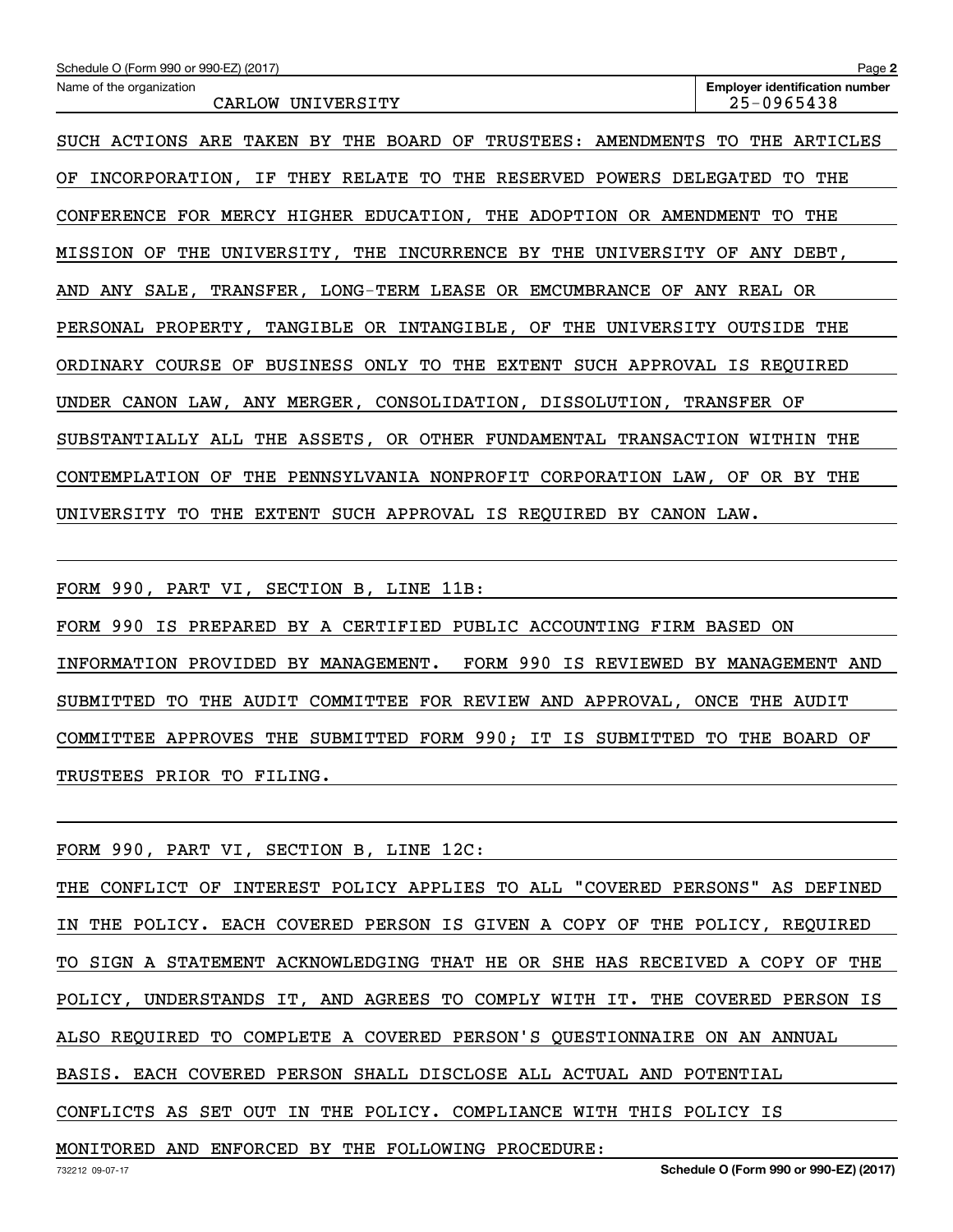CARLOW UNIVERSITY 25-0965438

- EACH YEAR THE VICE PRESIDENT FOR FINANCE AND ADMINISTRATION, OR HIS

DESIGNEE, UNDER THE SUPERVISION OF THE CHAIR OF THE AUDIT COMMITTEE,

PREPARES A LIST OF COVERED PERSONS.

- A COVERED PERSON QUESTIONNAIRE IS DISTRIBUTED TO EACH PERSON ON THE LIST

- FORMS ARE COMPLETED AND SIGNED BY EACH COVERED PERSON

- COMPLETED FORMS FOR ALL TRUSTEES ARE REVIEWED BY THE CHAIR OF THE AUDIT

COMMITTEE TO DETERMINE IF ANY ACTUAL OR POTENTIAL CONFLICTS EXIST

- COMPLETED FORMS FOR ALL COVERED PERSONS WHO ARE MEMBERS OF STAFF OR

FACULTY ARE REVIEWED BY THE VICE PRESIDENT OF FINANCE AND ADMINISTRATION,

OR HIS DESIGNEE.

- THE CHAIR OF THE AUDIT COMMITTEE ASKS AT A MINIMUM OF TWO BOARD MEETINGS

IF ANY TRUSTEE IS AWARE OF ANY CONFLICTS AND IT IS DOCUMENTED IN THE BOARD

MINUTES DISCLOSURE OF ANY POTENTIAL OR ACTUAL CONFLICTS

- DISCLOSURE OF ANY POTENTIAL OR ACTUAL CONFLICT OF INTEREST MUST BE

DISCLOSED AT THE TIME THEY BECOME A COVERED PERSON, OR AT THE TIME A

POTENTIAL OR ACTUAL CONFLICT ARISES AND AT THE TIME OF THE COMPLETION OF

THE ANNUAL QUESTIONNAIRE.

- ALL DISCLOSURES DETERMINED TO BE A CONFLICT OF INTEREST ACCORDING TO THE POLICY ARE DISCUSSED WITH THE CHAIR OF THE AUDIT COMMITTEE AND BROUGHT

FORWARD TO THE NEXT BOARD OF TRUSTEE MEETING.

- ANY IDENTIFIED CONFLICT SHALL BE REFLECTED IN THE MINUTES OF THE BOARD OF TRUSTEE MEETINGS ALONG WITH THE NATURE OF SUCH CONFLICT.

- THE MINUTES SHALL ALSO REFLECT ALL PERSONS PRESENT AT THE MEETING WHERE

ANY VOTING TOOK PLACE ON AN ITEM RELATED TO THE DISCLOSED CONFLICT.

### FORM 990, PART VI, SECTION B, LINE 15:

THE EXECUTIVE COMMITTEE IS THE AUTHORIZED COMMITTEE OF THE BOARD OF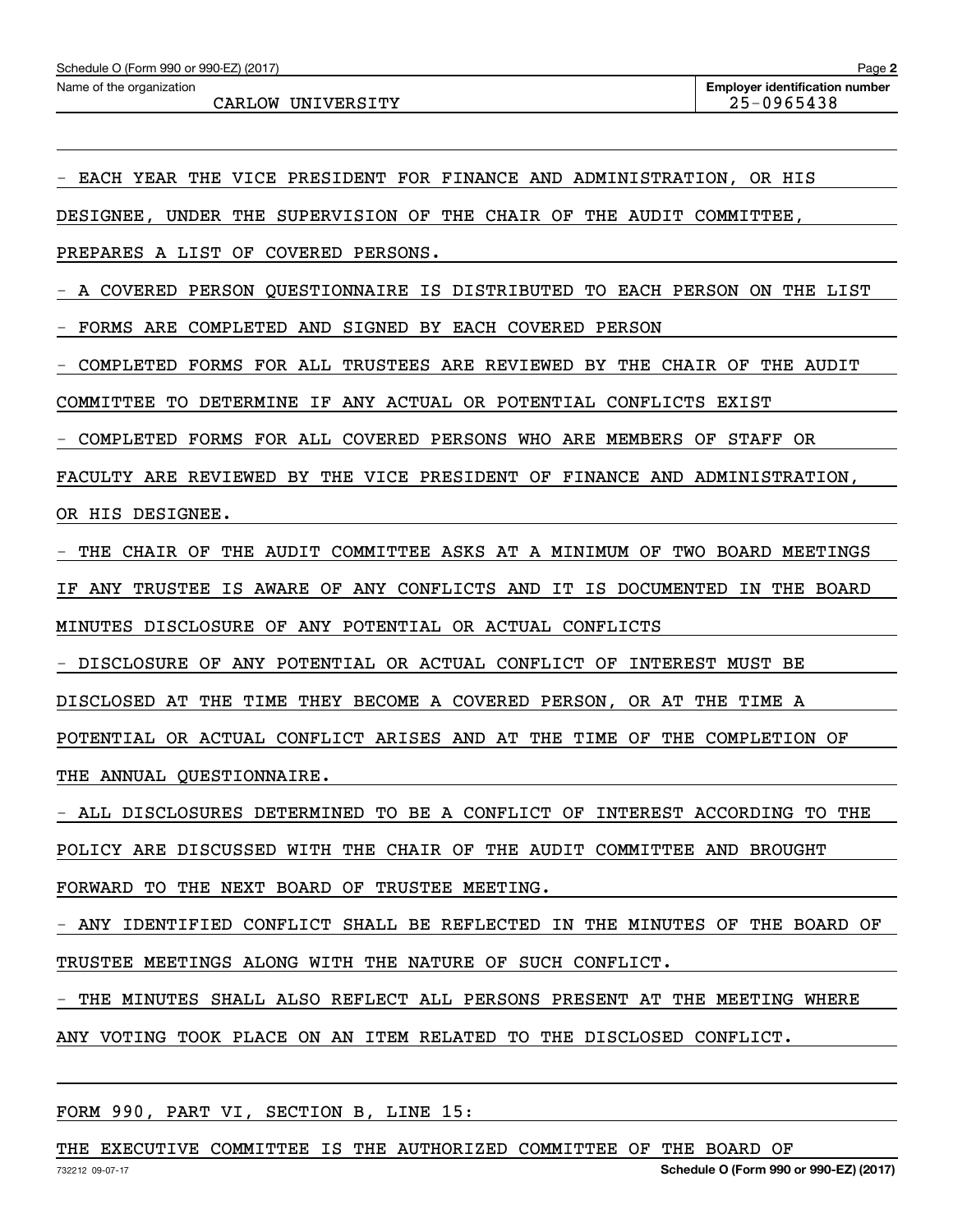| Schedule O (Form 990 or 990-EZ) (2017)                                                          | Page 2                                              |  |  |  |  |  |  |  |  |
|-------------------------------------------------------------------------------------------------|-----------------------------------------------------|--|--|--|--|--|--|--|--|
| Name of the organization<br>UNIVERSITY<br>CARLOW                                                | <b>Employer identification number</b><br>25-0965438 |  |  |  |  |  |  |  |  |
| REVIEW COMPENSATION OF<br>THE<br>PRESIDENT.<br>THE<br>TRUSTEES<br>TO                            | EXECUTIVE COMMITTEE                                 |  |  |  |  |  |  |  |  |
| A COMPENSATION<br>COMMITTEE<br>(THE)<br>SUBCOMMITTEE)<br>PERFORM ANNUAL<br><b>CREATED</b><br>TО |                                                     |  |  |  |  |  |  |  |  |
| PERFORMANCE REVIEWS AND SET THE PRESIDENT'S ANNUAL SALARY,                                      | IN ACCORDANCE                                       |  |  |  |  |  |  |  |  |
| EXECUTIVE COMPENSATION PHILOSOPHY, POLICIES AND PROCEDURES<br>WITH THE                          |                                                     |  |  |  |  |  |  |  |  |
| BY<br>THE<br>BOARD.<br>MEMBER OF THE<br><b>GOVERNANCE</b><br><b>APPROVED</b><br>NO.             | COMMITTEE MAY HAVE A                                |  |  |  |  |  |  |  |  |
| THE MEANING<br>CONFLICT<br>OF<br>INTEREST<br>WITHIN<br>OF<br>THE APPLICABLE TREASURY            |                                                     |  |  |  |  |  |  |  |  |
| UNDER SECTION 4958 OF<br>THE<br>INTERNAL REVENUE<br>REGULATIONS                                 | CODE OF 1986. THE                                   |  |  |  |  |  |  |  |  |
| GOVERNANCE COMMITTEE<br>SHALL DOCUMENT ITS DECISIONS WITH RESPECT TO                            |                                                     |  |  |  |  |  |  |  |  |
| COMPENSATION AS REQUIRED BY THE APPLICABLE TREASURY REGULATIONS<br>UNDER                        |                                                     |  |  |  |  |  |  |  |  |
| 1986.<br>SECTION 4958<br>INTERNAL REVENUE CODE<br>OF<br>OF<br>THE<br>THE ACTIONS                | THE<br>OF                                           |  |  |  |  |  |  |  |  |
| COMMITTEE ARE<br>INTENDED<br>TO QUALIFY UNDER THE<br><b>GOVERNANCE</b>                          | REBUTTABLE                                          |  |  |  |  |  |  |  |  |
| SECTION 4958<br>PRESUMPTION PROVISIONS<br>IN<br>ΟF<br>THE<br>INTERNAL REVENUE                   | CODE OF                                             |  |  |  |  |  |  |  |  |
| 1986.                                                                                           |                                                     |  |  |  |  |  |  |  |  |
|                                                                                                 |                                                     |  |  |  |  |  |  |  |  |

#### OTHER SENIOR EXECUTIVE COMPENSATION:

NO PROSPECTIVE SALARY ADJUSTMENTS WERE ANTICIPATED FOR OTHER SENIOR LEVEL EXECUTIVES. COMPARABILITY DATA AND ANALYSIS WAS PROVIDED TO THE PRESIDENT IN THIS FISCAL YEAR.

REPORT TO THE BOARD OF TRUSTEES:

THE PROCEDURE STATES THAT, THE GOVERNANCE COMMITTEE SHALL PROVIDE A WRITTEN REPORT TO THE BOARD OF TRUSTEES NO LATER THAN THE NEXT REGULARLY SCHEDULED MEETING OF THE BOARD FOLLOWING THE GOVERNANCE COMMITTEE ACTION ON THE COMPENSATION OF SENIOR EXECUTIVES. THE REPORT SHALL REFLECT BASE SALARY AND ALL OTHER ELEMENTS FOR SENIOR EXECUTIVES' COMPENSATION, AS WELL AS A SUMMARY OF THE CRITERIA AND PROCESSES USED TO MAKE THE COMPENSATION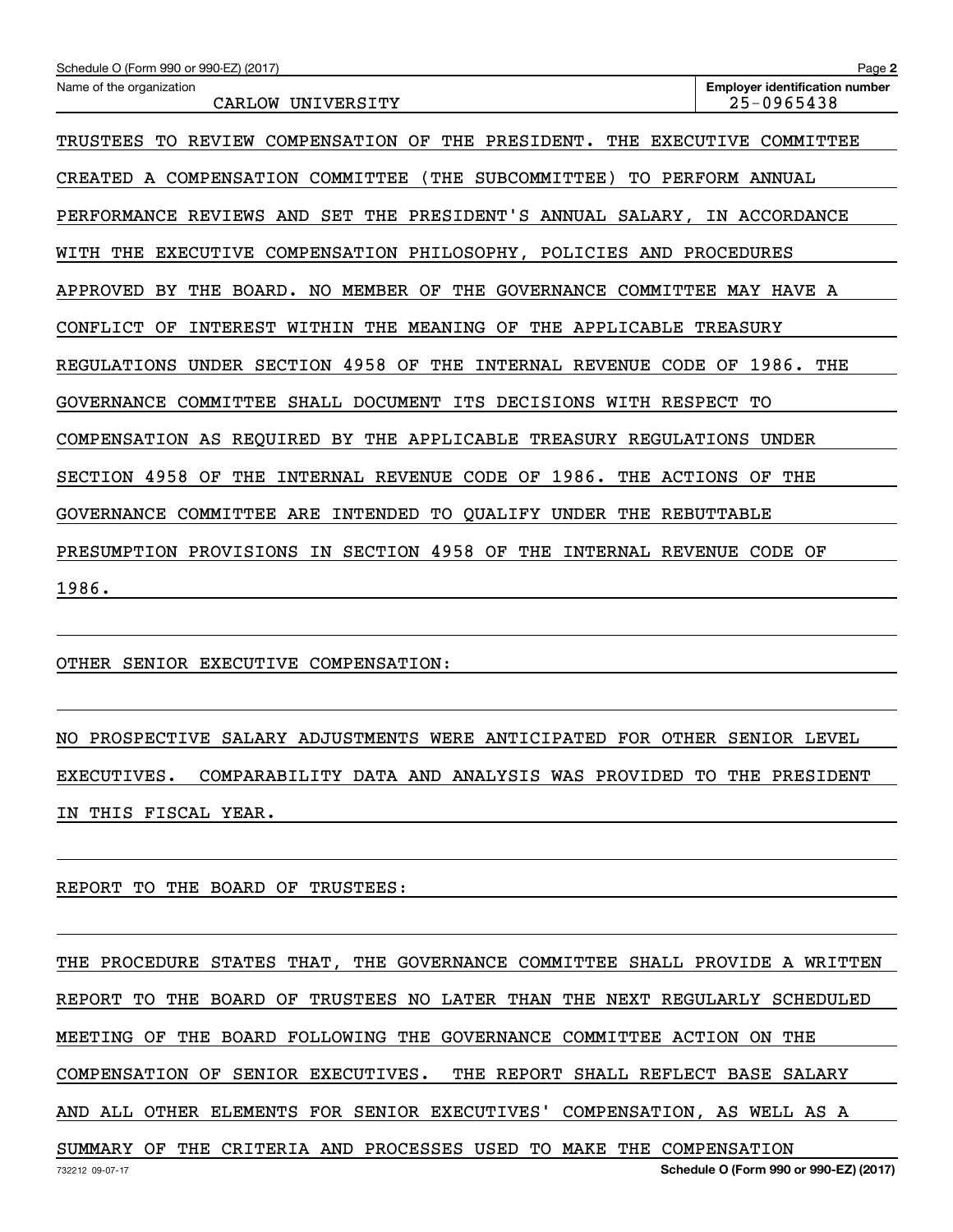DECISIONS AND TO ASSURE THAT THE COMPENSATION IS "REASONABLE" AND NOT

"EXCESSIVE" WITHIN IRS POLICY AND CRITERIA.

RELIANCE ON COMPARABILITY DATA DERIVED FROM MARKET REVIEW AND SELECTION OF PEER INSTITUTIONS:

IN DETERMINING AND APPROVING COMPENSATION, THE GOVERNANCE COMMITTEE SHALL

RELY ON COMPARABILITY DATA DERIVED FROM A REVIEW OF THE MOST CURRENT

INFORMATION AVAILABLE AS TO COMPENSATION LEVELS FOR COMPARABLE SENIOR

EXECUTIVES AT PEER INSTITUTIONS, TAKING INTO ACCOUNT THAT AVAILABLE

INFORMATION IS GENERALLY FOR THE PRIOR FISCAL OR ACADEMIC YEARS.

FORM 990, PART VI, SECTION C, LINE 19:

THE UNIVERSITY'S GOVERNING DOCUMENTS, CONFLICT OF INTEREST POLICY AND

AUDITED FINANCIAL STATEMENTS ARE AVAILABLE UPON REQUEST BY THE PUBLIC AT

THE CORPORATE ADDRESS.

FORM 990, PART XI, LINE 9, CHANGES IN NET ASSETS:

ADJUSTMENT FOR ADOPTION OF ASC 606  $-571,910$ .

FORM 990, PART XII, QUESTION 2C:

THE ORGANIZATION'S FINANCIAL STATEMENTS ARE AUDITED BY AN INDEPENDENT

ACCOUNTING FIRM. IN ADDITION, THE ORGANIZATION HAS A COMMITTEE THAT

ASSUMES THE RESPONSIBILITY FOR OVERSIGHT OF THE AUDIT OF ITS FINANCIAL

STATEMENTS AND ITS SELECTION OF THE INDEPENDENT AUDITOR. THIS PROCESS

HAS NOT CHANGED FROM THE PRIOR YEAR.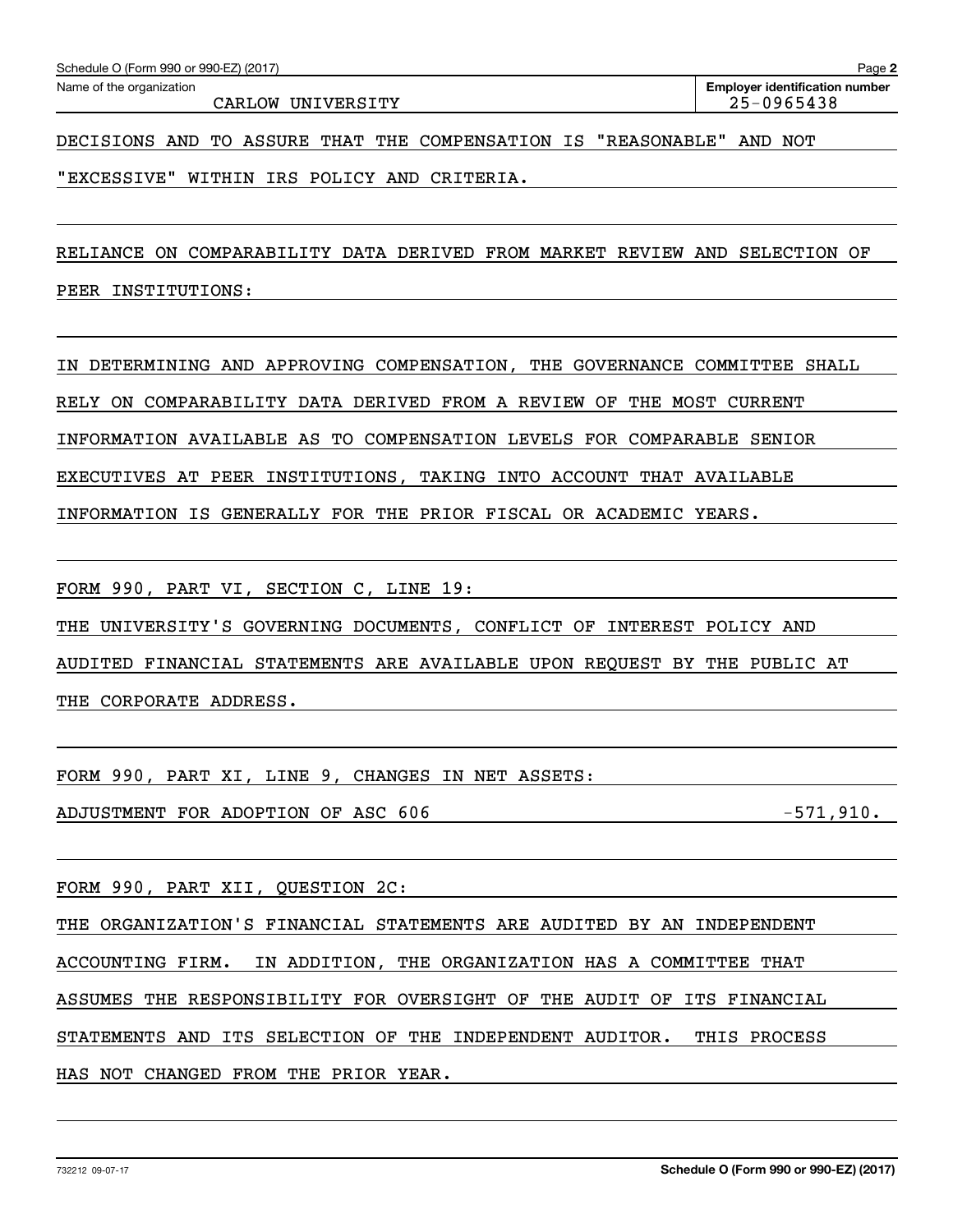|                                                                       |                                                                                                                                                                                                                                | CARLOW UNIVERSITY                                                                            |                                                                                                                                                                                                                                 |     |     | 25-0965438 |     |                   |  |
|-----------------------------------------------------------------------|--------------------------------------------------------------------------------------------------------------------------------------------------------------------------------------------------------------------------------|----------------------------------------------------------------------------------------------|---------------------------------------------------------------------------------------------------------------------------------------------------------------------------------------------------------------------------------|-----|-----|------------|-----|-------------------|--|
|                                                                       | <b>Estimated Tax on Unrelated Business Taxable</b><br>Form 990-W<br><b>Income for Tax-Exempt Organizations</b>                                                                                                                 |                                                                                              |                                                                                                                                                                                                                                 |     |     |            |     | OMB No. 1545-0976 |  |
| (Worksheet)<br>Department of the Treasury<br>Internal Revenue Service |                                                                                                                                                                                                                                |                                                                                              | (and on Investment Income for Private Foundations) $\text{FORM } 990 - \text{T}$<br>Go to www.irs.gov/F990W for instructions and the latest information.<br>Keep for your records. Do not send to the Internal Revenue Service. |     |     |            |     | 2018              |  |
| 1.                                                                    | Unrelated business taxable income expected in the tax year                                                                                                                                                                     | $\mathbf{1}$                                                                                 |                                                                                                                                                                                                                                 |     |     |            |     |                   |  |
|                                                                       |                                                                                                                                                                                                                                | $\overline{2}$                                                                               |                                                                                                                                                                                                                                 |     |     |            |     |                   |  |
| 3                                                                     | Alternative minimum tax for trusts. See instructions entitled and contain an according to the instruction of the state of the state of the state of the state of the state of the state of the state of the state of the state | 3                                                                                            |                                                                                                                                                                                                                                 |     |     |            |     |                   |  |
| 4                                                                     | Total. Add lines 2 and 3 measurements are constructed as a set of the state of the state of the state of the state of the state of the state of the state of the state of the state of the state of the state of the state of  | 4                                                                                            |                                                                                                                                                                                                                                 |     |     |            |     |                   |  |
| 5                                                                     | Estimated tax credits. See instructions with an announcement contract the set of the set of the set of the set of the set of the set of the set of the set of the set of the set of the set of the set of the set of the set o | 5                                                                                            |                                                                                                                                                                                                                                 |     |     |            |     |                   |  |
| 6                                                                     |                                                                                                                                                                                                                                |                                                                                              |                                                                                                                                                                                                                                 |     |     |            |     |                   |  |
| 7                                                                     | Other taxes. See instructions                                                                                                                                                                                                  | $\overline{7}$                                                                               |                                                                                                                                                                                                                                 |     |     |            |     |                   |  |
| 8                                                                     |                                                                                                                                                                                                                                | 8                                                                                            |                                                                                                                                                                                                                                 |     |     |            |     |                   |  |
| 9                                                                     | Credit for federal tax paid on fuels. See instructions [11] productions [11] production of the federal tax paid on fuels. See instructions [11] productions [11] productions [11] productions [11] productions [11] production |                                                                                              |                                                                                                                                                                                                                                 |     |     |            |     |                   |  |
|                                                                       | 10a Subtract line 9 from line 8. Note: If less than \$500, the organization is not required to make                                                                                                                            |                                                                                              |                                                                                                                                                                                                                                 |     |     |            |     |                   |  |
|                                                                       |                                                                                                                                                                                                                                | 10a<br><b>b</b> Enter the tax shown on the 2017 return. See instructions. <b>Caution:</b> If |                                                                                                                                                                                                                                 |     |     |            |     |                   |  |
|                                                                       |                                                                                                                                                                                                                                | zero or the tax year was for less than 12 months, skip this line                             |                                                                                                                                                                                                                                 |     |     |            |     |                   |  |
|                                                                       |                                                                                                                                                                                                                                | 1,765.<br>10 <sub>b</sub><br>and enter the amount from line 10a on line 10c                  |                                                                                                                                                                                                                                 |     |     |            |     |                   |  |
|                                                                       | 2018 Estimated Tax. Enter the smaller of line 10a or line 10b. If the organization is required to skip line 10b, enter the amount<br>ADJUSTED TO                                                                               |                                                                                              |                                                                                                                                                                                                                                 |     |     |            |     |                   |  |
|                                                                       | from line 10a on line 10c                                                                                                                                                                                                      |                                                                                              |                                                                                                                                                                                                                                 |     |     |            | 10c | 1,800.            |  |
|                                                                       |                                                                                                                                                                                                                                |                                                                                              |                                                                                                                                                                                                                                 | (a) | (b) | (c)        |     | (d)               |  |
| 11                                                                    |                                                                                                                                                                                                                                | Installment due dates. See instructions                                                      | -11                                                                                                                                                                                                                             |     |     |            |     | 06/17/19          |  |
|                                                                       |                                                                                                                                                                                                                                |                                                                                              |                                                                                                                                                                                                                                 |     |     |            |     |                   |  |
|                                                                       | 12 Required installments. Enter 25% of line 10c in                                                                                                                                                                             |                                                                                              |                                                                                                                                                                                                                                 |     |     |            |     |                   |  |
|                                                                       | columns (a) through (d). But see instructions if                                                                                                                                                                               |                                                                                              |                                                                                                                                                                                                                                 |     |     |            |     |                   |  |
|                                                                       | the organization uses the annualized income                                                                                                                                                                                    |                                                                                              |                                                                                                                                                                                                                                 |     |     |            |     |                   |  |
|                                                                       | installment method, the adjusted seasonal                                                                                                                                                                                      |                                                                                              |                                                                                                                                                                                                                                 |     |     |            |     |                   |  |
|                                                                       | installment method, or is a "large organization."                                                                                                                                                                              |                                                                                              | 12                                                                                                                                                                                                                              |     |     |            |     | 1,800.            |  |
|                                                                       |                                                                                                                                                                                                                                |                                                                                              |                                                                                                                                                                                                                                 |     |     |            |     |                   |  |
| 13                                                                    |                                                                                                                                                                                                                                | 2017 Overpayment. See instructions                                                           | 13                                                                                                                                                                                                                              |     |     |            |     |                   |  |
| 14                                                                    | Payment due (Subtract line 13 from line 12)                                                                                                                                                                                    |                                                                                              | 14                                                                                                                                                                                                                              |     |     |            |     | <u>1,800.</u>     |  |
| LHA                                                                   | For Paperwork Reduction Act Notice, see instructions.                                                                                                                                                                          |                                                                                              | Form 990-W (2018)                                                                                                                                                                                                               |     |     |            |     |                   |  |